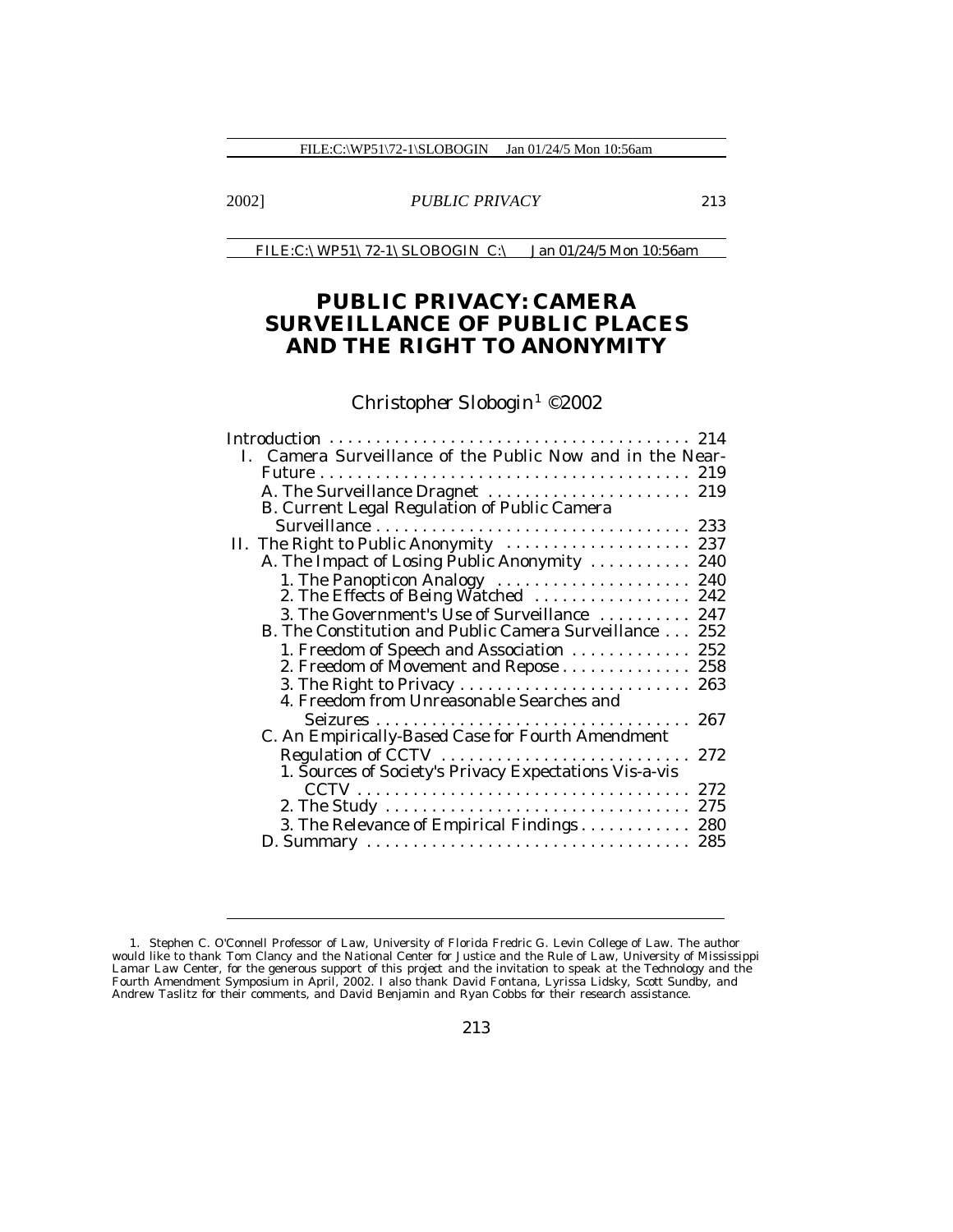| FILE:C:\WP51\72-1\SLOBOGIN M:\DTP\MISS\STUDENT.RAW<br>Jan 01/24/5 Mon<br>10:56am |     |
|----------------------------------------------------------------------------------|-----|
|                                                                                  |     |
| MISSISSIPPI LAW JOURNAL<br>214<br>[ <sub>VOL</sub> , 72]                         |     |
| III. Impementing the Right to Public Anonymity                                   | 286 |
|                                                                                  | 287 |
| 1. Justifying Camera Location                                                    | 287 |
| 2. Justifying Individualization of Surveillance                                  | 295 |
|                                                                                  | 297 |
|                                                                                  | 297 |
| 2. Avoiding Discriminatory Surveillance                                          | 298 |
|                                                                                  | 299 |
| C. Storage and Dissemination of Recordings                                       | 301 |
|                                                                                  | 306 |
| 1. Watching the Watchers                                                         | 306 |
| 2. Assuring Compliance                                                           | 307 |
| 3. Beyond Sanctions: Accountability Through                                      |     |
| IV. Concluding Comments: A Different Fourth                                      |     |

#### **INTRODUCTION**

*In London, police say that every worker or shopper is caught on at least 300 cameras every day.*<sup>1</sup> *[In the United States] the security industry estimates that more than 2 million surveillance cameras are in use across the country. In Manhattan in 1998, volunteers counted 2,400 electronic eyes in public places used to catch everything from red-light runners at traffic intersections, shoplifters outside grocery and department stores, and drug sellers loitering near lampposts.*<sup>2</sup>

*There was of course no way of knowing whether you were being watched at any given moment.* GEORGE ORWELL, *1984*. 3

*[I]f . . . dragnet type law enforcement practices should eventually occur, there will be time enough then to determine whether different constitutional principles may be applicable.* United States v. Knotts.<sup>4</sup>

It is time to constitutionalize strictures on public surveillance. The advent of sophisticated technology that allows the government to watch, zoom in on, track, and record the activities of anyone, anywhere in public, twenty-four

4. 460 U.S. 276, 284 (1983).

<sup>1.</sup> Alfred Lee, *Big Brother is Watching You*, THE STRAITS TIMES (Singapore), August 23, 2001, at 7.<br>2. Spencer S. Hsu, *D.C. Forms Network of Surveillance*, WASH. POST, Feb. 17, 2002, at C1.

<sup>3.</sup> at 3 (Harold Bloom ed., Chelsea House 1987)(1949).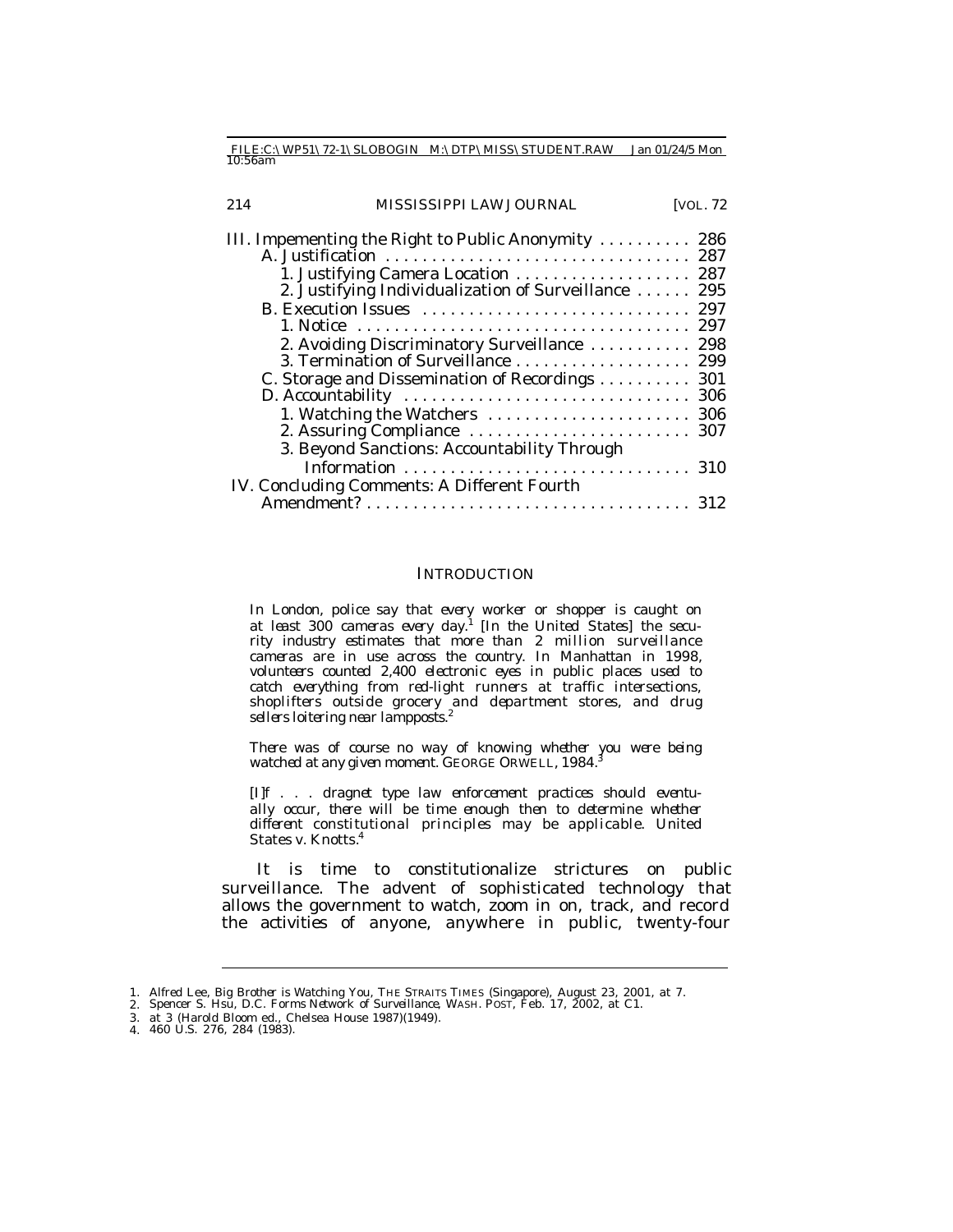hours a day, demands regulation. Yet to date no meaningful constraints on this type of surveillance exist. The constant drumbeat of the "war on crime," louder than ever since the terrorist attack on September 11, has drowned out calls for greater control over technological surveillance of the streets. This article argues that the Fourth Amendment requires courts to regulate such surveillance–in particular camera surveillance of public activity–if the legislative and executive branches are unwilling to do so on their own.

The primary obstacle to this agenda is the United States Supreme Court decision in *United States v. Knotts*,<sup>5</sup> which considered the Fourth Amendment's application to tracking a car's movements with an electronic beeper. There the Court held that "[a] person traveling in an automobile on public thoroughfares has no reasonable expectation of privacy in his movements from one place to another."<sup>6</sup> Even more significantly, it concluded that the fact that such movements might be detected through use of a beeper rather than via visual surveillance "does not alter the situation."<sup>7</sup> If the Fourth Amendment is not implicated by technological surveillance of a car traveling on public thoroughfares, it is unlikely to apply to enhanced surveillance of a person walking the streets.

As the portion of *Knotts* highlighted above indicates, however, the Court did broach a caveat to its conclusion–perhaps a tiny one, but nonetheless one that is very pertinent today. Knotts had argued that a holding that no search occurs when police track a person's car using a beeper would mean that "twenty-four hour surveillance of any citizen of this country will be possible, without judicial knowledge or supervision."<sup>8</sup> Although the Court considered this observation irrelevant to the case at hand, where the beeper had merely been used to relocate the receptacle in which it had been placed after police lost visual contact,<sup>9</sup> it also acknowledged that the type of "dragnet" practices

<sup>5.</sup> 460 U.S. 276 (1983).

<sup>6.</sup> *Knotts*, at 281.

<sup>7.</sup> *Id*. at 282.

<sup>8.</sup> *Id*. at 283.

<sup>9.</sup> The government had installed the beeper in a chloroform container, which an accomplice of Knotts purchased. *Id*. at 278. The accomplice placed the container in his car, which police followed. *Id*. The container was soon transferred to the car of another accomplice, which police also followed. But the driver used evasive maneuvers, and the police had to resort to the beeper signal to discover the whereabouts of the container, which was located in a cabin in which Knotts and others had constructed a drug laboratory. *Id*. at 278-79.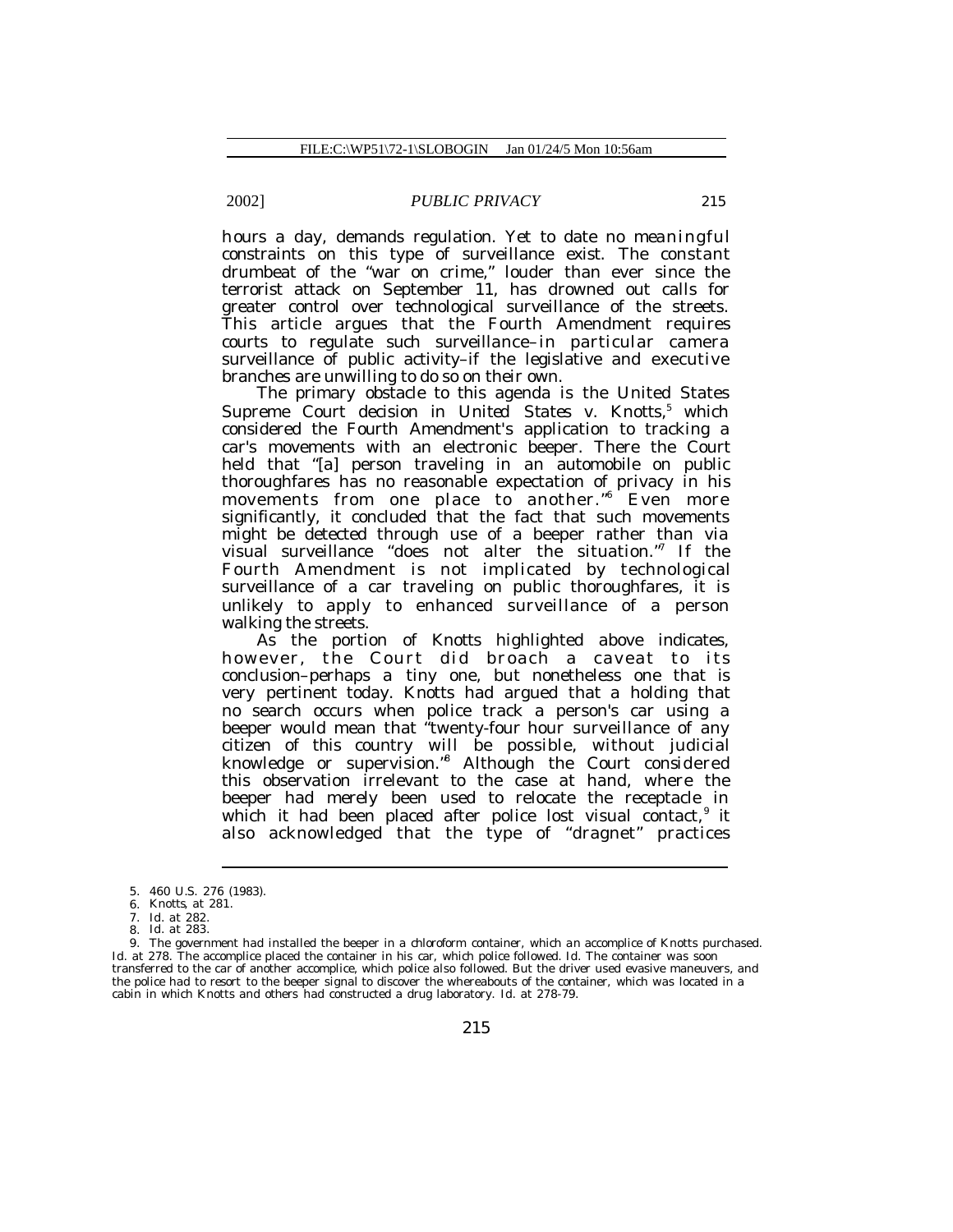conjectured by Knotts might raise constitutional issues.<sup>10</sup>

That concession is important because in many urban, and even some suburban, areas today, full-time technological surveillance of the public is the norm.<sup>11</sup> While tracking devices comprise one aspect of this surveillance, it is cameras, positioned on buildings and telephone poles, that pose the biggest threat in this regard. The traditionally grainy video image, accessible at the time it is captured only by the camera operator, is rapidly being replaced by digital technology that produces top-quality images available in real time to police and to others at remote locations, including command centers and patrol cars.<sup>12</sup> Digitization allows much easier long-term storage than bulky videotape, thereby increasing the potential that images will be around longer and viewed by more people, and it also makes possible identification of those captured on camera through computer-based matching programs (called "biometric" technology).<sup>13</sup> Dragnet surveillance is upon us.

The Court's unwillingness in *Knotts* to announce definitively that all public surveillance is unregulated by the Constitution may reflect an intuition that at some point this type of surveillance amounts to a serious infringement of "reasonable expectations of privacy," the concept that defines the scope of the Fourth Amendment. <sup>14</sup> Yet the Court's hesitancy to push that idea any further in *Knotts* probably stems not only from traditional judicial parsimony, but also from its perplexity over how one can possess "privacy" in public. When one's every movement is readily observable by others, how can one expect constitutional protection of those movements?

This article answers that question from a number of perspectives, summed up in the notion that we all possess a "right to anonymity," even when in public. Continuous, repeated or recorded government surveillance of our innocent public activities that are not meant for public consumption is neither expected nor to be condoned, for it ignores the fundamental fact that we express private thoughts through

<sup>10.</sup> *Id*. at 284.

<sup>11.</sup> *See infra* text accompanying notes 29-32.

<sup>12.</sup> *See infra* text accompanying notes 20-28. Even poor quality video can be enhanced with new technology.

Elizabeth Mehren, *Technology Helps Put Surveillance in Focus*, L.A. TIMES, Oct. 9, 2001, at 24 (describing a company called "Salient Stills" that can create a more cohesive image out of blurry video by making a composite out of several frames).

<sup>13.</sup> *See* Christopher S. Milligan, *Facial Recognition Technology, Video Surveillance, and Privacy*, 9 S. CAL. INTERDIS. L.J. 295, 3030-08 (1999)(describing digital and biometric technology).

<sup>14.</sup> Katz v. United States, 389 U.S. 347, 360 (1967)(Harlan, J., concurring). *See infra* text accompanying notes 235- 247.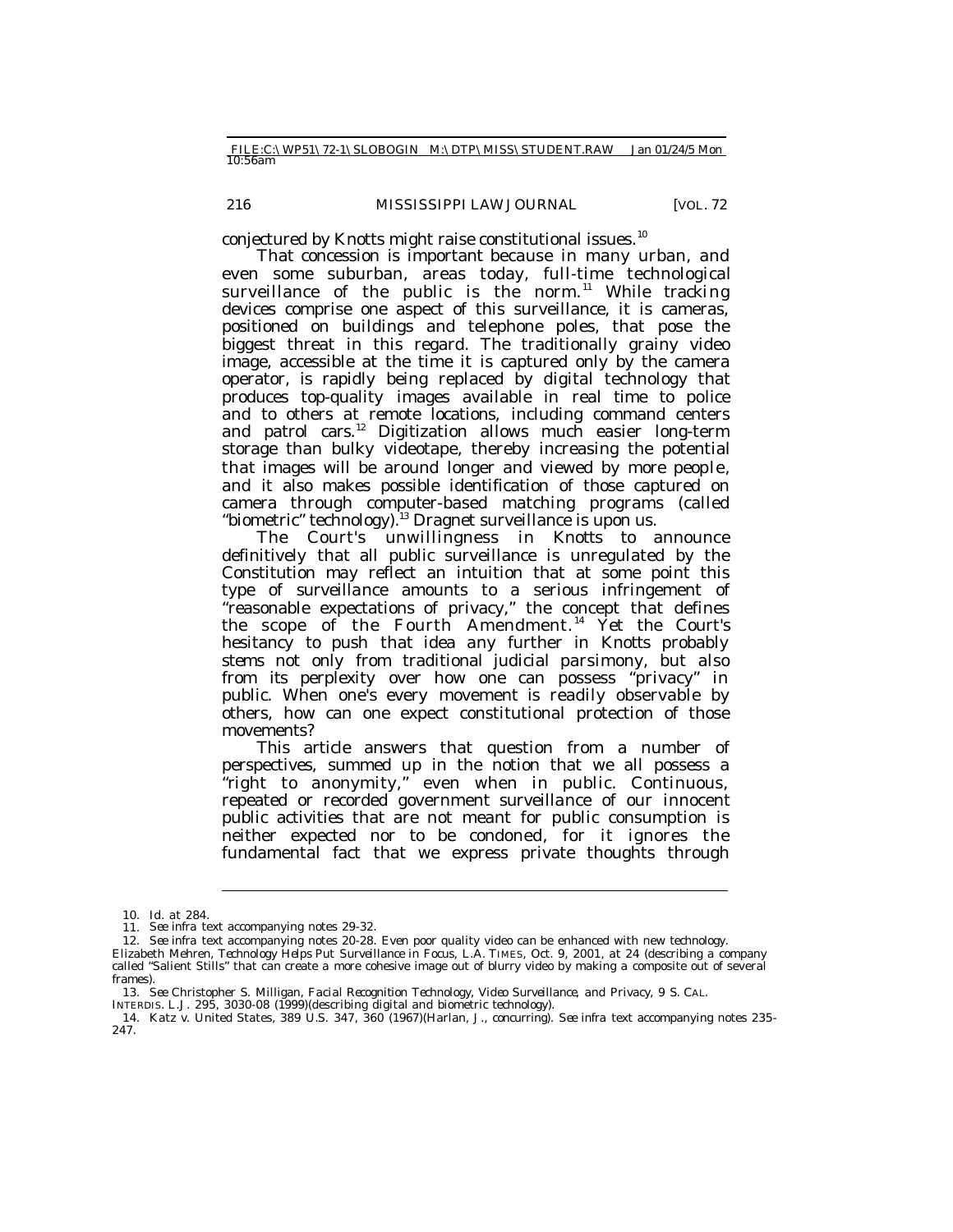conduct as well as through words. The Fourth Amendment should be construed to recognize the right to public anonymity as a part of the privacy expectations that, to use the Supreme Court's well-known phrase, "society is prepared to recognize as reasonable."<sup>15</sup>

Part I of this article sets the stage for this argument by describing some of the surveillance technology that exists and the deficiencies in the way legislatures and courts have reacted to it. Part II develops the basis for the right to public anonymity. It draws from a number of different commentators and court decisions, as well as from an empirical study that demonstrates the extent to which ordinary citizens value the ability to walk and drive the streets without having to contend with constant technological monitoring. Part III then explicates the implications of the right to anonymity, relying to a significant extent on the recommendations of the American Bar Association's Standards on Technologically-Assisted Physical Surveillance,<sup>16</sup> for which I was the Reporter.

As Part III makes clear, a determination that public surveillance must be subject to constitutional review does not necessarily mean that the usual Fourth Amendment jurisprudence—involving warrants, probable cause, and so on–applies to this particular type of government activity. I argue that the courts' role should consist of setting minimal guidelines and monitoring police decisions to assure that such surveillance is conducted in a reasonable manner. More specifically, I contend that, given its relatively unintrusive nature, most public surveillance of individuals does not require probable cause in the traditional sense. At the same time, rules regarding who is involved in the targeting decision, the execution of the police action, and post-action record-keeping and disclosure should assume much more significance here than in connection with the classic police search. While most of the details would be left up to the

<sup>15.</sup> This language first appeared in Harlan's concurrence in *Katz*. *See Katz*, 389 U.S. at 361*.* It has since found its way into several majority opinions. *See, e.g.*, California v. Greenwood, 486 U.S. 35, 29-40 (1988); California v. Ciraolo,

<sup>476</sup> U.S. 207, 211 (1986); United States v. Jacobsen, 466 U.S. 109, 122 (1984). 16. AMERICAN BAR ASSOCIATION, STANDARDS FOR CRIMINAL JUSTICE–ELECTRONIC SURVEILLANCE (3D ED.), SECTION B: TECHNOLOGICALLY-ASSISTED PHYSICAL SURVEILLANCE [hereafter ABA STANDARDS]. The ABA Standards were drafted by a Task Force composed of judges, lawyers, law enforcement officials and privacy experts in a series of meetings from 1995 through 1997, and were subject to comment and redrafting by both the Standards Committee and the Council of the Criminal Justice Section of the ABA, before being approved by the ABA's House of Delegates in August, 1998.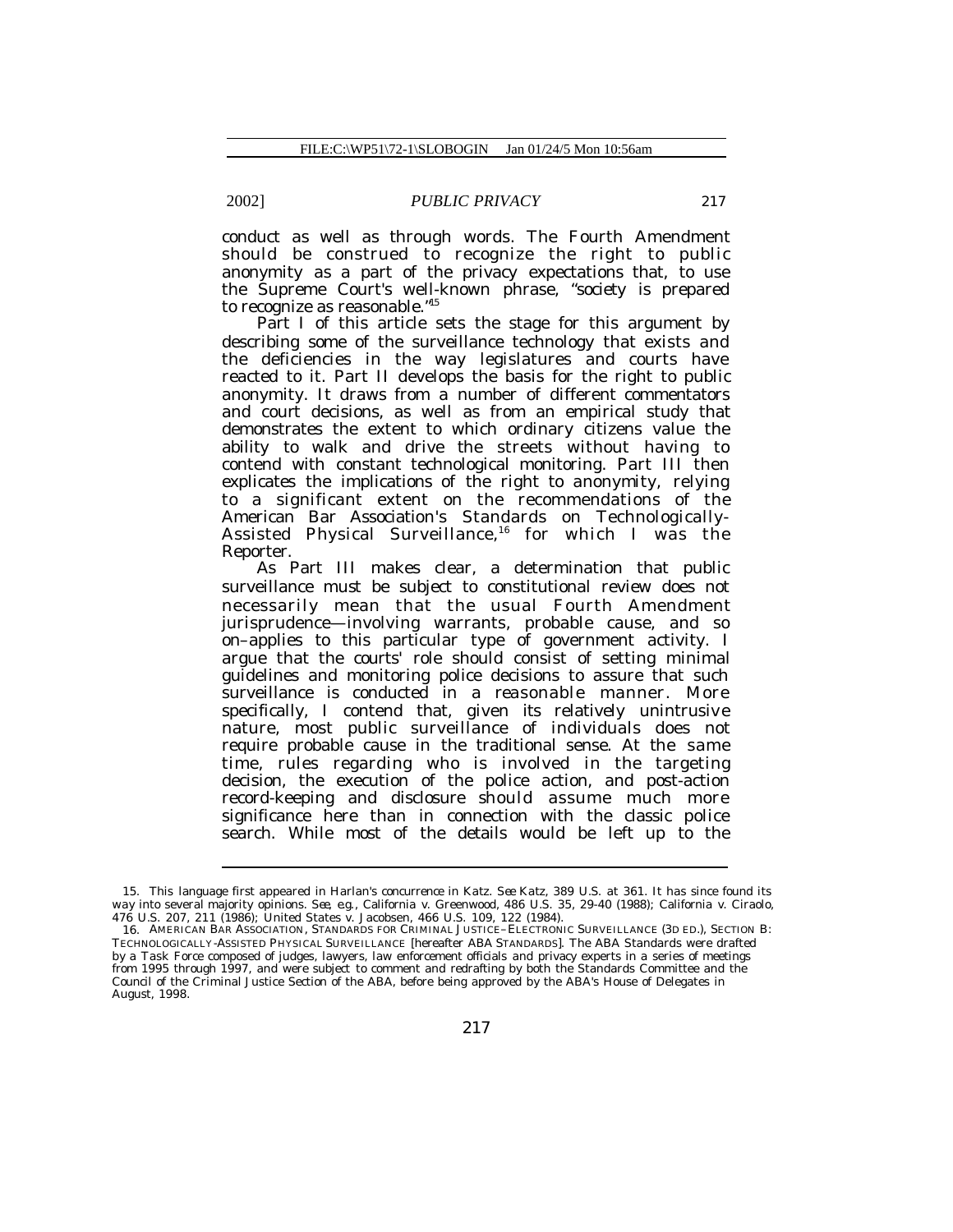political process, application of the Fourth Amendment to public surveillance would guarantee that, in contrast to the current state of affairs, courts would have the opportunity to provide legislative bodies with a "constitutional road map" on an issue that is already a potent symbol of government-citizen interaction, and one that is likely to become more so in years to come.<sup>17</sup>

A sub-theme of this article is that Fourth Amendment jurisprudence needs to expand its focus beyond the traditional individualized suspicion model, backed by a motion for exclusion, as the primary means of protecting individual interests. Surveillance of large numbers of people cannot, and should not, be justified on a person-by-person basis. Nor is the suppression remedy likely to be an effective deterrent in this context, since at best it benefits an infinitesimally small number of people subjected to the illegal surveillance, and in any event is a poor remedial fit with the types of violations that public surveillance involves. The dissonance between public surveillance and the individualized suspicion/exclusionary rule model suggests a need for rethinking both the type of justification and the manner of implementation the Fourth Amendment requires. Part IV makes some brief observations in this regard, based on some of my previous work.

## I. CAMERA SURVEILLANCE OF THE PUBLIC NOW AND IN THE NEAR-FUTURE

The government uses cameras to watch us in all sorts of venues, ranging from private stores to public restrooms, from government-owned buildings to public streets, from traffic intersections and parking lots to detentions of motorists by state troopers.<sup>18</sup> This article will focus on government camera surveillance of pedestrians in the public streets, as distinguished from video monitoring of building interiors and motorist stops. Thus, this article's use of the phrase "public camera surveillance" and its commonly accepted abbreviation "CCTV"–for closed circuit television–will refer only to the former type of surveillance. Even when defined in this narrow sense, public surveillance using camera technology is likely to increase exponentially in the next decade. As in other areas of technological development, the law is not likely to keep up.<sup>19</sup>

<sup>17.</sup> *See infra* text accompanying notes 311-15.

See *infra* text accompanying notes 29-34.

<sup>19.</sup> See Joyce W. Luk, *Identifying Terrorists: Private Rights in the United States and United Kingdom*, 25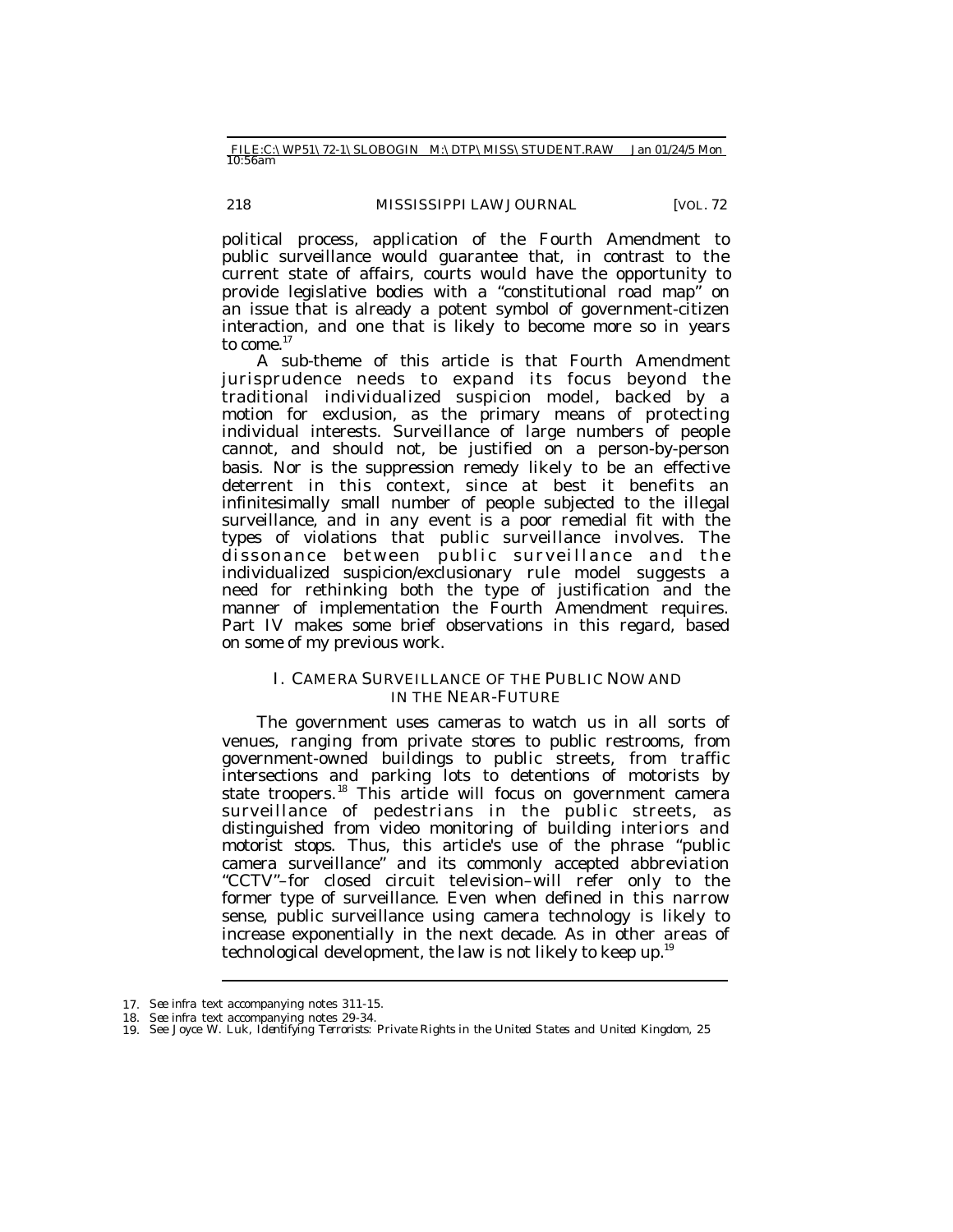## *A. The Surveillance Dragnet*

The future has arrived in Washington, D.C., in the wake of the terrorist attacks of September 11. Hundreds of government cameras are trained on streets, subways, school  $\mathrm{\check{h}}$ allways, and federal facilities, $^{20}$  in a project that "makes Washington the first U.S. city to be able to peer across wide stretches of the city and to create a digital record of images."<sup>21</sup> State-of-the-art cameras allow operators to take advantage of "satellite-based optics" that enable them to see in the dark, capture words on a printed page from hundreds of feet away, and peer into buildings.<sup>22</sup> Only a few private cameras have been added into the mix at this point, but the head of the project states "I don't think there's really a limit on the feeds [the system] can take;" further, he wants "to build . . . the capability to tap into not only video but databases and systems across the region,"<sup>23</sup> eventually moving into any number of schools, businesses and neighborhoods.<sup>24</sup> All of this is to be accomplished through a \$7,000,000 central control facility, which can then relay the feeds to nearly 1000 squad cars. $25$ 

At present in the United States, only Washington, D.C. has such a sophisticated system.<sup>26</sup> But many other American cities have installed forerunner versions that are far from antiquated. For instance, Newark, N.J., Tampa, Fl., Virginia Beach, Va., and Memphis, Tenn., all have cameras, ranging in number from six to seventy-two, that cover large areas of public real estate and that can rotate 360 degrees, pan and

25. *Id*.

26. Hsu, *supra* note 2, at C1. But it may already be behind the curve. A digital system has been developed that allows camera images to be fed to a wireless laptop operator who can control the camera and other remote devices. *New Video Technology from AXCESS Inc*., PR NEWSWIRE, Feb. 26, 2002.

HASTINGS INT'L & COMP. L. REV. 223, 256-57 (2002)(describing reactive approach of United States to privacy violations).

<sup>20.</sup> Hsu, *supra* note 2, at C1.

<sup>21.</sup> *Id*.

<sup>22.</sup> *Id*. *See also*, Editorial, *Big Brother in the Capital*, ROCKY MOUNTAIN NEWS, Feb. 20, 2002, at 30A (noting that D.C. cameras do not produce "the blurry videos of convenience-store crimes [but] digital images from optical technology that can see in the dark and zoom in on a page of fine print from hundreds of feet away.").

<sup>23.</sup> Hsu, *supra* note 2, at C1.

<sup>24.</sup> Jess Bravin, *Washington Police to Play "I Spy*," WALL ST. JOURNAL, Feb. 13, 2002, at B1, B6 (quoting Stephen J. Gaffigan, former Justice Department Director of Community Policing and head of the Washington Metropolitan Police Department camera installation project, as stating, "The next logical extension is into communities to aid our crime-fighting efforts.").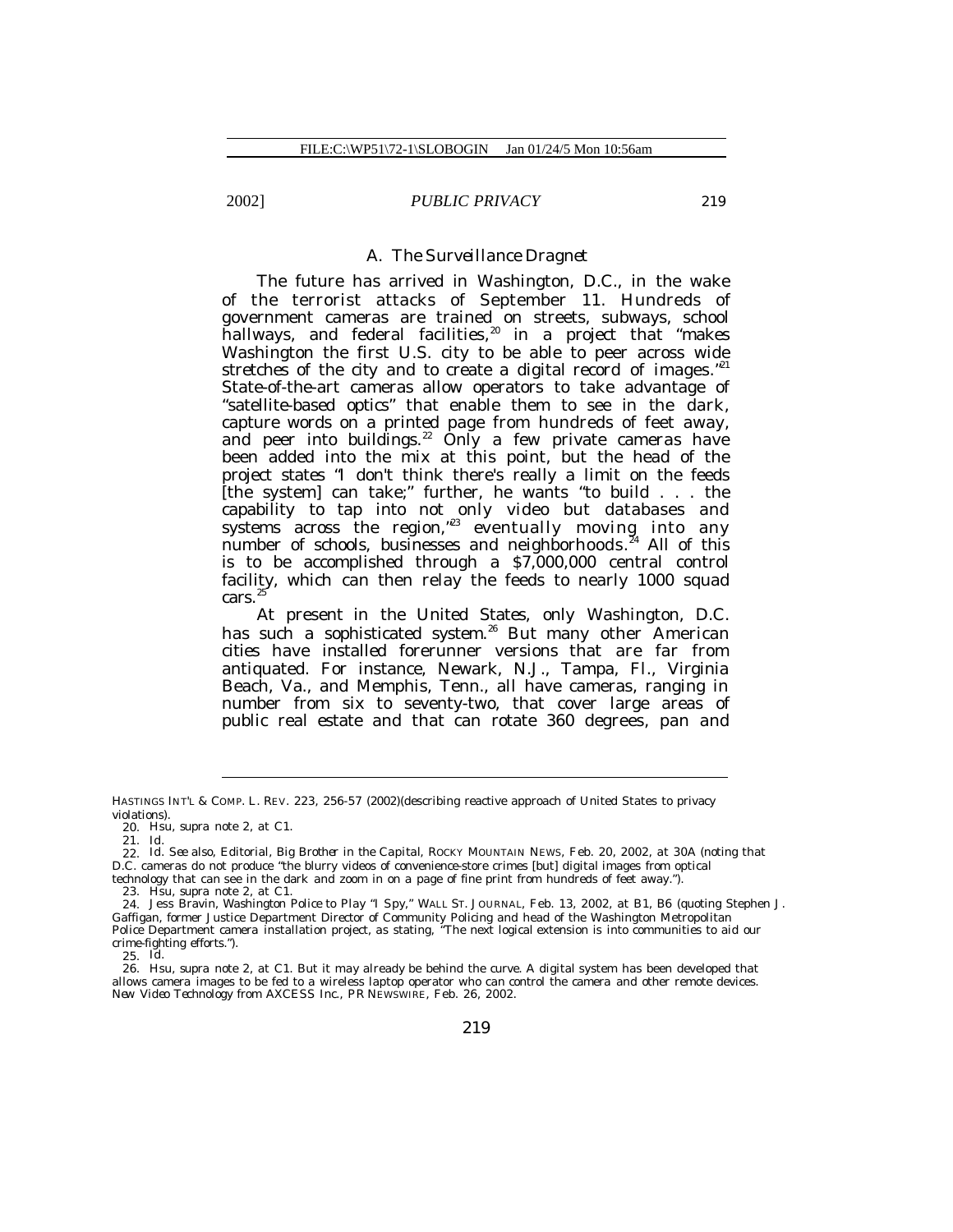tilt, and zoom in on subjects.<sup>27</sup> Tampa recently added several dozen cameras equipped with face recognition technology that purportedly matches captured faces with criminal arrest records (although the city discontinued the program when it failed to produce any arrests). $^{28}$ 

Many cities and towns are following suit in one way or another. A 2001 study by the International Association of Chiefs of Police found that 80% of the 207 responding American law enforcement agencies have deployed some sort of closed-circuit television and that another 10% will soon do so.<sup>29</sup> Much of this technology is "in-car" video designed to record police detention activities, or is placed at traffic intersections or in government buildings.<sup>30</sup> But about half the responding agencies use cameras in "high crime areas," 25% use them on "streets" and 15% use them in "parks."<sup>31</sup> It should also be noted that some of the traffic networks, although primarily designed to photograph the license plates of speeders, can peer inside a vehicle, at areas outside the intersection, and even into homes and offices alongside the targeted thoroughfares.<sup>32</sup>

All of these cameras are owned by the government (although in some locales they are operated by "volunteers" from the community<sup>33</sup>). In the private sphere, camera use is even more widespread. A nationwide survey of a variety of companies, taken over five years ago, found that 75% use  $CCTV$  surveillance.<sup>34</sup> That fact becomes important even if the focus is solely state action, given the above-mentioned capacity to link these cameras to government command centers.

That is precisely what has happened in Great Britain, the champion of CCTV surveillance. There are now well over 800

<sup>27.</sup> Marcus Nieto, *Public Video Surveillance: Is It An Effective Crime Prevention Tool?* CRB-97-005 (California Research Bureau, California State Library, June, 1997), at 14-18, *available at* http://www.library.ca.gov/CRB/97/05/.<br>28. Lane DeGregory, *Click. BEEP! Face Captured*, St. PETERSBURG TIMES, July 19, 2001, at 1D. *See als* 

<sup>67.</sup> 29. International Association of Chiefs of Police, *Executive Brief, The Use of CCTV/Video Cameras in Law*

*Enforcement, Executive Summary*, March 2001, at 4, *available at*

http://www.theiacp.org/documents/pdfs/Publications/UseofCCTV.pdf [hereafter IACP Brief].

<sup>30.</sup> *Id*. 31. *Id*.

<sup>32.</sup> M.J. Zuckerman, *Chances Are, Somebody's Watching You*, USA TODAY, Nov. 30, 2000 (describing \$ 40 million surveillance center, controlling 110 remote control cameras in the suburbs of Washington, that can "peer inside a

vehicle" and "easily see into the homes and offices along the interstates"). 33. Nieto, *supra* note 27, at 21. In Anchorage, Alaska, for instance, volunteer video patrols funded by the business community and state grants train cameras on residential and commercial sections of the city. *Id.* In Hollywood, California, cameras are monitored by local residents and Los Angeles Guardian Angels. *Id*. at 20.

<sup>34.</sup> Karen Hallberg, Nationwide Survey of Companies With Security Expenses, Cahners Publishing Company, September, 1996 (on file with author).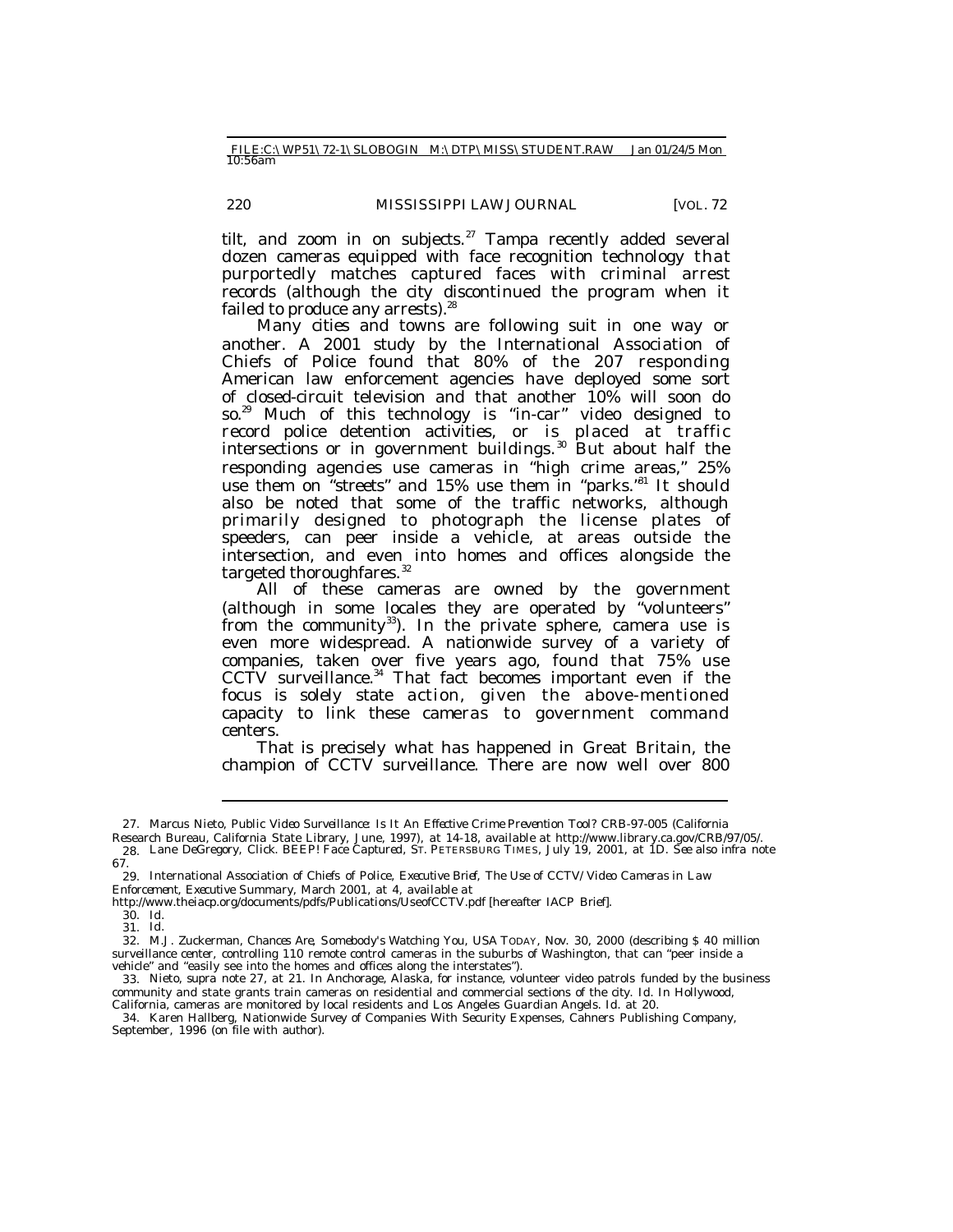local public video surveillance programs in operation in the United Kingdom, 35 involving between two and three million cameras,<sup>36</sup> and creating more video images per capita than any other country in the world.<sup>37</sup> Between  $200,000$  and  $400,000$ of these cameras monitor public areas;<sup>38</sup> many are equipped with zoom lenses that can read the wording on a cigarette packet at 100 yards and bring nighttime images up to daylight level.<sup>39</sup> And the installation of cameras is likely to continue unabated. Researcher Clive Norris concludes that "in the first decade of the new millennium, when average Britons leave their homes what will be remarkable is if their presence is not seen, their behavior not monitored and their movements not recorded by the omni-presence of the cameras, CCTV operators, and video recorders."<sup>40</sup> Most of these programs are jointly operated and managed by law enforcement and the private sector.<sup>41</sup> Almost all are linked to police stations, but quite a few are also monitored by private security guards. $42$ Many other European countries have similar systems.<sup>43</sup>

Today, these cameras are operated primarily by people. But the camera systems of the (not-so-distant) future will be much more automated. Motion detection systems will be able to discern when movements are out of the "ordinary" and then alert human assessors, who are thereby spared sifting through mountains of data.<sup>44</sup> License plate recognition systems will be able to identify those cars that enter unauthorized areas or that move in the wrong direction.<sup>45</sup> Facial recognition systems, more sophisticated than the one

39. *Id*.

41. Nieto, *supra* note 27, at 8.

42. *Id*.

<sup>35.</sup> This was the estimate in 1996. Nieto, *supra* note 27, at 7.

<sup>36.</sup> *See* Lee, *supra* note 1, at 7 (reporting that in 2001, Great Britain had installed 2 million cameras and was planning on spending another \$100 million to install thousands more).

<sup>37.</sup> Nieto, *supra* note 27, at 8.

<sup>38.</sup> Simon G. Davies, *Re-Engineering the Right to Privacy: How Privacy Has Been Transformed from a Right to a Commodity*, *in* TECHNOLOGY AND PRIVACY: THE NEW LANDSCAPE 150 (Phillip E. Agre & Marc Rotenberg eds., MIT Press 1997) (estimating that 200,000 cameras cover public spaces and indicating that this figure would grow at 20 to 30% annually).

<sup>40.</sup> Clive Norris, *From Personal to Digital: CCTV, the Panopticon and the Technological Mediation of Suspicion and Social Control*, *in* SURVEILLANCE AND SOCIAL SORTING: PRIVACY RISK AND AUTOMATED DISCRIMINATION 11 (David Lyon, ed. 2002).

<sup>43.</sup> *Id*. at 9-10 (describing CCTV programs in Canada, France, Ireland, Spain, Monaco, Russia, Italy, China, Iran and Iraq).

<sup>44.</sup> CLIVE NORRIS & GARY ARMSTRONG, THE MAXIMUM SURVEILLANCE SOCIETY: THE RISE OF CCTV 212-14

<sup>(1999)(</sup>describing "intelligent scene monitoring"). 45. *Id*. at 214-16 (describing "automatic licence plate identification"). This system is already in use in London. *See id.*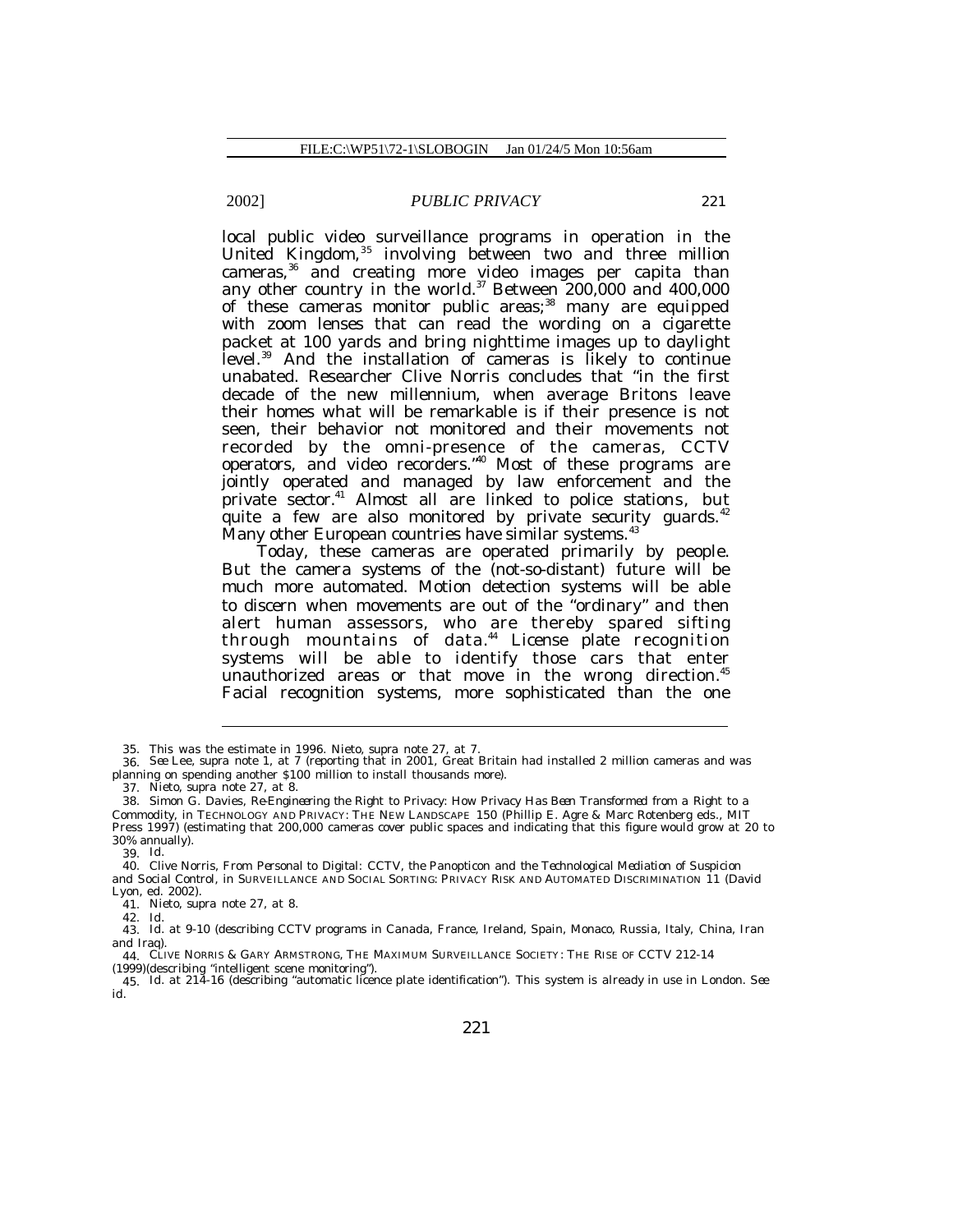used in Tampa, will trigger a signal when people with criminal records, outstanding warrants, or inappropriate authorization are spotted.<sup>46</sup> Eventually cameras will even be equipped with "see-through" technology that can detect when an individual is carrying a gun. $47$ 

This huge investment in CCTV technology here and abroad is based on two premises. The first assumption, of course, is that it enhances public safety. The second is that it does so less expensively than any equally effective alternative. Both premises are subject to some doubt.

Reports abound of prodigious camera-induced drops in street crimes, in the 50 to  $70\%$  range.<sup>48</sup> But these accounts are of questionable accuracy (at least those that describe crime reduction due to *street-based* CCTV<sup>49</sup>). A recent commentary on the reports about the United Kingdom's CCTV system describes the glowing statistics as "*post hoc* shoestring efforts by the untrained and self-interested practitioner.<sup>750</sup> More neutral analysis of the efficacy of public surveillance paints a different picture. A meta-review of thirteen of the betterconducted studies carried out in that country through 2000 concluded that "the criminological evidence as to CCTV's effectiveness in reducing crime does not support the almost exponential increase in cameras on British streets as a crime prevention measure."<sup>51</sup> Another recently concluded meta-

<sup>46.</sup> Id. at 216-19 (describing "digital facial recognition systems").<br>47. See David Harris, *Superman's X-Ray Vision and the Fourth Amendment: The New Gun Detection Technology*, 69 TEMP. L. REV. 1, 7-8 n.38 (1996)(describing this technology).

<sup>48.</sup> *See* Lee, *supra* note 1 (reporting British Home Office figures showing a 63% decline in crime rates in areas where cameras have been installed); Nick Taylor, *Closed Circuit Television: The British Experience*, 1999 STAN. TECH. L. REV. ¶ 12 (reporting British police claims that car thefts in King's Lynn were reduced by 91%, and general crime in Bedford and Swansea was reduced by 55% and 51%, respectively); Emelyn Cruz, *Video Cameras Shooting Down Some Crime Rates*, THE SEATTLE TIMES, July 28, 1996 at B-1 (in Tacoma after cameras were installed, crimes such as assaults, trespassing, prostitution and vandalism dropped from 244 reported incidents in 1993 to 87 in 1994, and 125 in 1995).

<sup>49.</sup> Taylor, *supra* note 48, at ¶¶ 13-14. The success of CCTV in stores, transportation centers and the like is better documented. For instance, London's Gatwick Airport saw a 78% drop in crime in its car parks after cameras were installed, and Chesterfield railway station a drop in vehicle crime of 96%. Stephen Wright, *Police Release CCTV Images of BBC Presenter*, DAILY MAIL (London), May 3, 1999, at 2. But even here the effectiveness of CCTV is not proven beyond doubt. *See* Emma Short & Jason Ditton, *Does CCTV Affect Crime?*, 2 CCTV TODAY, Mar. 1995, at 11 (1995)(the results of independent and competently conducted evaluations of CCTV systems installed in car parks, buses, housing estates, football stadia and the underground are "fairly contradictory regarding the effectiveness of CCTV as a crime prevention method," with some showing no effect, others showing high levels of displacement rather than overall reduction, and others showing clear reductions).

<sup>50.</sup> Ray Pawson & Nick Tilley, *What Works in Evaluation Research?* 34 BRIT J. CRIMINOLOGY 291, 294 (1994); *see also*, Taylor, *supra* note 48, at ¶13 (stating that "the vast number of evaluation schemes that have been carried out to date have been undertaken by those with an interest in promoting the cameras and have been technically inadequate").

<sup>51.</sup> Clive Norris, Remarks at a Conference of Experts–Video Surveillance: A Crime Prevention Instrument in European Comparison 32 (Feb. 22-24, 2001)(manuscript available at Georg-August University, Gottingen, Germany and from author). Another ironic development is that pictures of crime, captured on CCTV, may actually make people feel less safe and less willing to frequent the targeted areas. Jason Ditton, *Glasgow City's Cameras–Hype or Help?*,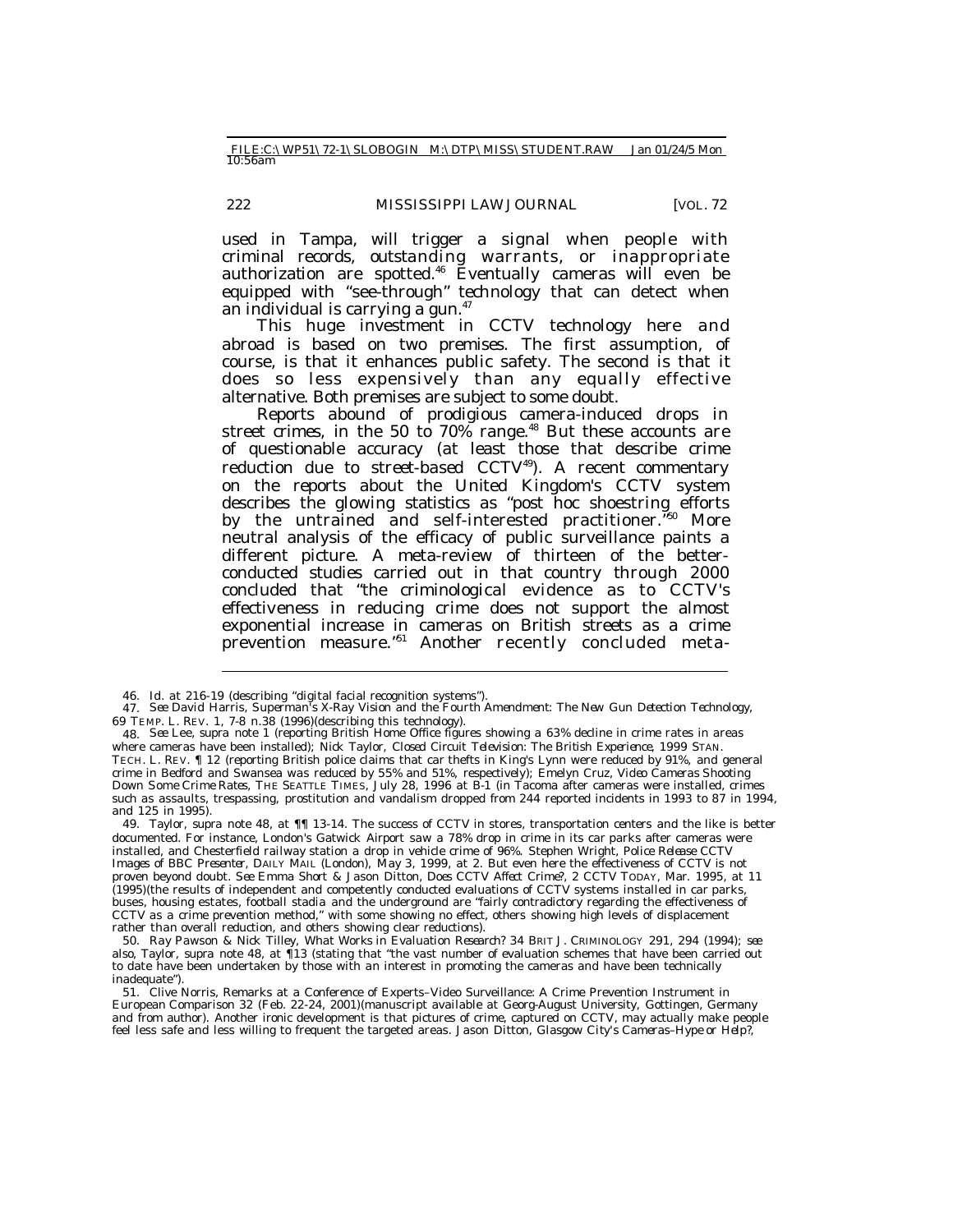analysis of the twenty-two most carefully conducted studies in the United Kingdom and North America indicated that while half of the studies found a "desirable effect on crime," five found an "undesirable" effect, and six found no effect or an uncertain effect on crime; ultimately, "the average overall reduction in crime was a rather small four per cent."<sup>52</sup>

One example of such research comes from Glasgow, one of the first major cities to adopt CCTV. There, a three-year study conducted by criminologists found that although crime was reduced in "certain categories, . . . there was no evidence to suggest that the cameras had reduced crime overall," and "[t]he cameras appeared to have little effect on clear up rates for crimes and offences."<sup>53</sup> Anecdotal statistics from the more recent past are equally disappointing. In London, where cameras abound, even street robberies–the crime CCTV is supposed to be best at deterring–increased in 2002.<sup>54</sup> In Sydney, Australia, a relatively new camera system produced only one arrest every 160 days.

American cities have had similar experiences. Early systems set up in Hoboken, N.J., Mount Vernon, N.Y., Miami, Fl., Charleston, S.C., and Detroit, Mich., were discontinued because they were not cost effective.<sup>56</sup> Cameras in Times Square were dismantled after producing fewer than ten arrests in twenty-two months.<sup>57</sup> These failures might be attributed, at least in part, to the primitiveness of the technology used. However, Oakland, Calif., recently ended its three-year experiment using high-definition cameras–able to

SCOTTISH CENTER FOR CRIMINOLOGY, *available at* http:www.scotcrime.u-net.com/news1.htm (reporting that, when a large sample of people was interviewed one year after Glasgow installed cameras, "most didn't feel any safer and more said they would avoid the city centre," and speculating that the publicity from the crimes caught on camera was partly to blame).

<sup>52.</sup> Brandon C. Welsh & David P. Farrington, *Crime Prevention Effects of Closed Circuit Television: A Systematic Review* 41 (August, 2002)(Home Office Research Study 252, on file with author). This study also noted that all five North American CCTV studies showed no evidence of a desirable effect on crime. *Id.* at 42.

<sup>53.</sup> *See* Jason Ditton, *The Effect of Closed Circuit Television Cameras on Recorded Crime Rates and Public Concern About Crime in Glasgow*, SCOTTISH CENTER FOR CRIMINOLOGY, *available at* http://www.scotcrim.unet.com/research.htm.

<sup>54.</sup> UPI, *"Spy" Cameras vs. Villains in Britain* (Mar. 8, 2002), *available at* http:www.gyre.org/news/cache/1885. This article also notes that in London's Newham district, with 300 cameras, street crime in 2001 increased by one-fifth over the previous year, and car thefts increased by 3.6%.

<sup>55.</sup> Bruce Andrews, *Here's Looking at You*, SYDNEY MORNING HERALD, Dec. 26, 2001, at 16, *available at* 2001 WL 31626512.

<sup>56.</sup> Quentin Burrows, *Scowl Because You're on Candid Camera: Privacy and Video Surveillance*, 31 VAL. U. L. REV. 1079, 1103 (1997).

<sup>57.</sup> *Id*. *See also* Maureen O'Donnell, *Cameras Around Every Corner*, CHICAGO SUN-TIMES, Feb.18, 1996, at 2, *available at* 1996 WL 6732224.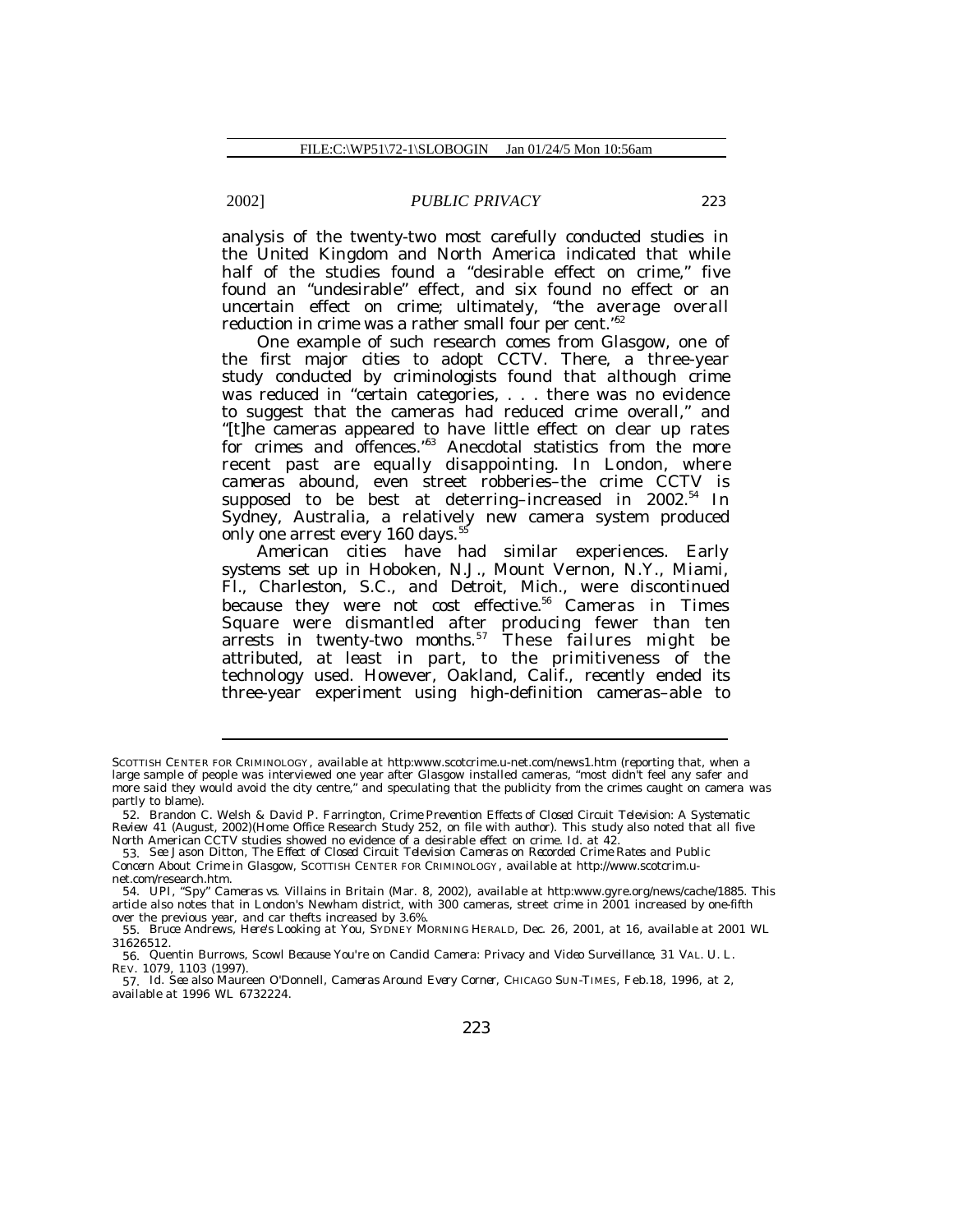read a flyer hundreds of yards away and a license plate more than a mile away–because it had no "conclusive way to establish that the presence of video surveillance cameras resulted in the prevention or reduction of crime."<sup>58</sup>

There are many reasons why cameras might not be effective at reducing crime in the areas on which they are trained. To understand why, consider the three ways cameras can, in theory, be useful: (1) they might help spot incipient crime that can be prevented, or at least solved, through immediate action; (2) they might create a record of crime that can be used in identifying and convicting perpetrators at some later point in time; and (3) they might deter crime. In each of these three areas, obstacles to smooth functioning exist.

Cameras' ability to help immediately nab potential or actual perpetrators is circumscribed by a number of factors. Camera operators may not observe crime in the targeted area because the cameras have been destroyed or tampered with,<sup>59</sup> bad lighting or obstacles prevent good viewing (e.g., drug transactions carried out between cars),<sup>60</sup> or the operator is distracted<sup>61</sup> or unable to recognize what is happening in ambiguous situations.<sup>62</sup> If operators do see something suspicious, their distance from the scene sometimes makes

they are going to make sure [the cameras] are not working."). 60. *See* UPI, *supra* note 54 (quoting one official who said "[t]here are hundreds of thousands of nooks and crannies left" that cameras cannot view, and noting that some criminals "are targeting luxury cars on the move so that any view the cameras gets of them is fleeting at best" and that "[o]thers conceal their street muggings by grabbing their targets in a clinch that, on CCTV, looks like nothing more than a romantic hug."). 61. According to Norris & Armstrong:

It is not possible for one or even two operatives to continuously monitor the output of a twenty-camera system and, of course, as soon as they selectively focus on one incident, other screens are going unmonitored. This is exacerbated by the inherent boredom of watching dozens of screens and the inattentiveness that results. But even the most attentive of operators are swamped by the volume of information. For instance . . . a medium-sized 24-hour city centre system with twenty cameras [generates] a quite staggering 43 million "pictures" per day.

NORRIS & ARMSTRONG, *supra* note 44, at 211.

62. *See generally* Remarks of Thomas Coty (Manager of the National Institute of Justice Video Sensor and Processing Program), at Meeting of the Security Industry Association and International Association of Chiefs of Police, at 39 (Apr. 17, 2002)(transcript *available at* http://www.securitygateway.com/E/E3\_5.html [hereafter SIA and IACP Meeting](stating "[O]ne of the problems we see in CCTV is that if it's being operator maintained or monitored, after about twenty minutes the eyes start to glaze and it's difficult to keep monitoring the monitor."). *Id.*

<sup>58.</sup> *Cameras in the District of Columbia: Before the House Comm. on Gov. Reforms*, 107th Cong. 3 (2002)(statement of Johnny Barnes, Executive Director, ACLU of National Capital Area)(quoting Report of Joseph Samuels, Jr., Chief of Police, Oakland Police Department to Oakland City Council), *available at* http://www.aclu.org/congress/1032202a.html.

<sup>59.</sup> Liz Kay, *Camera Becomes New Weapon in War on Graffiti Vandalism: Officials Say the Motor Sensing Device Deters Taggers, but Critics Say It Just Pushes the Problem to New Location*, L.A. TIMES, Dec. 24, 2001, at B4, *available at* 2001 WL 28939163 (quoting a detective saying that gang members "rip [the cameras] off. They break them, they turn them, they shoot them up. It's more of a game for them. If they are going to do their illegal activity,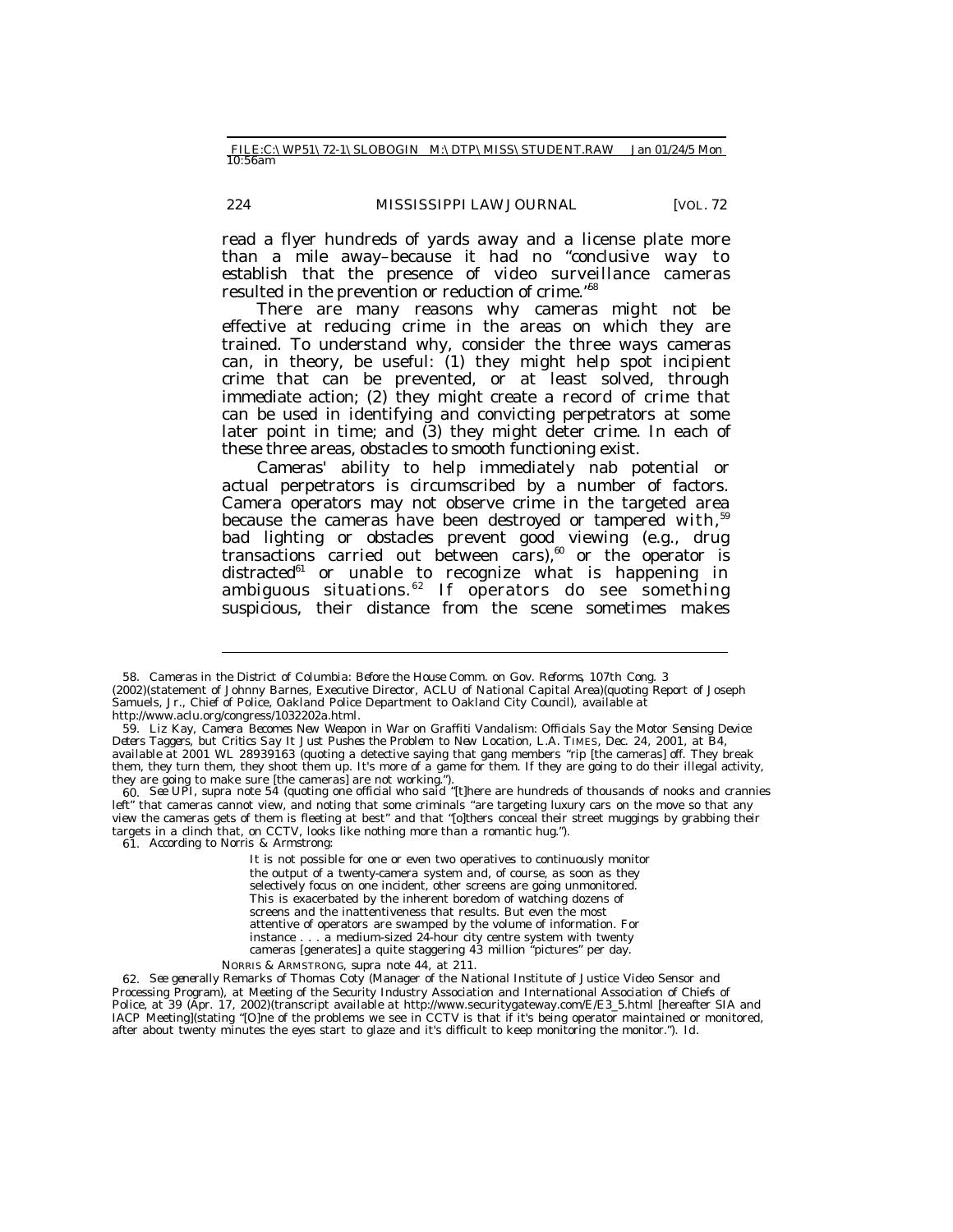them overcautious in concluding a crime is occurring. $63$  And even when incipient crime is clearly identified, police will not necessarily be deployed. A dearth of sufficiently proximate officers (created in part by the belief that fewer police are needed when cameras are present<sup>64</sup>), lack of or poor communication between the control room and those in the street,<sup>65</sup> and even police fear of being caught on camera and having one's actions misinterpreted can limit law enforcement response.<sup>66</sup> All of these problems have their analogues in systems that are more fully automated. Alarms may not sound because of technological flaws,<sup>67</sup> or deployments may not occur because of human ones.

Attempts to memorialize the crime and the perpetrator on tape can also run into difficulty. Sometimes tapes are destroyed before authorities realize they may be helpful in solving crime.<sup>68</sup> Nor does retention of the tapes guarantee identification. Recordings are sometimes of poor quality<sup>69</sup> (although, as noted earlier, digitalization has gone a long way toward rectifying this problem), images caught on tape are always subject to interpretation (think of the Rodney King video<sup>70</sup>), and perpetrators are hard to identify even with good

<sup>63.</sup> Norris, *supra* note 40, at 19 (CCTV operatives . . . are . . . always accountable to justify the request for intervention and, unlike the patrol officer, do not have the benefit of hindsight, [which] serves to limit requests for deployment to only those events that can generate the most concrete and strongest justifications."). Note, however, that operators can be overaggressive in singling out certain types of suspects. See *infra* text accompanying notes 147- 57.

<sup>64.</sup> *See* Taylor, *supra* note 48, at ¶ 32 (noting that soon after cameras were introduced in Bingley, Yorkshire, the number of officers based in town was reduced from twenty-four to three).

<sup>65.</sup> Norris & Armstrong, *supra* note 44, at 166 (concluding that the reason many suspects reported by a field agent to the camera operator were never located by the operator was that "location is often imprecise and descriptions are too vague to significantly differentiate a suspect from the crowd").

<sup>66.</sup> *Id*. at 188-96 (describing implications of fact that "the practice of street policing, which traditionally enjoyed low visibility from managerial scrutiny is now potentially subject to a far more intrusive supervisory gaze").

<sup>67.</sup> Tampa abruptly suspended its face recognition program after less than two months, apparently because the system failed to identify correctly a single face in its database of suspects, and thus did not result in any arrests. *The Failure of Facial Recognition Technology in Tampa, Florida* (ACLU Special Report), January 3, 2002, at 1 (on file with author). This report also describes several studies indicating that, to date, the technology has not been very effective. *Id*. at 3.

<sup>68.</sup> *See generally* Remarks of Stephen McMahon (Central District Commander for Baltimore City), SIA & IACP Meeting, *supra* note 62, at 39 (noting that tapes are destroyed after ninety-six hours and that tapes of a few "noncrime related" incidents were therefore lost).

<sup>69.</sup> Kay, *supra* note 59, at 4 (stating that, with respect to one system, Los Angeles "[o]fficials have not made any arrests based on photos taken by the camera at any location [because] pictures are seldom clear enough to identify the person responsible for the graffiti."); Zuckerman, *supra* note 32, at 1A (noting that tape at ATM machine had been used so many times that image of person using a murder victim's card was too obscured for identification purposes).

<sup>70.</sup> Although the tape clearly showed officers beating King, it did not capture the high speed chase and King's aggressive actions prior to the beating. *See* GEORGE P. FLETCHER, WITH JUSTICE FOR SOME 38-41 (1996)(recounting the behavior of King and the officers prior to the videotaping); *see also The 1991 Rodney King Police Brutality Case and*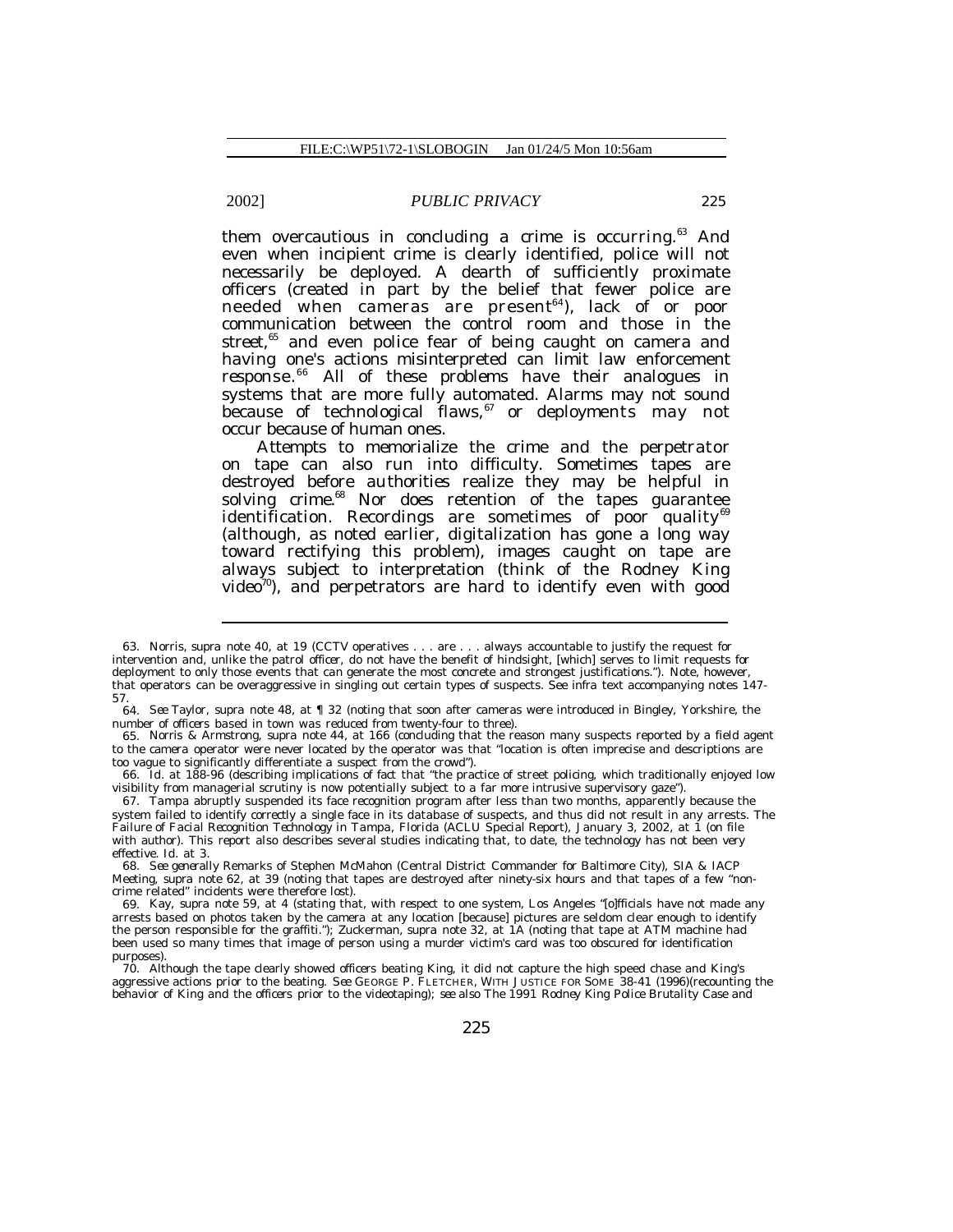images.<sup>71</sup> Even if tapes are preserved and the human error factor is assumed away, obtaining the relevant frames can literally consume days of effort by the police.<sup>72</sup>

Finally, cameras cannot be effective deterrents if their presence is not made known to potential perpetrators, which apparently is often the case.<sup>73</sup> And even when the cameras' presence is conspicuous, certain types of offenders are too preoccupied or dense to notice, or are oblivious (as with rowdy revelers) <sup>74</sup> or uncaring (as with nighttime prowlers who wear masks, wigs, or other disguises).<sup>75</sup> A 1995 study reported that criminals believe the presence of cameras is the least of their concerns in considering whether to rob businesses.<sup>76</sup> Also of note is that the presence of cameras may simultaneously *reduce* surveillance by citizens, who assume that the cameras will do the job. $77$ 

Findings that crime has dropped in areas exposed to cameras must also be tempered by two facts. In some studies, part of the crime reduction was undoubtedly due to other factors, including additional crime control measures undertaken at the time the cameras were installed and decreasing crime rates overall.<sup>78</sup> Second, many of these

73. Jason Ditton & Emma Short, *Evaluating Scotland's First Town Centre CCTV Scheme*, *in* SURVEILLANCE, CLOSED CIRCUIT TELEVISION AND SOCIAL CONTROL (Clive Norris et al., eds., 1998)(after a year of cameras in Glasgow's town center, "only between a quarter and a third of the ambulatory population were even aware of their existence"); John Naughton, *Video Eyes Are Everywhere: "Big Brother" in Britain*, THE OBSERVER (U.K.), Nov. 13, 1994, at 13 (noting that most people in Britain are unaware of the extent to which camera surveillance occurs).

74. Chris Arnot, *We've All Been Framed: It's Not Big Brother Who's Watching Over Us–It's All His Young Siblings, Monitoring Our Every Move in Public (and Many Private) Places*, THE GUARDIAN (UK), Dec. 13, 1999 (stating "[w]hen young men have had between five and 10 pints of lager and their honour is challenged, the presence of a camera makes no difference.").

75. *See also*, Emma Short & Jason Ditton, *Seen and Now Heard: Talking to the Targets of Open Street CCTV*, 38 BRIT. J. CRIMINOLOGY 404, 418-20 (1998)(noting that eight of thirty criminals interviewed claimed CCTV cameras had no effect on their pattern of offending, with others saying they committed offenses outside of camera range, and a "small minority" saying they gave up offending altogether).

76. See Nieto, *supra* note 27, at 11 (discussing the results of a study undertaken by Rosemary Erickson of the Athena Research Corp.).

77. Stephen Graham, *Towards the Fifth Utility? On the Extension and Normalisation of Public CCTV*, *in* SURVEILLANCE, CLOSED CIRCUIT TELEVISION AND SOCIAL CONTROL, *supra* note 73, at 89, 106 ("Anecdotal evidence has already emerged that the Newcastle West End scheme has significantly cut phone calls to the police, because local residents assume that the CCTV system will have spotted any event, anywhere, and at any time.").

78. For instance, Tacoma, Wash., one of the few American cities that has kept crime statistics and reported significant reductions as a result of CCTV, *see supra* note 48, added street lights, removed graffiti and cleaned up

*the Los Angeles Riots*, at http://www.crimsonbird. com/history/rodneyking.html (discussing police chase and subsequent beating).

<sup>71.</sup> Zoe Henderson et al., *Matching the Faces of Robbers Captured on Video*, 15 APPLIED COGNITIVE PSYCHOLOGY 445 (2001)(reporting research finding that matching unfamiliar faces from both high- and low-quality CCTV with photographs is "highly error-prone").

<sup>72.</sup> Norris, *supra* note 40, at 17 (recounting one case which involved 4000-man hours of video analysis), & at 35 (noting that multiplexing cameras, a common efficiency procedure that takes only a few frames per second from each of many cameras, produces a loss of information that can make incident spotting difficult); *cf*. State v. Bonnell, 856 P.2d 1265, 1271 (Haw. 1993)(describing accumulation of fifty videotapes with twelve hundred hours of footage, containing just one minute of conduct that might have reflected gambling activity).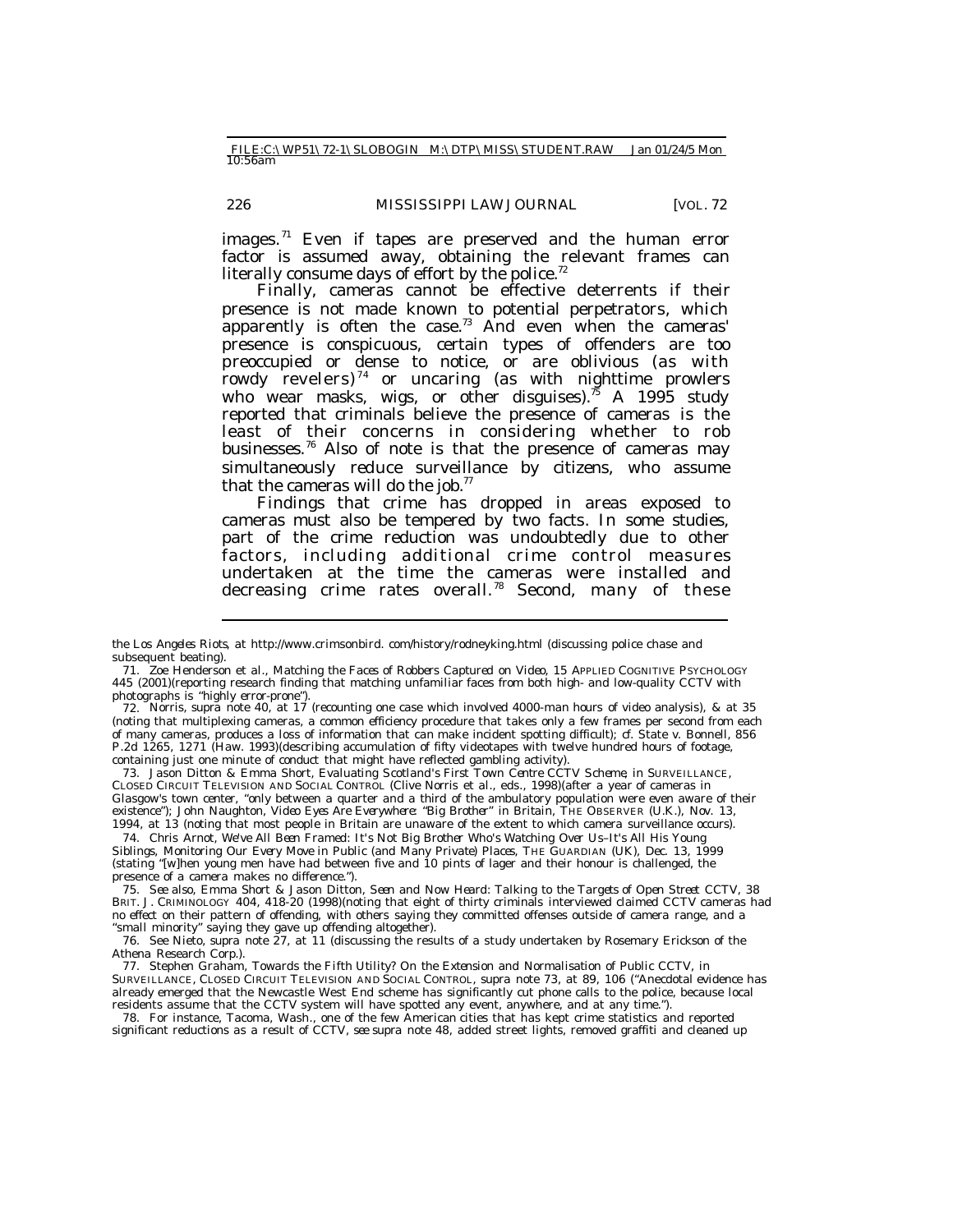studies did not take into account the possible "displacement" effect of the cameras, despite the likelihood that any crime that surveillance does deter is simply pushed into an area that does not have cameras.<sup>79</sup>

These observations should not lead to the conclusion that public video surveillance has little or no impact on crime. Although law enforcement statistics are probably inflated (on those few occasions when they exist $^{80}$ ), it must be acknowledged that even more careful, privately conducted studies indicate that some cities experience a noticeable reduction in offense rates after camera installation. For instance, the town center of Airdrie, Scotland experienced a 21% drop in crime over the two year period after cameras were set up, with no obvious evidence of displacement, and after factoring out other explanatory variables such as a drop in overall crime rates.<sup>81</sup> Newscastle experienced significant drops in particular crimes: 35% for criminal damage, 50% for motor vehicle theft, and 56% for burglary, compared to 25%, 39% and 39% reductions for the same crimes in the control areas.<sup>82</sup> A third United Kingdom study found a 25% drop in crime sustained over a two-year period, with no displacement effects.<sup>83</sup> Although these figures are significantly lower than

79. *See* David Skinns, *Crime Reduction, Diffusion and Displacement: Evaluating the Effectiveness of CCTV*, *in* SURVEILLANCE, CLOSED CIRCUIT TELEVISION AND SOCIAL CONTROL, *supra* note 73, at 185 (noting that although the town center experienced a 16% reduction in crime after camera installation, crime in the surrounding townships jumped by 31%, so that overall reduction was only 6%); Brown, *supra* note 78, at 35 ("Since the installation of cameras, the incidence of [street robbery, theft from the person and theft from a motor vehicle] in areas surrounding zone A has increased sharply, and by the end of the study period, the number of offences per month is over three times as high as when the cameras were installed."); Chris Sarno, *The Impact of Closed Circuit Television on Crime in Sutton Town Centre*, *in* TOWARDS A SAFER SUTTON? CCTV ONE YEAR ON (Marjorie Bulos & Doug Grant eds., 1996)(reporting that after camera installation street thefts declined by 7%, but thefts inside commercial premises increased by 30%).

80. IACP Brief, *supra* note 29, at 5 (*96%* of the U.S. agencies surveyed by the IACP "do not incorporate measurement systems of any kind" to determine the effect of CCTV on crime rates).

81. Emma Short & Jason Ditton, *Does Closed Circuit Television Prevent Crime? An Evaluation of the Use of CCTV Surveillance Cameras in Airdrie Town Center*, THE SCOTTISH OFFICE CENTRAL RESEARCH UNIT (1995), *available at* http://www.scotland.gov.uk/cur/resfinds/crf08-00.htm.

82. *See* Brown, *supra* note 78, at 17. Brown also notes, however, that the decline in vehicle thefts in the CCTV area "appears to fade after 8 months and the number of thefts of vehicles rises sharply." *Id*. at 20.

83. Rachel Armitage et al., *Burnley CCTV Evaluation*, *in* SURVEILLANCE OF PUBLIC SPACE: CCTV, STREET LIGHTING

vacant lots at the same time it installed cameras. Burrows, *supra* note 56, at 1124 n.361. In Washington, D.C., a crime cleanup on Rhode Island Avenue was "jumpstarted by the camera but it then was followed up with a lot of other action." John Thompson (Lieutenant Colonel in United States Army), SIA & IACP Meeting, *supra* note 62, at 12; *see also*, Ben Brown, *Closed Circuit Television in Town Centres: Three Case Studies*, 68 POLICE RES. SERIES 37 (1995)(stating that in Birmingham efforts were made at "pedestrianisation" of key areas of the city center at the same time cameras were installed), *available at* http://www.homeoffice.gov.uk/rds/orgpdfs/ fcdps68.pdf); Norris, *supra* note 51, at 16 ("the rapid growth of the number of CCTV systems [in the United Kingdom] (between 1993 and 1997) occurred at precisely the same time as the only sustained fall in recorded crime since the 1950s"). The latter paper recounts a number of other reasons reported crime reductions may not be accurate or not attributable to CCTV.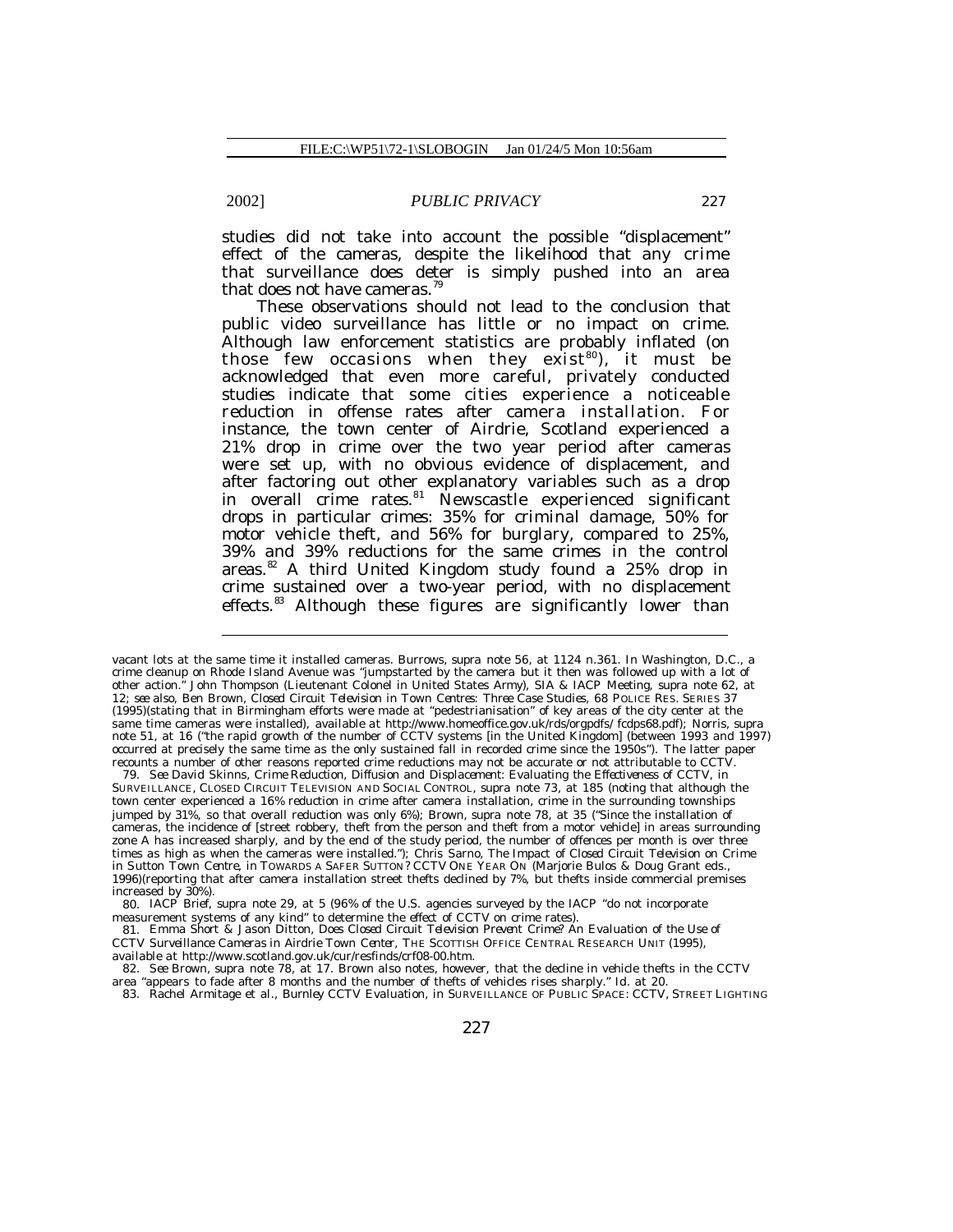initial law enforcement claims, $84$  they are nonetheless impressive.<sup>85</sup>

When all the data are looked at closely, a fair conclusion is that well-positioned, sophisticated cameras, run by competent staff, might be able to reduce some types of street crime, particularly theft, by 10 to 25% in "high crime areas," compared to similar public areas that have no cameras, with only a small displacement effect.<sup>86</sup> The second question that must be answered by careful policymakers is whether this reduction is cost-effective. Could other alternatives, such as more patrols, better lighting and greater community participation in law enforcement, achieve equal or better results at less cost?

I will not try to answer that question here. Some information about the cost of CCTV can provide a useful starting point, however. In the United Kingdom, a number of local authorities have yearly operating budgets of well over \$500,000 for camera systems that cover downtown areas.<sup>87</sup> The annual budget of each of the several 100-camera systems in New York City housing projects is approximately \$850,000 just for staffing (i.e., not including the upfront costs of the cameras, their maintenance, new tapes, tape storage, and associated expenditures).<sup>88</sup>

Whether equally effective alternatives would be cheaper is harder to calculate. But it can be noted that even a relatively successful CCTV system may not "pay" for itself. One study indicated that good CCTV systems can make significant dents in shoplifting, but that the value of merchandise retained would not equal expenditures on such a system for nearly five years;<sup>89</sup> as one researcher noted, "it might be more rational to just accept the losses."<sup>90</sup> Where

AND CRIME PREVENTION (Kate Painter & Nick Tilley eds., 1999).

<sup>84.</sup> Arnot, *supra* note 74 (noting that law enforcement claimed a 74% crime drop in Airdrie).<br>85. *But see* Norris, *supra* note 51, at 26-27 (noting that a number of other well-done studies obtained "mixed

results" compared to these "unequivocal success stories"). In fact, several studies showed that cameras had no overall impact on crime. *Id.*

<sup>86.</sup> Although not based on controlled studies, statements by American police officials are consistent with this conclusion. Remarks of Stephen McMahon, *supra* note 68, at 4 (noting reductions of 18 and 25% in first two years of CCTV program in Baltimore); Remarks of Joseph Dunne (Chief of Housing Police, New York City), SIA & IACP Meeting, *supra* note 62, at 21 (noting reduction of 25% in first 6 months of camera use in New York housing projects). *But see supra* note 52 (describing meta-study which concluded that U.S. studies have consistently found that CCTV does not reduce crime).

<sup>87.</sup> G. Wade, *Funding CCTV: The Story So Far*, 7 CCTV TODAY (1998), at 28 (stating that several local townships are "dealing with operating budgets in excess of £500,000 per year").

<sup>88.</sup> Remarks of Joseph Dunne, *supra* note 86, at 22. 89. Norris, *supra* note 51, at 23 (describing a study by A. Beck & A. Willis, Crime and Security: Managing the Risk to Safe Shopping (1995)).

<sup>90.</sup> *Id*.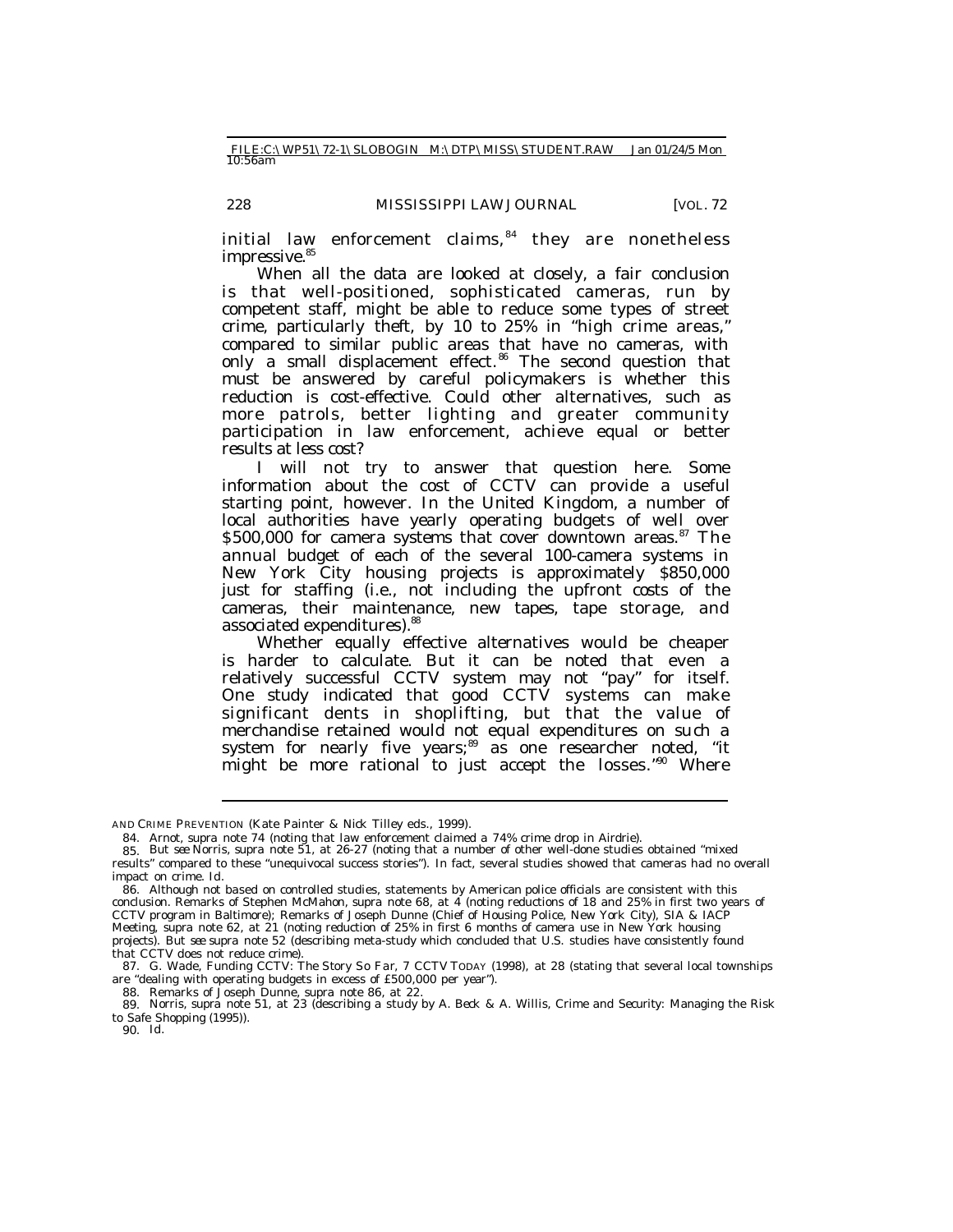violent crime is concerned that kind of reasoning is less palatable, and expensive surveillance systems might be endorsed if even just a few such crimes will be prevented or detected.<sup>91</sup> Unfortunately, however, violent crimes are probably the most difficult offenses for cameras to prevent or deter, given their often spontaneous nature. $92$ 

In sum, it is not clear that public surveillance using cameras is always a worthwhile investment from a public safety perspective. That conclusion is unlikely to slow the continued proliferation of such surveillance, however. "Common sense" judgments, which view the efficacy of cameras systems as a foregone conclusion, are likely to dominate any debate on the matter.<sup>93</sup> Politicians will continue to point to cameras as a "silver bullet" method of crime prevention.<sup>94</sup> Recent terrorist attacks will only add to the pressure to provide protection through surveillance.<sup>95</sup> Although, as noted above, some cities have terminated CCTV programs that have failed to reduce crime, there is also the possibility that once the newer, more expensive systems are set up, inertia will prevent their disassembly even in the face of proven ineffectiveness. The primary question is not whether such systems will be installed or maintained, but

92. Vaseekaran Sivarajasingam & Jonathan P. Shepherd, *Effect of Closed Circuit TV on Urban Violence*, 16 J. ACCIDENT & EMERG. MED. 255 (1999)(finding in a study of three Welsh cities "an overall reduction in town/city centre violence . . . of 1% in the 2 years after closed-circuit TV installation," which the authors concluded meant that CCTV "had no obvious influence on levels of assaults," a finding they said was consistent with the British Crime Survey finding of "no overall change" in rates of urban violence following the installation of public surveillance devices); Norris & Armstrong, *supra* note 44, at 166-67 (finding that although 38% of the 45 deployments they witnessed were for violent action, most of them were fist fights and none involved death or required an ambulance).

93. Burrows, *supra* note 56, at 1106 (quoting a property owner who was a catalyst in implementing a CCTV system in Los Angeles as stating "[y]ou can't commit crimes if you know Big Brother is watching you.").

94. Davies' comments about government attitudes in the United Kingdom are instructive:

The government has placed video surveillance at the center of its law-

and-order policy. . . . CCTV is quickly becoming an integral part of

crime-control policy, social control theory, and "community

consciousness." It is widely viewed as a primary solution for urban

dysfunction. It is no exaggeration to conclude that the technology has

had more of an impact on the evolution of law enforcement policy than

just about any other technology initiative in the past two decades.

Davies, *supra* note 38, at 151.

95. Lisa Guernsey, *Living Under an Electronic Eye*, N.Y. TIMES, Sept. 27, 2001, at G1, col. 5 (describing poll conducted after September 11, 2001, that showed increased public support for giving up "some personal freedoms in order to make the country safe from terrorist attacks," and that showed increased support for governmental monitoring of e-mail and phone conversations on a regular basis).

<sup>91.</sup> *See* Davies, *supra* note 38, at 150 (quoting a Home Office spokesman who, in commenting on the potential of CCTV, stated "if this all saves just one life, it's worth it."). Widespread CCTV could also help apprehend individuals like the sniper who recently terrorized Washington, D.C., although such individuals would probably be adept at avoiding overtly positioned cameras.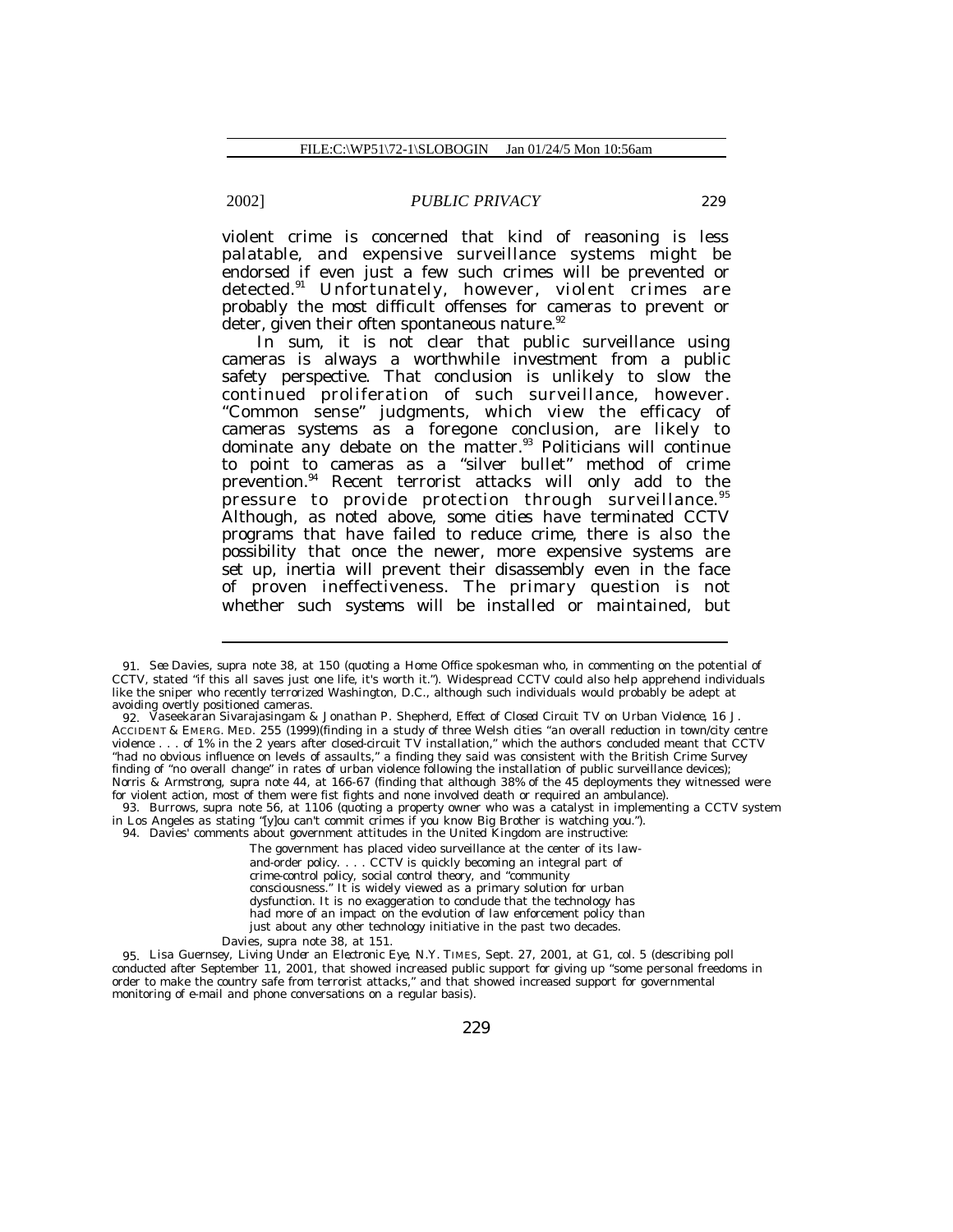whether and how their use will be regulated.

## *B. Current Legal Regulation of Public Camera Surveillance*

Meaningful legal strictures on government use of public surveillance cameras in Great Britain, Canada, and the United States are non-existent. Great Britain's *Code of Practice* sets out operating standards "but has no mechanism for accountability or enforcement."<sup>96</sup> Similarly, while governments in Ontario, British Columbia, and Alberta, Canada, have adopted very extensive guidelines governing camera and tape use, storage, training, and the like–all of which are framed in terms of what governments "must" or "should" do–ultimately they are merely precatory; no administrative, civil or criminal sanctions attach if they are breached.<sup>97</sup> A few American cities have adopted "guidelines" as well, again none of them enforceable.<sup>98</sup> In a recent meeting of the International Association of Police Chiefs, relatively comprehensive model rules were drafted, but the premise of the meeting was that "voluntary guidelines" are sufficient. $99$ 

The one American statute that deals specifically with video surveillance of public activities comes from Arizona.<sup>100</sup> That law makes it a misdemeanor for a person to use video "surveillance" in a public place without prominently and legibly posting notice that such surveillance is taking place.<sup>101</sup>

101. *Id*.

<sup>96.</sup> Davies, *supra* note 38, at 152; *see also*, Taylor, *supra* note 48, at ¶ 35 & n.52 (stating that "the use of public space visual surveillance in Britain remains largely outside of the law," although noting that storage of surveillance results may be covered by statute); A. Michael Froomkin, *The Death of Privacy?*, 52 STAN. L. REV. 1461, 1539 (2000)("The world leader in the deployment of surveillance cameras, the United Kingdom, has some of the strictest data protection rules in the world, but this has done little or nothing to slow the cameras' spread.).

<sup>97.</sup> GUIDELINES FOR USING VIDEO SURVEILLANCE CAMERAS IN PUBLIC PLACES (2001), available at http://www.ipc.on.ca/english/pubpres/papers/video-gd.pdf. These guidelines were promulgated by the Information and Privacy Commissioner, Ontario, Canada. The introduction to the Guidelines state that "[t]hese Guidelines build on those developed by" the governments of British Columbia and Alberta, Canada. *Id.* For the most part, they are a good model for CCTV regulation. Further, in section 8, they provide for "regular audits" to "address the institution's compliance with the operational policies and procedures." *Id.* They also state that "[a]n external body may be retained in order to perform the audit" and that "[a]ny deficiencies or concerns identified by the audit must be addressed immediately." *Id.* But there are no provisions regarding sanctions if the audit reveals misconduct. 98. Remarks of John Firman (Director of Research for the International Association of Chiefs of Police), SIA &

IACP Meeting, *supra* note 62, at 32 ("the massive amount of policies, procedures and guidelines in place with eighteen thousand law enforcement agencies all over the country are voluntary"). The bigger problem is the complete lack of rules in many jurisdictions. The IACP survey indicated that 53% of the respondents had no formal written guidelines or policies governing use of CCTV. IACP Brief, *supra* note 26, at 9.

<sup>99.</sup> *See* GUIDELINES FOR CLOSED CIRCUIT TELEVISION (CCTV) FOR PUB. SAFETY AND COMMUNITY POLICING (Proposed Official Draft No. 9, 2000), *available at* http://www.securitygateway.com/E/E3\_2.html (calling for an internal "system of review or audit"); Remarks of Lessing Gold (Moderator), SIA & IACP Meeting, *supra* note 62, at 19 (describing framework for developing IACP Guidelines on CCTV); *see also* Remarks of Barry Steinhardt (Associate Director and Chair of Cyber-Liberties Task Force, ACLU), SIA & IACP Meeting, *supra* note 62, at 33 ("Voluntary guidelines are cold comfort to someone who has their rights violated and who wants to go to court to have those rights enforced."). 100. ARIZ. REV. STAT. §§ 13-3019 (2001)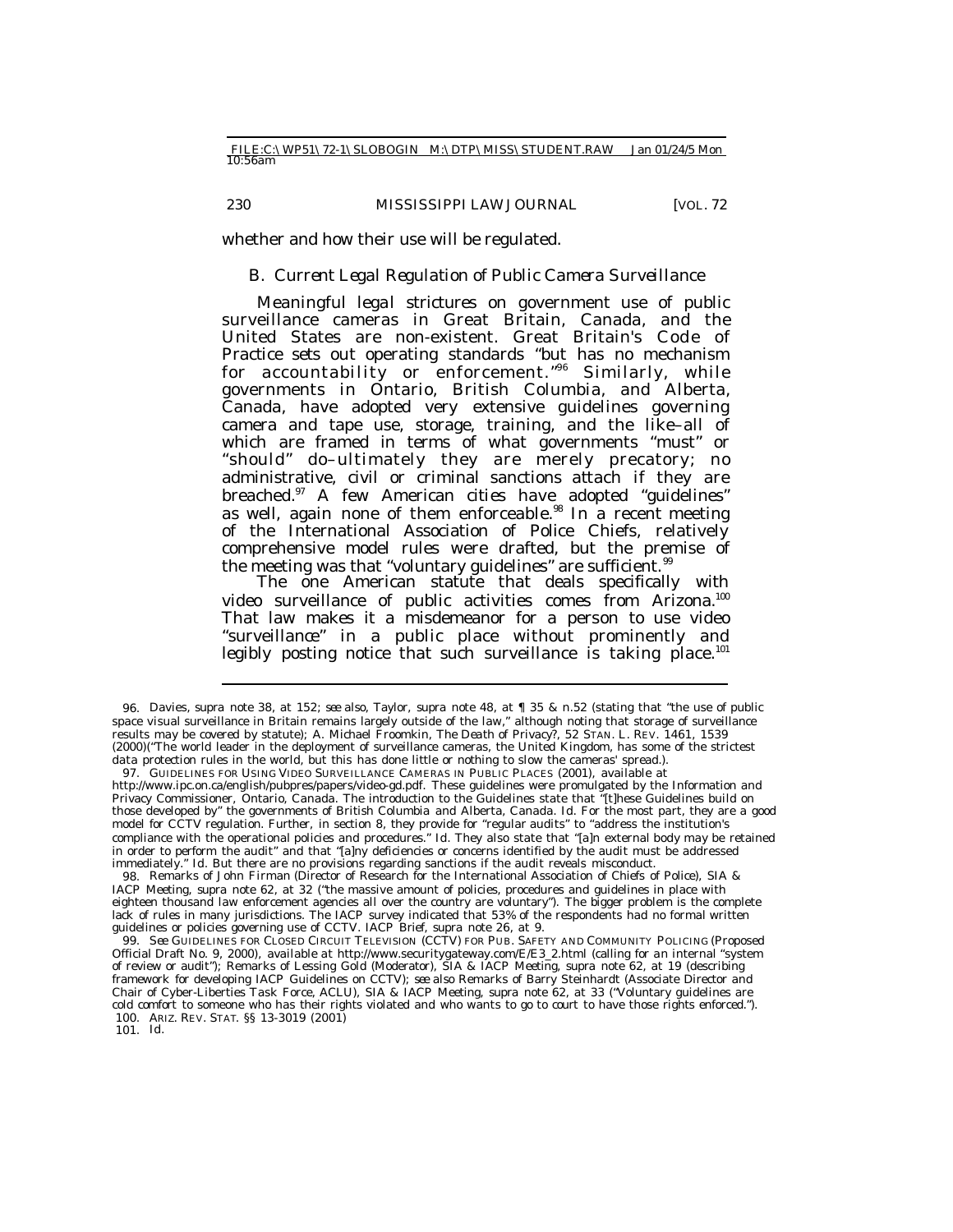The statute exempts journalists from this prohibition, but not law enforcement.<sup>102</sup> As the language indicates, however, if notice of the surveillance is posted then the law is not violated, and no other strictures are placed on the operation of the cameras or on access to surveillance results.<sup>103</sup> Apparently no other states or municipalities have adopted anything similar to this relatively undemanding law.<sup>104</sup>

A principal reason for the virtually unanimous resistance to a tougher stance on public video surveillance in the United States is the assumption that courts are not likely to find unregulated public camera viewing inimical to the Constitution or any other established body of law. Video surveillance of the home interior and similar areas is probably governed by the Fourth Amendment.<sup>105</sup> But all courts that have considered application of the Fourth Amendment to cameras aimed at public streets or other areas frequented by a large number of people have declared that such surveillance is not a search, on the ground that any expectation of privacy one might have in these areas is unreasonable.<sup>106</sup> A few courts

105. *See*, *e.g.*, United States v. Mesa-Rincon, 911 F.2d 1433, 1437 (10th Cir. 1990)(holding "the general fourth amendment requirements are still applicable to video surveillance" of the home); Ricks v. State, 537 A.2d 612, 620 (Md. 1988)(discussing applicability of Fourth Amendment to video surveillance of the home). *Cf.* Kyllo v. United States, 533 U.S. 27 (2001)(holding that use of a thermal imaging device to discern the contents of the home is a

Fourth Amendment search). *But see infra* text accompanying notes 233-34.<br>106. *See, e.g.*, United States v. Jackson, 213 F.3 1269, 1281 (10th Cir. 2000)(covert video cameras on a telephone pole overlooking outside of defendants' residences); U.S. v. Reed, No. 99-16439, 2000 U.S. App. LEXIS 22684, \*8 (9th Cir. 2000)(covert video of shared hallway of an apartment complex); United States v. McIver, 186 F.3d 1119 (9th Cir. 1999) (unmanned video in national forest); Rodriguez v. United States, 878 F.Supp. 20, 24 (S.D.N.Y.1995)(covert video surveillance of activities on public street); Vermont v. Costin, 720 A.2d 866, 867 (Vt. 1998)(covert video of private but unposted fields 150 yards from defendant's house); State v. Augafa, 992 P.2d 723, 732-33 (Haw. Ct. App. 1999)(video of defendant on public sidewalk using camera on a pole nearby); McCray v. State, 581 A.2d 45, 47-48 (Md. App. 1990)(covert video of defendant crossing the street). *See also*, Vega-Rodriguez v. Puerto Rico Tel. Co. 110 F.3d 174, 181 (1st Cir. 1997)(covert video of workers in an "open and undifferentiated work area"); Michigan v. Lynch, 179 Mich. App. 63, 445 N.W.2d 803 (1989)(covert video of common area of restroom); Young v. State, 849 P.2d 336, 340-42

<sup>102.</sup> *Id*. It also exempts surveillance of people who have given written consent to the surveillance, but not, somewhat surprisingly, presumptively consensual video of activities such as family gatherings and the like when conducted by people who are involved in the gathering. *Id.*

<sup>103.</sup> *Id*.

<sup>104.</sup> Remarks of Thomas Lambert (Attorney), SIA & IACP Meeting, *supra* note 62, at 50 ("there really isn't currently any statute that expressly deals with CCTV use"). In 2002, the Virginia legislature considered a statute that would require a judicial order for the use of facial recognition technology outside of correctional institutions. *See* HB 454 Gen. Assem., Reg. Sess. (Va. 2002)(seeking to add §§ 19.2-70.4 et seq. to the Virginia statutes). California law prohibits attempts to capture the image of a person "engaging in a personal or familial activity under circumstances in which the plaintiff had a reasonable expectation of privacy, through the use of a visual or auditory enhancing device, regardless of whether there is a physical trespass, if this image, sound recording, or other physical impression could not have been achieved without a trespass unless the visual or auditory enhancing device used was use of cameras to record a person." CAL. CIV. CODE. § 1708.8(b) (1999). A number of other states have similar laws, but "[o]verhelmingly, . . . this protection does not extend to the public space." Lance E. Rothenberg, *Re-Thinking Privacy:* Peeping Toms, Video Voyeurs, and the Failure of Criminal Law to Recognize a Reasonable Expectation of Privacy in *the Public Space*, 48 AM. U. L. REV. 1127, 1145 (2000).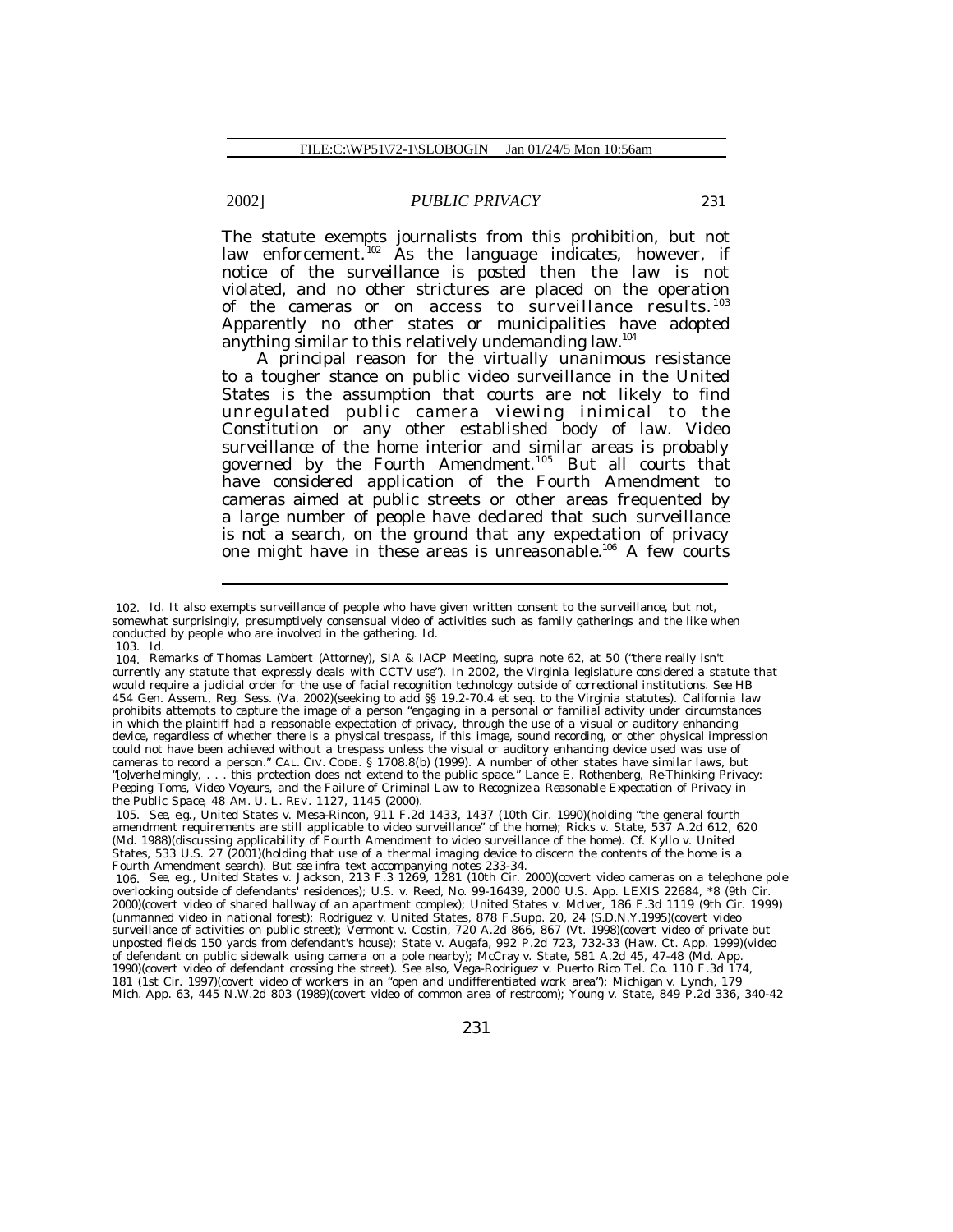have noted that particularly intrusive public surveillance might implicate the Fourth Amendment, but all have shied away from so holding.<sup>107</sup> Similarly, some courts have held that Title III, which governs electronic eavesdropping, applies (with some modifications) to video surveillance of the home and similarly private locations,<sup>108</sup> but none has held that it also applies to surveillance of public activities.

It is worth noting that no court has considered a Fourth Amendment challenge to a CCTV *system*, and that most of the decisions holding that the Fourth Amendment does not apply to shorter-term, spot surveillance have involved covert, rather than overt, camera use.<sup>109</sup> But the bottom line is that legislatures have not enacted meaningful regulation of public video surveillance by the government, and the courts have been unwilling to nudge them in that direction. That should change.

# II. THE RIGHT TO PUBLIC ANONYMITY

Suppose that the local police in a particular jurisdiction were to decide to station a police car at the entrance to the parking lot of a well-patronized bar from 5:30 p.m. to 7:30 p.m. every business day for the purpose of making a list of the license plates of cars that were driven in and parked in the lot during that time. . . . If we assume that the bar has the necessary liquor license to sell drinks, that nothing more is known about the individuals patronizing the bar than that they happen to drive into its parking lot at this hour, and that there are no other special circumstances present, I would guess that the great majority of people who might have the question posed to them would say that this is not a proper police function. . . . [T]here would be an uneasiness, and I think a justified uneasiness, if those who patronized the bar felt that their

<sup>(</sup>Nev. 1993)(covert video of doorless bathroom stall); Sponick v. City of Detroit Police Dept., 49 Mich.App. 162, 211 N.W.2d 674 (1973)(covert video of defendant talking in public bar); State v. Bailey, 2001 WL 1739445, \*2-3 (Del. Super. Ct. 2001) (surveillance of commercial storage facility). Even video surveillance of the curtilage may not implicate the Fourth Amendment. *See* United States v. McMillon, 350 F. Supp 593 (D.D.C. 1972)(video of backyard not a search); People v. Wemette, 728 N.Y.S.2d 805, 805 (N.Y. App. Div. 2001) (videotaping defendant on his open front porch exposed to plain view of public did not infringe any reasonable expectation of privacy); State v. Holden, 964 P.2d 318, 320-22 (Utah Ct. App. 1998)(videotape of front yard from neighbor's window not a search). *But see* U.S. v. Cuevas-Sanchez, 821 F.2d 248 (5th Cir. 1986) (prolonged video surveillance of backyard is a search). 107. *See*, *e.g.*, *Costin*, 720 A.2d at 870 ("this is not a case where video surveillance is aimed indiscriminately at public

places and captures lawful activities of many citizens in the hope that it will deter crime or capture what crime might occur"); *Augafa*, 992 P.2d at 737 n.14 (after noting that the camera's zoom capacity probably did not play a major role in defendant's arrest, stating "there may be circumstances under which video camera surveillance, even in a public place, may constitute an unconstitutional intrusion violative of our state constitution's guarantee against unreasonable searches, seizures, and invasions of privacy.")

<sup>108.</sup> *See*, *e.g.*, United States v. Torres, 751 F.2d 875 (7th Cir. 1984).

<sup>109.</sup> *See* cases cited *supra* note 106.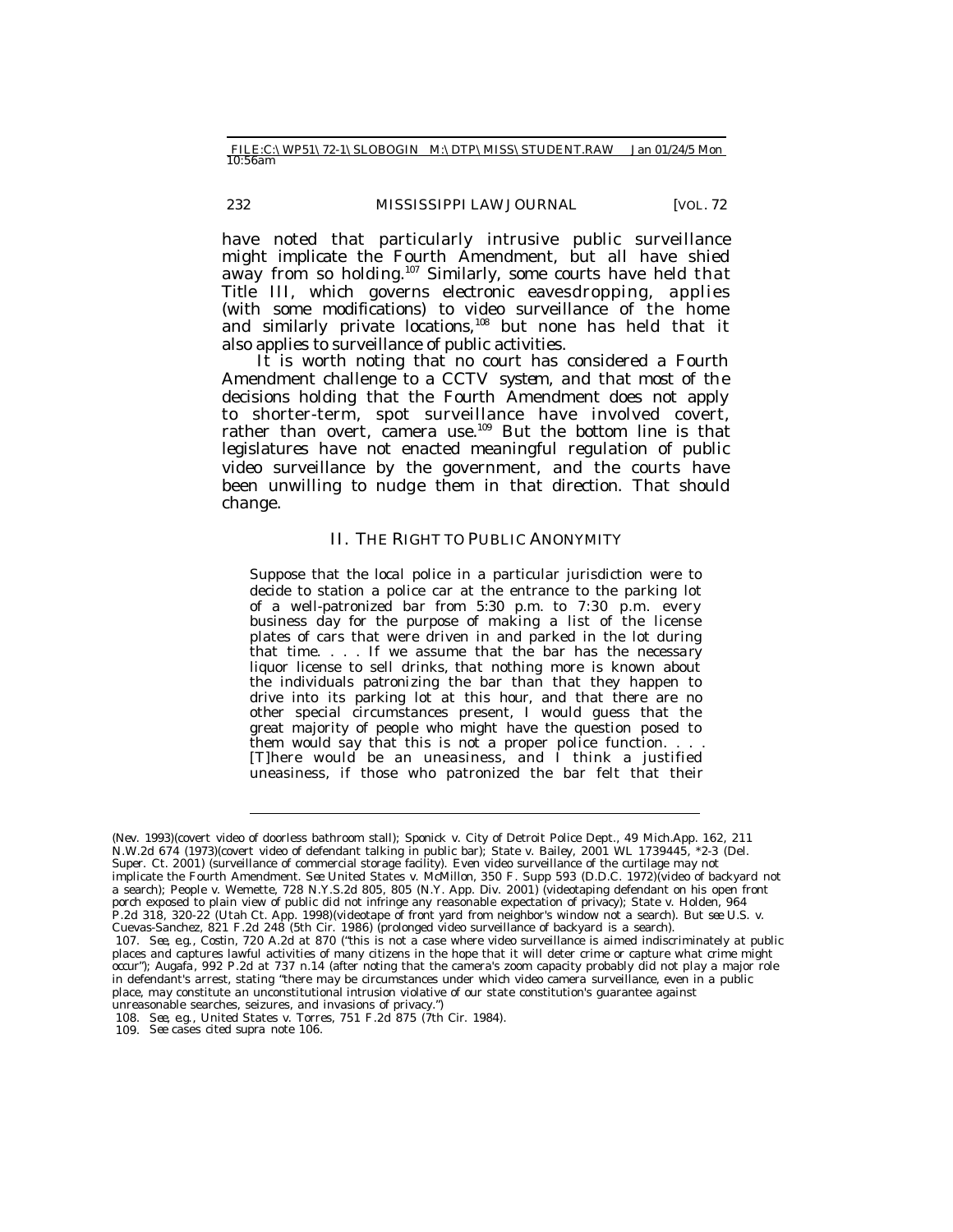names were being taken down and filed for future reference. . . . [T]his ought not to be a governmental function when the facts are as extreme as I put them. $^{110}$ 

These words were written by William Rehnquist, soon after he was appointed to the United States Supreme Court in 1972. He is right that overt police monitoring of the comings and goings of individuals for no apparent reason is not an appropriate government function; as he says later in his article, the "interest in not having public activities observed and recorded may prevail in the absence of any governmental justification for the surveillance."<sup>111</sup> The only thing wrong about the passage set out above is that the hypothesized facts are not "extreme." They describe a practice that would be quite feasible and even routine with any video surveillance system that openly records public activity.

Rehnquist also asserted that the individual interest involved in this situation, although deserving of protection, is not "privacy," because the observed action "is not intended to be concealed or confidential and is not in fact concealed or confidential."<sup>112</sup> It is true that *no particular trip* to the bar is concealed. But it is also true that those who make trips to the bar think that their observers either will not know or care who they are, or will be acquaintances or other bar patrons readily distinguishable from impersonal government observers bent on collecting information. Those who patronize bars or any other establishment both expect, and normally can count on, concealment from the latter type of observation. If the "uneasy" reaction to which Rehnquist refers is not based on a sense of privacy invasion, it stems from something very close to it–a sense that one has what I will call "a right to public anonymity."

Anonymity, literally, means nameless.<sup>113</sup> The right to public anonymity provides assurance that, when in public, one will remain nameless–unremarked, part of the undifferentiated crowd–as far as the government is concerned. The right is surrendered only when one does or says something that merits government attention, which most

112. *Id*. at 9.

<sup>110.</sup> William H. Rehnquist, *Is An Expanded Right of Privacy Consistent with Fair and Effective Law Enforcement? Or: Privacy, You've Come a Long Way, Baby*, 23 KAN. L. REV. 1, 9 (1974).

<sup>111.</sup> *Id.* at 14. Rehnquist also states, "I think almost all of us would regard this as simply not the kind of governmental interest that ought to rate high in a free society." *Id*. at 11.

<sup>113.</sup> WEBSTER'S NEW COLLEGIATE DICTIONARY 47 (1977)(defining anonymous as "having or giving no name").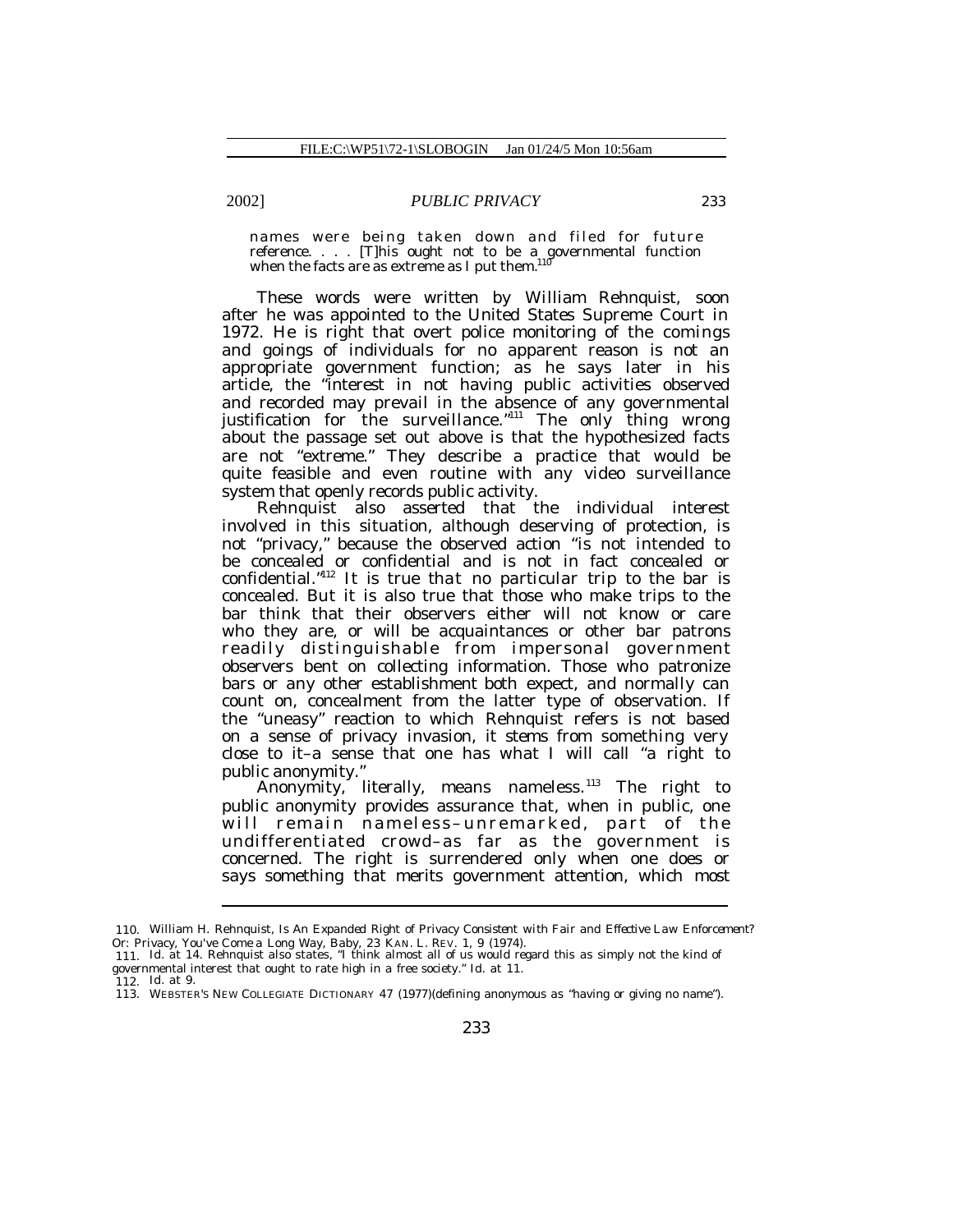of the time must be something suggestive of criminal activity.<sup>114</sup>

The association of public anonymity with privacy is not new. In his seminal study of privacy, Peter Westin years ago described anonymity as a "state of privacy" that "occurs when the individual is in public places or performing public acts but still seeks, and finds, freedom from identification and surveillance."<sup>115</sup> Westin continued:

He may be riding a subway, attending a ball game, or walking the streets; he is among people and knows that he is being observed; but unless he is a well-known celebrity, he does not expect to be personally identified and held to the full rules of behavior and role that would operate if he were known to those observing him. In this state the individual is able to merge into the "situational landscape."<sup>116</sup>

While most would probably agree with the intuitions of Rehnquist and Westin that we expect some degree of anonymity in public, the burden of this article is to establish a constitutional *right* to such anonymity. I will do so from three perspectives. First, I show how indiscriminate technological public surveillance seriously undermines the way we would like our society to function, because of its effect on public anonymity. Second, I argue that a number of constitutional principles, while not explicitly recognizing a right to public anonymity, provide solid groundwork for it. Finally, I report the results of an empirical study that suggests that American citizens feel public camera surveillance by the government is more intrusive than a variety of other police actions that the Supreme Court has labeled a "search" or "seizure," a finding that bolsters the case for folding the right to anonymity into the Fourth Amendment's protections.

## *A. The Impact of Losing Public Anonymity*

Anonymity in public promotes freedom of action and an open society. Lack of public anonymity promotes conformity and an oppressive society. These sentences summarize the conclusions of a host of thinkers about public privacy.

116. *Id*.

<sup>114.</sup> The right might also give way to prevent harm to others that is not criminal (*e.g.*, an impending accident), or when a person needs medical attention, etc.

<sup>115.</sup> ALLAN F. WESTIN, PRIVACY AND FREEDOM 31 (Bodley Mead 1967).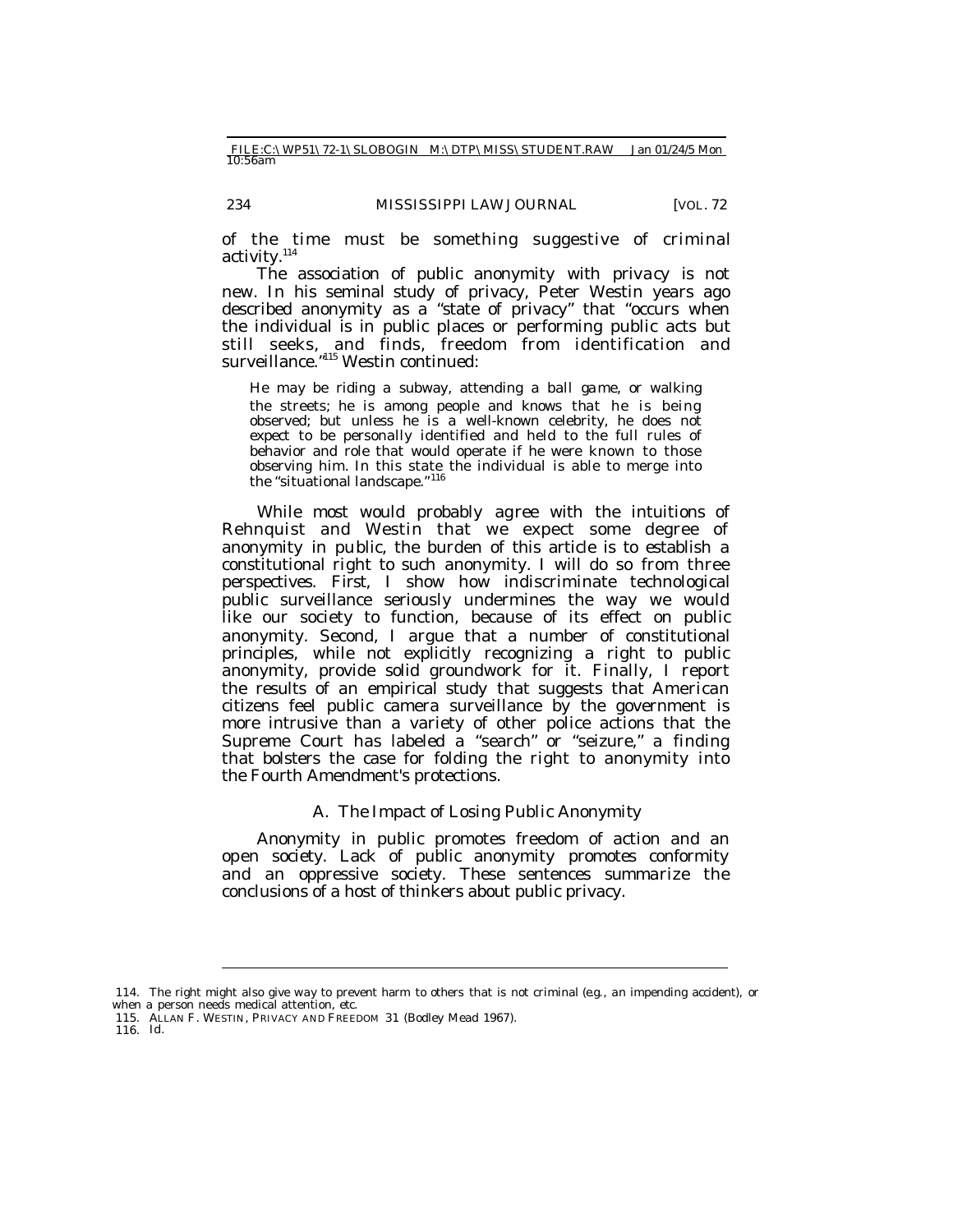## 1. The Panopticon Analogy

The antithesis of public anonymity is the Panopticon, a model prison first imagined by Jeremy Bentham.<sup>117</sup> The Panopticon is circular, with the prison cells and walkways placed around the perimeter and the guard station perched on top of a tower in the middle, an arrangement which enables a large number of prisoners to be watched by just a few guards.<sup>118</sup> In theory, every movement of every convict could be monitored in such a building.

But the genius of this construction is that the guards, who are hidden by venetian blinds, do not actually have to watch in order to enforce order. The mere knowledge that one *could* be observed converts every prisoner into his or her own warden. This latter observation is a key point of emphasis for Michel Foucault, the renowned philosopher and historian, who elaborated extensively on the modern implications of the Panopticon.<sup>119</sup> As he recognized, "[h]e who is subjected to a field of visibility, and who knows it, assumes responsibility for the constraints of power; . . . he becomes the principle of his own subjection."<sup>120</sup>

Of course, prisoners are subject to rigid rules of discipline, violation of which can result in serious punishment. "Self-subjection" might not work as well when those in charge of the surveillance do not have reprisal power analogous to prison officials. Foucault asserted, however, that modern society increasingly functions like a super Panopticon, one which "assures the automatic functioning of power," by rendering "its actual exercise unnecessary."<sup>121</sup> As both public and private entities pour more resources into methods of monitoring people and architecture that facilitates it, Foucault felt, ordinary citizens aware of this monitoring are likely to feel increasing pressure to conform to whatever norms the observers are perceived to endorse.<sup>122</sup>

<sup>117.</sup> *See* IV THE WORKS OF JEREMY BENTHAM 37-172 (John Bowring ed., 1962)(1838-43).

<sup>118.</sup> *Id*. at 60-64.

<sup>119.</sup> *See generally* MICHAEL FOUCAULT, DISCIPLINE AND PUNISH 195-229 (Alan Sheridan, trans., Vintage Books 2d ed. 1995)(1978)

<sup>120.</sup> *Id*. at 202-03. *See also*, *id*. at 187 ("It is the fact of being constantly seen, of being able always to be seen, that maintains the disciplined individual in his subjection.").

<sup>121.</sup> *Id*. at 201.

<sup>122.</sup> *See id*. at 170-176 (discussing how "the exercise of discipline presupposes a mechanism that coerces by means of observation" in military camps, hospitals, schools and workshops and factories); *id*. at 205 ("The Panopticon . . .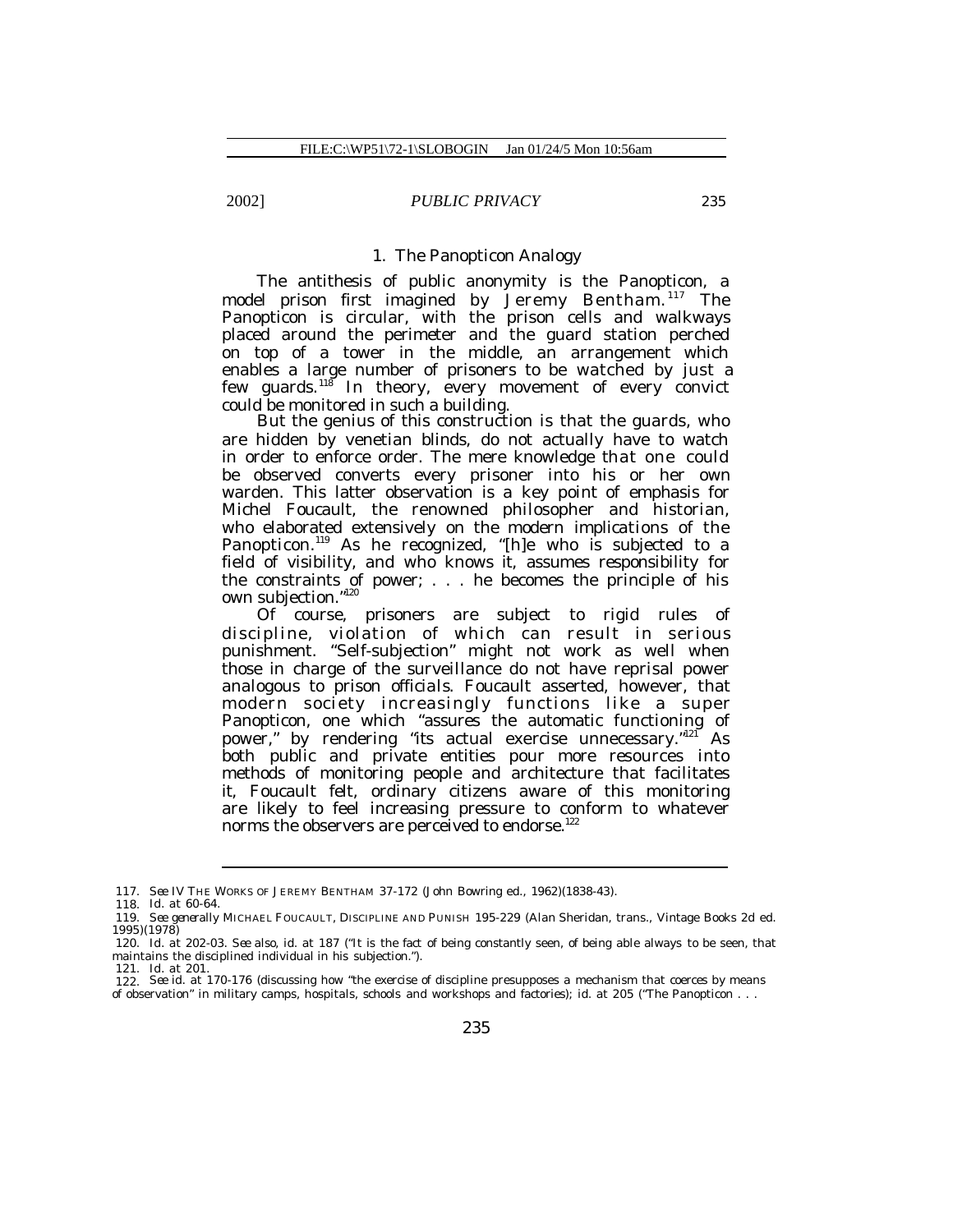For Foucault, this "panopticism" is not necessarily a bad thing. He described it as "a functional mechanism that . . . improve[s] the exercise of power by making it lighter, more rapid, more effective," than the older, balder ways of ensuring appropriate conduct.<sup>123</sup> Through the "subtle coercion" of panopticism, people can be led to be more productive, efficient members of society.<sup>124</sup> In the workplace, hospital or school, the types of situations Foucault had in mind, one can see some logic in this conclusion. In those locations, specific rules govern people's actions, rules that might be enforced most efficiently through surveillance.

To the extent such "subtle coercion" operates on those in the public byways, however, it can only do damage to cherished values. To see why, consider first Justice Douglas' comments in *Papachristou v. Jacksonville*<sup>125</sup> about public vitality in America:

Walk[ing] and stroll[ing] and wander[ing] . . . are historically part of the amenities of life as we have known them. . . . These unwritten amenities have been in part responsible for giving our people the feeling of independence and self-confidence, the feeling of creativity. These amenities have dignified the right of dissent and have honored the right to be nonconformists and the right to defy submissiveness. They have encouraged lives of high spirits rather than hushed, suffocating silence.<sup>126</sup>

Quoting Walt Whitman and Henry David Thoreau, among others, Douglas painted a picture of a society that thrives on free-spiritedness in public.<sup>127</sup>

Now consider, in contrast, some of the effects that Foucault ascribes to the "discipline" that he says comes from panopticism. He tellingly calls this discipline "an antinomadic technique."<sup>128</sup> Because it inhibits behavior, it "arrests or regulates movements [and] dissipates compact groupings of individuals wandering about the country in unpredictable ways. . . . " <sup>129</sup> It also can "neutralize the effects of counter-

128. Foucault, *supra* note 119, at 218. 129. *Id*. at 219.

must be understood as a generalizable model of functioning; a way of defining power relations in terms of the everyday life of men.").

<sup>123.</sup> *Id*. at 209; *see also id*. at 202 (in a panoptic regime "it is not necessary to use force to constrain the convict to good behaviour, the madman to calm, the worker to work, the schoolboy to application, the patient to the observation of the regulations.").

<sup>124.</sup> *Id*.

<sup>125.</sup> 405 U.S. 156, 164 (1972). 126. *Papachristou*, 405 U.S. at 164.

<sup>127.</sup> *Id*. at 164 (noting Whitman's "Song of the Open Road," Vachel Lindsay's "I Want to Go Wandering," and an excerpt from Henry David Thoreau about the "successful saunterer").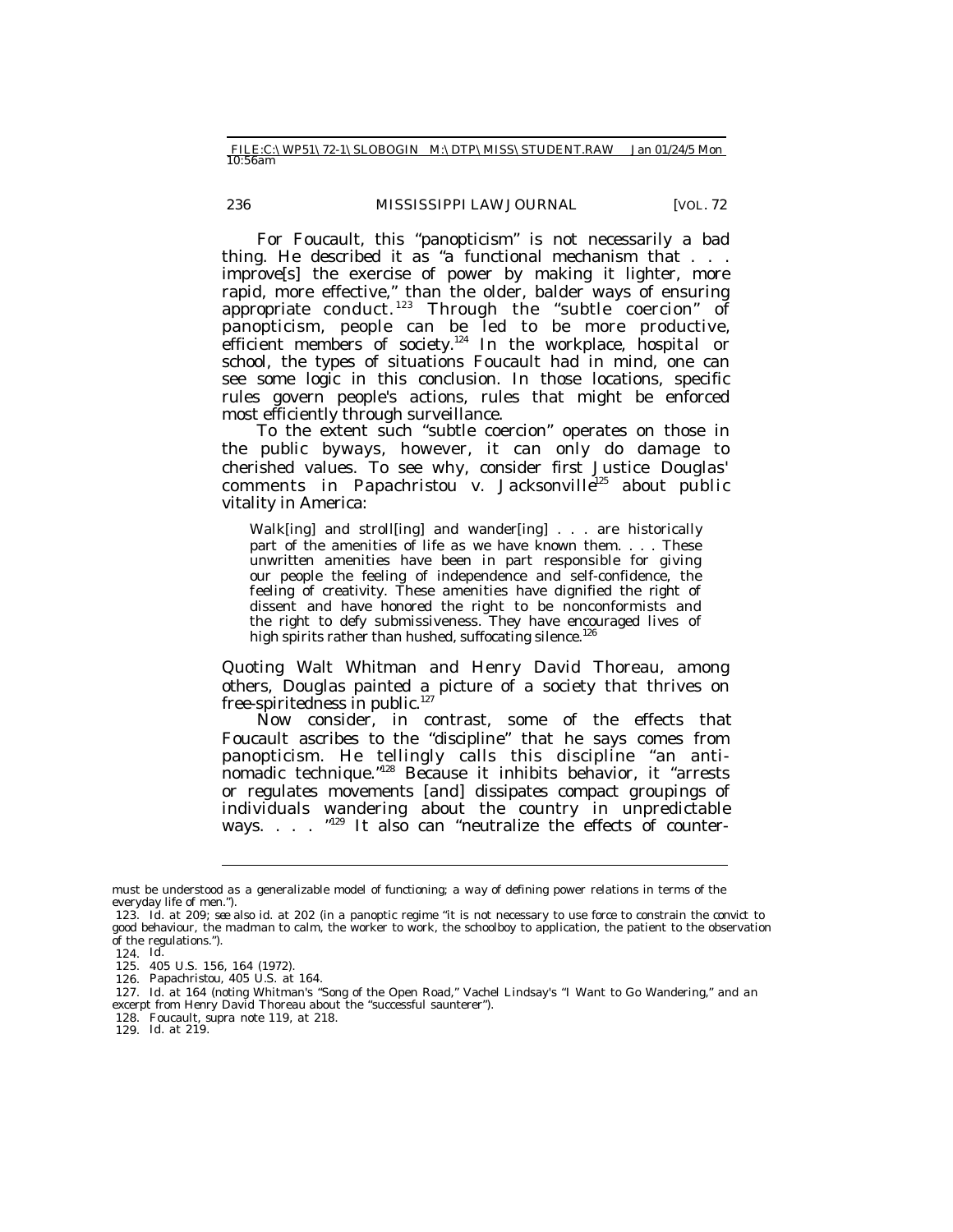power that spring from [the multiple organizations in society] and which form a resistance to the power that wishes to dominate it: agitations, revolts, spontaneous organizations, coalitions–anything that may establish horizontal conjunctions."<sup>130</sup> These effects are inconsistent, to put it mildly, with Douglas' vision of the conditions that a democratic, open society wants to nurture in its public spaces.

## 2. The Effects of Being Watched

How, more specifically, does panopticism undermine public openness? Foucault does not answer this question in detail. Others have, in ways that are directly relevant to public camera surveillance. Shoshana Zuboff writes about the phenomenon of "anticipatory conformity" among persons who believe they are being watched.<sup>131</sup> Similarly, philosopher Jeffrey Reiman states that "[w]hen you know you are being observed, you naturally identify with the outside observer's viewpoint, and add that alongside your own viewpoint on your action. This double vision makes your act different, whether the act is making love or taking a drive."<sup>132</sup> These observations suggest that any number of individuals–ranging from political demonstrators, <sup>133</sup> to couples-in-love and carefree  $teenagers<sup>134</sup>-could be inhibited by the knowledge their actions$ may be captured on camera.

"Double vision" is even more likely when the surveillance involves not just observation but recording of one's activities. For then, Professor Richard Wasserstrom notes, "[n]o matter how innocent one's intentions and actions at any given

130. *Id*.

<sup>131.</sup> SHOSHANA ZUBOFF, IN THE AGE OF THE SMART MACHINE: THE FUTURE OF WORK AND POWER 344- 45 (1988). 132. Jeffrey H. Reiman, *Driving to the Panopticon: A Philosophical Exploration of the Risks to Privacy Posed by the Highway Technology of the Future*, 11 SANTA CLARA COMPUTER & HIGH TECH. L. J. 27, 38 (1995). Reiman goes on to say: "To the extent that a person experiences himself as subject to public observation, he naturally experiences himself as subject to public review. As a consequence, he will tend to act in ways that are publicly acceptable." *Id*. at 41.

<sup>133.</sup> As Roger Clarke states, "[l]eaders of demonstrations in the future should expect . . . their locations to be transparent to the police." Roger Clarke, *While You Were Sleeping . . . Surveillance Technologies Arrived*, 73 AUSTRALIAN QUARTERLY 1 (2001), *available at* http://www.anu.edu.au/people/Roger.Clarke/DV/ AQ2001.html.

<sup>134.</sup> These latter kinds of activities are apparently routinely spied upon by camera operators. *See* DeGregory, *supra* note 28, at 1D (quoting camera operator as saying, "I've seen it all. Some things are really funny, like the way people dance when they think no one's looking. Others, you wouldn't want to watch."); NORRIS & ARMSTRONG, *supra* note 44, at 129 ("10 percent of all targeted surveillances on women, and 15 percent of operator-initiated surveillance were for apparently voyeuristic reasons, outnumbering protective surveillance by five to one."); *see also*, *id*. at 130 ("The `appreciation' of such public displays [of sex in cars] was a regular feature of the night shift in one of our suites and not just confined to those with access to the monitors. Many such encounters could be found on the `shaggers alley greatest hits tape' which was compiled and replayed for the benefit of those who missed the `entertainment.'").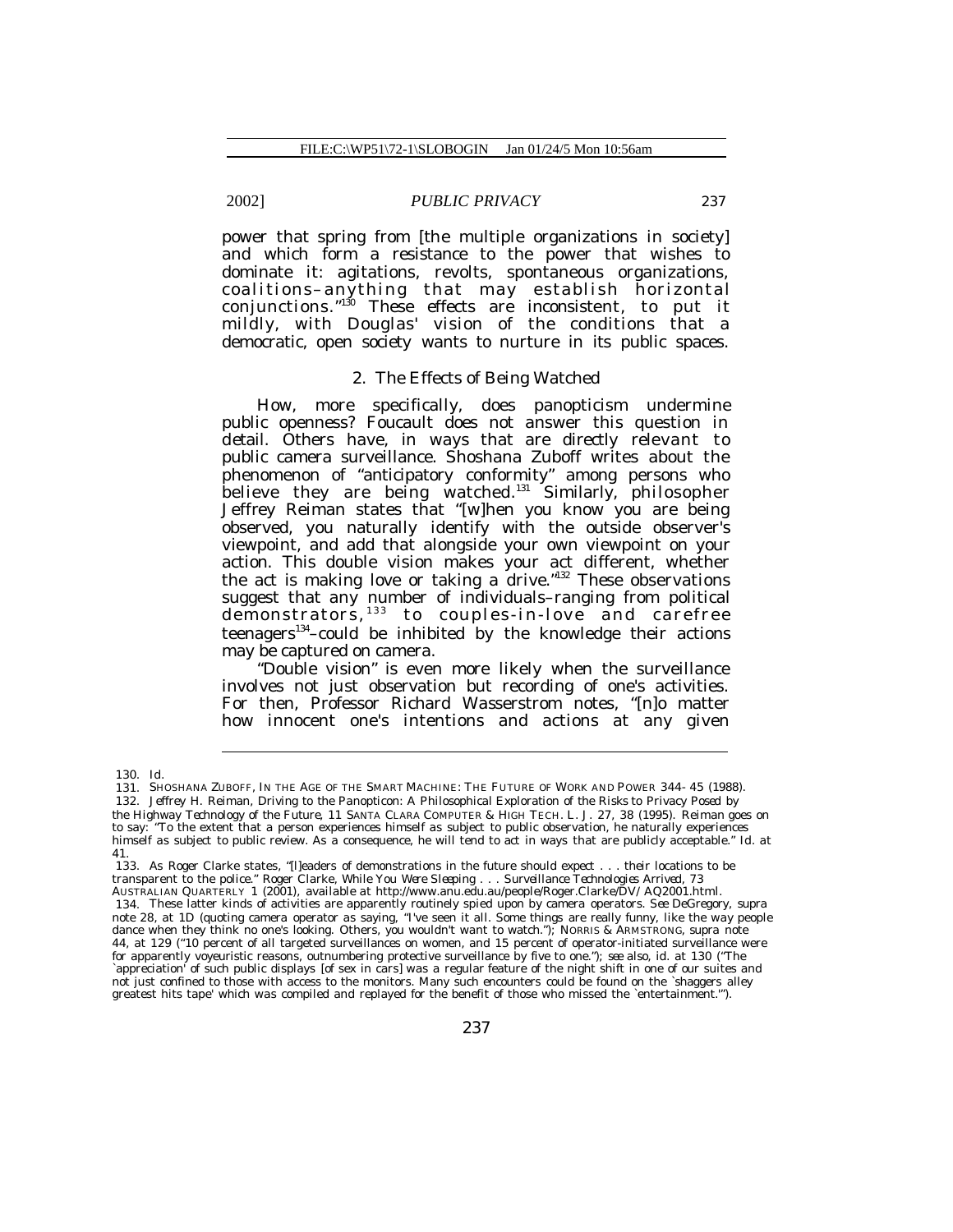moment . . . persons would think more carefully before they did things that would become part of the record. Life would to this degree become less spontaneous and more measured."<sup>135</sup> As Professor Daniel Solove has noted, the behavioral impact of surveillance is heightened by the reasonable surmise that one's recorded actions are easily susceptible to aggregation and use by a faceless bureaucracy.<sup>136</sup> Professor Nicolas Burbules similarly notes that "[a]s people accept the inevitability of being observed and recorded, their habits change; they change." He goes on to assert that these changes are even more pervasive than we might think, because "people carry many of the attitudes and self-imposed restrictions of activity from the surveyed public into their private life."<sup>137</sup>

The stultifying effect of public surveillance has been noted by many others.<sup>138</sup> But spontaneity is not all that could be hindered by routine public surveillance. Richard McAdams notes, "[t]he problem drinker who goes to an Alcoholics Anonymous meeting, the patient who drives to his psychiatrist's office, the homosexual who visits a gay bar, the spouse who has a rendezvous with another lover, the teenager or adult who skips school or work to go fishing, would all be exposed if someone constantly tracked their public movements.<sup>"139</sup> The practice of seeking secret solace in parks and other public places may also be circumscribed.<sup>140</sup> None of

140. Disa Sim, *The Right to Solitude in the United States and Singapore: A Call for a Fundamental Reordering*, 22 LOYOLA L.A. ENT. L. REV. 443, 468 (2002)(noting that "[i]n a crowded society, we are often driven to find peace and

<sup>135.</sup> Richard Wasserstrom, *Privacy: Some Arguments and Assumptions*, *in* PHILOSOPHICAL DIMENSIONS OF PRIVACY 325-26 (Ferdinand David Schoeman, ed., Cambridge Univ. Press 1984); *cf.* United States v. White, 401 U.S. 745, 788 (1971)(Harlan, J., dissenting)("Authority is hardly required to support the proposition that words would be measured a good deal more carefully and communication inhibited if one suspected his conversations were being transmitted and transcribed. Were third-party bugging a prevalent practice, it might well smother that spontaneity–reflected in frivolous, impetuous, sacrilegious, and defiant discourse–that liberates daily life.").

<sup>136.</sup> See Daniel J. Solove, *Conceptualizing Privacy*, 90 CAL. L. REV. 1087, 1154 (2002) ("What makes this problem [of information collection through surveillance] significant is the fact that this information is aggregated, that it can be used to make important decisions about people's lives, that it is often subjected to a bureaucratic process lacking much discipline and control, and that the individual has scant knowledge of how the information is processed and used.").

<sup>137.</sup> Nicholas C. Burbules, *Privacy, Surveillance, and Classroom Communication on the Internet*, *available at* http://faculty.ed.uiuc.edu/burbules/ncb/papers/privacy. html (last visited Oct. 25, 2002).

<sup>138.</sup> *See*, *e.g.*, ANITA ALLEN, UNEASY ACCESS: PRIVACY FOR WOMEN IN A FREE SOCIETY 124 (1988)(stating that public "anonymity is wrongfully disturbed if uninvited attention is paid or drawn to another person without justification," because that disturbance "impedes individual tasks and purposes"); Stanley I. Benn, *Privacy, Freedom, and Respect for Persons*, *in* NOMOS XIII: PRIVACY 26 (J. Ronald Pennock & J.W. Chapman eds., 1971) (The observed "becomes aware of himself as an object, knowable, having a determinate character [and] is fixed as *something*–with limited probabilities rather than infinite, indeterminate possibilities."); *cf.*, LAWRENCE LESSIG, CODE AND OTHER LAWS OF CYBERSPACE 152-53 (1999) ("Privacy, or the ability to control data about yourself . . . disables the power of one dominant community to norm others into oblivion").

<sup>139.</sup> Richard H. McAdams, *Tying Privacy In Knotts: Beeper Monitoring and Collective Fourth Amendment Rights,* 71 VA. L. REV. 297, 322 (1985).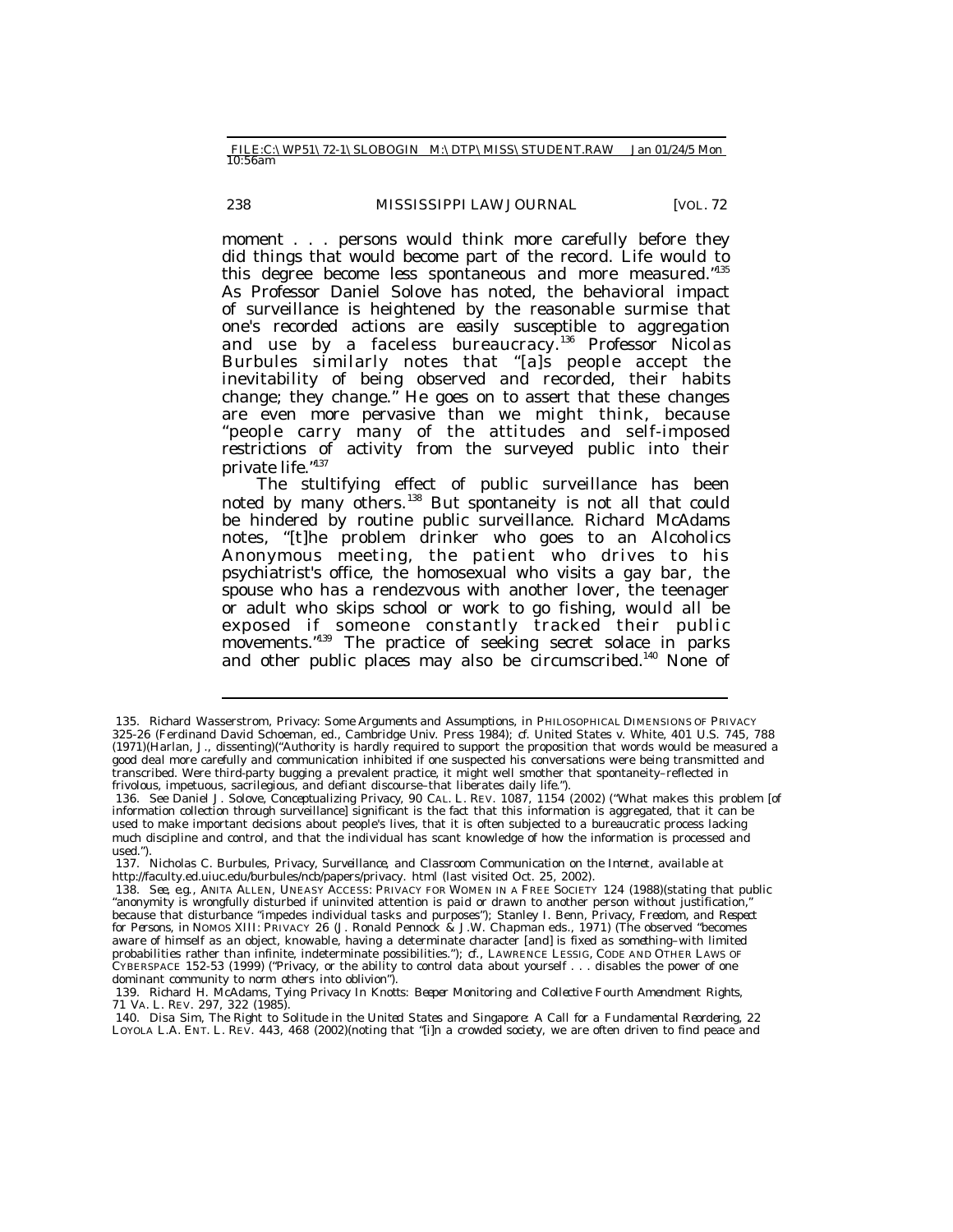these activities are illegal, but it is easy to imagine why those who engage in them might want to keep them secret.

In addition to its effect on behavior, CCTV might trigger a number of unsettling emotional consequences. Relying on the work of Erving Goffman, Jeffrey Rosen notes that "it's considered rude to stare at strangers whom you encounter in public."<sup>141</sup> Staring, whether it occurs on an elevator, on public transportation or on the street, violates the rules of "civil inattention."<sup>142</sup> The cyclopian gaze of the camera eye may be equally disquieting, and perhaps more so given the anonymity of the viewer and the unavailability of normal countermeasures, such as staring back or requesting the starer to stop.

The small amount of social science research specifically aimed at assessing the impact of concerted surveillance tends to verify that these and other psychological and behavioral effects can occur. For instance, empirical investigations of the workplace–one of the contexts Foucault thought might benefit from panopticism–indicate that even there surveillance has a downside. Monitored employees are likely to feel less trusted, less motivated, less loyal, and more stressed than employees who are not subject to surveillance.<sup>143</sup> Whether these findings would be duplicated in the public surveillance context is not

solace in public parks, pubs, and other public places," and asserting that this practice would be inhibited by wide-open public photography).

<sup>141.</sup> JEFFREY ROSEN, THE UNWANTED GAZE: THE VIOLATION OF OUR PRIVACY 16 (2000)(citing ERVING GOFFMAN, BEHAVIOR IN PUBLIC PLACES: NOTES ON THE SOCIAL ORGANIZATION OF GATHERINGS 84-85, 116 (1963)). 142. *Id*.

<sup>143.</sup> The best research in this regard comes from Carl Botan. In one study, based on the responses of 465 workers in the communications industry, he found that "[e]mployees who are surveilled . . . experience several panoptic effects, including a reduced sense of privacy, increased uncertainty [as to job security], and reduced communication." Carl Botan, *Communication Work and Electronic Surveillance: A Model for Predicting Panoptic Effects*, 63 COMM. MONOGRAPHS 293, 308-09 (1996). The main conclusions of a second study based on the same survey results, conducted with Professor Vorvoreanu, were as follows:

<sup>[</sup>T]he overwhelming meta-message that surveillance seems to send to employees is that they are distrusted. . . . In a closely related interpretation, many employees see surveillance as setting someone, possibly themselves, up for dismissal or discipline. . . . Many subjects also perceive surveillance as implying that management feels they deserve to be treated as children, . . . and heavily surveilled employees reported reduced motivation to do more quantity of work . . . and reduced motivation to do higher quality work . . . . Finally, heavily surveilled subjects reported reduced loyalty to the organization, increased stress at work, and reduced enthusiasm about even going to work, all of which are supported by qualitative comments . . . .

Carl Botan & Mihaela Vorvoreanu, "What Are You Really Saying to Me?" Electronic Surveillance in the Workplace (June 2000)(unpublished manuscript, on file with author).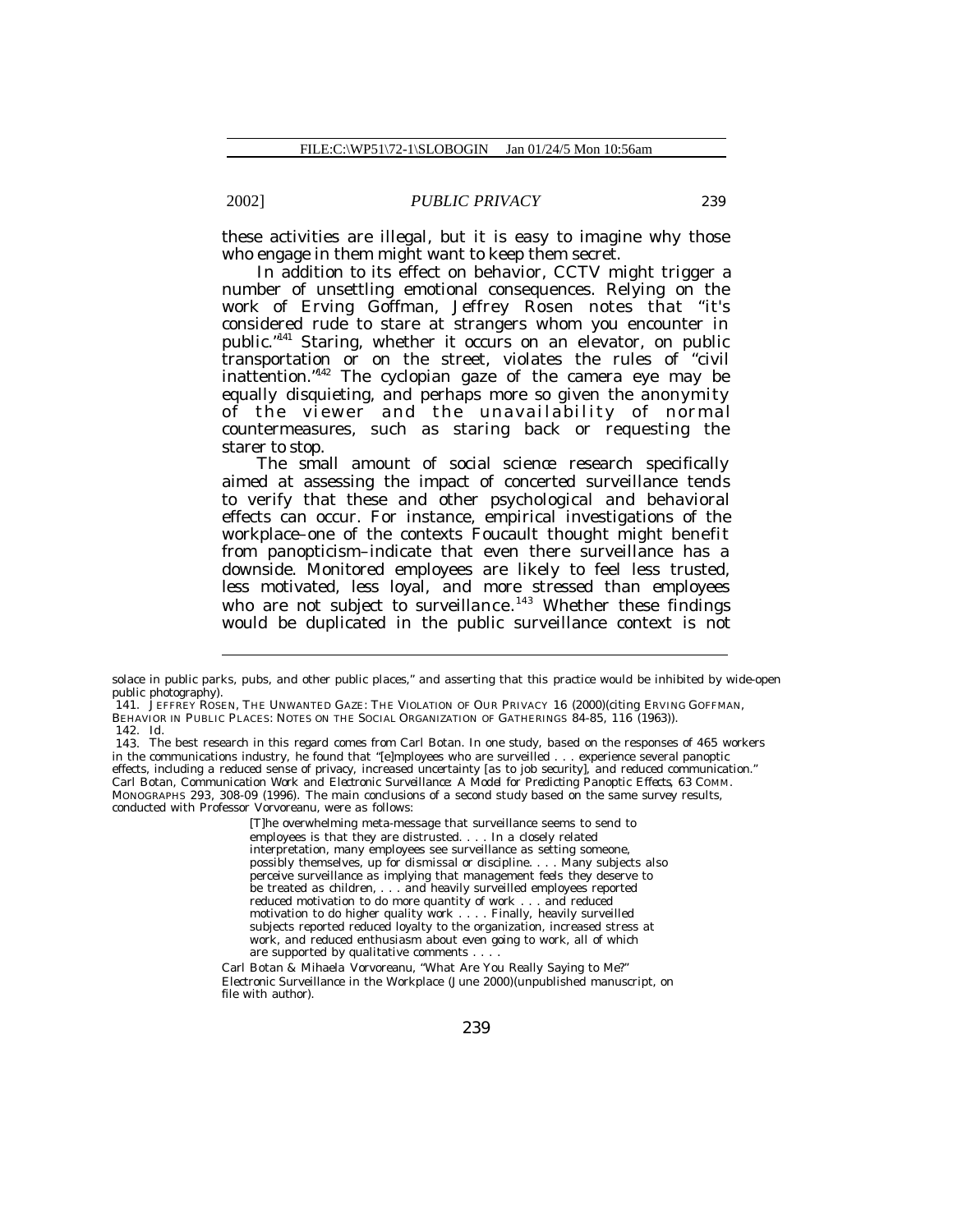clear.<sup>144</sup> But one could plausibly infer from them that citizens on the street who are subject to camera surveillance might experience less confidence in their overall freedom to act, as well as somewhat diminished loyalty to a government that must watch its citizens' every public movement. Roger Clarke also calls attention to the latter possibility in his study of the effects of widespread surveillance. Among the many consequences of "dataveillance," as he calls it, are a prevailing climate of suspicion, an increase in adversarial relationships between citizens and government, and an increased tendency to opt out of the official level of society. $145$ 

To capture the core of these disparate observations, consider again Rehnquist's bar example. The people entering the bar will feel less trusted, and more anxious, and may even stop going there. Or try another simple thought experiment. Virtually all of us, no matter how innocent, feel somewhat unnerved when a police car pulls up behind us. Imagine now being watched by an officer, at a discreet distance and without any other intrusion, every time you walk through certain streets. Say you want to run (to catch a bus, for a brief bit of exercise or just for the hell of it). Will you? Or assume you want to obscure your face (because of the wind or a desire to avoid being seen by an officious acquaintance)? How about hanging out on the street corner (waiting for friends or because you have nothing else to do)?

In all of these scenarios, you will probably feel and perhaps act differently than when the officer is not there. Perhaps your hesitancy comes from uncertainty as to the officer's likely reaction or simply from a desire to appear completely law-abiding; the important point is that it exists. Government-run cameras are a less tangible presence than the ubiquitous cop, but better at recording your actions. A police officer in Liverpool, England may have said it best: A camera is like having a cop "on duty 24 hours a day, constantly taking notes."<sup>146</sup>

<sup>144.</sup> Surveys asking what people think of CCTV routinely produce overwhelmingly positive results. *See infra* note 264-65 and accompanying text. But no survey, outside of the one reported here, *see infra* text accompanying notes 272-84, has focused on CCTV's panoptic effects (and even the study reported here does so only indirectly). Further, the way survey questions about CCTV have been framed apparently distorts the results obtained. *See* Jason Ditton, *Public Support for Town Centre CCTV Schemes: Myth or Reality?*, *in* SURVEILLANCE, CLOSED CIRCUIT TELEVISION AND SOCIAL CONTROL, *supra* note 73, at 227 (finding that positive question-framing increased CCTV's acceptance by 20%, and that if that proportion were subtracted from the 69% positive response in previous professional surveys, "we have a minority–albeit a very large minority–but only a minority finding open street city centre CCTV acceptable."). 145. Roger Clarke, *Information Technology and Dataveillance*, 31 COMM. ACM 498 (May 1988) *available at* http:// www.anu.edu.au/people/Roger.Clarke/DV/

CACM88.html).

<sup>146.</sup> Quoted in *News*, CCTV TODAY, May, 1995, at 4.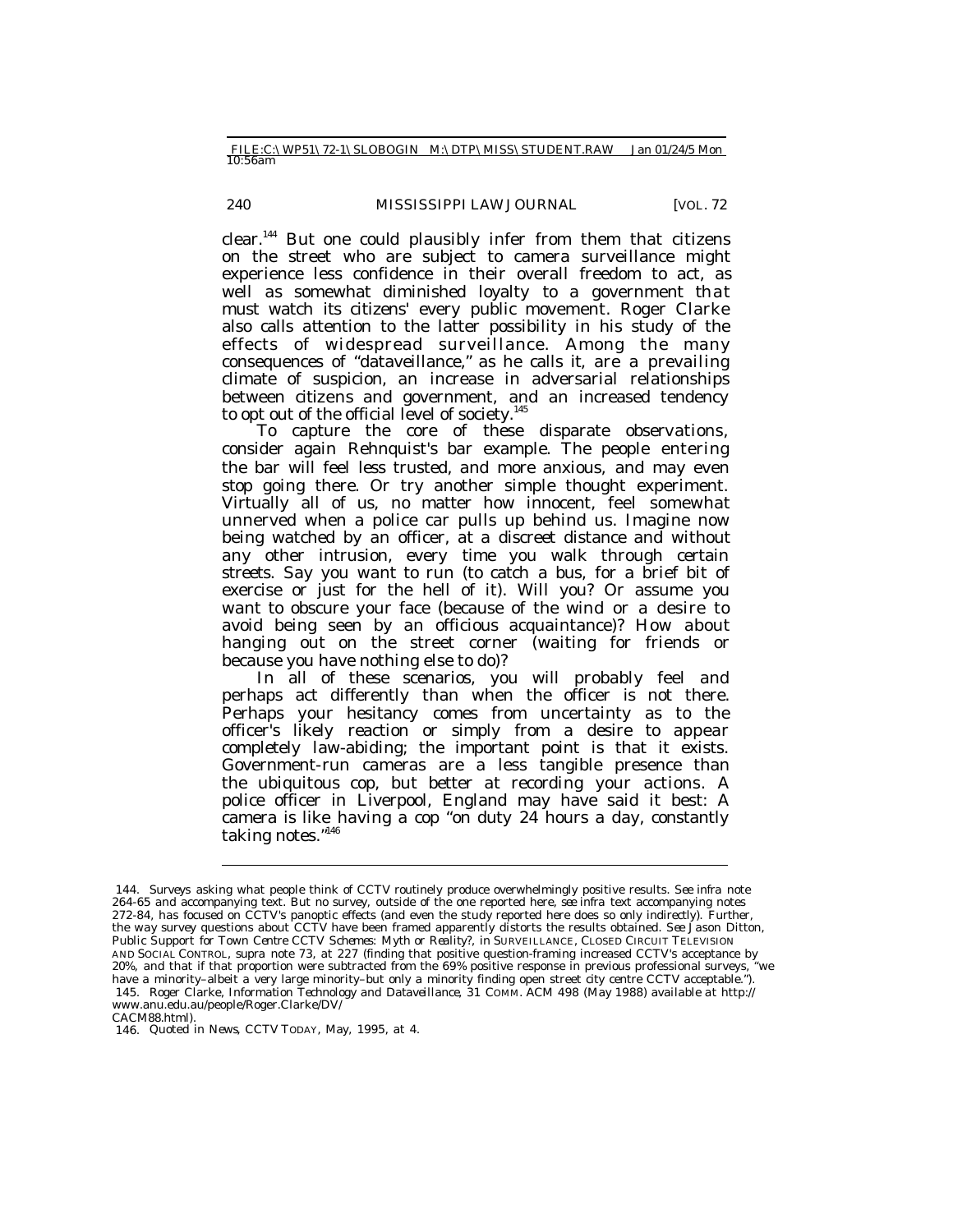#### 3. The Government's Use of Surveillance

All of these inhibitory consequences can be produced simply by setting up a camera system. If the government acts on what the camera sees, those effects can be significantly enhanced. Of course, that is all to the good if the result is prevention of serious criminal behavior. But sometimes government uses surveillance to achieve more ambiguous ends. Many of the crimes "solved" through CCTV in England are very minor offenses that are highly subject to discriminatory prosecution, such as littering, urinating in public, traffic violations, drunkenness, loitering, failing to pay parking meters and even underage smoking.<sup>147</sup> Indeed, camera use in publicly accessible malls in that country triggers law enforcement interventions even when there is *no* infraction of the criminal law; rather, the decision is often based on "commercial considerations" that characterize certain people (beggars, buskers, and groups of youth) as "flawed consumers."<sup>148</sup> Research suggests that, in other public areas as well, the impact of surveillance tends to be the straightforward exclusion of disfavored groups rather than apprehension or deterrence of criminals.<sup>149</sup>

Thus, Professor Jeffrey Rosen concludes, CCTV's primary use in Great Britain today is not to thwart serious crime but "to enforce social conformity."<sup>150</sup> One consequence, he reports, is that the cameras are "far less popular among black men than among British men as a whole."<sup>151</sup> That should be no

150. Jeffrey Rosen, *A Watchful State*, N.Y. TIMES MAG., Oct. 7, 2001, at 38.

<sup>147.</sup> Simon Davies, *Welcome Home Big Brother*, WIRED, May, 1995, at 58-62, *cited in* Graham, *supra* note 77, at 101. 148. Michael McCahill, The Surveillance Web: The Rise and Extent of Visual Surveillance in a Northern City (unpublished Ph.D. thesis, Hull University), *cited in* Norris, *supra* note 40, at 28 (using this term); *see also* Alice Wakefield, *Situational Crime Prevention in Mass Private Property*, *in* ETHICAL AND SOCIAL PERSPECTIVES ON SITUATIONAL CRIME PREVENTION 125, 133 (Andrew von Hirsch et al. eds., 2000)(reporting 578 persons excluded from

shopping and arts centers during a five-week period as a result of CCTV-based security system). 149. *See* Alan Reeve, *The Panopticisation of Shopping: CCTV and Leisure Consumption*, *in* SURVEILLANCE, CLOSED CIRCUIT TELEVISION AND LOCAL CONTROL, *supra* note 73, at 78 (reporting that town center managers wanted to use CCTV primarily to discourage "anti-consumer" people and activities from entering the center, and that a quarter wanted to exclude political gatherings, youth who want to "hang out" and beggars); Roy Coleman & Joe Sim, *"You'll Never Walk Alone": CCTV Surveillance, Order and Neo-Liberal Rule in Liverpool City Centre*, 51 BRIT. J. SOC. 623 (2000)(reporting a study leading the authors to conclude that "[t]he activities targeted, the gathering of intelligence and its dissemination is focused on recurring categories: youth, `known and potential' shoplifters, the homeless and licensed and unlicensed street traders."); Liberty: Who's Watching You? Video Surveillance in Public Places 1 (London Briefing Paper No. 16, 1989)(on file with author)(asserting that cameras are designed to deter "large groups, usually young single people [whose] mere presence is a nuisance to people who want to use the streets and shopping centres in more conventional ways.").

<sup>151.</sup> *Id*. *See also*, Taylor, *supra* note 48, at ¶ 31 (reporting that soon after installation of cameras in Newcastle local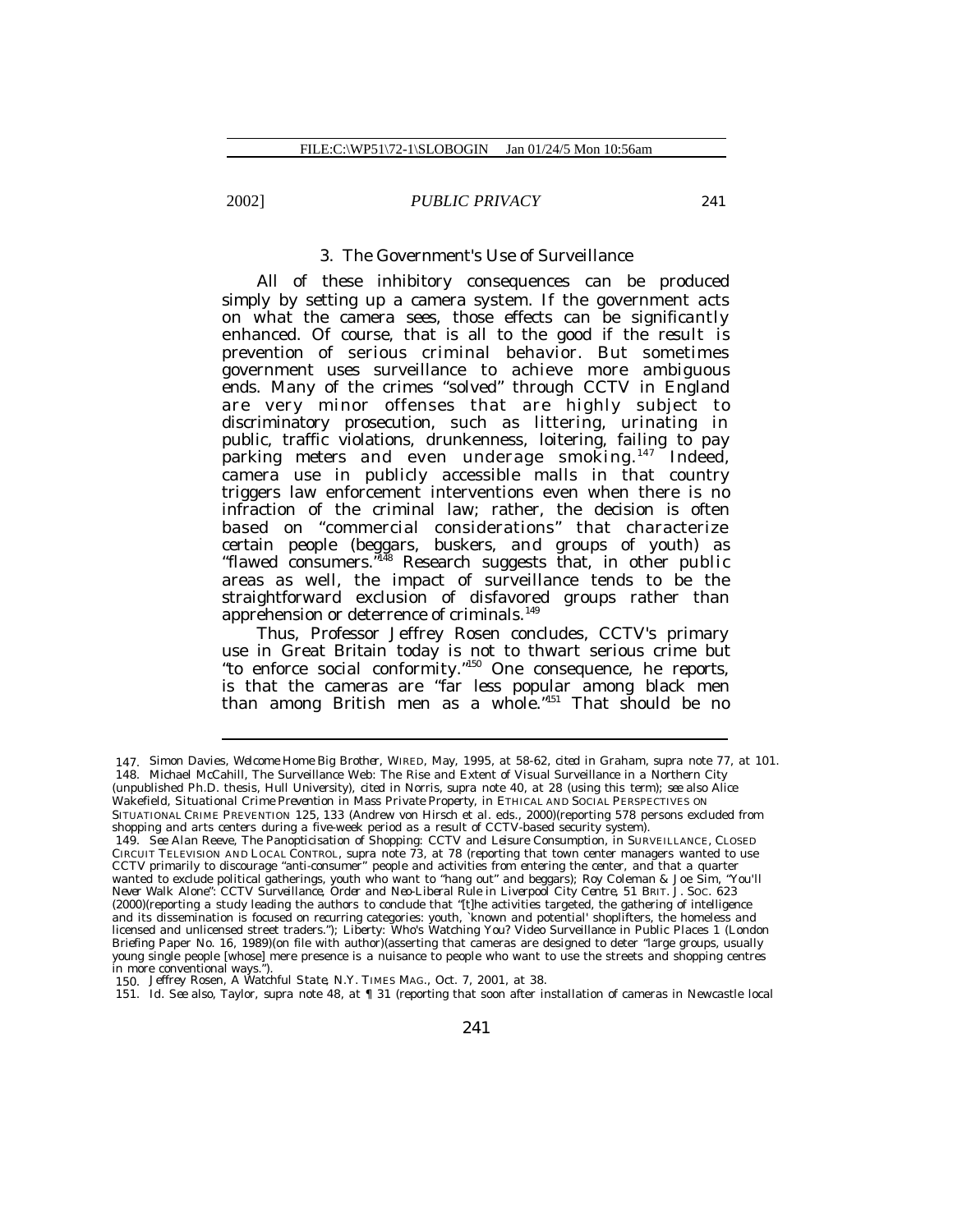surprise to those familiar with the American experience with loitering laws, stop and frisk practices, and "aggressive patrolling."<sup>152</sup> Others view CCTV as one of the most powerful forces pushing toward the "purification" of city spaces and their destruction as a stage for the "celebration of difference" and disorder.<sup>153</sup> The end result of all of this is that public spaces are becoming less public.<sup>154</sup>

Automated systems that do not depend on human operators have been hailed as a method of avoiding these biases.<sup>155</sup> But they do not necessarily eliminate racist and other undesirable tendencies, since discretion is still exercised once the alarm is triggered. Facial recognition systems that are based simply on whether a person has previously been labeled a "shoplifter" or "car thief" (sometimes erroneously $^{156}$ ) are likely to exacerbate these tendencies. If one tries to remove the impact of human flaws through full automation (as with the motion detection systems described earlier), the result is even more alarming. Such systems are based on rigid categorizations of behavior. As Norris notes, "they utilize no other logic than whatever is programmed into their software, and the end point of such processing is the creation of a binary system of classification: access is either accepted or denied; identity is either confirmed or rejected; behavior is either legitimate or illegitimate."157

By employing such techniques, by closing ourselves to difference, we run the unintended and perverse risk of further weakening our capacity to manage difference. Difference becomes even more threatening. Public sociability is weakened. Spaces become the responsibility of urban managers, order becomes a good to be accessed through consumption.

*Id.* at 36.

154. Taylor, *supra* note 48, at ¶ 23 ("Shopping malls and city centres are becoming increasingly purified and privatised to the extent that the limits of acceptable behaviour are being driven by the forces of consumerism. Public spaces are becoming increasingly less public.")

155. Michalis Lianos & Mary Douglas, *Dangerization and the End of Deviance: The Institutional Environment*, 40 BRIT. J. CRIMINOLOGY. 261, 266 (2000)("It is the first time in history that we have the opportunity to experience forms of control that do not take into account any category of social division. . . . [A]utomated environments . . . cannot discriminate among users on other grounds than their quality as users.").

156. Amy Herdy, *They Made Me Feel Like a Criminal*, ST. PETERSBURG TIMES, Aug. 8, 2001, at 1B (recounting story of police confronting a man erroneously identified by Tampa's facial recognition system as someone wanted for child abuse).

157. Norris, *supra* note 40, at 40-41.

residents attacked the community center, in the belief it housed the camera monitoring room).<br>152. See generally Dorothy E. Roberts, Foreword: Race, Vagueness, and the Social Meaning of Order-Maintenance *Policy*, 89 J. CRIM. L. & CRIMINOLOGY 775 (1999)(exploring how order maintenance policies reinforce and are reinforced by preconceived notions of African-American criminality).

<sup>153.</sup> Jon Bannister et al., *Closed Circuit Television and the City*, *in* SURVEILLANCE, CLOSED CIRCUIT TELEVISION AND LOCAL CONTROL, *supra* note 73, at 24-32. These authors conclude that CCTV "as an urban management tool . . . is part of the wider urban malaise.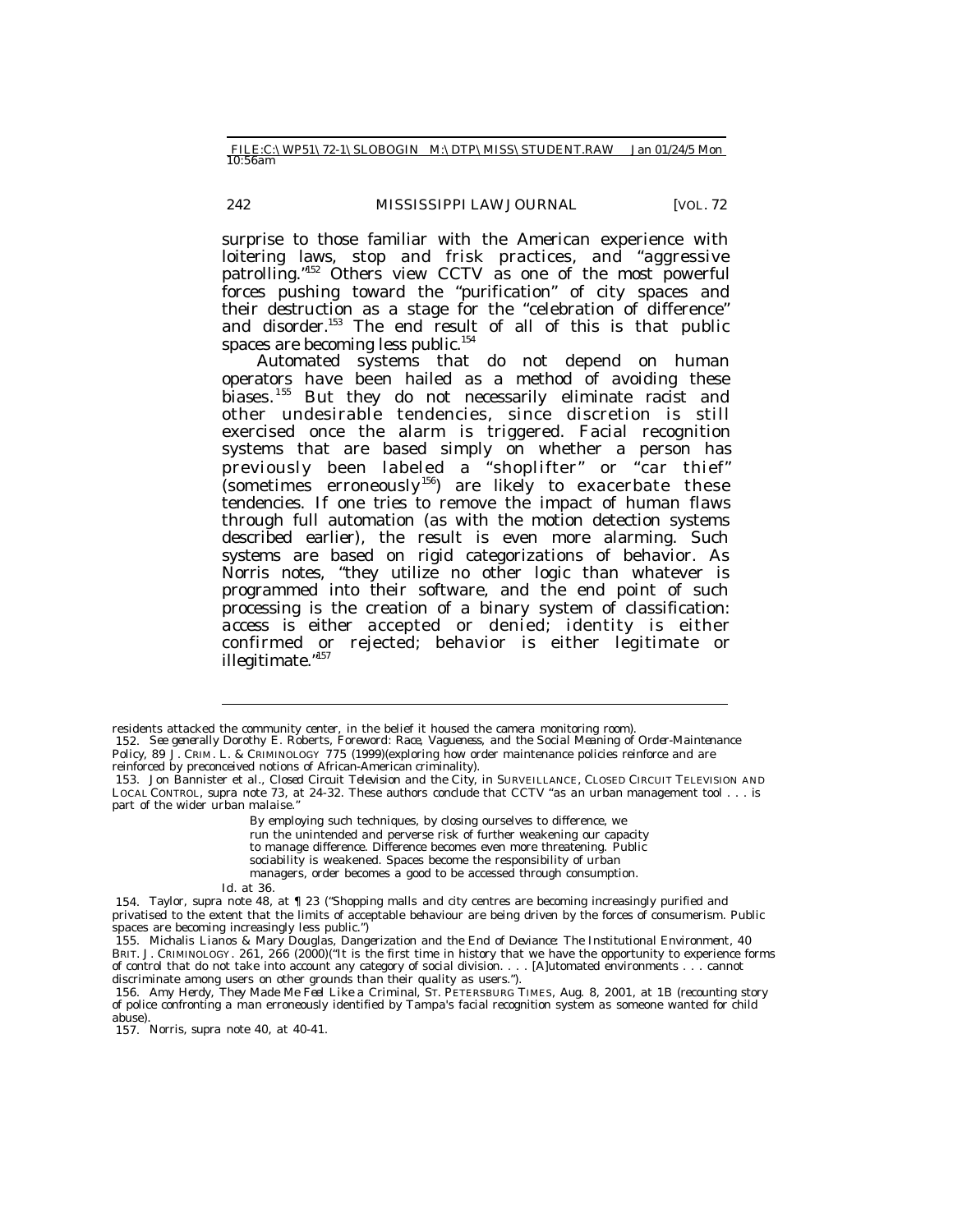The implications of these various considerations should not be overstated. Contrary to the dire predictions of some privacy advocates, the potential effects of public surveillance are not Orwellian in magnitude. A principal feature of the society depicted in George Orwell's novel *1984* was the everpresent "telescreen" that relayed citizens' words and conduct back to an omniscient "ministry."<sup>158</sup> But the dread that was rampant in Orwell's fictional Oceania resulted primarily from the perception that the government was obsessed with severely punishing amorphously defined "thoughtcrimes" and "facecrimes," often with death.<sup>159</sup> In the real world today, in contrast, the norms likely to assume importance because of camera surveillance (aside from standard criminal prohibitions), come from the conscience of the mainstream and the business class, the imagination of pedestrians and the calculations of technicians, and they are more likely to result in exclusion from certain areas than any significant formal punishment.

At the same time, in a society that wants to promote freedom of action, camera surveillance–more specifically, concerted, overt public surveillance using cameras with recording capacity–is clearly not an unalloyed good, even if it does significantly reduce crime. People who know they are under government surveillance will act less spontaneously, more deliberately, less individualistically, and more conventionally; conduct on the streets that is outside the

<sup>158.</sup> *See*, *e.g.*, Orwell, *supra* note 3, at 6-7 (the telescreen "could be dimmed, but there was no way of shutting it off completely. . . . [It] received and transmitted simultaneously. . . . You had to live–did live, from habit that became instinct–in the assumption that every sound you made was overheard, and, except in darkness, every movement scrutinized."). Harry Strub, *The Theory of Panoptical Control: Bentham's Panopticon and Orwell's Nineteen Eighty-Four*, 25 J. HIST. BEH. SCI. 40, 44 (1989)("The telescreen . . . provided a nearly continuous, permanent record of virtually all of an individual's actions, however trivial, and thereby represents the consummation of the panoptical ideal of being able to observe everything."). 159. *See*, *e.g.*, Orwell, *supra* note 3, at 19-20:

Whether he wrote DOWN WITH BIG BROTHER, or whether he refrained from writing it, made no difference . . . The Thought Police would get him just the same. . . . Thoughtcrime, they called it. Thoughtcrime was not a thing that could be concealed forever. . . . In the vast majority of cases there was no trial, no report of the arrest. People simply disappeared, always during the night. . . . You were abolished, annihilated: *vaporized* was the usual word.

*See also*, Strub, *supra* note 158, at 44 ("In [the telescreen's] all-seeing function, it was vastly more sensitive, surpassing the Panopticon's potential of achieving power over minds: one was aware that even the presence of a forbidden thought ("thoughtcrime") was detectable, betraying the individual by a small gesture or grimace ("facecrime"), or by more minute emotional signals of guilt such as respiratory and heartbeat changes.").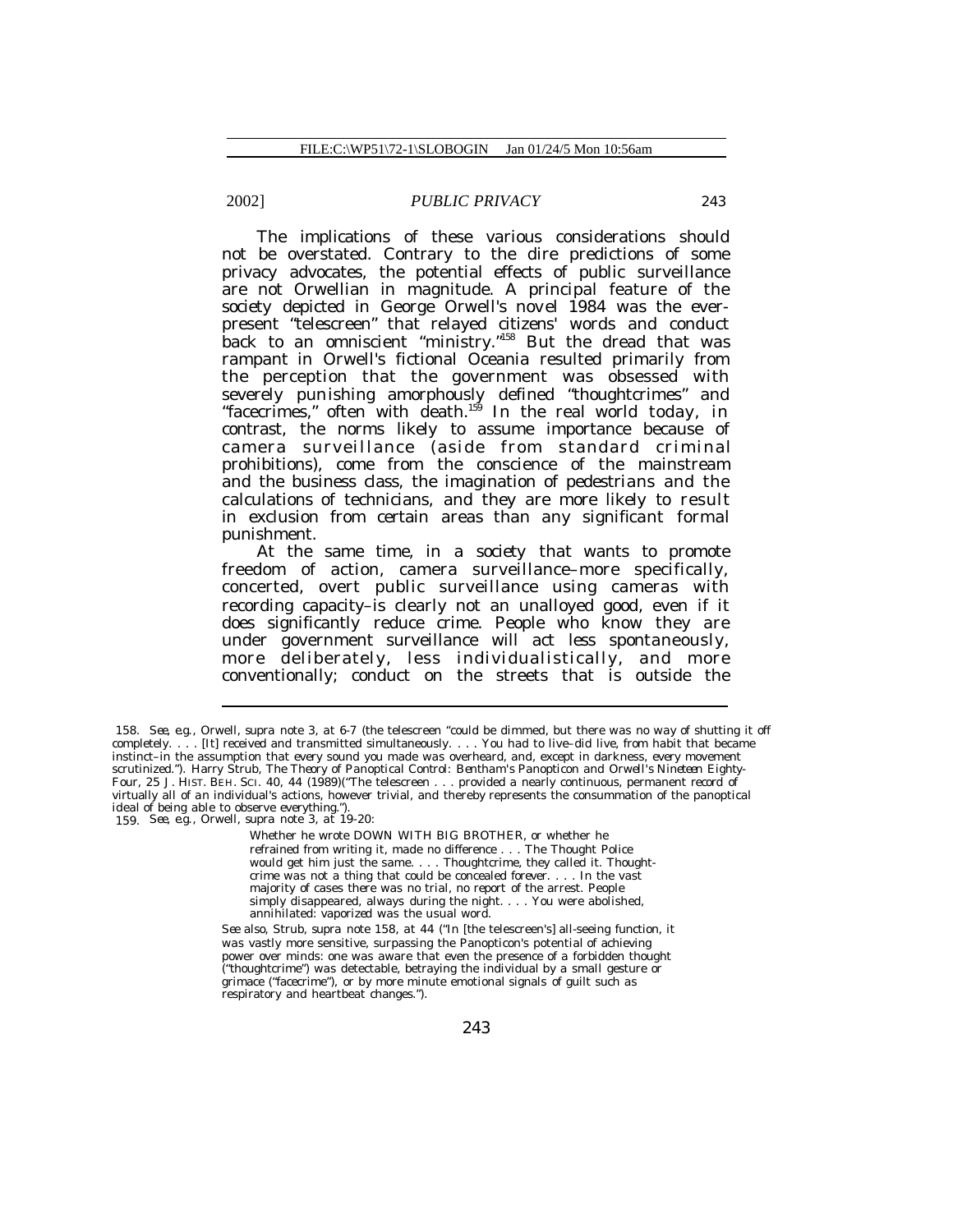mainstream, susceptible to suspicious interpretation, or merely conspicuous–even if perfectly harmless–will diminish and perhaps even be officially squelched. Some people subject to public camera surveillance, perhaps in particular those from minority groups, will feel significant anxiety and discomfort although innocent of any crime, and some may react with disdain for government, again despite and probably because of their innocence.<sup>160</sup> Public camera surveillance undermines an open society because it circumscribes unordinary behavior and makes everyone–including the ordinary–more conscious of the government's presence, at least until behavior is suitably conformed and the cameras can be forgotten.<sup>161</sup> In short, CCTV accelerates the "disappearance of disappearance."<sup>162</sup>

# *B. The Constitution and Public Camera Surveillance*

Do the potential effects of public camera surveillance on public anonymity raise constitutional concerns, or are they merely subconstitutional matters that policymakers can take into account, or dismiss, at their discretion? Camera surveillance is certainly not as physically intrusive as an arrest or stop, or as invasive as a search of houses or belongings, the paradigmatic government actions addressed by the Fourth Amendment. But its aggregate impact can be equally significant, because it affects a much larger number of people. It also evokes a particularly powerful image, a panoptic approach to government interaction with its citizens that involves observing, recording, and categorizing every movement in public.

As Lawrence Tribe has emphasized, the Constitution should be interpreted with the "constitutive dimension of government action" in mind.<sup>163</sup> We should think about the

<sup>160.</sup> In an ideal world, perhaps, people would not succumb to these underenforced norms, implemented solely through the process of being watched and recorded. But, Professor Reiman notes, "[e]ven if people should ideally be able to withstand social pressure in the form of stigmatization or ostracism, it remains unjust that they should suffer these painful fates simply for acting in unpopular or unconventional ways." Reiman, supra note 132, at 36.<br>161. Foucault's writings predict this result. The cameras will affect our behavior and attitudes, and then both the

effect and their existence will fade from our consciousness. We would be changed without realizing how or why. See Burbules, *supra* note 137 (noting that, consistent with Foucault's thesis, "few people even notice any longer how frequently they are monitored through partially hidden video cameras," despite the fact that this surveillance inhibits "all sorts of activities–and not only illegal activities").

<sup>162.</sup> Kevin D. Haggerty & Richard V. Ericson, *The Surveillant Assemblage*, 51 BRIT J. SOC. 605, 619 (2000)("The coalescence of [data collection] practices into the surveillant assemblage marks the progressive `disappearance of disappearance'–a process whereby it is increasingly difficult for individuals to maintain their anonymity, or to escape the monitoring of social institutions.").

<sup>163.</sup> Lawrence Tribe, *Seven Deadly Sins of Straining the Constitution Through a Pseudo-Scientific Sieve*, 36 HASTINGS L.J. 155, 165 (1984).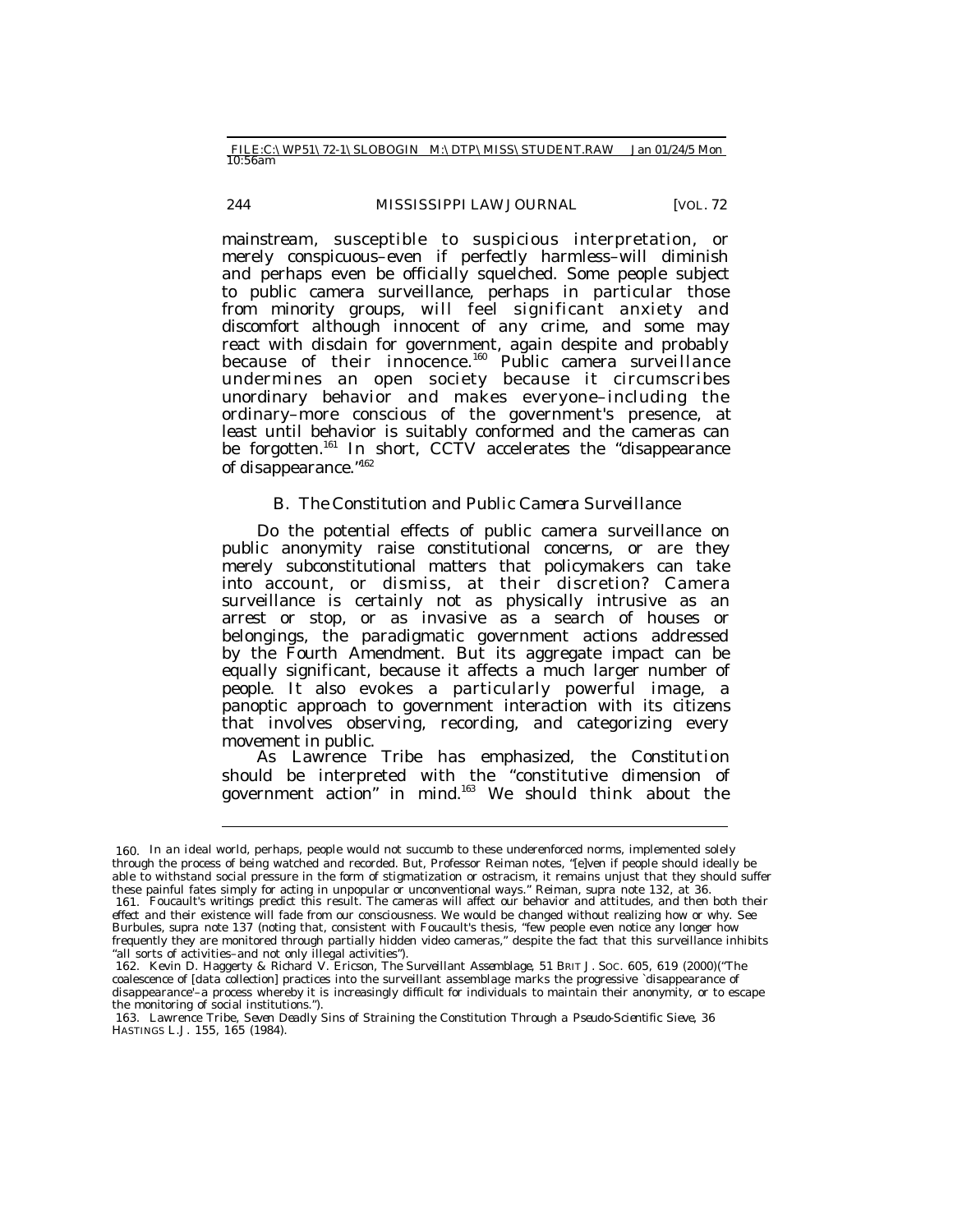issues raised by public camera surveillance "in terms of what they *say* about who and what we are as a people and how they help to constitute us as a nation."<sup>164</sup> As it turns out, not just the Fourth Amendment but a number of other provisions in the Constitution are relevant to that endeavor.

## 1. Freedom of Speech and Association

The First Amendment guarantees freedom of speech and association.<sup>165</sup> Recall Justice Douglas' words in *Papachristou* linking wandering and strolling with the right to dissent, nonconformity, and defiance of submissiveness.<sup>166</sup> Building on that language, one might argue for a First Amendment right to be free of the inhibiting effects of camera surveillance in public unless the government can proffer some justification for it.

Under the Supreme Court's caselaw, however, neither the speech or association guaranties are likely to provide a basis for constitutional regulation of most public surveillance, at least when it is visual only.<sup>167</sup> While conduct alone can be expressive, the type of conduct normally captured by cameras apparently does not fit in this category. As the Court stated in *City of Dallas v. Stanglin*, "[i]t is possible to find some kernel of expression in almost every activity a person undertakes–for example, walking down the street, or meeting one's friends at a shopping mall–but such a kernel is not sufficient to bring the activity within the protection of the First Amendment."168 Similarly, government inhibition of association is generally not a violation of the First Amendment unless the group is engaged in some type of speech activity.<sup>169</sup>

However, if public conduct *is* expressive–for instance, a

<sup>164.</sup> *Id*.

<sup>165.</sup> U.S CONST. amend. I ("Congress shall make no law . . . abridging the freedom of speech, or of the press; or

the right of the people peaceably to assemble . . . "). 166. *See supra* text accompanying notes 125-27.

<sup>167.</sup> If cameras are equipped with parabolic audio capacity, so that they can pick up "private" conversations on the street, their use would probably require a warrant under both the Fourth Amendment, s*ee infra* note 280 and accompanying text, and Title III, *see* 18 U.S.C. § 2510(2)(2002)(protecting oral communications "by a person exhibiting an expectation that such communication is not subject to interception under circumstances justifying such

expectation"). If audio recording capacity were used openly, Title III might not be violated, but the types of arguments made below concerning the "chilling" effect of surveillance would be apposite.

<sup>168.</sup> City of Dallas v. Stanglin, 490 U.S. 19, 25 (1989). 169. *Stanglin*, 490 U.S. at 25 ("we do not think the Constitution recognizes a generalized right of `social association' that includes chance encounters in dance halls. . . . . *Griswold* [*v. Connecticut*, 381 U.S. 479 (1965)] . . . recognizes nothing more than that the right of expressive association extends to groups organized to engage in speech that does not pertain directly to politics.").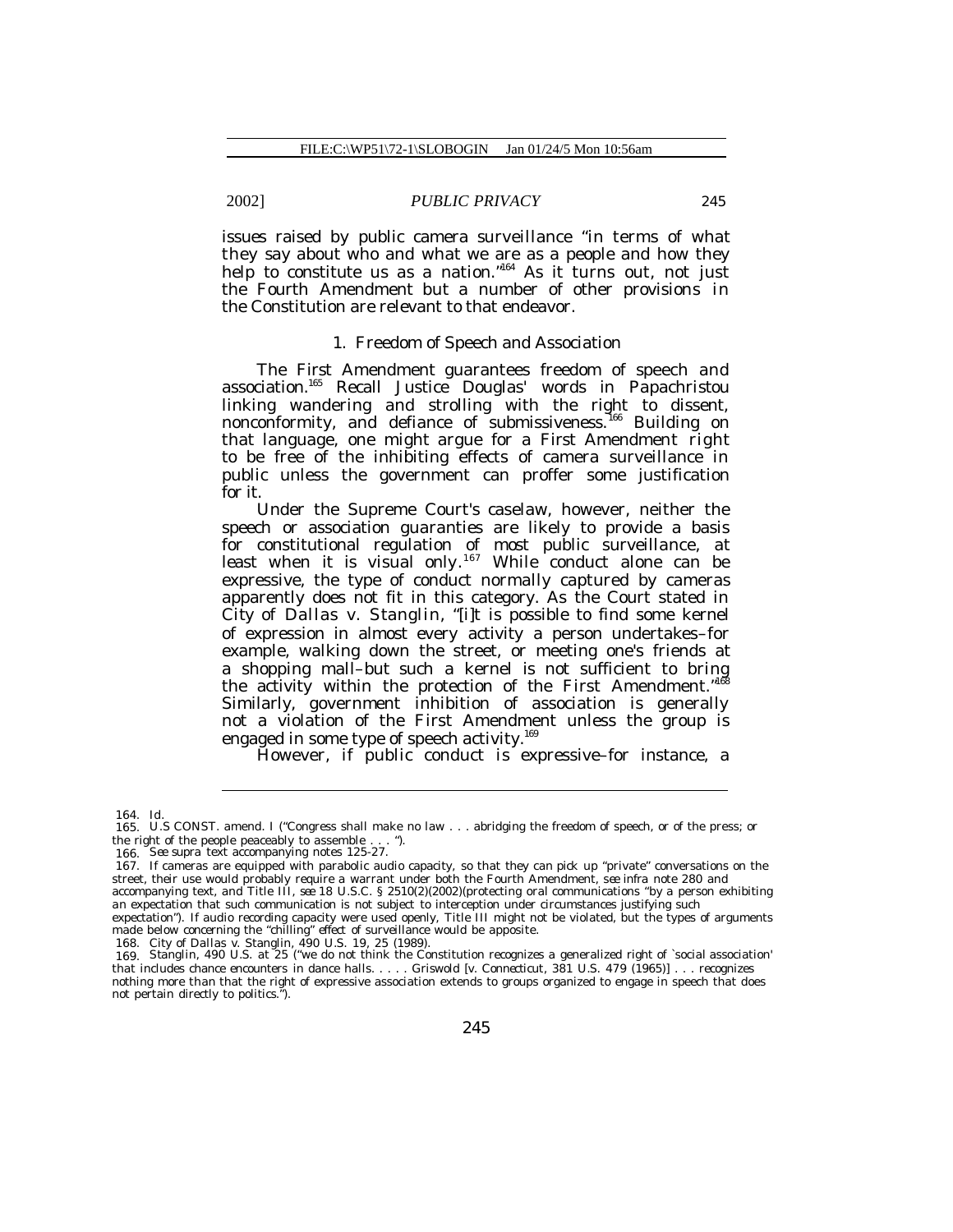speech at a park rally–and public associations *are* speechrelated–such as joining the rally–then the First Amendment should be implicated by camera surveillance. That is because, as the previous section suggested, such surveillance can chill conduct, even though it takes place in public and is meant to be seen by others.

Admittedly, the Supreme Court rejected a similar claim in *Laird v. Tatum*. <sup>170</sup> There the plaintiffs contended that their antiwar activities were inhibited by knowledge that the Army was constructing dossiers on those involved, allegedly as a means of averting potential civil disorder. Construing the question to be "whether the jurisdiction of a federal court may be invoked by a complainant who alleges that the exercise of his First Amendment rights is being chilled by the mere existence, without more, of a governmental investigative and data-gathering activity that is alleged to be broader in scope than is reasonably necessary for the accomplishment of a valid governmental purpose,"<sup>171</sup> the Court dismissed the case. According to the five-member majority, the plaintiffs had no standing because they failed to allege any specific, foreseeable harm, other than an inchoate fear that the information would somehow be used against them.<sup>172</sup>

The Court has since indicated, however, that a government action the sole effect of which is to chill speech is justiciable under some circumstances.<sup>173</sup> *Tatum* thus does not necessarily foreclose a First Amendment argument against camera surveillance. The latter method of data collection is quite different from the government's efforts in *Tatum*. Most of the "surveillance" in *Tatum* consisted of perusing published material and public records, and the rest involved undercover agents who attended meetings; $174$  furthermore, the plaintiffs in *Tatum* alleged no specific acts by the Army against them,<sup>175</sup> and may not have been "chilled" in any event. <sup>176</sup> In short,

<sup>170.</sup> 408 U. S. 1 (1972). 171. *Tatum*, 408 U.S. at 10.

<sup>172.</sup> *Id*. at 13-14 ("Allegations of a subjective `chill' are not an adequate substitute for a claim of specific present objective harm or a threat of specific future harm").

<sup>173.</sup> Meese v. Keene, 481 U.S. 465, 478 (1987)(finding standing to argue that government labeling of a film as propaganda chilled the showing of the films, but ultimately finding no First Amendment violation because the labeling "neither prohibits nor censors the dissemination of advocacy materials").

<sup>174.</sup> *Tatum*, 408 U.S. at 6.

<sup>175.</sup> *Id*. at 9 (Respondents "freely admit that they complain of no specific action of the Army against them. . . . So far as is yet shown, the information gathered is nothing more than a good newspaper reporter would be able to gather by attendance at public meetings and the clipping of articles from publications available on any newsstand.") 176. *Id*. at 13-14 n.7 ("[R]espondents . . . have also cast considerable doubt on whether they themselves are in fact suffering from any . . . chill. . . . [I]f respondents themselves are not chilled, . . . respondents clearly lack that `personal stake in the outcome of the controversy' essential to standing.").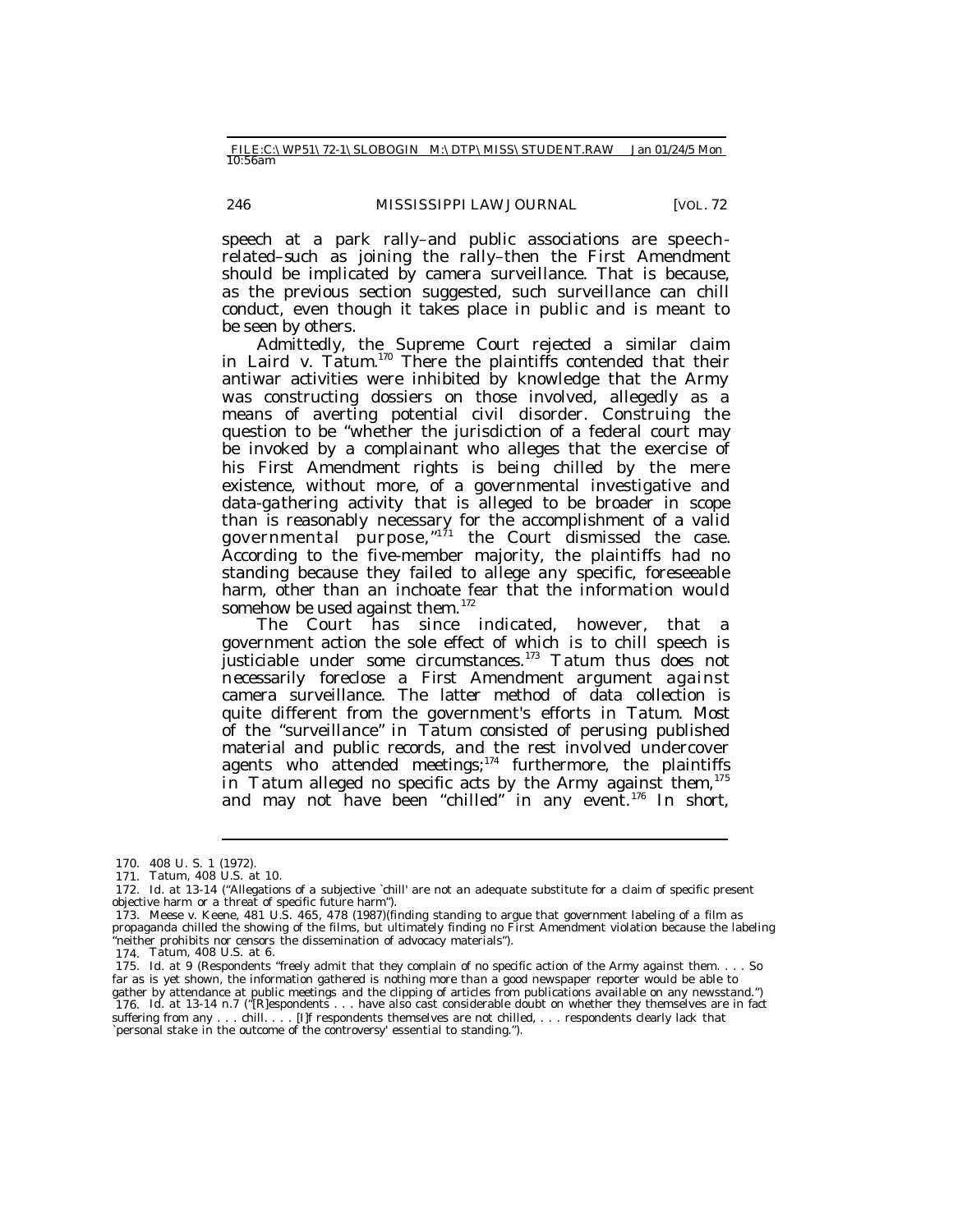*Tatum* did not involve overt surveillance. The conspicuous presence of cameras aimed at participants engaging in First Amendment activity, in contrast, is closer to the type of "present[] . . . compulsion[]"<sup>177</sup> directed at speech that has concerned the Court in cases where it has found violations of the First Amendment.<sup>178</sup> Although many lower courts have nonetheless been hostile to First Amendment claims directed at camera surveillance (at least when it consists solely of photography),<sup>179</sup> several have upheld standing claims when such surveillance targets individuals, intimidates them, or causes a fall-off in attendance or membership, $180$  or when the results of the surveillance are released to non-law enforcement entities.<sup>181</sup>

The chilling phenomenon has also long been recognized in other settings, particularly in labor cases involving suits

177. *Id*. at 11. 178. For instance, in *Lamont v. Postmaster General*, 381 U.S. 301 (1965), the Court struck down a government regulation requiring individuals to make a special written request to the Post Office for delivery of mail containing communist literature. According to a unanimous Court, under such a regulation,

> any addressee is likely to feel some inhibition in sending for literature which federal officials have condemned as "communist political propaganda." The regime of this Act is at war with the "uninhibited, robust, and wide-open" debate and discussion that are contemplated by the First Amendment.

*Lamont*, 381 U.S. at 307; *see also* Bantam Books, Inc. v. Sullivan, 372 U.S. 58 (1963)(finding the First Amendment violated when the city government sent letters that identified certain books as "objectionable," stated it would turn its list of distributors of those books over to police, and sometimes sent police officers to see whether distributors took any action with respect to the books). In both *Lamont* and *Bantam Books* the First Amendment wrong was the government's suggestion that the speech activity was inappropriate. In the absence of any other justification (such as public safety), the presence of government-run cameras at a political event strongly suggests that the government dislikes the message being transmitted, and will likely inhibit those involved in the observed activity. *See supra* notes 125-29 & 133 and *infra* note 180.

179. *See*, *e.g.* Donohoe v. Duling, 465 F.2d 196 (4th Cir. 1972) (finding no justifiable controversy where police conducted surveillance of demonstrations and public vigils and photographed demonstrators); Phila. Yearly Meeting of the Religious Society of Friends v. Tate, 519 F.2d 1335, 1337-38 (3d Cir. 1975)(no justiciable controversy where police photographed public meetings and disseminated information to other law enforcement agencies). 180. *See* Presbyterian Church (U.S.A.) v. United States, 870 F.2d 518 (9th Cir. 1989) (distinguishing *Tatum* because church suffered diminished membership as a result of surveillance); Olagues v. Russoniello, 797 F.2d 1511 (9th Cir. 1986)(distinguishing *Tatum* because plaintiffs here were targets of surveillance); *cf*., U.S. v. Montemarano, 1987 WL 13729 (S.D.N.Y. 1987), where the court stated:

> It should be noted that the intrusion upon the spiritual and psychological milieu preceding or following the services was minimized by the lack of a discernible law enforcement presence, the photographs having been taken from a concealed location. This is not a situation where uniformed government personnel impliedly, or expressly, menaced churchgoers. *Id*. at \*1.

181. *Tate*, *supra* note 179, at 1338.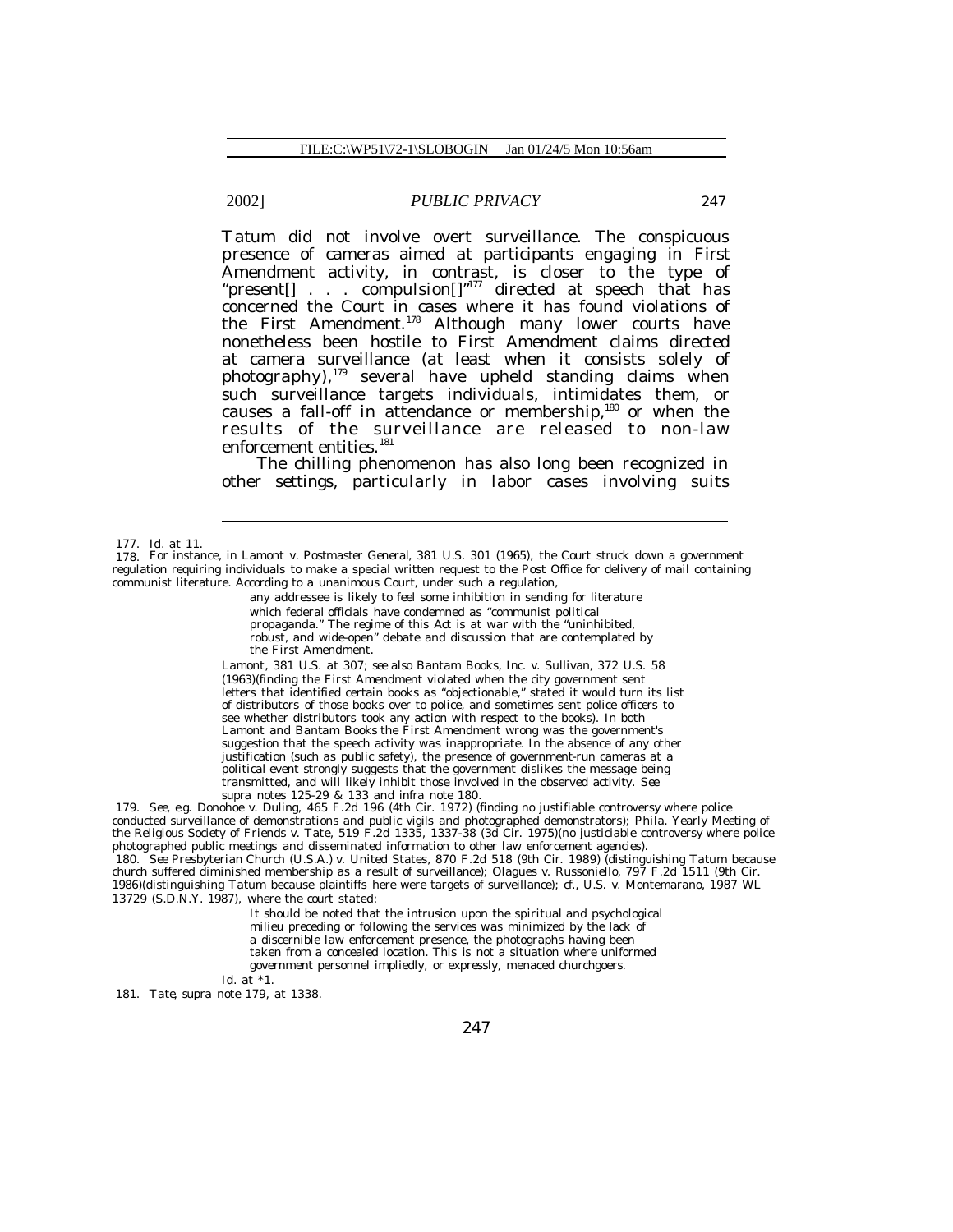under the National Labor Relations Act (NLRA) against employers who have photographed or videotaped employees engaging in authorized strikes and demonstrations. In *F.W. Woolworth Co.*, <sup>182</sup> a representative example, the National Labor Relations Board concluded that "absent proper justification, the photographing of employees engaged in protected concerted activities violates [rules under the NLRA against employer actions that have a "tendency to coerce"] because it has a tendency to intimidate."<sup>183</sup> More so than mere observation, "pictorial recordkeeping tends to create fear among employees of future reprisals."<sup>184</sup>

As this last statement indicates, these holdings are bound up with the notion that employers have power over the employees. But that fact does not distinguish the labor cases from the public surveillance context. By definition, employer reprisals against those who engage in "protected concerted activities" are prohibited; yet the law recognizes that, regardless of "actual impact," photography can have an intimidating effect on employees so engaged. The same is true of speech and association in public. These are protected activities that should not result in government reprisal. But, understandably, people might not believe that is so when they know or think government cameras will be trained on them if they participate: If the activities are protected, why does the government need cameras?<sup>185</sup>

A second way in which public camera surveillance trenches on First Amendment rights of speech and association is its facilitation of the government's ability to pierce the anonymity of those engaging in expressive conduct. The Court has declared that, absent a significant government justification, a person who writes a pamphlet<sup>186</sup> or is involved in collecting signatures for a petition<sup>187</sup> cannot be required to reveal his or her name. It has also held that membership lists

<sup>182.</sup> 310 N.L.R.B. 1197 (1993). 183. *Woolworth*, 310 N.L.R.B. at 1197.

<sup>184.</sup> *Id*. *See also*, Nat'l Steel v. N.L.R.B., 156 F.3d 1268 (D.C. Cir. 1998); Road Sprinkler Fitters Local Union No. 669 v. N.L.R.B., 681 F.2d 11, 19 (D.C. Cir. 1982)(citing cases); Waco, Inc., 273 N.L.R.B. 746, 747 (1984).

<sup>185.</sup> David Feldman, *Secrecy, Dignity or Autonomy? Views of Privacy as Civil Liberty*, 41 C.L.P. 41, 61 (1994)(overt surveillance "carries with it a clearly implied threat that the fruits of the surveillance may be used for purposes adverse to the interests of the person being watched. This is calculated to undermine people's commitment to their own plans and values.").

<sup>186.</sup> Talley v. California, 362 U.S. 60, 64 (1960)(striking down a ban on anonymous handbills, noting that "[p]ersecuted groups and sects from time to time throughout history have been able to criticize oppressive practices and laws either anonymously or not at all.")

<sup>187.</sup> Buckley v. Am. Constitutional Law Found., 525 U.S. 182, 200 (1999) (holding that Colorado's requirement requiring petition solicitors to wear an identification badge "discourages participation in the petition circulation process by forcing name identification without sufficient cause.").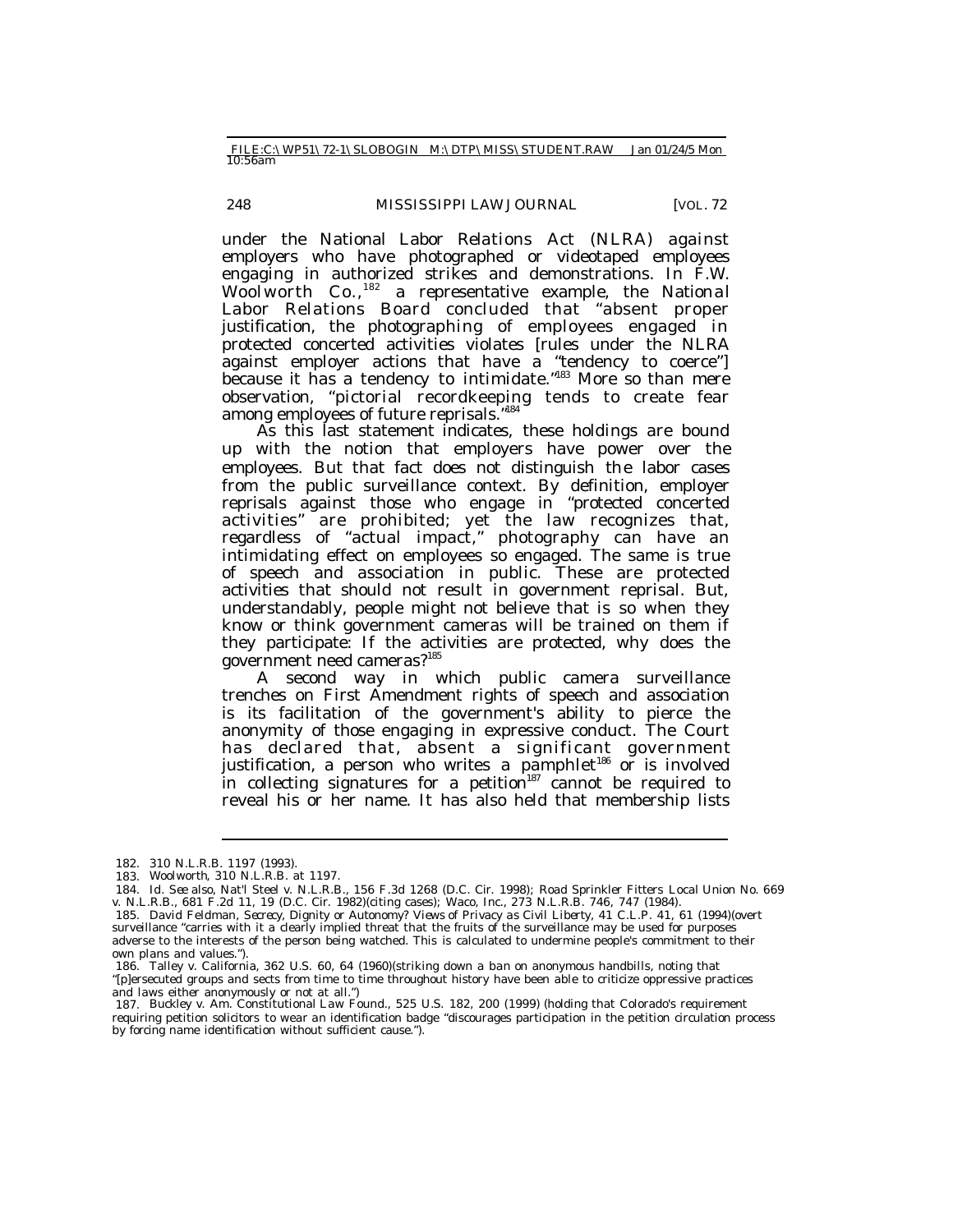of organizations need not be revealed.<sup>188</sup> As Justice Stevens stated in *McIntyre v. Ohio Elections Commission*, <sup>189</sup> whether "[t]he decision in favor of anonymity [is] motivated by fear of economic or official retaliation, by concern about social ostracism, or merely by a desire to preserve as much of one's privacy as possible . . . [it] is an aspect of freedom of speech protected by the First Amendment."<sup>190</sup>

People who engage in expressive conduct in public know they will be observed. But they may choose, like the pamphleteer or the petitioner, not to reveal their identity, for all sorts of reasons. Camera surveillance virtually nullifies that effort. Because the camera's recorded images are far better than an informer's memory, it vastly improves government efforts to link visages with names. Furthermore, as one commentator points out, "surveillance of a person's movements could, over time, reveal associational tendencies as thoroughly as a membership list."<sup>191</sup> These facts can only inhibit the public conduct of those who want to remain anonymous.

There is little doubt that public camera surveillance can infringe First Amendment values. When those values are implicated, government should have to justify the presence of the cameras on a meaningful law enforcement ground; even those cases that reject First Amendment arguments against camera surveillance seem to find the existence of a legitimate government objective important. <sup>192</sup> Again, however, that conclusion only provides constitutional protection for expressive conduct, a category that the Court has defined rather narrowly. Other caselaw broadens that protection considerably.

<sup>188.</sup> NAACP v. Alabama ex. Rel Patterson, 357 U.S. 449, 462 (1958)("It is hardly a novel perception that "compelled disclosure of affiliation with groups engaged in advocacy may constitute [an] effective . . . restraint on freedom of association."); *see also*, Shelton v. Tucker, 364 U.S. 479, 490 (1960)(prohibiting compelling teachers to disclose group memberships).

<sup>189.</sup> 514 U.S. 334 (1995).

<sup>190.</sup> *McIntyre*, 514 U.S. at 341-42.

<sup>191.</sup> McAdams, *supra* note 139, at 322.

<sup>192.</sup> Reporters Comm. for Freedom of the Press v. A.T.T., 593 F.2d 1030 (D.C. Cir. 1978)("[P]hysical surveillance consistent with Fourth Amendment protections and *in connection with a bona fide law enforcement investigation* does not violate First Amendment rights, even though it may be directed at communicative or associational activities, and even though it may inhibit those activities.")(emphasis added); *see also* Grayned v. City of Rockfort, 408 U.S. 104, 115 (1972) ("the right to use a public place for expressive activity may be restricted only for weighty reasons"); Alliance to End Repression v. Chicago, 627 F. Supp. 1044, 1056 (1985)("Without any reasonable suspicion of criminal conduct, the court cannot conceive of any remotely compelling interest the City has in recording which political activities an individual chooses to involve herself in . . .").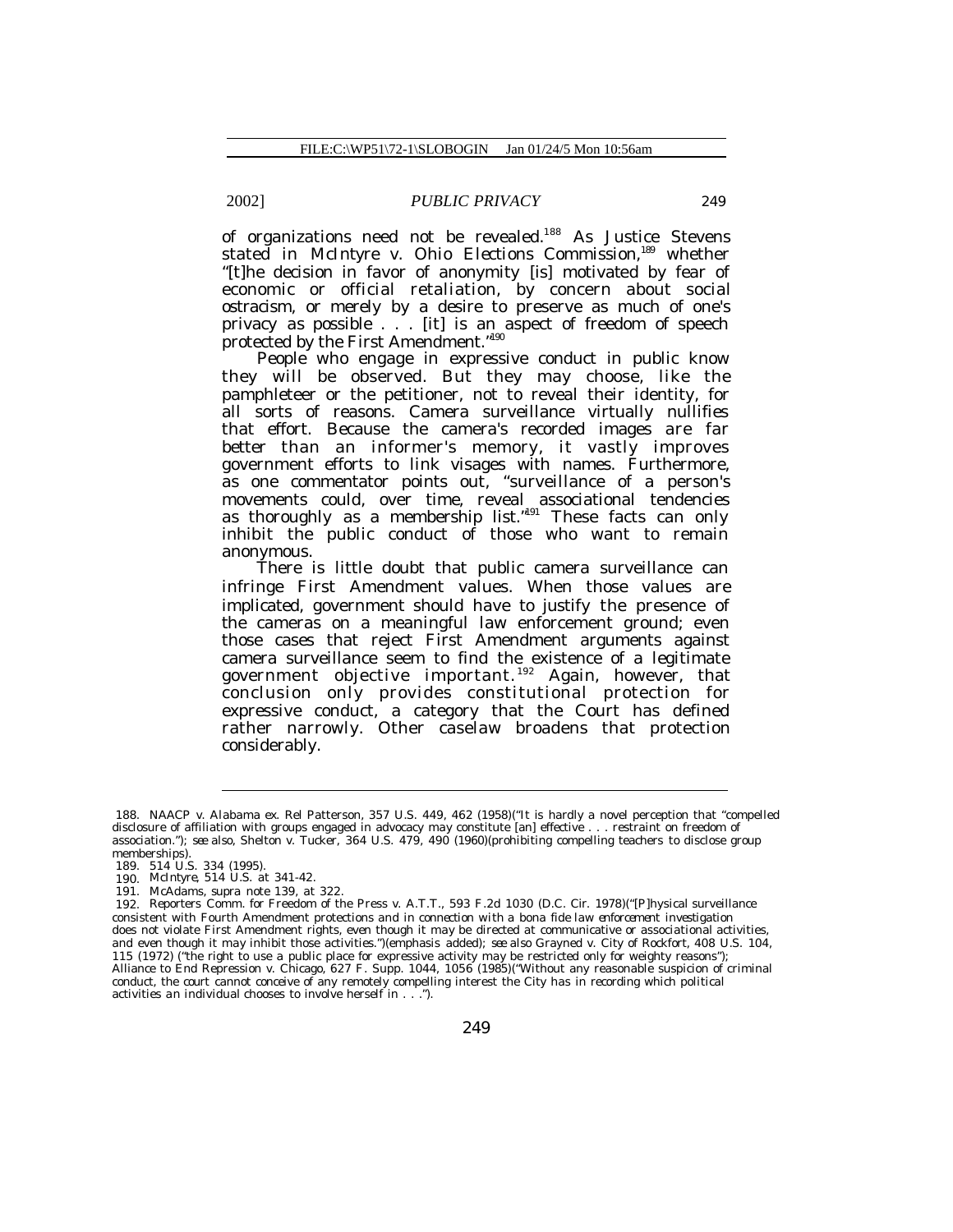# 2. Freedom of Movement and Repose

Derived from the Due Process Clause, the right to travel is another fundamental right that might be compromised by public camera surveillance. As far back as the turn of the twentieth century, the Supreme Court stated: "Undoubtedly the right of locomotion, the right to remove from one place to another according to inclination, is an attribute of personal liberty, and the right, ordinarily, of free transit from or through the territory of any state is a right secured by the 14th Amendment and by other provisions of the Constitution."<sup>193</sup> This sentiment was echoed over a half century later in *Kent v. Dulles*, <sup>194</sup> a case that dealt with restrictions on travel overseas but uses language relevant to domestic travel as well:

Freedom of movement across frontiers in either direction, and inside frontiers as well, was a part of our heritage. Travel abroad, like travel within the country, may be necessary for a livelihood. It may be as close to the heart of the individual as the choice of what he eats, or wears, or reads. Freedom of movement is basic in our scheme of values. . . . [O]utside areas of plainly harmful conduct, every American is left to shape his own life as he thinks best, do what he pleases, go where he pleases.<sup>195</sup>

As this language suggests, the "right of locomotion" is not limited to expressive actions.<sup>196</sup> In contrast to the First Amendment, this right is important for economic and social reasons as well as political ones. The *Kent* Court went on the state explicitly that "[f]reedom of movement also has large social values," including support of activities "close to the core of personal life [such as] spending hours with old friends."<sup>197</sup> The right to travel was recently reaffirmed as a guarantee implicit in the Privileges and Immunities Clause of the Fourteenth Amendment.<sup>198</sup>

Closely related to the right to freedom of public

<sup>193.</sup> Williams v. Fears, 179 U.S. 270, 274 (1909).

<sup>194.</sup> 357 U.S. 116 (1958).

<sup>195.</sup> *Kent*, 357 U.S. at 126 (quoting ZECHARIAH CHAFEE, JR., THREE HUMAN RIGHTS IN THE CONSTITUTION OF 1787 197 (1956)); *see also* Shapiro v. Thompson, 394 U.S. 618, 629 (1969)("our constitutional concepts of personal liberty unite to require that all citizens be free to travel throughout the length and breadth of our land uninhibited by statutes, rules, or regulations which unreasonably burden or restrict this movement.").

<sup>196.</sup> See Williams v. Fears, 179 U.S. 270, 274 (1900)(referring to the right to move from place to place as the "right of locomotion").

<sup>197.</sup> *Kent*, 357 U.S. at 126.

<sup>198.</sup> Saenz v. Roe, 526 U.S. 489, 502-503 (1999).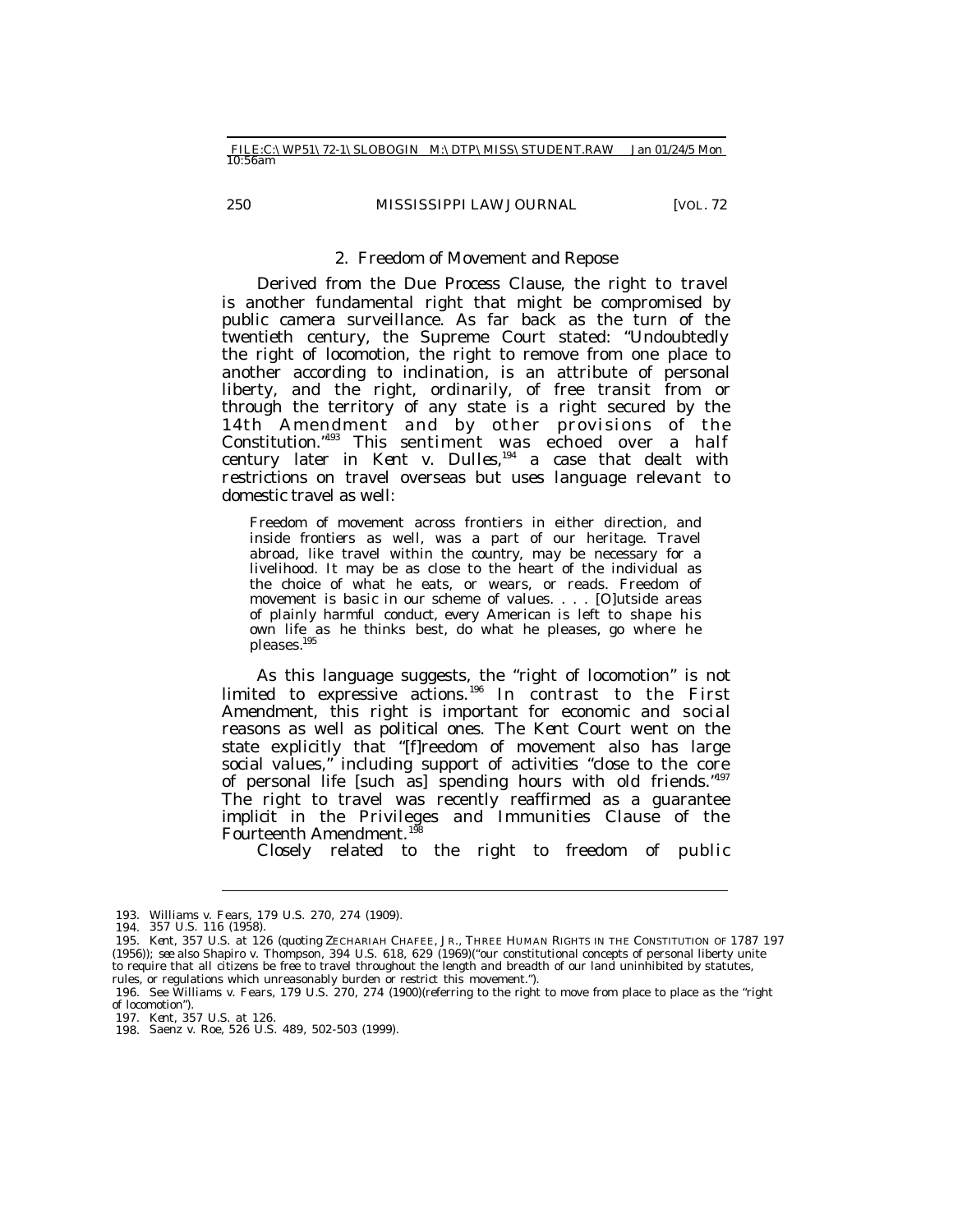movement is the right to repose, or stasis, in public. In *Chicago v. Morales*, <sup>199</sup> a four-member plurality of the Court stated that

the freedom to loiter for innocent purposes is part of the `liberty' protected by the Due Process Clause of the Fourteenth Amendment. . . . Indeed, it is apparent that an individual's decision to remain in a public place of his choice is as much a part of his liberty as the freedom of movement inside frontiers that is "a part of our heritage," or the right to move "to whatsoever place one's own inclination may direct" identified in Blackstone's Commentaries.<sup>200</sup>

The Court has been emphatic about striking down vagrancy statutes that trench on this right to repose.<sup>201</sup>

How might these interests in locomotion and stasis–the "freedom to walk, stroll, or loaf"<sup>202</sup>–be affected by the panoptic eye of the camera? Although no courts have directly addressed this issue, the few that have dealt with analogous facts are wary of camera use that affects these interests, at least when there is also proof of some animus. In *Goosen v. Walker*, <sup>203</sup> for instance, a Florida court enjoined the defendant from further videotaping of his neighbors (with whom he had previously had altercations), concluding that his videotaping of them in their yard and adjoining areas, on two to four occasions over a four month period, constituted "stalking."<sup>204</sup> In *State v. Baumann et al.*, <sup>205</sup> the court upheld an order that permanently enjoined thirty-two individuals from photographing or videotaping people entering and leaving an abortion clinic under circumstances that exhibited "an intent to harass, intimidate or interfere with any person seeking access to or departing from such facility."206

<sup>199.</sup> 527 U.S. 41 (1999).

<sup>200.</sup> *Morales*, 527 U.S. at 53-54 (citations omitted). 201. *Id*., at 64; Kolender v. Lawson, 461 U.S. 32 (1983)(invalidating California statute requiring individuals who loiter or wander the streets to present police officers with identification upon request); Papachristou v. Jacksonville, 405 U.S. 156 (1972)(invalidating Jacksonville vagrancy ordinance); Coates v. Cincinnati, 402 U.S. 611 (1971)(invalidating Ohio ordinance making it unlawful for three or more people to assemble in certain public areas in

a manner annoying to others).

<sup>202.</sup> Roe v. Wade, 410 U.S. 179, 213 (1973)(Douglas, J., concurring). 203. 714 So.2d 1149 (Fla. Dist. Ct. App.1998).

<sup>204.</sup> *Goosen*, 714 So.2d at 1150.

<sup>205.</sup> No. 92-3198, 1995 WL 78289 (Wis.Ct.App.1995).

<sup>206.</sup> *Baumann*, 1995 WL 78289, at \*2; *see also* Pro-Choice Network of Western New York, 799 F.Supp. 1417, 1437- 39 (W.D.N.Y.1992)(cautioning that if defendants continue to use cameras to intimidate women entering abortion clinics, the court would not hesitate to restrict defendants' use of cameras); Planned Parenthood v. Aakhus, 17 Cal.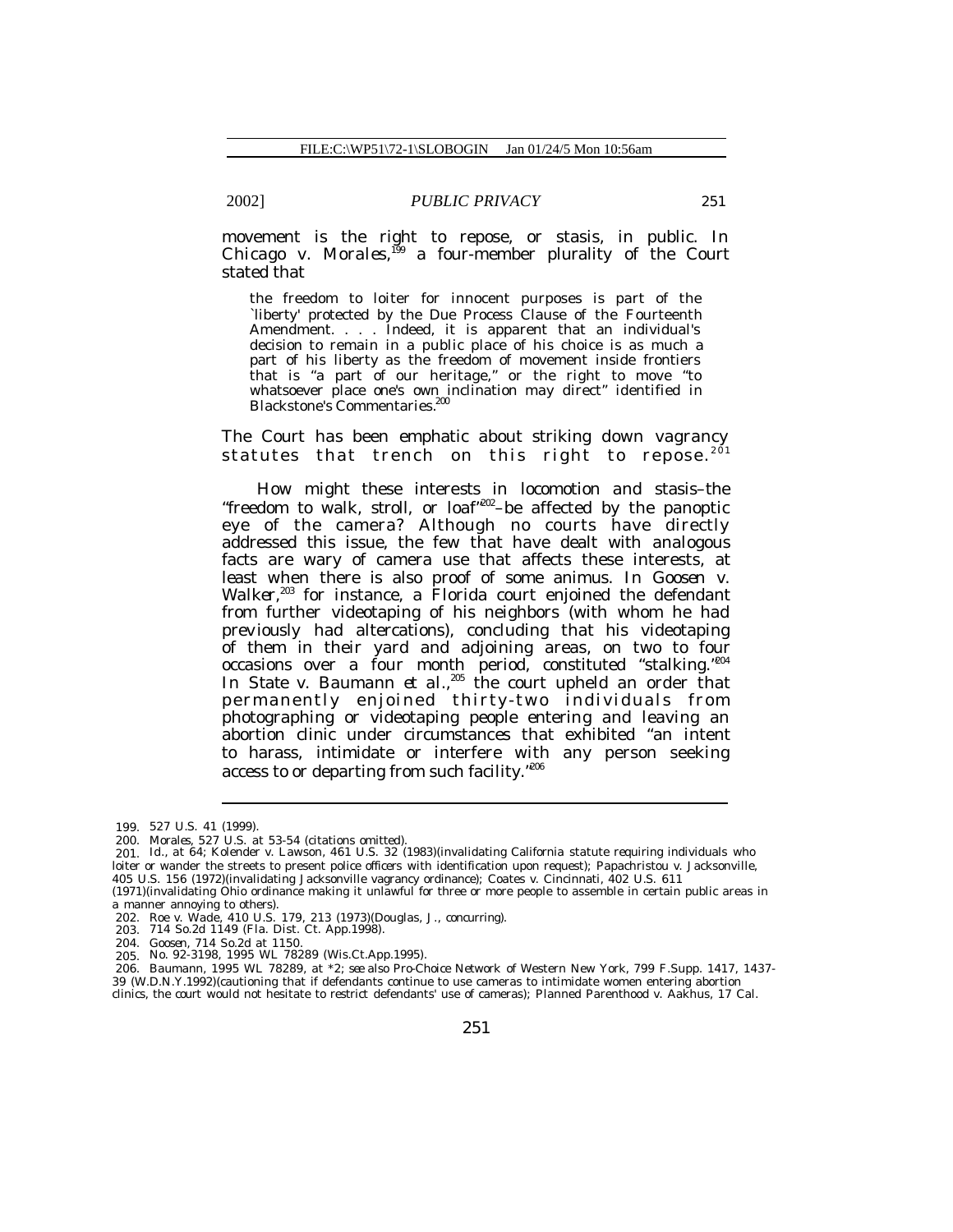Even the media, normally left unrestrained by courts concerned about freedom of the press, can go too far. In *Wolfson v. Lewis*, <sup>207</sup> for instance, the court held that "a persistent course of hounding [by reporters], even if conducted in a public or semi-public place, may nevertheless rise to the level of invasion of privacy based on intrusion upon seclusion."<sup>208</sup> It then issued an injunction against investigative news reporters who had repeatedly sought to videotape and eavesdrop on a business executive and his family in and outside their home and place of work.<sup>209</sup>

In *Goosen* the videotaping inhibited repose (in the targets' backyard), in *Baumann* it inhibited movement (to and from the abortion clinic), and in *Wolfson* it inhibited both (around the house and workplace and going to and from those locations). In all three, the videotaping was actionable. That suggests that public surveillance, even when targeting actions not protected by the First Amendment, can infringe interests in locomotion and stasis to a legally cognizable degree.

At the same time, all three courts required proof that those who wielded the cameras intended to harass. That type of motivation will usually be absent when government watches with public surveillance cameras. Using the terminology of these cases, to say that the government's camera surveillance of people walking the streets constitutes the malicious-sounding acts of "stalking," "intimida[tion] or interfere[nce]," or "a persistent course of hounding" will normally be an exaggeration.

A crucial fact about each of these three cases, however, is that all of the defendants were raising First Amendment claims. That is, they were asserting that camera-*users*, whether lay or press, have a First Amendment right to videotape public events,<sup>210</sup> an assertion that the courts in

Rptr.2d 510, 515 (Cal. Ct. App. 1993 (photographing and videotaping abortion clinic clients violated the right to privacy under the California Constitution); Chico Feminist Women's Health Ctr. v. Scully, 256 Cal. Rptr. 194, 196-97 (Cal. Ct. App. 1989)(upholding an injunction against abortion protesters photographing license plates and people entering or leaving an abortion clinic). Although these decisions were based on varying considerations, including, as in *Aakhus*, informational privacy, the immediate harm was the unjustifiable inhibition of the plaintiffs' ability to go about their business.

<sup>207.</sup> 924 F.Supp. 1413 (E.D.Pa.1996).

<sup>208.</sup> *Wolfson*, 924 F. Supp. at 1420; *see also* Galella v. Onassis, 533 F.Supp. 1076 (S.D.N.Y. 1982)("under certain circumstances, surveillance may be so `overzealous' as to render it actionable. It does not strain credulity or imagination to conceive of the systematic `public' surveillance of another as being the implementation of a plan to intrude on the privacy of another")(citing Nader v. General Motors Corp., 255 N.E.2d 765, 771, 772 (1970)). 209. *Wolfson*, 924 F.Supp. at 1432-33.

<sup>210.</sup> *See Goosen*, 714 So.2d at 1149 (appellant "argues that the injunction is unconstitutional because it violates the First Amendment"); *Baumann*, 1995 WL 78289, at \*4 ("Appellants claim that the `non-blockading' provisions of the injunction are `invalid content-based regulations not narrowly drawn to serve the compelling state interest' and, therefore, violative of rights guaranteed under the First Amendment."); *Wolfson*, 924 F.Supp. at 1415 ("Defendants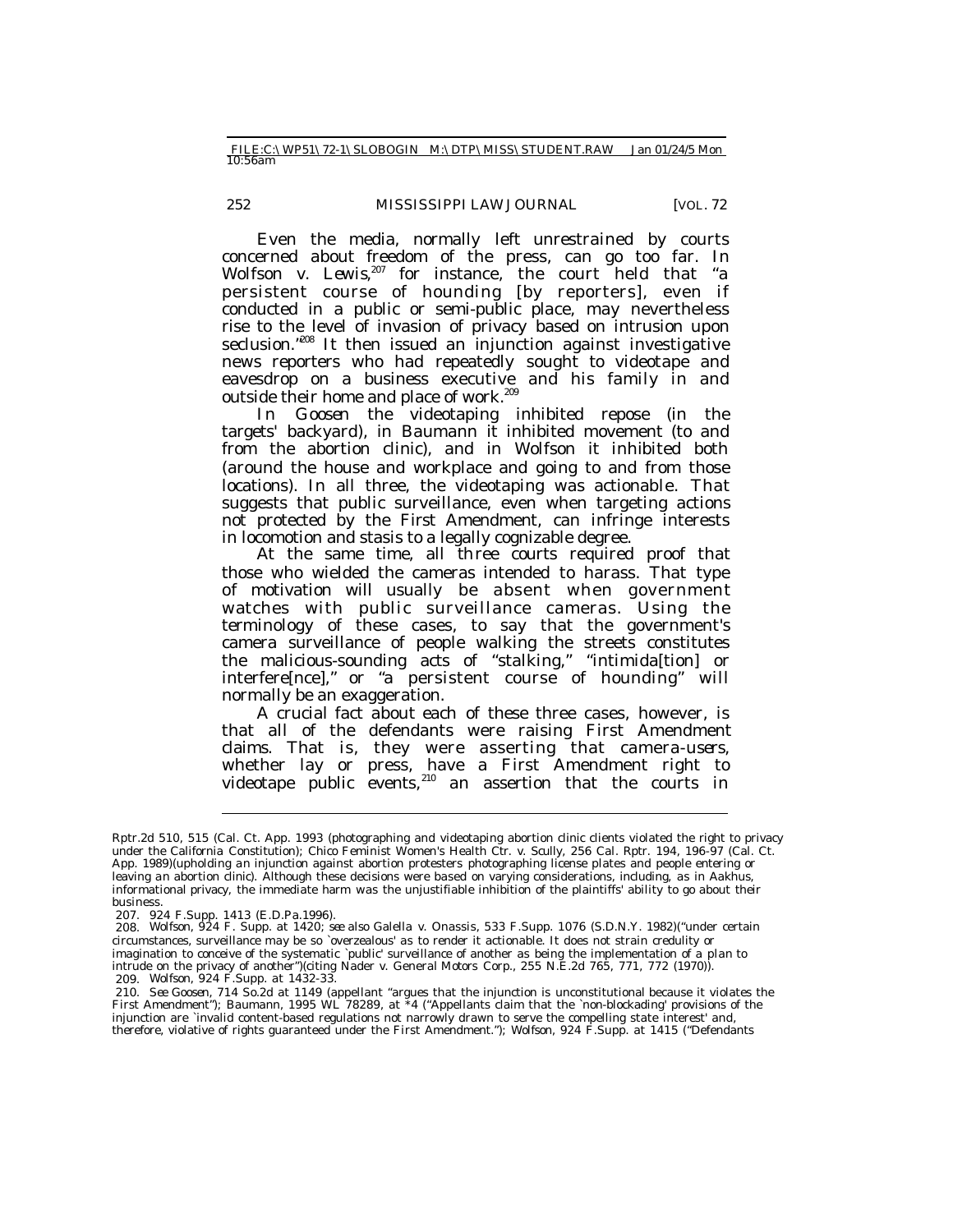these cases accepted. Given the nature of the right the injunctions would infringe, the courts had to find a compelling justification for them–illegitimate harassment. <sup>211</sup> If, on the other hand, public videotaping were not considered a First Amendment activity, such proof would not be considered necessary.

The latter observation has significant implications for government-run CCTV. Unlike its citizens, the government does not have a First Amendment right to train cameras on the populace. Accordingly, an absence of ill-will on the part of government agents who operate the cameras should not immunize them from scrutiny. Instead, the issue should be, straightforwardly, whether government camera surveillance trenches on the right to movement or repose.

It clearly does, for reasons stated in Part I. People ogled by cameras may choose to walk rather than run; move on rather than loiter; even avoid going where they would like to go altogether. While government surveillance may not amount to intentional stalking or hounding, it is not innocuous. Indeed, whatever its intent, it can have a similar *effect* to stalking, given its inhibition of public locomotion.<sup>212</sup>

That conclusion does not dictate that such surveillance be prohibited, of course. It simply requires, again, that the government demonstrate a legitimate reason for its actions. As the Supreme Court has said, "restrictions on the right to travel . . . may not be achieved by means which sweep unnecessarily broadly and thereby invade the area of protected freedoms."213

contend that they did not invade plaintiffs' privacy and that their conduct investigating the salaries of U.S. Healthcare executives is protected by the First Amendment to the United States Constitution.").

<sup>211.</sup> *Goosen*, 714 So.2d at 1150 ("While the First Amendment confers on each citizen a powerful right to express oneself, it gives the [citizen] no boon to jeopardize the health, safety, and rights of others")(alteration in

original)(quoting Bouters v. State, 659 Sol2d 235, 237 (Fla. 1995); *Baumann*, 1995 WL 78289, at \*7 ("[n]o matter how public the setting or the subject, there is no First Amendment right to use a camera as a tool of intimidation"); *Wolfson*, 924 F.Supp. at 1433 ("A reasonable jury would likely conclude that it is difficult to understand how hounding, harassing, and ambushing the Wolfsons would advance the newsworthy goal of exposing the high salaries paid to U.S. Healthcare executives or how such conduct would advance the fundamental policies underlying the First Amendment which include providing information to `enable members of society to cope with the exigencies of their period.'").

<sup>212.</sup> *See* William A. Stuntz, *The Distribution of Fourth Amendment Privacy*, 67 GEO. WASH. L. REV. 1265, 1277 (1999)(noting that stakeouts "sometimes do involve monitoring the movements of a given suspect . . . over an

extended period of time," which is "roughly the equivalent of being stalked."). 213. Aptheker v. Secretary of State, 378 U.S. 500, 507-08 (1964)(quoting NAACP v. Alabama *ex rel*. Flowers, 377 U.S. 288, 307 (1964)). *Aptheker* went on to find unconstitutional the State Department's revocation of passports held by members of the Communist Party because "[t]he prohibition against travel is supported only by a tenuous relationship between the bare fact of organizational membership and the activity Congress sought to proscribe." *Id*. a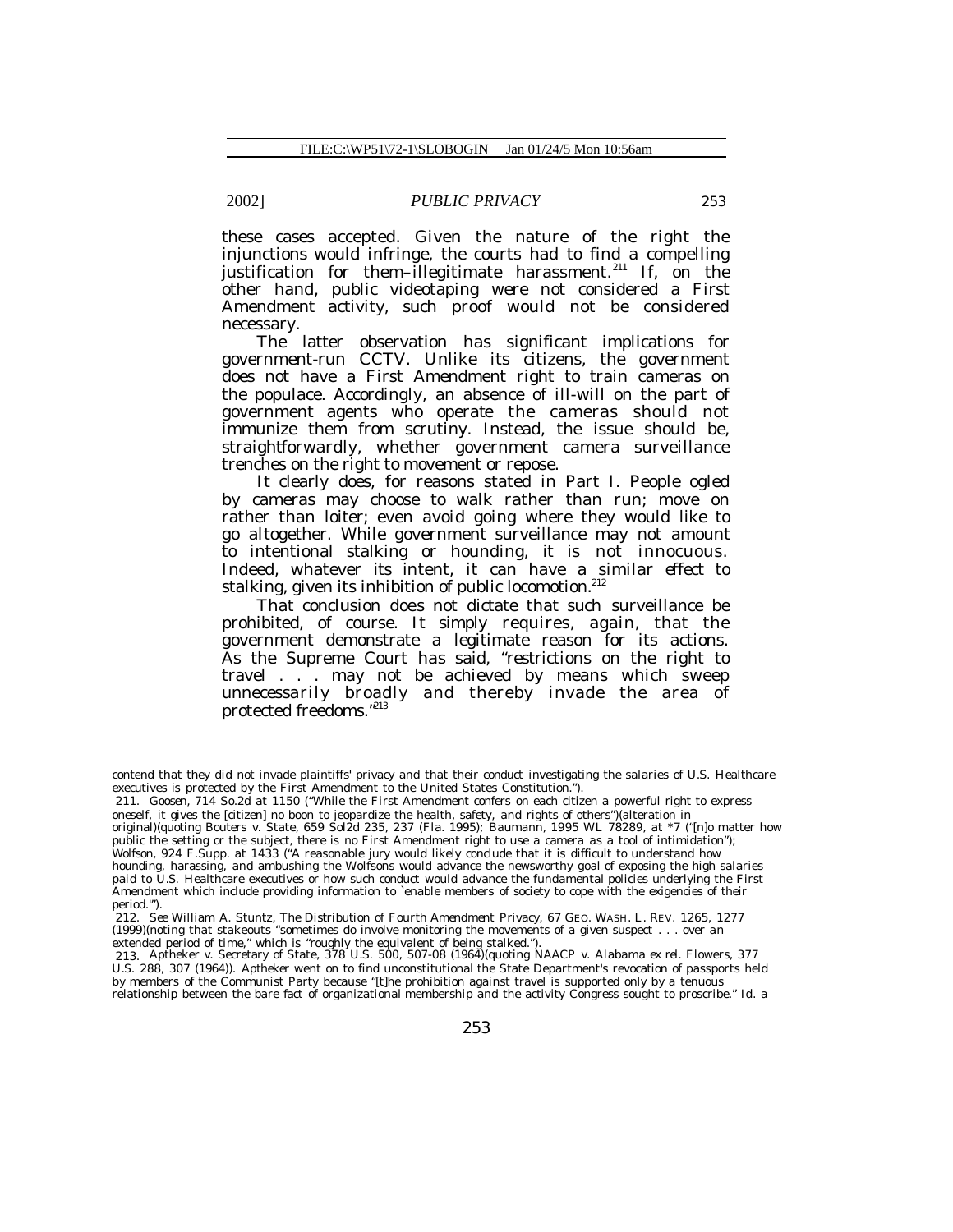### 3. The Right to Privacy

A third constitutional basis for regulating CCTV comes from the general right to privacy which is found, depending upon the decision announcing the right, in the penumbras of the First, Third, Fourth and Fifth Amendments, the Fourteenth Amendment's Due Process Clause, or the Ninth Amendment's reservation of rights to the states.<sup>214</sup> The Supreme Court has relied on this right (which in the caselaw is often subsumed under a "due process right to liberty") in striking down laws banning abortion,<sup>215</sup> interracial marriage, $^{216}$  purchase and use of contraceptives, $^{217}$  and the like.<sup>218</sup> As with the rights to freedom of movement and repose, the right to privacy is not limited to protection of expressive conduct.

There are at least two versions of the right to privacy, one focusing on protection-of-personhood and the second on freedom-from-normalization. The personhood version views the right to privacy as a means of ensuring individuals are free to define themselves. It protects against state interference in decisions that are "central to the personal identities of those singled out."<sup>219</sup> The anti-normalization version, in contrast, focuses on the extent to which the government action standardizes lifestyles.<sup>220</sup>

The manner in which public camera surveillance affects our ability to define ourselves has already been suggested, but a recent article by Andrew Taslitz fleshes out the analysis. Privacy, Taslitz notes, enables us to present to others only

514.

<sup>214.</sup> *See* ERWIN CHEMERINSKY, CONSTITUTIONAL LAW: PRINCIPLES AND POLICIES 785, 790 (2d ed. 2002)(noting these differing bases for the privacy right).

<sup>215.</sup> Roe v. Wade, 410 U.S. 113, 153 (1973)("[The] right to privacy, whether it be founded in the Fourteenth Amendment's conception of personal liberty and restrictions upon state action, as we feel it is, or, . . . in the Ninth Amendment's reservation of rights to the people, is broad enough to encompass a woman's decision whether or not to

terminate her pregnancy."). 216. Loving v. Virginia, 388 U.S. 1, 12 (1967)(stating that antimiscegenation laws "surely . . . deprive all the State's

citizens of liberty without due process of law"). 217. Eisenstadt v. Baird, 405 U.S. 438, 453 (1972)(holding that a law which prohibited sale of contraceptives to unmarried people was unconstitutional because, "[i]f the right to privacy means anything, it is the right of the *individual*, married or single, to be free from unwarranted governmental intrusion into matters so fundamentally affecting a person as the decision whether to bear or beget a child"); Griswold v. Connecticut, 381 U.S. 479, 485 (1965)(holding that a law which prohibits sale and use of contraceptives infringes "penumbral rights of privacy and repose"). 218. *See generally* CHEMERINSKY, *supra* note 214, at 768-827.

<sup>219.</sup> Jed Rubenfeld, *The Right Of Privacy*, 102 HARV. L. REV. 737, 752-54 (1989).

<sup>220.</sup> *Id*. at 783-87 & 794 ("The point is not to save for the individual an abstract and chimerical right of defining himself; the point is to prevent the state from taking over, or taking undue advantage of, those processes by which individuals are defined in order to produce overly standardized, functional citizens.").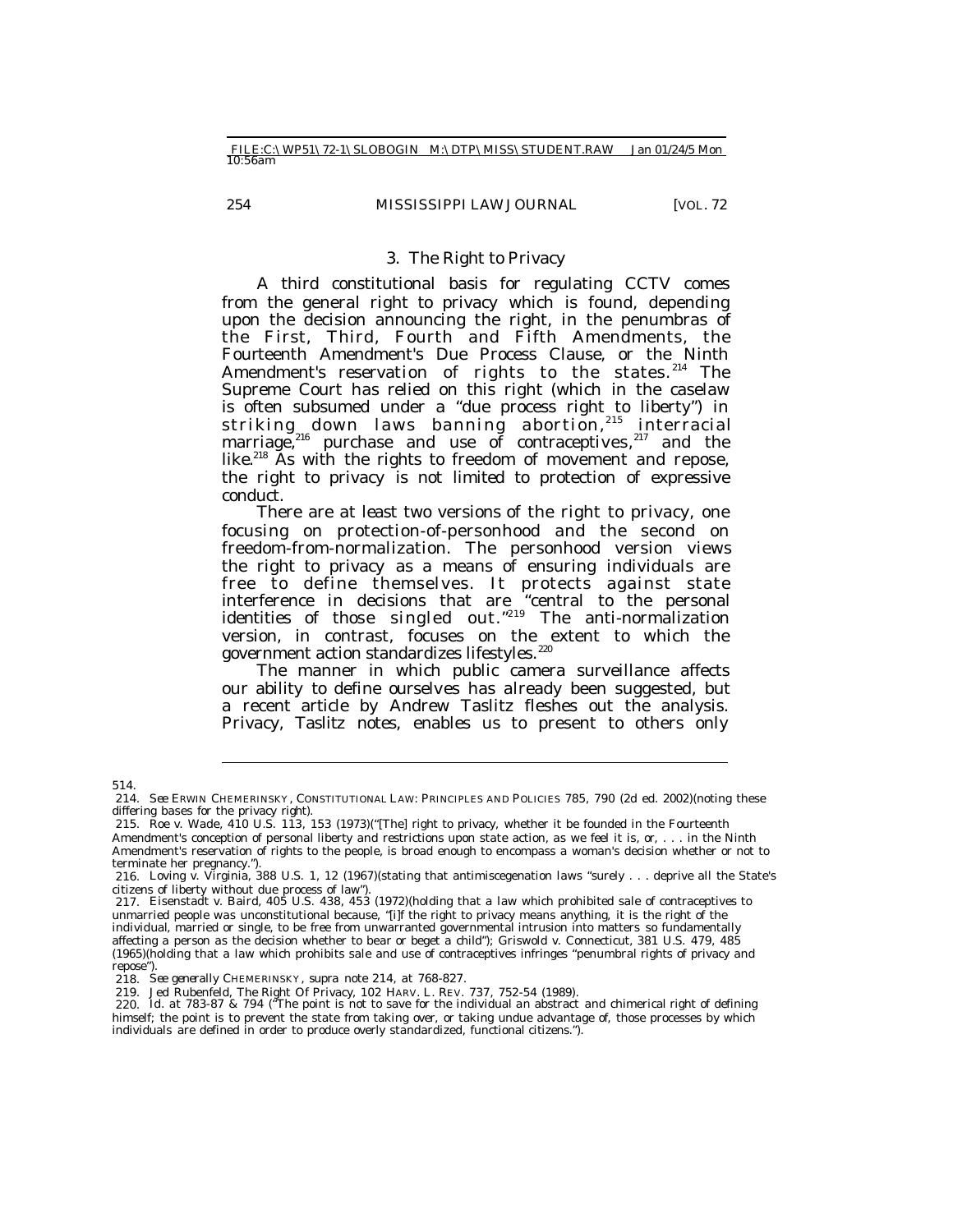those parts of our selves that we want them to see.<sup>221</sup> That in turn enables us to put forth different versions of our selves in different contexts, with those at the job seeing one side, those at home seeing another, and those at social events or athletic competitions seeing still another.<sup>222</sup> Even in public, we expect privacy to play its role as a facilitator of self-definition. Taslitz quotes Michael Riesman's observation that "[p]eople may look, but they are expected to look at those parts that the owner of the exoself wants them to look at, at appropriate times and following certain procedures."<sup>223</sup> Ogling, staring, or merely paying more than fleeting attention to strangers in public is considered impolite and uncivil, because it crosses personal boundaries and requires revelation of more than we are used to revealing.<sup>224</sup> Such conduct prevents us from retaining control over how we present ourselves.

Thus, Taslitz summarizes, "[w]ho looks at us, how, how long, and for what purposes matter."<sup>225</sup> With respect to camera surveillance in particular, he concludes:

[w]hen technology enables the government to stare with an ever-vigilant and suspicious eye, the boundaries of the self may partly dissolve, reconstructed in the image chosen by Leviathan. . . . Regulation [of this technology] preserves the idea of a diverse, noisy America, where citizens are free to get lost in the crowd and where their sense of self stems from their chosen affiliations and actions rather than from the all-seeing gaze of the state."  $^{226}$ 

As this last statement suggests, because a substantial part of our personality is developed in public venues, through rituals of our daily lives that occur outside the home and outside the family, cameras that stultify public conduct can stifle personality development.<sup>227</sup>

<sup>221.</sup> Andrew E. Taslitz, *The Fourth Amendment in the Twenty-First Century: Technology, Privacy, and Human Emotions*, 65 LAW & CONTEMP. PROBS. 125, 152 (2002).

<sup>222.</sup> *Id*. 223. *Id*. at 169 (quoting Michael Reisman, Law in Brief Encounters 31 (1999)).

<sup>224.</sup> *Id*.

<sup>225.</sup> *Id*. at 171.

<sup>226.</sup> *Id*. at 171-72.

<sup>227.</sup> *Cf*. Roberts v. United States Jaycees, 468 U.S. 609, 619 (1984)(anonymity "safeguards the ability independently to define one's identity that is central to any concept of liberty"); *see generally* Lee Tien, *Who's Afraid of Anonymous Speech: McIntyre and the Internet*, 75 ORE. L. REV. 117, 120 (1996)("anonymity is useful for constituting individual and group identity in interaction."); Robert Post, *The Social Foundations of Privacy: Community and Self in the Common Law of Tort*, 77 CAL. L. REV. 957, 964 (1989)("An intrusion on privacy is intrinsically harmful because it is defined as that which injures social personality.").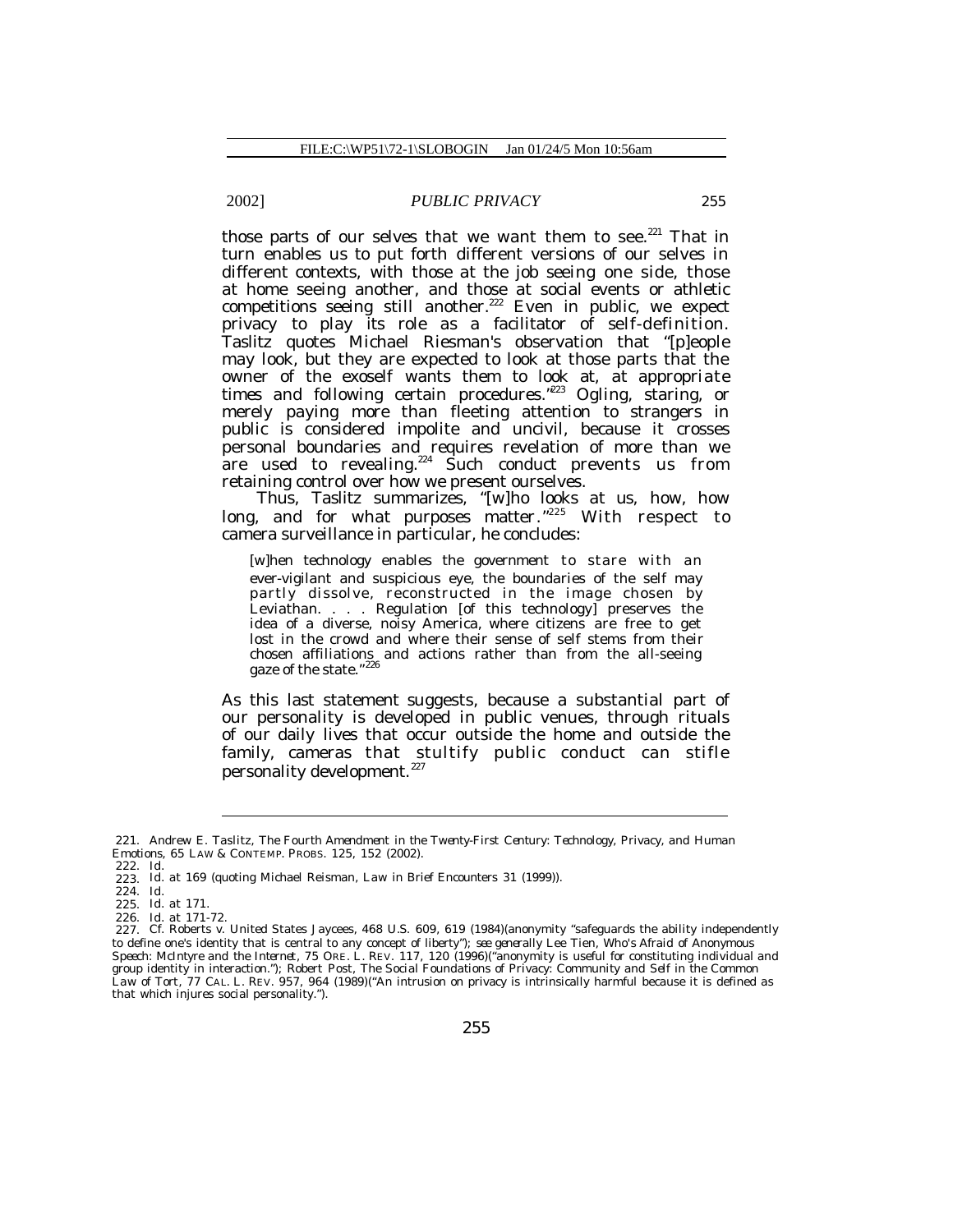The second version of the right to privacy, championed by Jed Rubenfeld, pushes toward the same conclusion, but from a different direction. Rubenfeld debunks the personhood version of privacy–again, the notion the Court's privacy decisions should be construed as means of preserving an enclave of decisionmaking (such as abortion or marriage) that allows the individual to develop one's identity and exercise one's autonomy. Rather, he argues that these types of cases deal with "the fundamental freedom not to have one's life too totally determined by a progressively more normalizing state.<sup>"228</sup> A prohibition on abortion and use of contraceptives is unconstitutional, he says, not because decisions about those issues are necessary to self-definition, but because together they force women to be mothers;<sup>229</sup> a prohibition on interracial marriages is unconstitutional not because it infringes one's autonomy to do what one wants, but because it coerces people into having homogenous children.<sup>230</sup> The "danger" of such laws, Rubenfeld states,

is a particular kind of creeping totalitarianism, an unarmed *occupation* of individuals' lives. That is the danger of which Foucault as well as the right to privacy is warning us: a society standardized and normalized, in which lives are too substantially or too rigidly directed. That is the threat posed by state power in our century. $2$ 

Note in particular Rubenfeld's use of Foucault. Here Rubenfeld is referring to the same Foucaultian concerns identified earlier in this article about the modern state's ability, "through expanded technologies and far more systematic methods of acculturation, . . . to watch over and shape our lives, to dispose and predispose us, and to inscribe into our lives and consciousnesses its particular designs."<sup>232</sup> Although Rubenfeld does not speak of government surveillance directly, his argument that the right to privacy has been and should be ranged against government actions that promote "normalization" has significant implications for that particular type of state action. As Simon Davies commented in describing the effect of CCTV and other forms of technological surveillance, "[t]he society we are developing now . . . is a Brave New World dominated not so much by

<sup>228.</sup> Rubenfeld, *supra* note 219, at 784.

<sup>229.</sup> Rubenfeld, *supra* note 219, at 788-91.

<sup>230.</sup> Rubenfeld, *supra* note 219, at 791-92. 231. Rubenfeld, *supra* note 219, at 784.

<sup>232.</sup> Rubenfeld, *supra* note 219, at 775.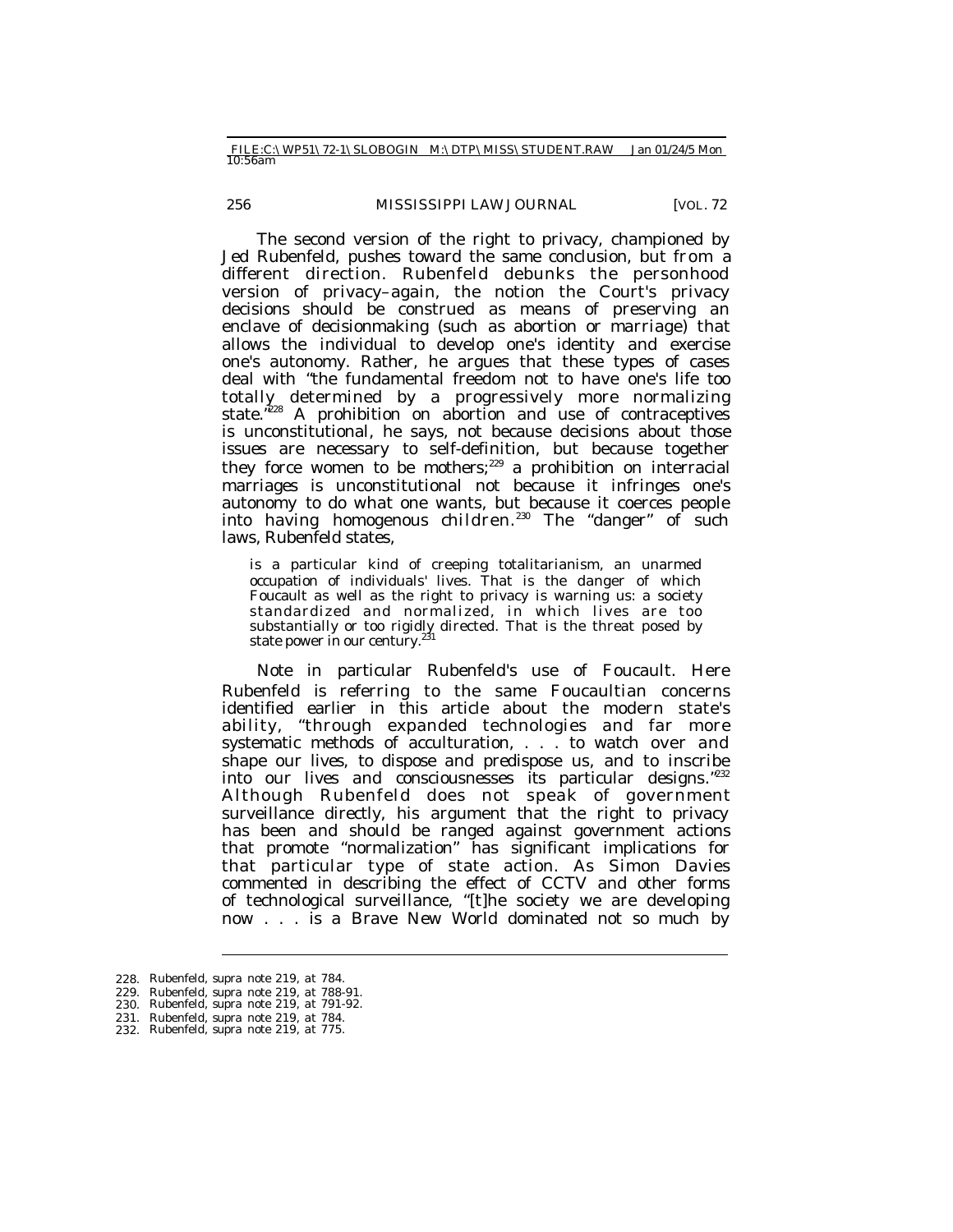tyranny as by a deadening political and cultural phenomenon that Ralph Nader calls `harmony ideology' [the coming together of opposing ideologies and beliefs into manufactured consensus]."<sup>233</sup> If CCTV contributes to that effect–and the literature linking panopticism and anticipatory conformity suggests it does<sup>234</sup>–it impinges directly on the privacy right that Rubenfeld believes the Court's decisions establish, and should be regulated accordingly.

# 4. Freedom from Unreasonable Searches and Seizures

None of these arguments about a constitutional basis for regulating government camera surveillance rely directly on the Fourth Amendment. Surely if CCTV implicates the First Amendment, the due process rights to movement and repose, or the general right to privacy, it ought to implicate the Fourth Amendment as well. Yet the Supreme Court's caselaw construing the scope of that amendment leaves little purchase for such a position.

In *Katz v. United States*, <sup>235</sup> the seminal decision defining the threshold of the Fourth Amendment, the Supreme Court held that government agents who bugged a phone booth had engaged in a Fourth Amendment search.<sup>236</sup> Even though previous cases had held that the Fourth Amendment is not implicated unless a trespass occurs on a "constitutionally protected area" (i.e., a house, person, paper or effect), $237$  and even though the bugging in this case involved neither a trespass or a protected area, the Court reasoned that "what a person seeks to preserve as private, even in an area accessible to the public, may be constitutionally protected."<sup>238</sup>

The majority opinion also stated, however, that "what a person knowingly exposes to the public . . . is not a subject of Fourth Amendment protections."<sup>239</sup> This is the sentiment

239. *Id*.

<sup>233.</sup> Davies, *supra* note 38, at 144 & n.1.

<sup>234.</sup> *See supra* text accompanying notes 131-137. 235. 389 U.S. 347 (1967).

<sup>236.</sup> *Katz*, 389 U.S. at 353.

<sup>237.</sup> *See*, *e.g.*, Silverman v. United States, 365 U.S. 505, 510 (1961)(stating that its holding that use of a spike mike inserted in defendant's wall is a search was "based upon the reality of an actual intrusion into a constitutionally protected area"); Olmstead v. United States, 277 U.S. 438, 464 (1928)(in holding that wiretapping is not a search, stating that "[t]he evidence was secured by the use of the sense of hearing and that only. There was no entry of the houses or offices of

the defendants.").

<sup>238.</sup> *Katz*, 389 U.S. at 351.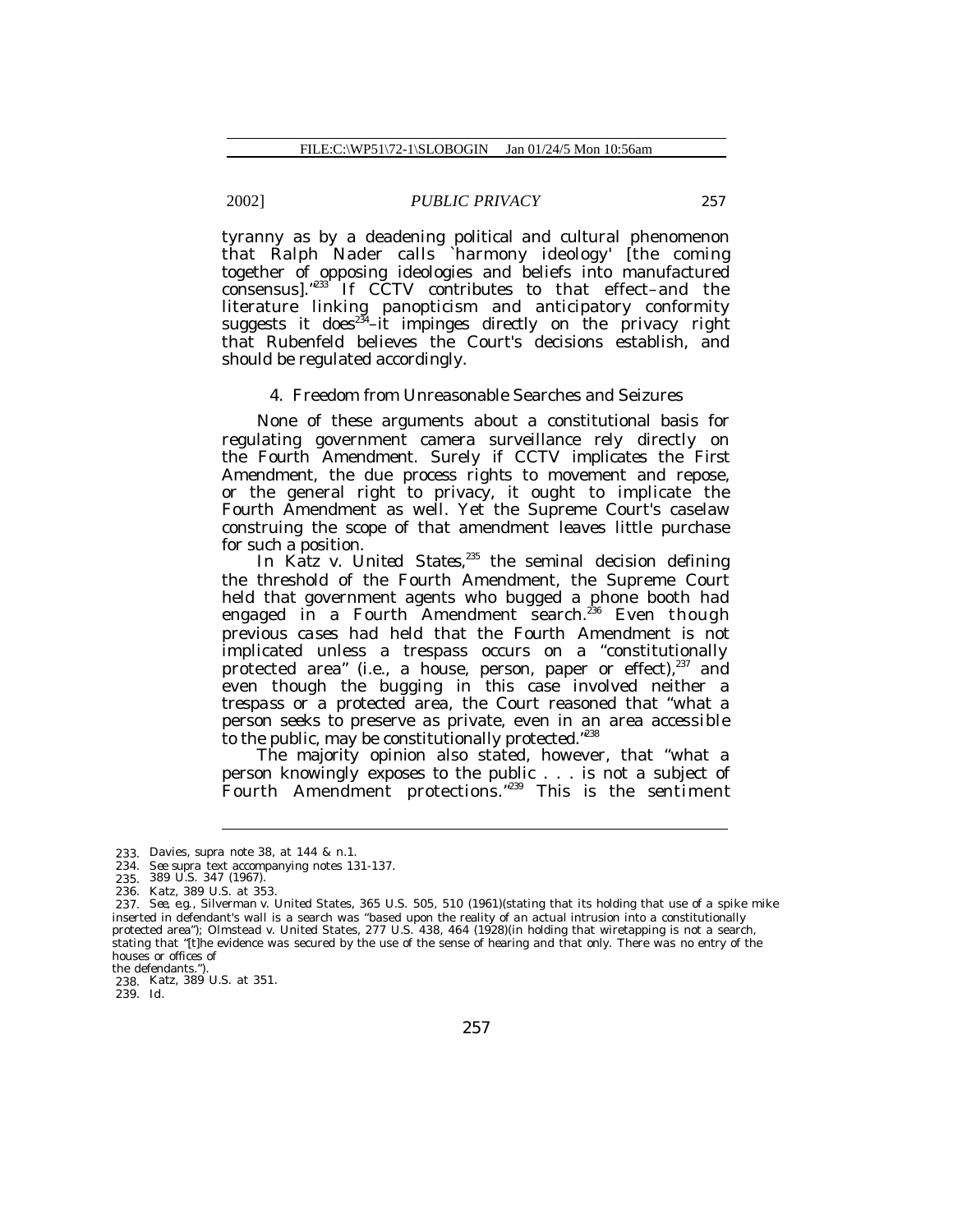upon which the Court relied in *Knotts* when it held that use of a beeper to monitor movement on the public highway is not a search.<sup>240</sup> As the lower court caselaw previously surveyed indicated, application of this formulation to  $\overrightarrow{C}$ CTV is likely to produce the same result.<sup>241</sup> One could perhaps argue that one did not "know" certain public conduct was exposed to the camera, but that strategy is unlikely to work under most circumstances. First, we are talking about overt, not covert, camera use, accompanied by signs announcing its presence. Second, the Court has indicated that government need not show actual knowledge of exposure to nullify Fourth Amendment protection. If a target *should have* known public exposure might occur, the Court has held, one assumes the risk of such exposure and loses Fourth Amendment  $\,$  protection.  $^{242}$ 

That's not all. Time and again, the Court has emphasized the distinction between mere observation and physical intrusion.<sup>243</sup> Thus, police observation from a public vantage point is not a search, even if the area observed is the curtilage, traditionally considered to be part of the home.<sup>244</sup> Indeed, even if the target is the home itself, the degree of physical intrusion plays an important role. In the Court's recent decision in *Kyllo v. United States*, <sup>245</sup> the Court held that use of a thermal imager to detect heat sources inside a house is a search, whether or not the government agent using the imager is on public property.<sup>246</sup> However, in dictum the Court exempted from Fourth Amendment protection naked eye surveillance of the home that does not require "physical intrusion into a constitutionally protected area," as well as any technological surveillance that merely replicates what

245. 533 U.S. 27 (2001).

246. *Kyllo*, 533 U.S. at 40.

<sup>240.</sup> United States v. Knotts, 460 U.S. 276, 285 (1983)("A police car following Petschen at a distance throughout his journey could have observed him leaving the public highway and arriving at the cabin owned by respondent, with the drum of chloroform still in the car.").

<sup>241.</sup> *See supra* note 106.

<sup>242.</sup> Smith v. Maryland, 442 U.S. 735, 744 (1979)(holding that police did not carry out a search when they obtained phone numbers dialed by Smith from phone company because, by dialing the numbers, Smith "assumed the risk that

the company would reveal to police the numbers he dialed."). 243. *See*, *e.g.*, Bond v. United States, 529 U.S. 334, 337 (2000)(in holding that feeling soft luggage was a search, Court stated "[p]hysically invasive inspection is simply more intrusive than purely visual inspection"); Dow Chem. Co. v. U.S. 476 U.S. 227, 237 (1986)(in holding that EPA photography of a chemical plant's curtilage from a plane was not a search, stating that "[a]ny actual physical entry by EPA into any enclosed area would raise significantly different questions"); California v. Ciraolo, 476 U.S 207, 213 (1986)(in holding that looking into a backyard from an airplane is not a search, stating "[t]he observations took place within public navigable airspace . . . in a physically nonintrusive manner").

<sup>244.</sup> *See Dow Chem.*, 476 U.S. at 236-37 (upholding aerial surveillance of business curtilage); *Ciraolo*, 476 U.S. at 213 (noting that not all police observation of the area within curtilage is disallowed).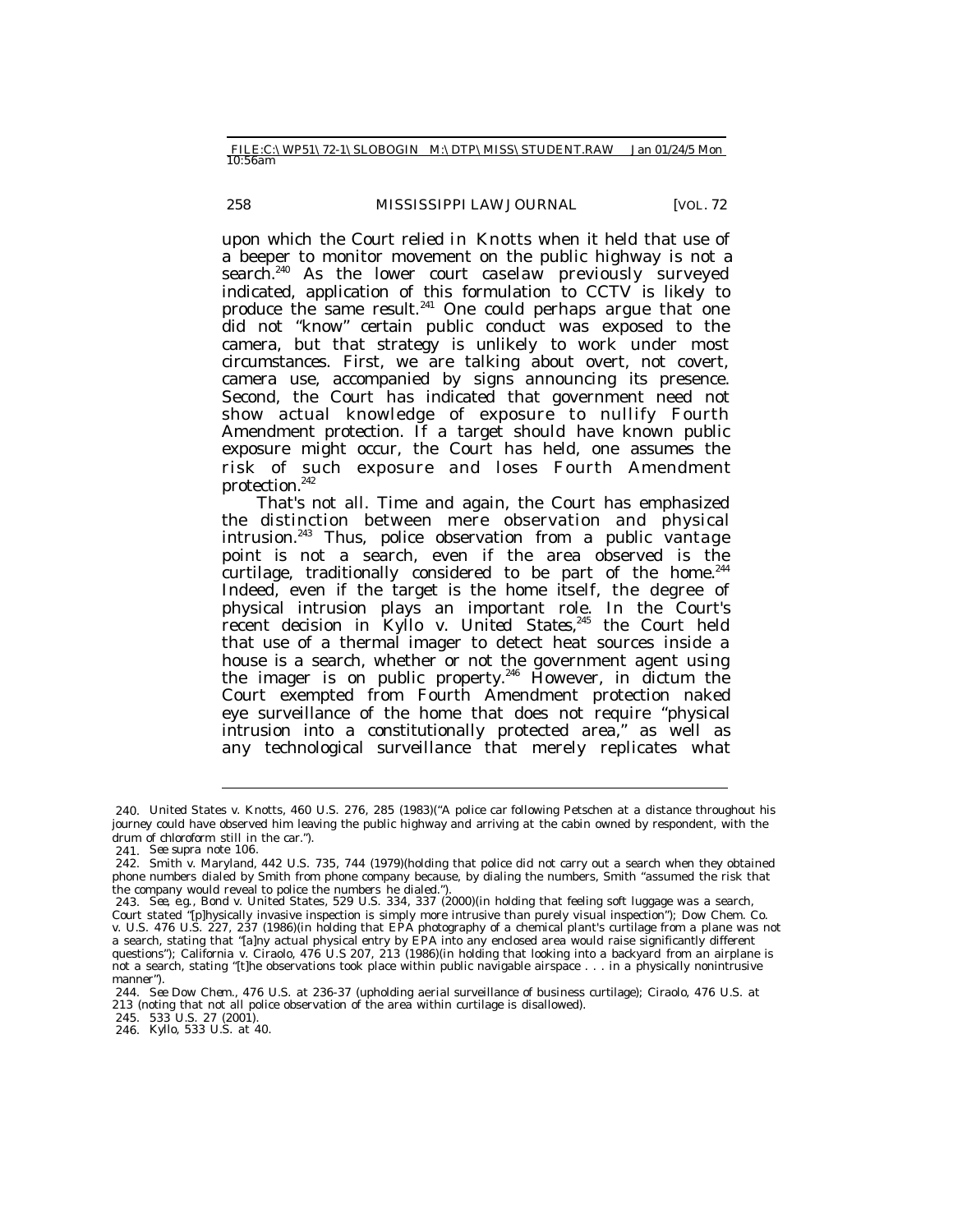such naked eye viewing would observe.<sup>247</sup> To the extent CCTV merely replicates what naked observation from a public vantage point could view, it is unlikely to merit Fourth Amendment protection apparently even when it allows viewing of the interior of the home.

Similarly, despite CCTV's inhibition of the right to movement, it is unlikely to amount to a Fourth Amendment "seizure" under the Court's cases. Such a seizure occurs when the government, "by means of physical force or show of authority, has in some way restrained the liberty of a citizen,"<sup>248</sup> or at least when "a reasonable person [would not be] at liberty to ignore the police presence and go about his business."<sup>249</sup> Although the latter formulation could in theory contemplate the effects of CCTV, which may well retard people's ability to go about their business, the Court has twice held that police do not effect a seizure if they conspicuously follow or chase an individual without bringing the individual to a stop.<sup>250</sup> Under this caselaw, it would be difficult to argue that monitoring an individual with a camera is a seizure.

But what about the fact that CCTV allows recording of one's public activity? It has been argued that even if we assume the risk that others will view our public conduct, we do not assume the risk that our public actions will be reduced to a photograph or film that can be "scrutinized indefinitely and disseminated to an unintended audience" and that "allows the viewer to discern details that would not have been apparent to a casual observer." $251$  This argument too is plausible, but once again the Court's cases are very unhelpful as support. In *On Lee v. United States*, <sup>252</sup> the Supreme Court held that the Fourth Amendment is not implicated when the government overhears and records an individual's

250. *See Chesternut*, 486 U.S. at 574 (holding police car driving alongside defendant not a seizure); California v. Hodari, 499 U.S. 621, 629 (1991)(police chase of defendant not a seizure).

251. Sim, *supra* note 140, at 470-71; *see also*, Andrew J. McClurg, *Bringing Privacy Law Out of the Closet: A Tort Theory of Liability for Intrusions in Public Places*, 73 N.C. L. REV. 989, 1041-44 (1995). 252. 343 U.S. 747 (1952).

<sup>247.</sup> *Id*. ("Where . . . the Government uses a device that is not in general public use to explore details of the home that would previously have been unknowable without physical intrusion, the surveillance is a search."). I have pointed out that this language could be read to mean "that if the activity observed could be seen with the naked eye without physical intrusion into the constitutionally protected areas of home or curtilage, then police may exploit *any* technology–generally used or not–without implicating the Fourth Amendment." Christopher Slobogin, *Peeping Techno-Toms and the Fourth Amendment: Seeing Through Kyllo's Rules Governing Technological Surveillance*, 86 MINN. L. REV. 1393, 1419 (2002).

<sup>248.</sup> Terry v. Ohio, 392 U.S. 1, 20 n. 16 (1968). 249. Michigan v. Chesternut, 486 U.S. 567, 569 (1988).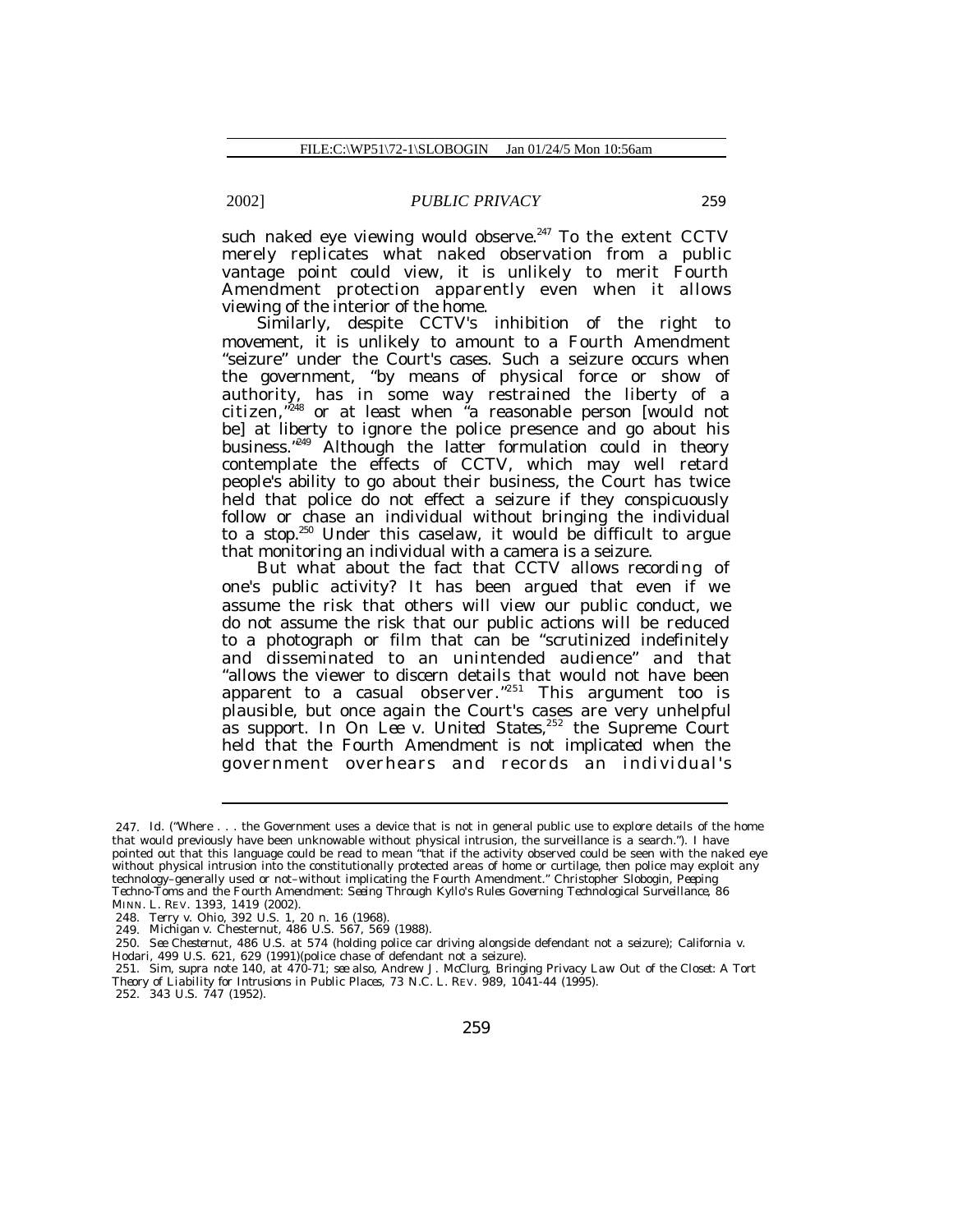conversation with an informer through a body bug worn by the informer,<sup>253</sup> a holding it later affirmed.<sup>254</sup> If we have to assume the risk that our acquaintances are secretly recording our conversations, we probably also have to assume the risk that overt CCTV will be recording our public conduct.

There are at least three lines of attack against this view of the Fourth Amendment's (non) application to CCTV. The first, of course, is to show that the Court's public exposure/assumption of risk approach to the Fourth Amendment is misguided. That approach has already produced intriguing scholarship (which the Court unfortunately has ignored), $255$  and no such effort will be made in this article. The second method of undermining the apparent judicial acquiescence to unregulated public surveillance is to accept the Court's formulation of the Fourth Amendment's threshold, but to distinguish its caselaw by insisting, for instance, that CCTV *does* effectuate a "seizure" because of its effect on movement, or that it *does* constitute a "search" when it creates a record because that is not a risk we assume when we go out in public. The likely futility of this line of argument has already been suggested, and in any event will not be pursued here. $256$ 

The third line of attack, which I do undertake here, is to take seriously the Court's admonition that the Fourth Amendment's scope is ultimately defined by "expectations of privacy society is prepared to recognize as reasonable." This language, first found in Justice Harlan's concurring opinion in Katz<sup>257</sup> and since elevated to litmus test status (superceding even the "knowing exposure" language),<sup>258</sup> suggests an empirical inquiry into society's views about privacy. If the

256. But *see supra* text accompanying note 109.

<sup>253.</sup> *On Lee*, 343 U.S. at 753 (the defendant "was talking confidentially and indiscreetly with one he trusted, and he was overheard . . . . due to aid from a transmitter and receiver, to be sure, but with the same effect on his privacy as if agent Lee had been eavesdropping outside an open window."). 254. United States v. Caceres, 440 U.S. 741 (1979).

<sup>255.</sup> *See*, *e.g.*, Scott E. Sundby, *"Everyman"'s Fourth Amendment: Privacy or Mutual Trust Between Government and Citizen?*, 94 COLUM. L. REV. 1751 (1994) (arguing that inculcation of trust between citizens and government, not privacy, should be the core interest protected by the Fourth Amendment); William J. Stuntz, *Privacy's Problem and the Law of Criminal Procedure*, 93 MICH. L. REV. 1016 (1995) (arguing that coercion, not privacy, should be the principal focus of Fourth Amendment protection); Tom Clancy, *What Does the Fourth Amendment Protect: Property, Privacy, or Security?,* 33 WAKE FOREST L. REV. 307 (1998) (arguing that the Fourth Amendment protects security); *see also* R. v. Duarte, 1 S.C.R. 30, paras. 25, 26 (1990), where the Canadian Supreme Court held that reasonable expectations of privacy are to be defined by standards of privacy that persons can expect to enjoy in a "free society," not by assumption of risk analysis.

<sup>257.</sup> Katz v. United States, 389 U.S. 347, 361 (Harlan, J., concurring).<br>258. WAYNE R. LAFAVE, 1 SEARCH AND SEIZURE: A TREATISE ON THE FOURTH AMENDMENT 384 (3d ed. 2002)("[L]ower courts attempting to interpret and apply *Katz* quickly came to rely upon the Harlan elaboration as ultimately did a majority of the Supreme Court.").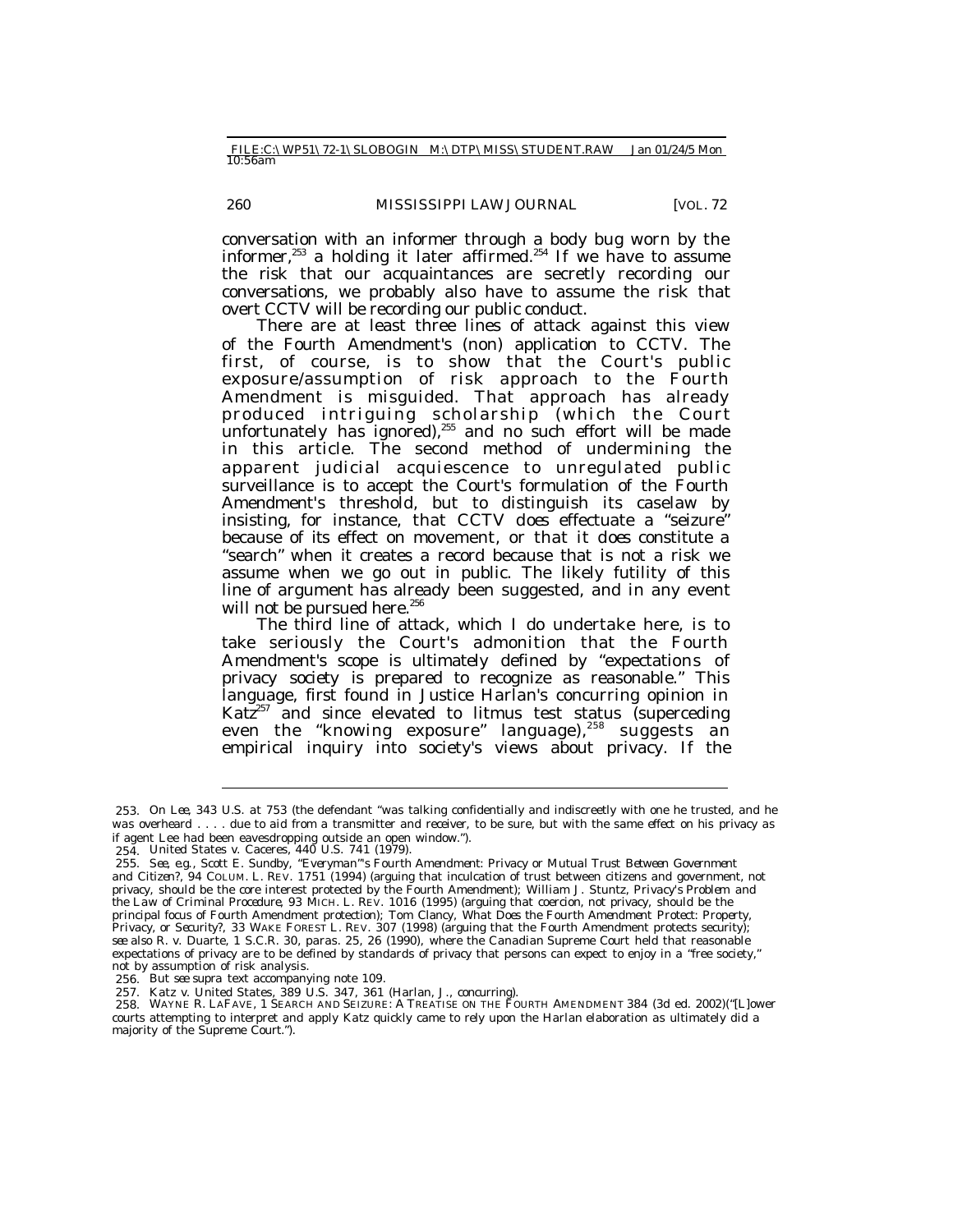Court really means to equate Fourth Amendment protections with the expectations of privacy that society is prepared to recognize as reasonable, it should not ignore society's views on that topic. The next section briefly describes one effort at such an inquiry, which resulted in findings that support the Fourth Amendment's application to CCTV.

# *C. An Empirically-Based Case for Fourth Amendment Regulation of CCTV*

Basing Fourth Amendment protection on society's expectations of privacy requires answering several questions. First, how can we discover these expectations? Second, what are they? Third, in what sense are they relevant to Fourth Amendment analysis?

1. Sources of Society's Privacy Expectations Vis-a-vis CCTV

How does one determine society's views about whether CCTV threatens privacy? One source is the positive law governing public camera surveillance by entities other than the government. If such surveillance is a crime or a tort, then it might be said to infringe on expectations of privacy considered important by society.

At first glance, both case law and statutory law appear to indicate quite the opposite. As noted previously, $259$  the court decisions that address overt videotaping of public activity by private actors generally require a significant degree of maliciousness before relief will be granted.<sup>260</sup> Statutory law regarding public camera use is also sparse. Recall that only Arizona has a statute specifically dealing with public videotaping by private parties, $261$  in contrast to the many states that prohibit or significantly limit use of cameras to capture activities within the home.<sup>262</sup>

<sup>259.</sup> *See supra* text accompanying notes 203-10. 260. *See also*, William L. Prosser, *Privacy*, 48 CAL. L. REV. 383, 391-92 (1960) (asserting that the tort of privacy invasion is not implicated when one takes a photograph of a person in a public place, "since this amounts to nothing more than making a record, not differing essentially from a full written description, of a public sight which any one present would be free to see"); Sheldon Halpern, *The Traffic in Souls: Privacy Interests and the Intelligent Vehicle-Highway Systems*, 11 SANTA CLARA COMPUTER & HIGH TECH. L. J. 45, 59-60 (1995)(noting that "to the limited extent that . . . observation per se, absent publication . . . has been deemed actionable, it has been surreptitious and offensively intrusive").

<sup>261.</sup> *See supra* notes 100-02 and accompanying text.

<sup>262.</sup> *See*, *e.g.*, statutes cited *supra* note 104; *see also State Hidden Camera Statutes at* http://www.rcfp.org/handbook (listing eleven other states that "expressly prohibit the unauthorized installation or use of cameras in private places.").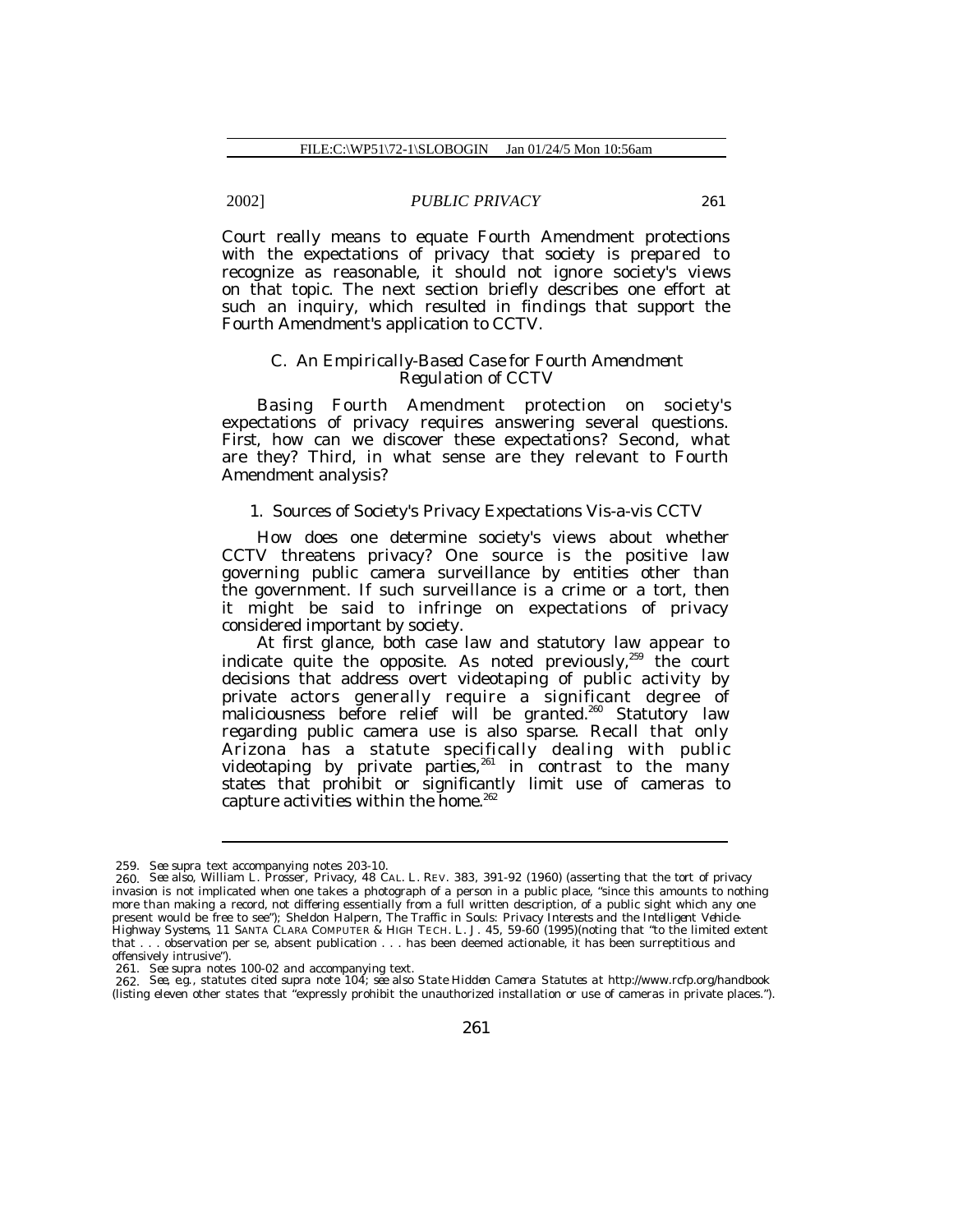This paucity of positive law regulating public camera use probably says little about society's attitudes toward CCTV, however. That is because there is no real private analogue to government-run CCTV. No entity other than the government engages in concerted, overt surveillance of the public streets using cameras. If private companies or individuals began filming public spaces twenty-four hours a day using zoom and nightvision capacity in an effort to discern, say, people's shopping, exercise, eating and drinking patterns, both tort and statutory regulation would probably be forthcoming.<sup>263</sup>

A second source of information about society's views concerning the intrusiveness of CCTV comes from polls directly asking about attitudes toward CCTV. Although to date there are few polls of that type in the United States, 264 researchers in the United Kingdom have conducted several. All of them show significant public support for CCTV, wellabove 60%.<sup>265</sup> Yet the most sophisticated poll of this type also indicated some concern about the practice, despite its prevalence in that country. More than 50% of the respondents felt that some entity other than the government or private security firms should be responsible for the installation of CCTV in public places, 72% agreed that "these cameras could easily be abused and used by the wrong people," 39% believed that the people in control of these systems could not be "completely trusted to use them only for the public good," and 37% felt that "in the future, cameras will be used by the government to control people."<sup>266</sup> More than 10% of the respondents believed that CCTV cameras should be banned.<sup>267</sup> Americans, who tend to be more concerned about government power than the British, would probably be even more hostile to CCTV.

More importantly, poll results showing favorable

264. A Harris poll conducted in the United States in October, 2002, did indicate that 63% of those surveyed were in favor of "increased video surveillance" of public places like airports. Ken Kaye, *High Tech Security Gets Tests at Airports*, FT. LAUDERDALE SUN-SENTINEL, Jan. 20, 2002, at A1.

265. *See* Taylor, *supra* note 48, ¶ 16 (reporting polling results that found between 69 and 95% in favor of the cameras). *But see supra* note 144, describing a study leading the author to question the higher figures on the ground that those surveyed were usually plied with positive statements about CCTV beforehand.

266. Davies, *supra* note 38, at 152 (describing a British Home Office survey conducted in 1992). 267. *Id*.

<sup>263.</sup> Somewhat analogous to such regulation is the federal government's effort to limit private companies' accumulation of data about habits and personal characteristics from credit reports, government records, driver's licenses, video rentals, student records, health records, children's Internet activities, and banking, insurance, and investment company records. Although these statutory efforts at regulation are not particularly effective, they represent a desire to restrict the extent to which private entities can obtain information that we have disclosed to people outside our immediate circle and that sometimes are even a matter of "public record." *See generally* Daniel J. Solove, *Privacy and Power: Computer Databases and Metaphors for Information Privacy*, 53 STAN. L. REV. 1393, 1440- 44 (2001) (describing the legislation and its flaws).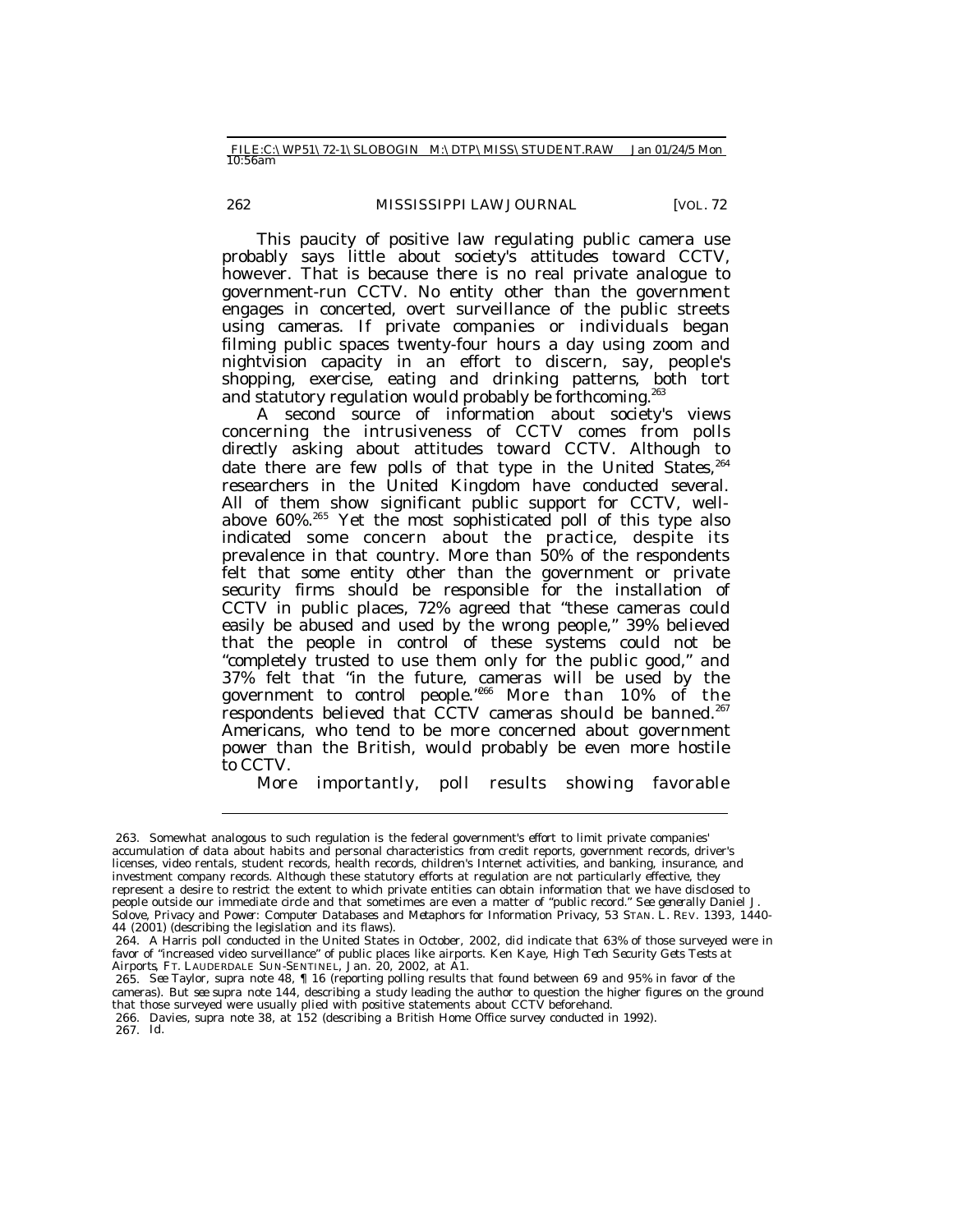attitudes toward CCTV fail to distill feelings about intrusiveness from feelings about security. Those who say they do not mind government camera surveillance may be allowing its perceived effectiveness at preventing crime to submerge their discomfort about being watched. That attitude makes sense; indeed, if the threat of harm to be prevented is high, a wide range of people will welcome policing techniques much more intrusive than camera surveillance, as reactions to the events of September 11 have shown.<sup>268</sup> Under the Fourth Amendment, however, that type of balancing/reasonableness calculus is not supposed to inform the initial question of whether something is a search or seizure, but rather only whether something that is a search or seizure is justified.<sup>269</sup>

To isolate the intrusiveness question more cleanly with respect to CCTV, I used a methodology that Joseph Schumacher and I developed in a previous study about the Fourth Amendment's threshold.<sup>270</sup> In that study we asked people how they rated the intrusiveness of a *number* of police investigative techniques. That approach permits a better assessment of how people feel about the effect each technique has on privacy, because it produces a hierarchy of perceived intrusiveness; even people who are willing to sacrifice most or all of their privacy interests to fight crime evaluate the privacy-invading impact of different crime fighting techniques differently. Thus, for instance, on average our subjects rated a body cavity search as the most intrusive of the scenarios and a search of a public park as the least, and a search of a bedroom as more intrusive than a frisk. $271$  From these types of results, one can draw useful conclusions about the relative magnitude of people's expectations of privacy with respect to a given technique such as CCTV.

Unfortunately, the fifty scenarios in the Slobogin & Schumacher study did not include any involving camera surveillance. The study reported here fills that gap.

<sup>268.</sup> *See supra* note 95.

<sup>269.</sup> *See* Christopher Slobogin, *Let's Not Bury Terry: A Call for Rejuvenation of the Proportionality Principle*, 72 ST. JOHN'S L. REV. 1053, 1072 (1998)(asserting that using balancing analysis to define search or seizure "is barred by the language of the Fourth Amendment itself. That provision's prohibition on `unreasonable searches and seizures' applies the reasonableness test only *after* something has been labeled a search or seizure.").<br>270. Christopher Slobogin & Joseph E. Schumacher, *Reasonable Expectations of Privacy and Autonomy in Fourth* 

*Amendment Cases: An Empirical Look at "Understandings Recognized and Permitted by Society*," 42 DUKE L. J. 727 (1993).

<sup>271.</sup> *Id*. at 738-39 (Table 1).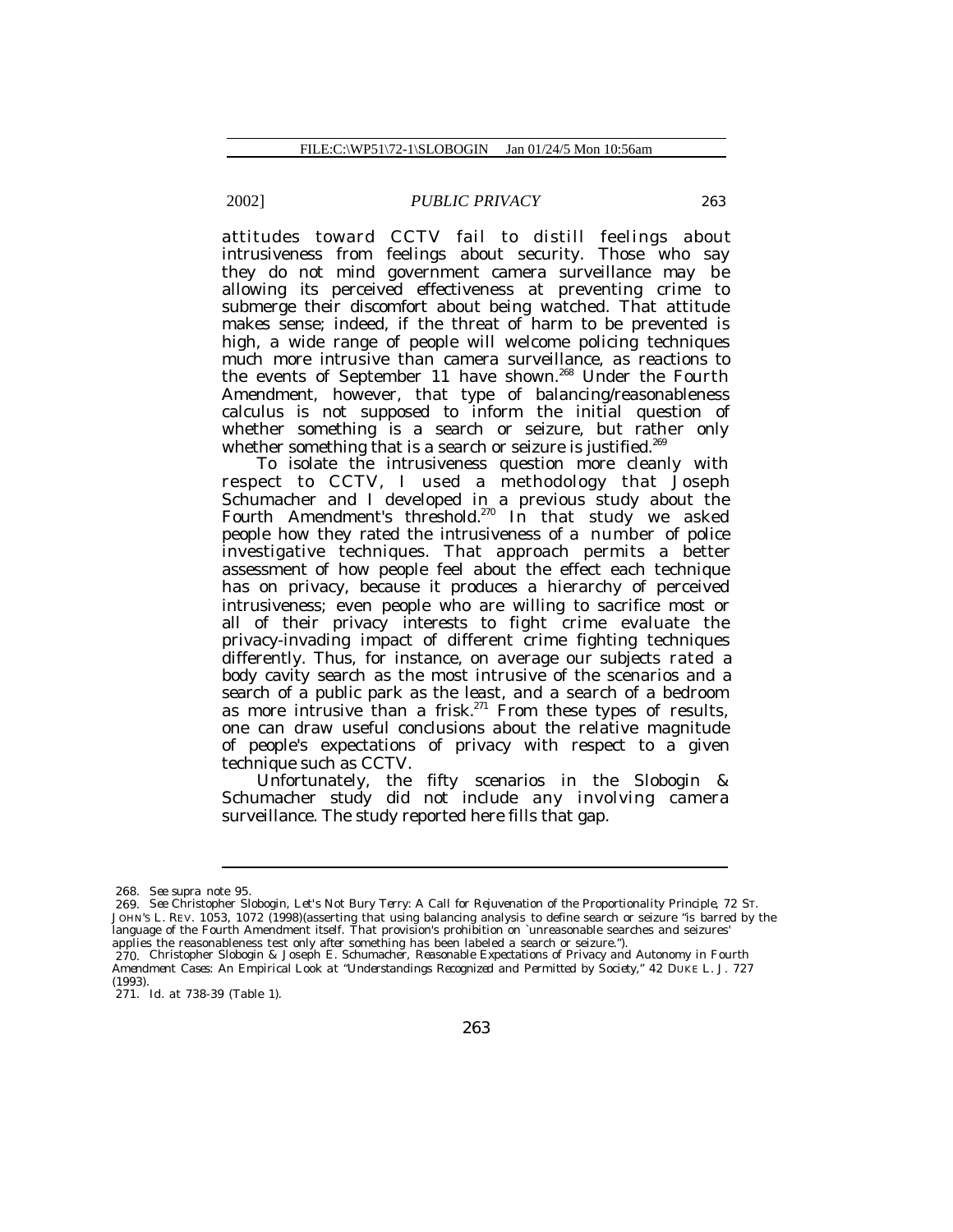# 2. The Study

The survey form developed for this study was similar to the form used in the original Slobogin and Schumacher study with a few notable exceptions. First, it contained only twenty relevant scenarios,<sup>272</sup> not fifty. Second, it included two or three scenarios (depending upon which of three survey versions the subject received) describing various forms of camera surveillance. The three basic camera surveillance scenarios were police use of cameras with zoom capacity at national monuments, police use of cameras with zoom capacity at airports and other transportation centers, and police use of cameras with zoom capacity at 300-yard intervals along a public street. The latter scenario had two variations: overt versus hidden cameras, and destruction of records within 96 hours versus indeterminate retention of records which could be released to government agencies and the media as needed. Also new with this survey form were scenarios involving other types of technological surveillance (i.e., beepers and "see-through" devices<sup> $273$ </sup>) and a scenario describing a police officer following an individual on the public street.<sup>274</sup>

The survey was completed by 190 people called for jury duty in Gainesville, Florida. Because Florida jury pools are randomly selected from voter registration lists, this sample was a relatively diverse group of people. As in the earlier study,<sup>275</sup> the subjects were told to assume that, in each scenario, the police were looking for evidence of crime but that the target of the police action had not engaged in any criminal activity. In other words, the subjects were told to assume the individuals in the scenarios were innocent, an assumption that is consistent with the Supreme Court's definition of "search" and "seizure" for Fourth Amendment purposes.<sup>276</sup> Then, as in the earlier study,<sup>277</sup> the subjects were told to rate each scenario in terms of "intrusiveness" on a

<sup>272.</sup> The survey actually contained twenty-five scenarios but the results pertaining to several of them (involving, e.g., searches of personal diaries and car trunks) do not add appreciably to the discussion and are not reported here. 273. *See supra* note 47 and accompanying text

<sup>274.</sup> The survey forms are on file with the author and the *Mississippi Law Journal*.

<sup>275.</sup> Slobogin & Shumacher, *supra* note 270, at 736.<br>276. *See, e.g.*, Florida v. Bostick, 501 U.S. 429, 438 (1991)("the `reasonable person' test presupposes an *innocent* person"); Florida v. Royer, 460 U.S. 491, 519 n.4 (1983)(Blackmun, J., dissenting) ("The fact that [respondent] knew the search was likely to turn up contraband is of course irrelevant; the potential intrusiveness of the officers' conduct must be judged from the viewpoint of an innocent person in [his] position").

<sup>277.</sup> Slobogin & Schumacher, *supra* note 270, at 736.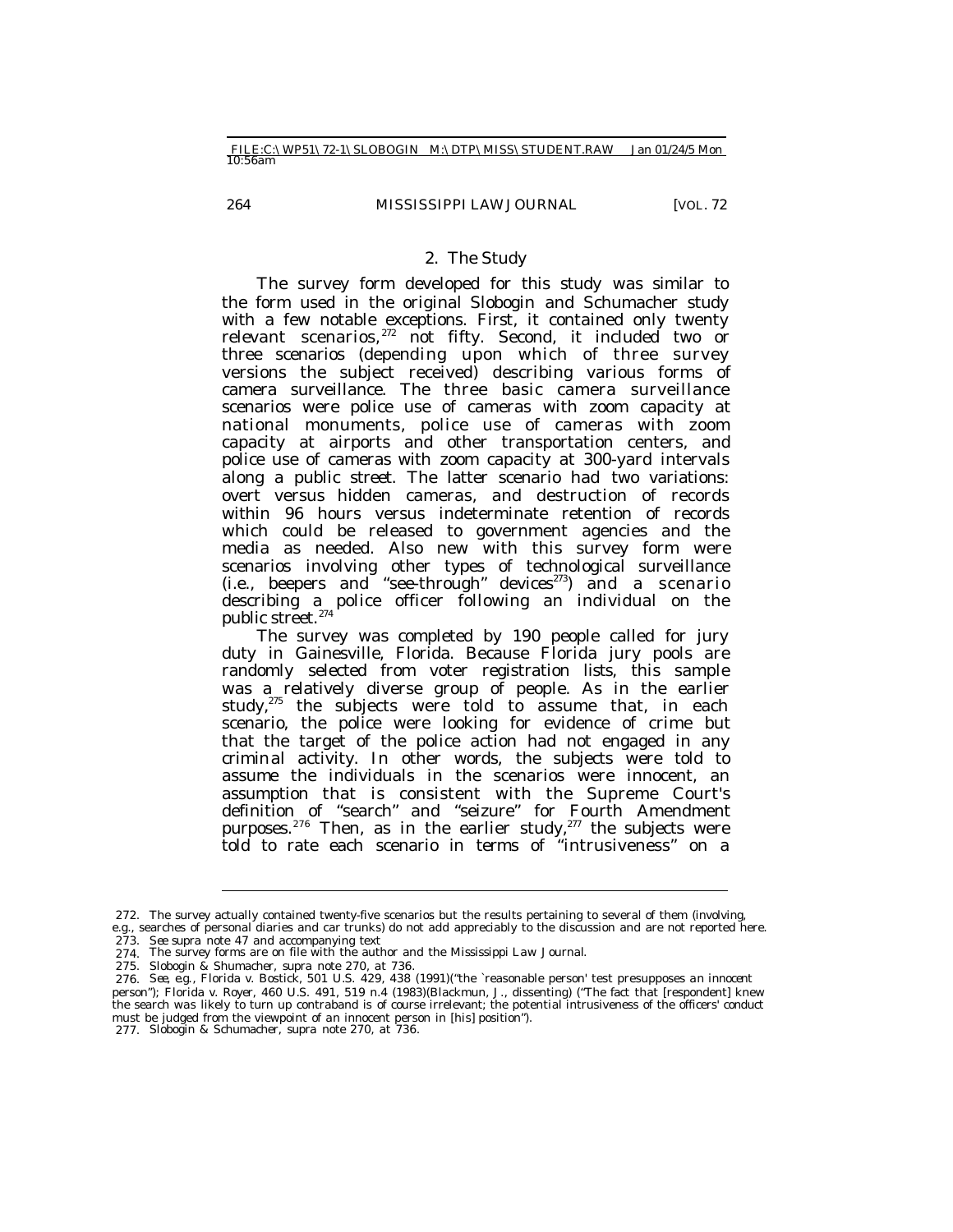scale of 1 to 100, with 1 representing "not intrusive" and 100 representing "very intrusive."

Using these ratings, an average intrusiveness rating for each scenario was calculated, along with the standard deviation so that the statistical significance of any differences between averages could be computed. As with the previous study, several such differences resulted. Table 1 reports the mean intrusiveness rating of the twenty scenarios,  $278$  together with their confidence intervals (a figure which, when added to or subtracted from the mean, indicates the extent to which a given difference between means is statistically significant<sup>279</sup>). The following discussion will focus on those findings most relevant to understanding what the subjects thought about camera surveillance.

| Scenario                                        | Mean | Confidence<br>Interval |
|-------------------------------------------------|------|------------------------|
| 1. Looking in foliage in park                   |      | 8<br>±4                |
| 2. Heath & safety inspection of factory         | 14   | ±4                     |
| 3. Monitoring cameras at national monuments     | 20   | $\pm 7$                |
| 4. Monitoring cameras at government             |      |                        |
| buildings, airports, train stations             | 20   | ±7                     |
| 5. Inspection of a coal mine                    | 25   | $\pm 5$                |
| 6. Monitoring cameras at convenience            |      |                        |
| and retail stores                               | 26   | $\pm 8$                |
| 7. Stopping drivers at roadblock for 15 seconds | 35   | $\pm 5$                |
| 8. Monitoring covert street cameras with        |      |                        |
| zoom capacity                                   | 42   | $\pm 9$                |
| 9. Flying helicopter 400 feet over backyard     | 50   | $\pm 5$                |
| 10. Police officer noticeably following         |      |                        |
| person down street                              | 50   | $\pm 5$                |
| 11. Going through garbage cans at curbside      | 51   | $\pm 5$                |
| 12. Search of a junkyard                        | 51   | $\pm 5$                |
| 13. Monitoring overt street cameras;            |      |                        |
| tapes destroyed after 96 hours                  | 53   | $\pm 8$                |
| 14. Monitoring a beeper on a car for three days | 63   | $\pm 5$                |
| 15. Use of device that can see through          |      |                        |
| clothing to detect outline of items             | 67   | $\pm 5$                |
|                                                 |      |                        |

| TABLE 1                                        |  |
|------------------------------------------------|--|
|                                                |  |
| Mean Intrusiveness Ratings of Twenty Scenarios |  |

278. Some of the scenarios in this study that were very similar to those used in the previous one received significantly different means. For example, the coal mine inspection scenario yielded a mean of 25 in this study versus a mean of 52 in the previous one; the patdown scenario a mean of 68 in this study and of 55 in the previous one; the border body cavity search scenario a mean of 75 in this study and of 90 in the previous one. Comparisons are problematic, however, because the previous study incorporated many variations that were not present in this study. *See id*. at 733-36. Also, the patdown scenario in the present study stated that the officer "was feeling for weapons," whereas the previous study merely stated he patted down the outer clothing. Nonetheless, with the exception of the first two examples given, the hierarchy produced by the two studies is very similar.<br>279. For explication, see id. at 745 n.67. The confidence intervals are larger for the camera surveillance scenarios because, given the desire to test variations of those scenarios, there were fewer surveys completed for each.

265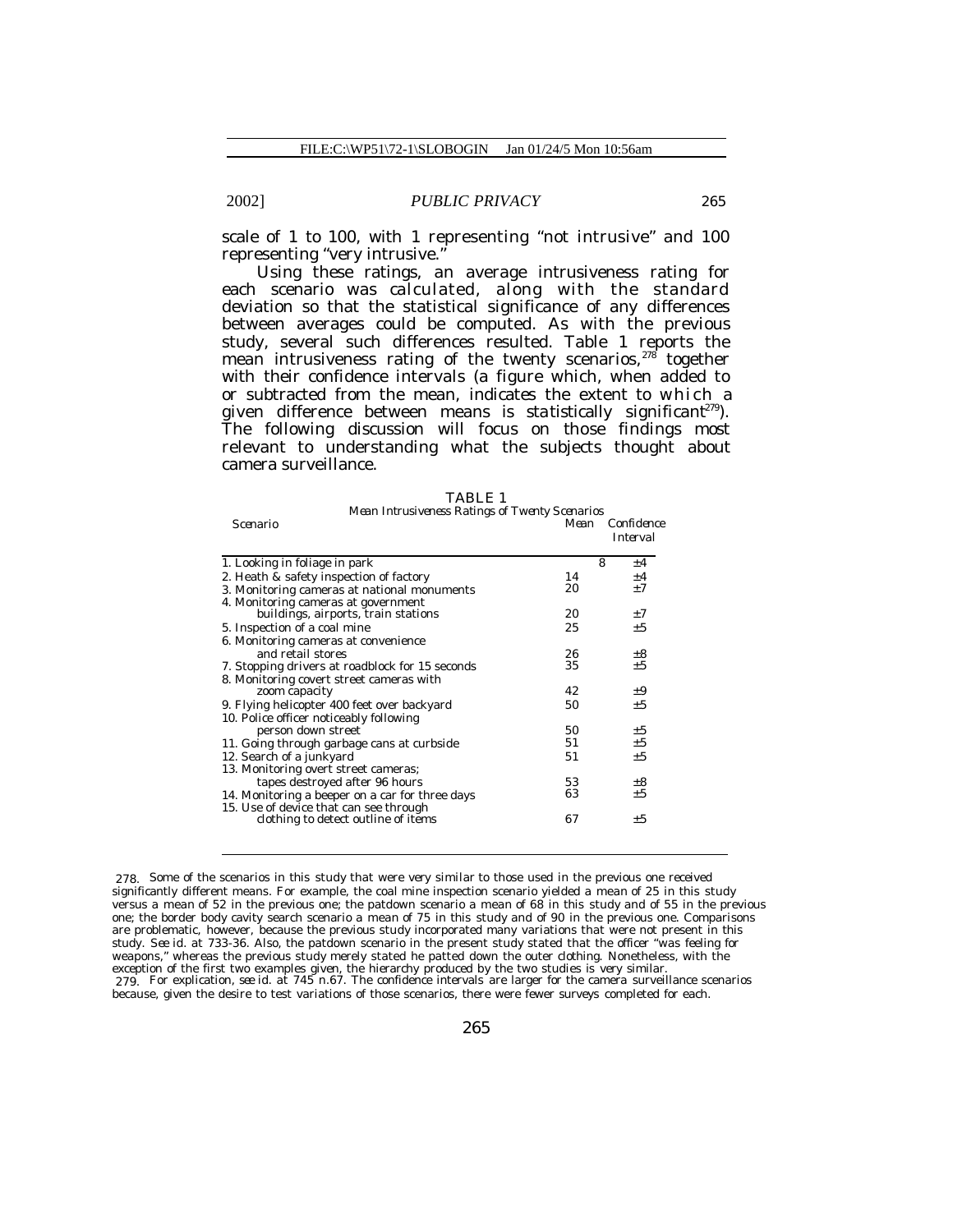FILE:C:\WP51\72-1\SLOBOGIN M:\DTP\MISS\STUDENT.RAW Jan 01/24/5 Mon 10:56am

266 *MISSISSIPPI LAW JOURNAL* [VOL. 72

16. A patdown of outer clothing, feeling for weapons 68  $\pm$  5 17. Use of a video camera to overhear a conversation on the street  $70 \tpm 5$ 18. Same as 13, but tapes not destroyed 73 ±8 19. Body cavity search at border  $\frac{1}{20}$  Search of bedroom  $\frac{75}{6}$ 20. Search of bedroom  $\overline{76}$   $\pm 5$ 

The most important finding of the study for purposes of this article was the relative rating of the scenario involving cameras overtly positioned at 300-yard intervals along the street. As can be seen from Table 1, that scenario  $(413)$ received an average intrusiveness rating of 53 (M=53). This rating was significantly lower (as a statistical matter) than the ratings for bedroom searches (M=76), body cavity searches (M=75) and electronic eavesdropping on conversations in public  $(M=70)$ , which require probable cause,<sup>280</sup> and also significantly lower than the rating for either a traditional (M=68) or electronic frisk (M=67), which require reasonable suspicion.<sup>281</sup> At the same time, it was significantly higher than the average intrusiveness ratings for a health and safety inspection of a factory  $(M=14)$ , an inspection of a coal mine (M=25), and a 15-second stop at a roadblock (M=35), all government actions that the Supreme Court has declared are governed by the Fourth Amendment.<sup>282</sup>

The intrusiveness ratings for the other scenarios involving cameras fell within the range demarcated by the latter three scenarios, with one exception. While camera surveillance of national monuments (M=20), transportation centers (M=20) and stores (M=26) received relatively low intrusiveness ratings, covert camera surveillance of the public

<sup>280.</sup> Searches of bedrooms and eavesdropping on "private" conversations carried out in public clearly require probable cause. Chimel v. California, 395 U.S. 752, 768 (1969)(holding non-exigent search of bedroom requires warrant); Katz v. United States, 389 U.S. 347, 361 (1967) (holding warrantless bugging of phone booth conversation unconstitutional because even though "booth is `accessible to the public' at other times, . . . it is a temporarily private place whose momentary occupants' expectations of freedom from intrusion are recognized as reasonable."). Although the Supreme Court has avoided addressing the Fourth Amendment implications of body cavity searches, U.S. v. Montoya-Hernandez, 473 U.S. 531, 541 n.3 (1985), other courts have long required probable cause for such searches even when conducted at the border. *See*, *e.g.*, Blackford v. U.S., 247 F.2d 745, 753 (9th Cir. 1957)(body cavity search at border permissible upon probable cause–"precise knowledge of what, and how much was where"–if conducted reasonably).

<sup>281.</sup> Terry v. Ohio, 392 U.S. 1, 27 (1968)(holding patdown requires reasonable suspicion). The legality of electronic frisks has yet to be taken up directly, but because they reveal items underneath one's clothing, they presumably would require at least reasonable suspicion. *See* ABA STANDARDS, *supra* note 16, at 82-96 (discussing standards regulating "detection devices").

<sup>282.</sup> Donovan v. Dewey, 452 U.S. 594, 603 (1981)(requiring that inspection programs for coal mines provide "a constitutionally adequate substitute for a warrant); Marshall v. Barlow's, Inc. 436 U.S. 307, 324 (1978)(requiring administrative warrant for nonconsensual factory inspections); Martinez-Fuerte, 428 U.S. 543, 556 (1976)("It is agreed that checkpoint stops are `seizures' within the meaning of the Fourth Amendment."). Note also that the public camera surveillance rating was similar to the rating received for the scenario involving the junkyard search, which is also governed by the Fourth Amendment. New York v. Burger, 482 U.S. 691 (1987)(applying *Dewey* to inspections of junkyards for stolen auto parts).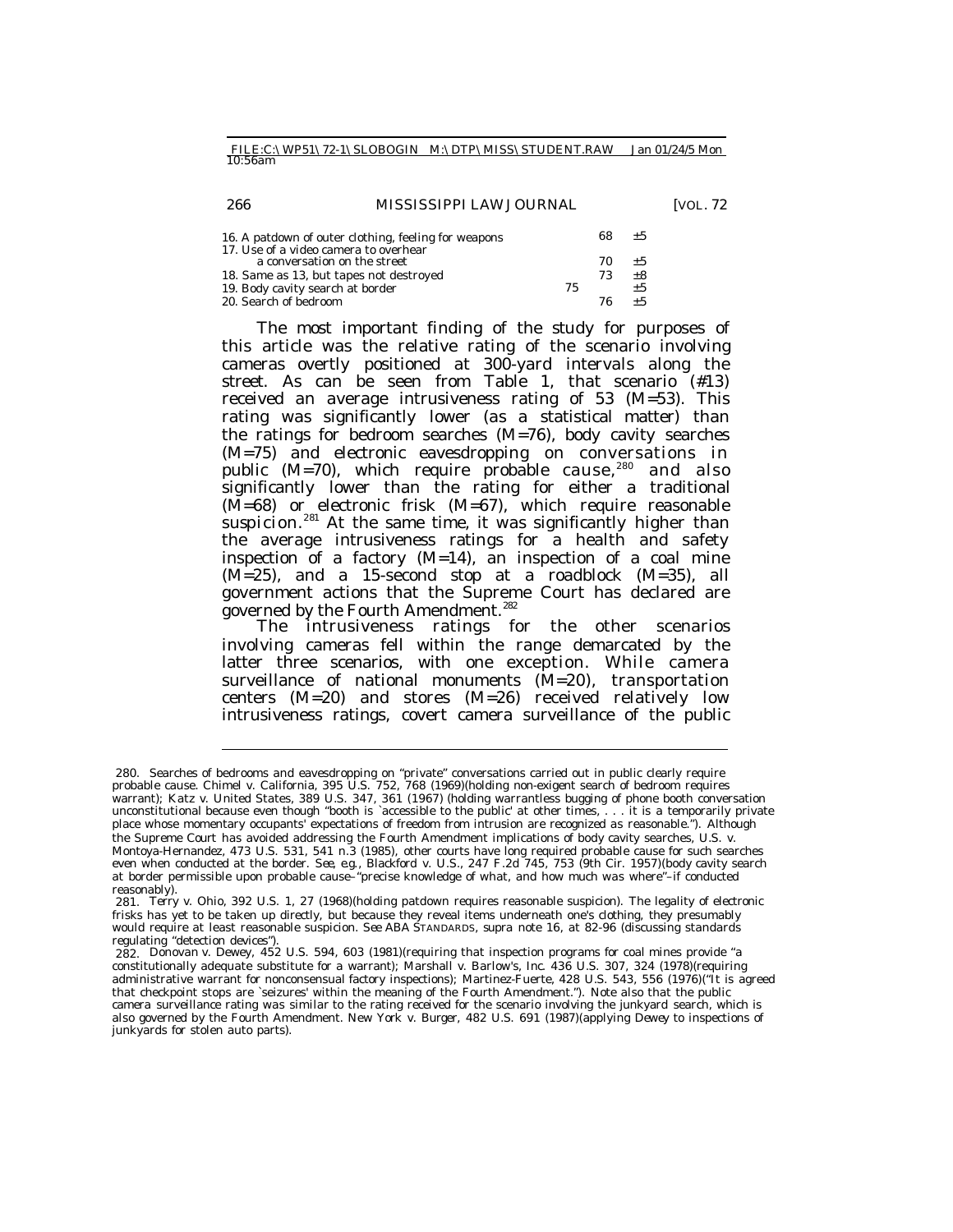streets (M=42) received a significantly higher rating. At the same time, that rating is significantly lower than the rating for overt camera surveillance. Apparently, as suggested throughout this article, knowledge that cameras are present triggers a greater feeling of intrusion than knowledge that cameras *might* be present.

Also of note are the intrusiveness ratings of three government actions the Court has declared are not searches: helicopter overflights 400 feet above the backyard (M=50), being followed by a police officer (M=50), and curbside searches of garbage  $(M=51)$ .<sup>283</sup> These three scenarios were perceived to be as intrusive, statistically speaking, as public camera surveillance, and significantly more intrusive than the administrative inspections and the roadblock.

Should these three findings call into question the Court's determinations that administrative inspections and roadblocks are Fourth Amendment events, or instead lead us to question the holdings that helicopter overflights, garbage scavenging and police tailing (and, by implication, public camera surveillance) are not? Consistent with the thesis of this article, I believe we should be more concerned about the second conclusion. While, as noted earlier,<sup>284</sup> the Court seems to place all police actions that are not physically invasive and that occur outside the home outside the Fourth Amendment as well, the subjects were apparently more attuned to the offensive nature of government helicopters hovering over one's yard, agents going through one's intimate, albeit abandoned, items, and officers stalking citizens. At the same time, the lower ratings the survey participants assigned to business safety inspections and brief car detentions are not inconsistent with the view that the Fourth Amendment is implicated by these actions, as they are still significantly higher than searching through foliage in a public (M=8). Put simply, the participants are better than the Court at identifying expectations of privacy *society* is prepared to recognize as reasonable.

<sup>283.</sup> Florida v. Riley, 488 U.S. 445 (1989)(helicopter 400 feet above backyard); Michigan v. Chesternut, 486 U.S. 567 (1988); California v. Greenwood, 486 U.S. 35 (1988)(searching garbage separated from other garbage). 284. *See supra* text accompanying notes 243-47.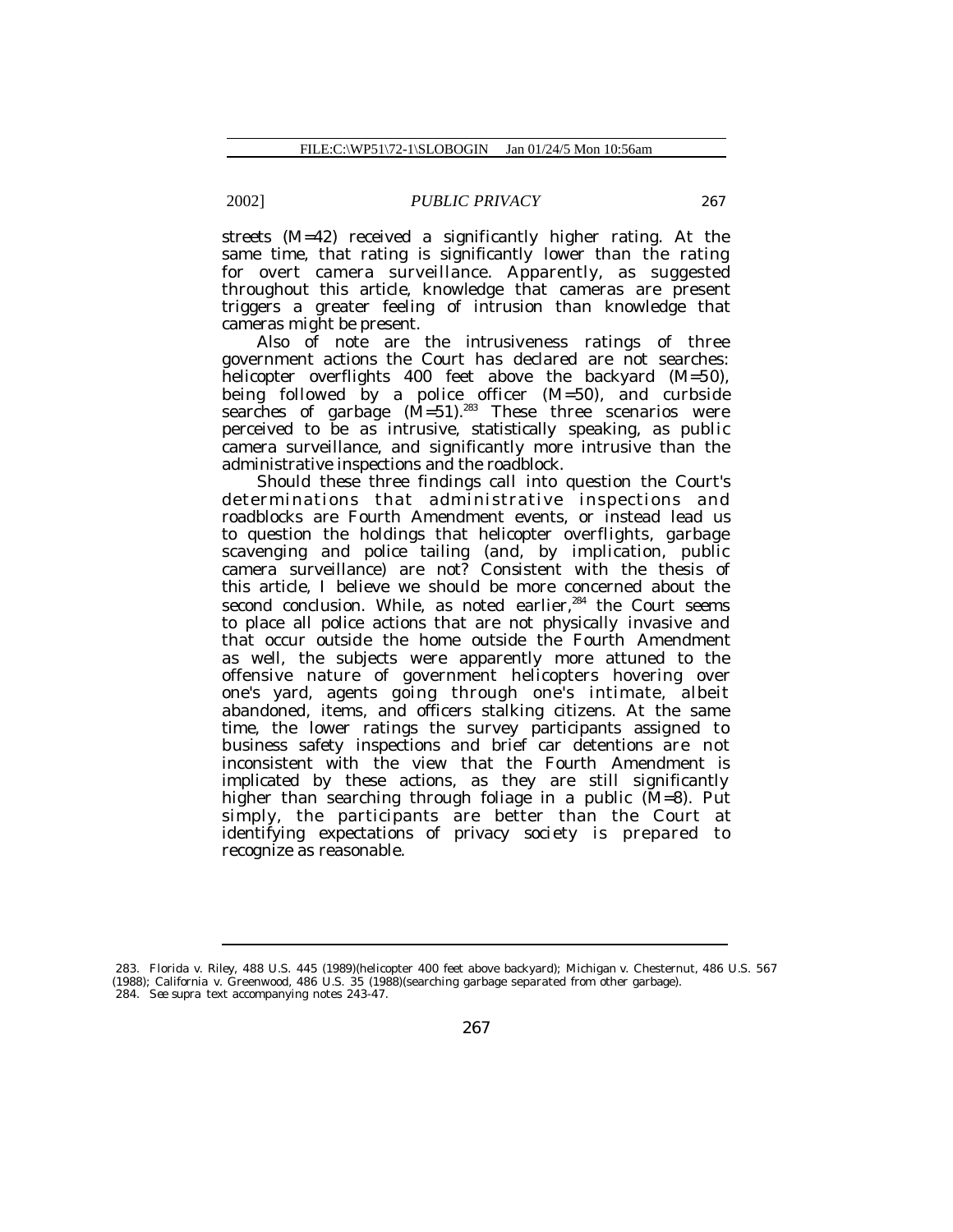FILE:C:\WP51\72-1\SLOBOGIN M:\DTP\MISS\STUDENT.RAW Jan 01/24/5 Mon 10:56am

268 *MISSISSIPPI LAW JOURNAL* [VOL. 72

3. The Relevance of Empirical Findings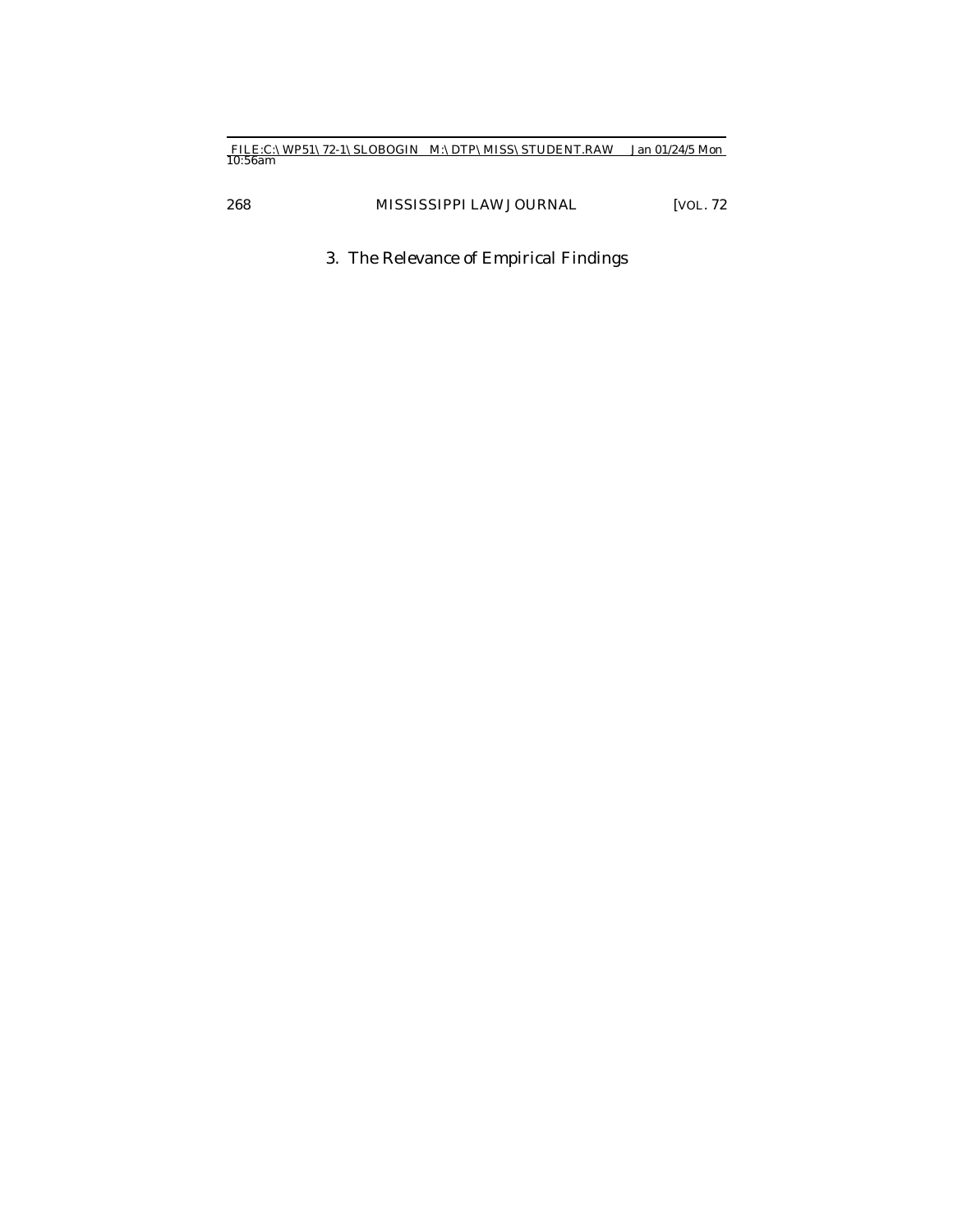As Professor Schumacher and I noted in connection with the previous study, there are several potential methodological problems with this kind of survey.<sup>285</sup> These "internal validity" and sampling issues will not be rehearsed here. It suffices to say that, despite some reservations, we concluded in the earlier work that this type of survey "accurately measured how people rank the intrusiveness of various search and seizures."<sup>286</sup>

Assuming the same conclusion can be reached about the present study, it is still important to revisit one central issue: Why should we care, for constitutional purposes, what ordinary people think about the intrusiveness of various police actions? One easy answer is the one already given: the Court has told us society's views are relevant by defining the Fourth Amendment in terms of "expectations of privacy society is prepared to recognize as reasonable."<sup>287</sup>

But perhaps this language should not be interpreted literally. There are a number of reasons why it may be a bad idea to do so. These reasons are all complicated, and will only be briefly described here. I will respond to these objections in an equally brief, and I have to admit, incomplete fashion.

One reason to avoid a literal reading of *Katz* is the variability and manipulability of public attitudes. As many commentators have pointed out,<sup>288</sup> technology and modern social practices are rapidly reducing everyone's privacy and everyone's expectations thereof, with the result that a literal construction of *Katz* would produce an ever-shrinking Fourth Amendment. Resort to empirical data about society's attitudes in defining the Fourth Amendment's scope would probably only accelerate that trend, and destabilize search and seizure law at the same time.

Research such as that described here, however, only provides information about relative intrusiveness in society's

<sup>285.</sup> Slobogin & Schumacher, *supra* note 270, at 743-51.

<sup>286.</sup> Slobogin & Schumacher, *supra* note 270, at 744.

<sup>287.</sup> Katz v. United States, 389 U.S. 347, 361 (1967)(Harlan, J., concurring).

<sup>288.</sup> *See*, e.g, Sundby, *supra* note 255, at 23 (stating the "overall decline in the Amendment's protections . . . will only worsen as the inevitable march of government regulation further blurs the notion of what is private and as technological advances enable the government to invade privacy in more pervasive, but physically less intrusive, ways."); Shaun B. Spencer, *Reasonable Expectations and the Erosion of Privacy*, 39 SAN. DIEGO L. REV. 843 (2002)(pointing out that the "embedded imprecision" of the privacy concept and the incremental "internalization" of new privacy norms dictated by technological and other innovations operate together to erode privacy boundaries); Duarte v. R., 1 S.C.R. 30, para 24 (1990)("The very efficacy of electronic surveillance is such that it has the potential, if left unregulated, to annihilate any expectation that our communications will remain private.").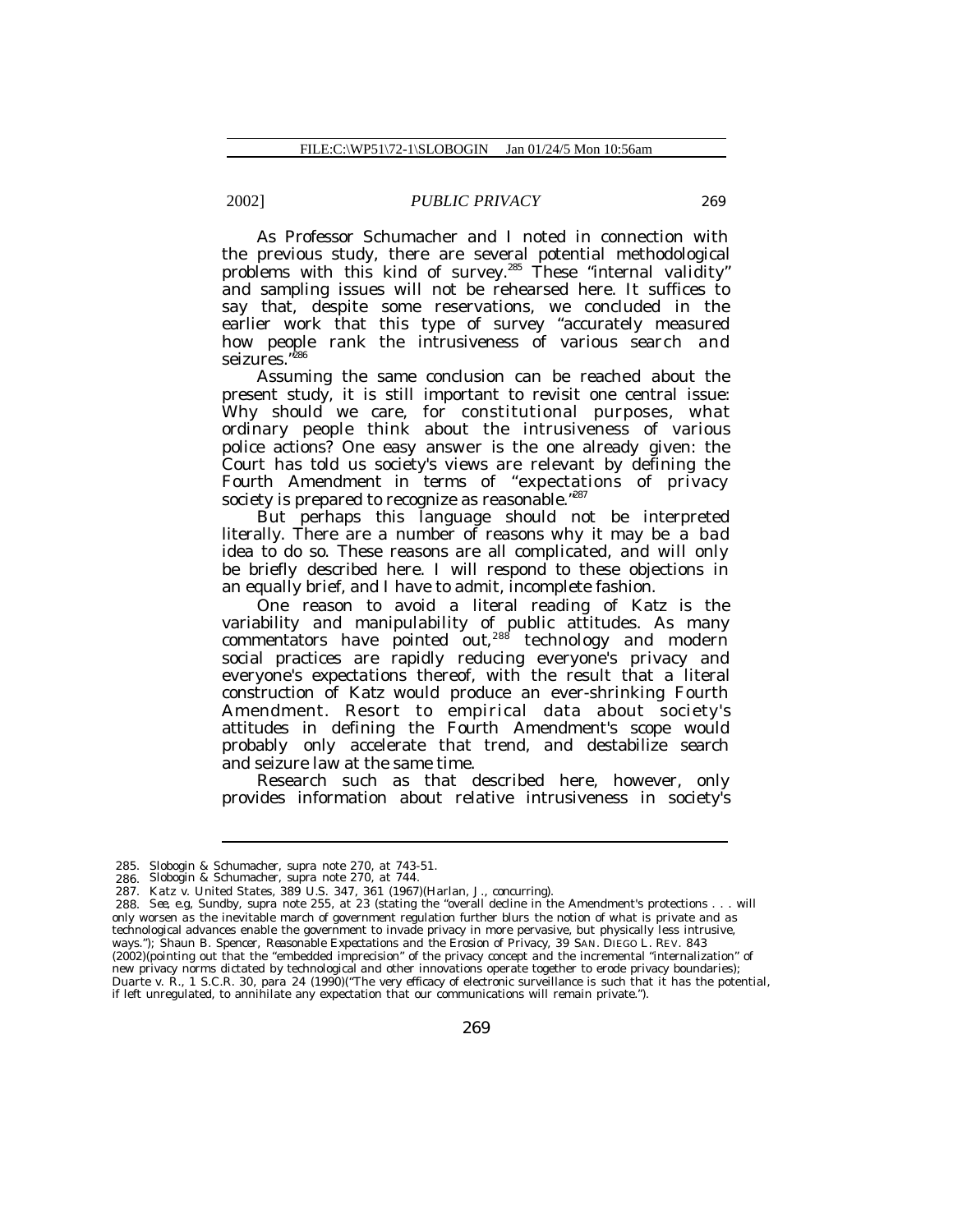eyes. It does not tell the Court where to position the Fourth Amendment threshold. The decision as to what *level* of privacy expectations is accorded constitutional protection can still be a judicial, normative one that has precedential impact. Nor are society's views likely to change once the Court sets the Fourth Amendment threshold, because the Court's pronouncement will reinforce those views. If, however, those views nonetheless change substantially–for instance, if twenty years from now, government-run CCTV is seen as much less intrusive than searching foliage in a public park, or much more intrusive than a frisk–then Fourth Amendment analysis should probably change with them. After all, that is what happened when *Katz* declared that non-trespassory electronic surveillance is a search after forty years of precedent saying otherwise.<sup>289</sup>

A second objection to a literal interpretation of *Katz's* expectation of privacy language is that, at the margins, it might render nugatory the language and history of the Fourth Amendment. Consider CCTV as an example. One could argue, as suggested earlier,<sup>290</sup> that regardless of its relative intrusiveness according to the community, CCTV does not constitute either a "search" or a "seizure" of "persons, papers, houses and effects" as those terms are normally understood. One could also plausibly contend that it is not the type of government activity that even remotely concerned the framers. Yet, as developed further in Part IV,<sup>291</sup> close scrutiny of a person, whether in public or private, can easily be called a "search." And while it is true that physical searches, particularly of homes, were the main concern of the framers, surveillance of the streets by British soldiers was a major

Like legal precedent, research findings can become outdated as circumstances change. A survey of the kinds of films that members of a community found "patently offensive" in the 1950's, for example, might have little value in the context of an obscenity prosecution in the 1980's. A third way, therefore, that courts could evaluate a piece of social science research would be to gauge the extent to which the people and situations studied in the research resemble those involved in the controversy at issue, and the extent to which the passage of time may have attenuated the findings.

*Id*. at 507 (footnote omitted).

290. *See supra* text accompanying notes 239-253.

<sup>289.</sup> Monahan and Walker argue that methodologically sound research that is relevant to a given legal issue should not only be considered by the courts, but should operate as "social authority," just as caselaw and statutes are considered legal authority. John Monahan & Laurens Walker, *Social Authority: Obtaining, Evaluating, and Establishing Social Science in Law*, 134 U. PA. L. REV. 477, 488 (1986). On that assumption, if the relevant social science changes, the law based on it should change as well.

<sup>291.</sup> *See infra* text accompanying notes 421-422.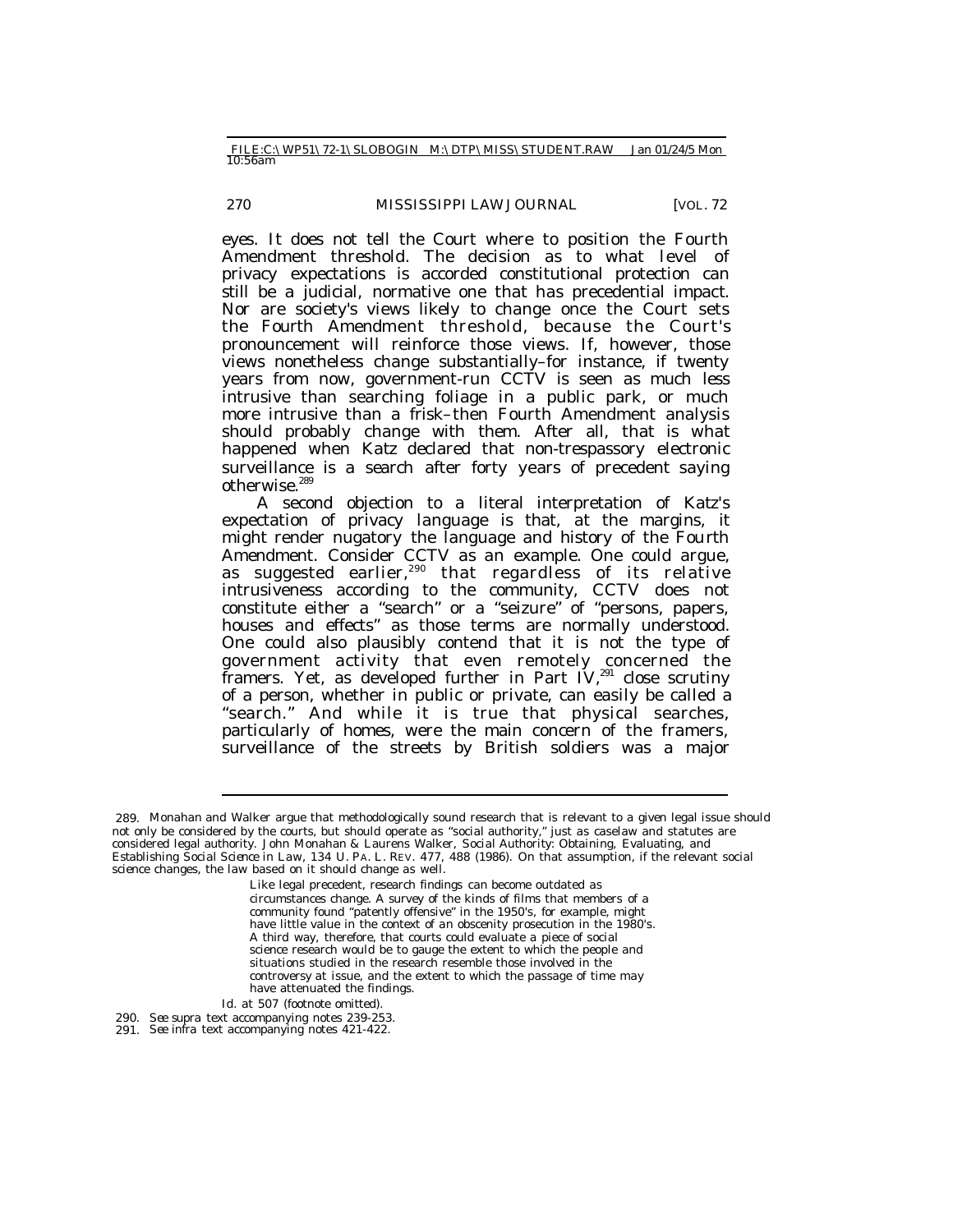irritant for the colonists.<sup>292</sup> Ultimately, however, the strength of this second objection depends upon how important "plain meaning" and original intent are to Fourth Amendment analysis and upon what these phrases mean, topics well beyond the scope of this article.<sup>293</sup>

A related and final objection to taking *Katz* literally is that courts should consider *only* these latter types of factors because courts are, by tradition if not by definition, nonmajoritarian institutions. While some constitutional issues-the definition of obscenity comes to mind<sup>294</sup>-are largely determined by community views, most such issues–compulsion for Fifth Amendment purposes,<sup>295</sup> speech under the First Amendment,<sup>296</sup> probable cause for Fourth Amendment purposes<sup>297</sup>–are not.<sup>298</sup> At the least, shouldn't the courts ignore community norms that are inconsistent with principles derived from other sources when determining the scope of core constitutional concepts?

[A]nchoring the Fourth Amendment in common law will do little to

make it more principled or predictable, in part because common-law

limits on searches and seizures were thinner, vaguer, and far more varied than the Court seems to suppose. What the common law has of

value to offer Fourth Amendment law is what it has to offer

constitutional law more generally: not its rules but its method.").

*Id.* at 1734.

298. *Cf.* West Virginia State Bd. of Educ. v. Barnette, 319 U.S. 624, 638 (1943)("One's right to life, liberty, and property, to free speech, a free press, freedom of worship and assembly, and other fundamental rights may not be submitted to vote; they depend on the outcome of no elections.").

<sup>292.</sup> Anonymous Account of the Boston Massacre, *at* http://odur.let.rug.nl/~usa/D/ 1751-1775boston~/anon.htm (stating that "the challenging of the inhabitants by sentinels posted in all parts of town . . . occasioned many quarrels and uneasiness"); *see also* Westin, *supra* note 115, at 57-58 (noting that "[t]he whole network of American constitutional rights . . . was established to curtail the ancient surveillance claims of governmental authorities."); Don B. Kates, *The Second Amendment and the Ideology of Self-Protection*, 9 CONST. COMMENTARY 87, 103 (1992)(stating that, for the Founders, "the very idea of empowering government to place an armed force in constant watch over the populace was vehemently rejected as a paradigm of abhorrent French despotism," and noting that organized police forces were resisted in colonial times). In correspondence with the author, Professor Davies, who has closely studied the Fourth Amendment's history, emphasized the last fact, noting that, other than "snooping" by British informers (which occasioned hostility among the colonists), there was no one available to conduct surveillance: "the constable had better things to do (trying to make a living) than stand around looking for hints of crime." E-mail from Thomas Davies, Professor of Law, University of Tennessee School of Law, to Christopher Slobogin, Professor of Law, the University of Florida School of Law (July 8, 2002, 2:16 PM CST)(on file with author). Davies also noted the lack of surveillance technology in colonial times and pointed out that "surveillers would have had more difficulty blending into the smaller, closer social settings of that time." Id.<br>293. See generally David Sklansky, The Fourth Amendment and the Common Law, 100 COLUM. L. REV. 1734 (2000):

<sup>294.</sup> Miller v. California, 413 U.S. 15, 24 (1973)(whether a work appeals to the "prurient interest" is to be defined by "community standards"); *see also* Atkins v. Virginia, 122 S.Ct. 2242, 2244 (2002)(ruling that the definition of cruel and unusual punishment under Eighth Amendment is dependent upon consensus of public, judges, legislators and scholars).

<sup>295.</sup> *See*, *e.g.*, Miranda v. Arizona, 384 U.S. 436 (1966).

<sup>296.</sup> *See*, *e.g.*, Tinker v. Des Moines Indep. Cmty. Sch. Dist., 393 U.S. 503 (1969). 297. *See*, *e.g.*, Illinois v. Gates, 462 U.S. 213 (1983).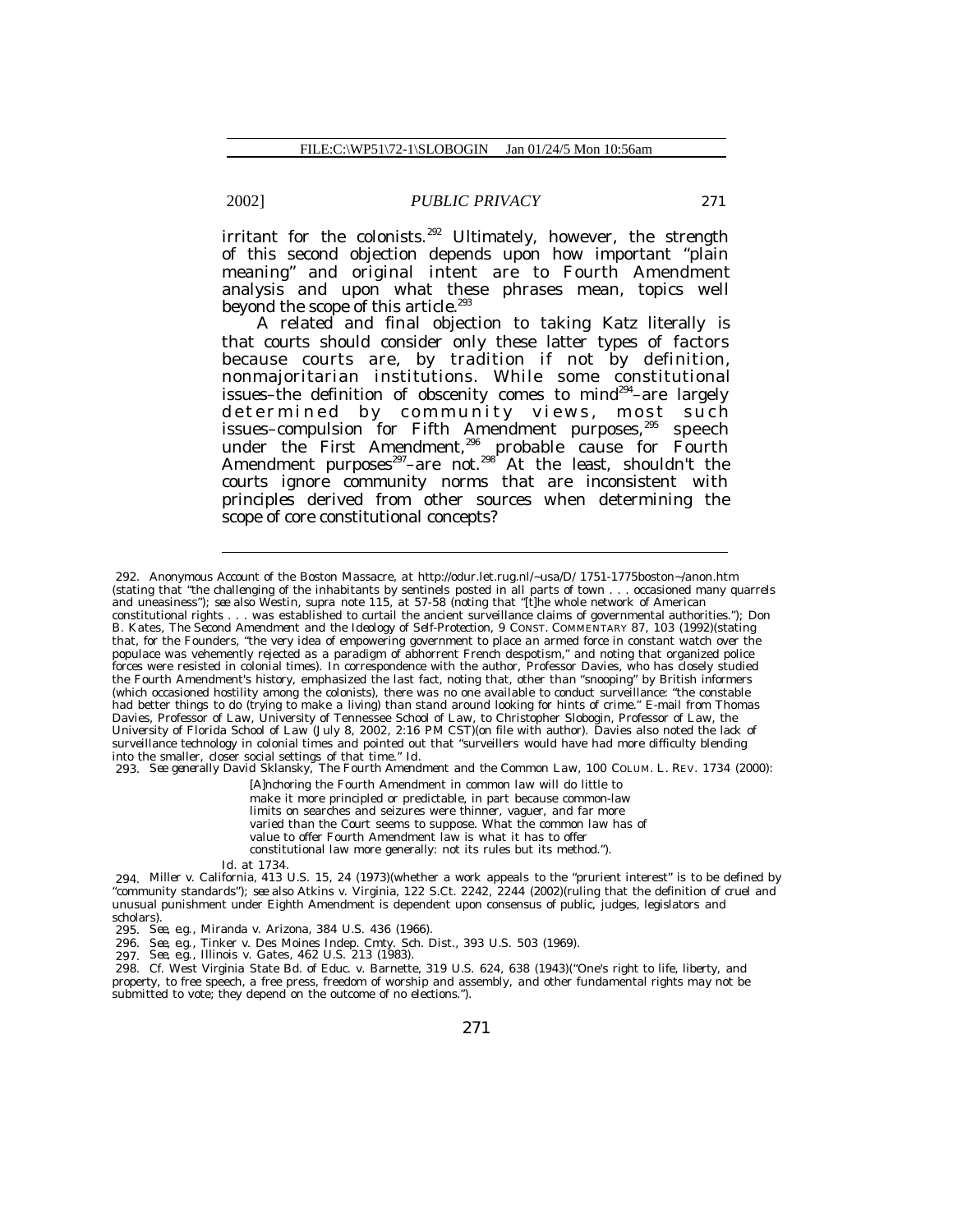This question is also huge and difficult, and the answer depends much upon context.<sup>299</sup> A recent article by Robert Post, a noted scholar on privacy issues, provides the beginning of a response, a response pertinent to the other two objections as well. Post describes three possible "concepts of privacy": privacy as the control of knowledge; privacy as a protector of dignity; and privacy as a means of implementing freedom.<sup>300</sup> The first concept, he argues, does not really raise a privacy question at all, because it has more to do with disclosure of information rather than with intrusion, and the third he sees as "an argument for liberal limitations on government" such as those imposed by cases like *Roe v. Wade*. <sup>301</sup> The form of privacy he views as most relevant to Fourth Amendment issues is privacy as dignity, which grounds privacy "in social forms of respect that we owe each other as members of a common community,"<sup>302</sup> and "locates privacy in precisely the aspects of social life that are shared and mutual."303 He asserts that, when privacy "is understood as a form of dignity, there can ultimately be no other measure of privacy than the social norms that actually exist in our civilization."<sup>304</sup> If that is so, then Fourth Amendment privacy depends upon measurements of societal norms regarding privacy expectations, which is what the surveys described above attempt to measure.

There is also an institutional reason to align Fourth Amendment expectations of privacy with society's views on the matter. As stated in the article describing the first study, "[a]ssuming valid data showing that the community and the Court think differently, the Court's continued adherence to its own views, through what has aptly been called normative constitutional fact-finding, would further strain its<br>credibility."305 Ultimately, ignoring such data and the credibility."<sup>305</sup> Ultimately, ignoring such data and the community views it represents "undermines the Court's legitimacy."306

<sup>299.</sup> I have argued, for instance, that public opinion is of very limited relevance in designing provisions of the substantive criminal law. Christopher Slobogin, *Is Justice Just Us? Using Social Science to Inform Substantive Criminal Law*, 87 J. CRIM. L. & CRIMINOLOGY. 315 (1996).

<sup>300.</sup> Robert C. Post, *Three Concepts of Privacy*, 89 GEO. L.J. 2087 (2001).

<sup>301.</sup> *Id*. at 2087, 2087-92, 2096-98.

<sup>302.</sup> *Id*. at 2092.

<sup>303.</sup> *Id*. at 2094.

<sup>304.</sup> *Id*.

<sup>305.</sup> Slobogin & Schumacher, *supra* note 270, at 753 (footnote omitted)(relying on David L. Faigman, *"Normative Constitutional Fact-finding": Exploring the Empirical Component of Constitutional Interpretation*, 139 U. PA. L. REV. 541, 581-88 (1991)).

<sup>306.</sup> *Id*.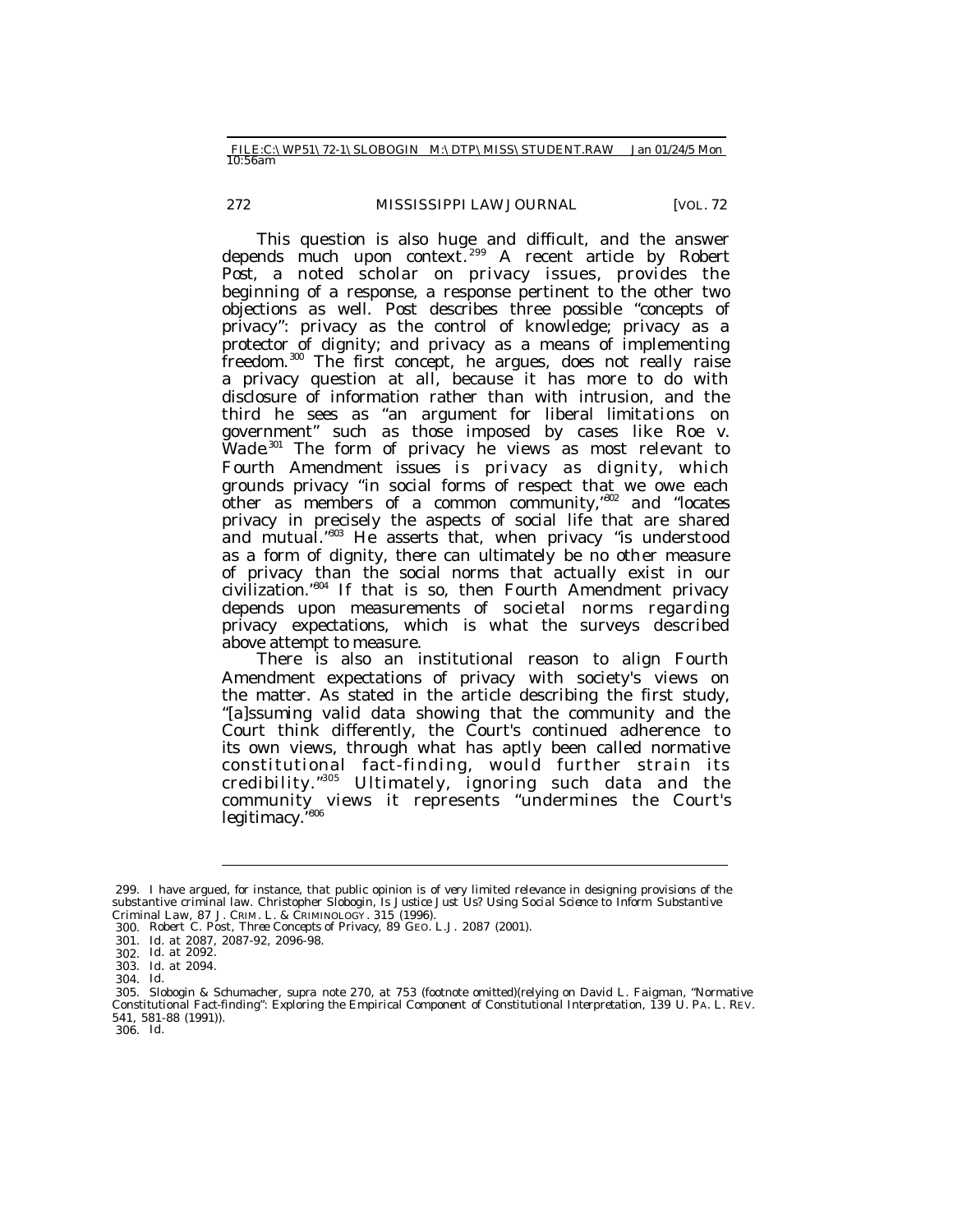### *D. Summary*

A good case can be made for the conclusion that overt CCTV operated by the government in public spaces ought to be subject to constitutional regulation. The source of such regulation could be the First Amendment, the right to travel found in the Due Process Clause, the general right to privacy, or the Fourth Amendment. CCTV can intimidate those engaging in political expression, inhibit public movement and repose, affect one's public personality, accelerate normalization and, if the empirical study reported here is any indication, be as intrusive as police actions which the Supreme Court has said implicate the Fourth Amendment. Although the interests infringed by CCTV are somewhat disparate, they can all be subsumed under the umbrella interest in public anonymity–the right to be free of intensive government scrutiny even in public, absent suspicious  $\mathrm{conduct.}^{307}$ 

Of the various constitutional bases that could implement this right to anonymity, I prefer the Fourth Amendment, for two related reasons. First, it is the amendment that traditionally has been applied to police investigation techniques, and CCTV is such a technique. The Court has suggested that when two or more constitutional provisions are implicated, the one most directly implicated should apply.<sup>308</sup> Second, Fourth Amendment analysis provides a better framework for regulating CCTV than the other constitutional doctrines. If a government action infringes the First Amendment, the Due Process Clause, or the general right to privacy, its permissibility depends upon whether the government has a "compelling" or "substantial" interest in pursuing the action, concepts that are very ill-defined.<sup>309</sup> Depending upon the interest involved, the action's legitimacy

<sup>307.</sup> Note, however, one difference between a right to anonymity and the other rights. Each of the other rights could be said to be inhibited by crime at least as much as by cameras (consider in particular the right to movement and repose). Thus, one could argue they are infringed if government does *not* install CCTV, at least in high crime areas. *See infra* Part IIIA. The right to anonymity is more clearly independent of the fear of crime; it is *always* implicated by CCTV.

<sup>308.</sup> Albright v. Oliver, 5120 U.S. 266, 273 (1994)("[W]here a particular amendment provides an explicit textual source of constitutional protection' against a particular sort of government behavior, `that Amendment, not the more generalized notion of `substantive due process,' must be the guide for analyzing these claims'" (quoting Graham v. Connor, 490 U.S. 386, 395 (1989)).

<sup>309.</sup> *See generally* CHEMERINSKY, *supra* note 214, at 764-768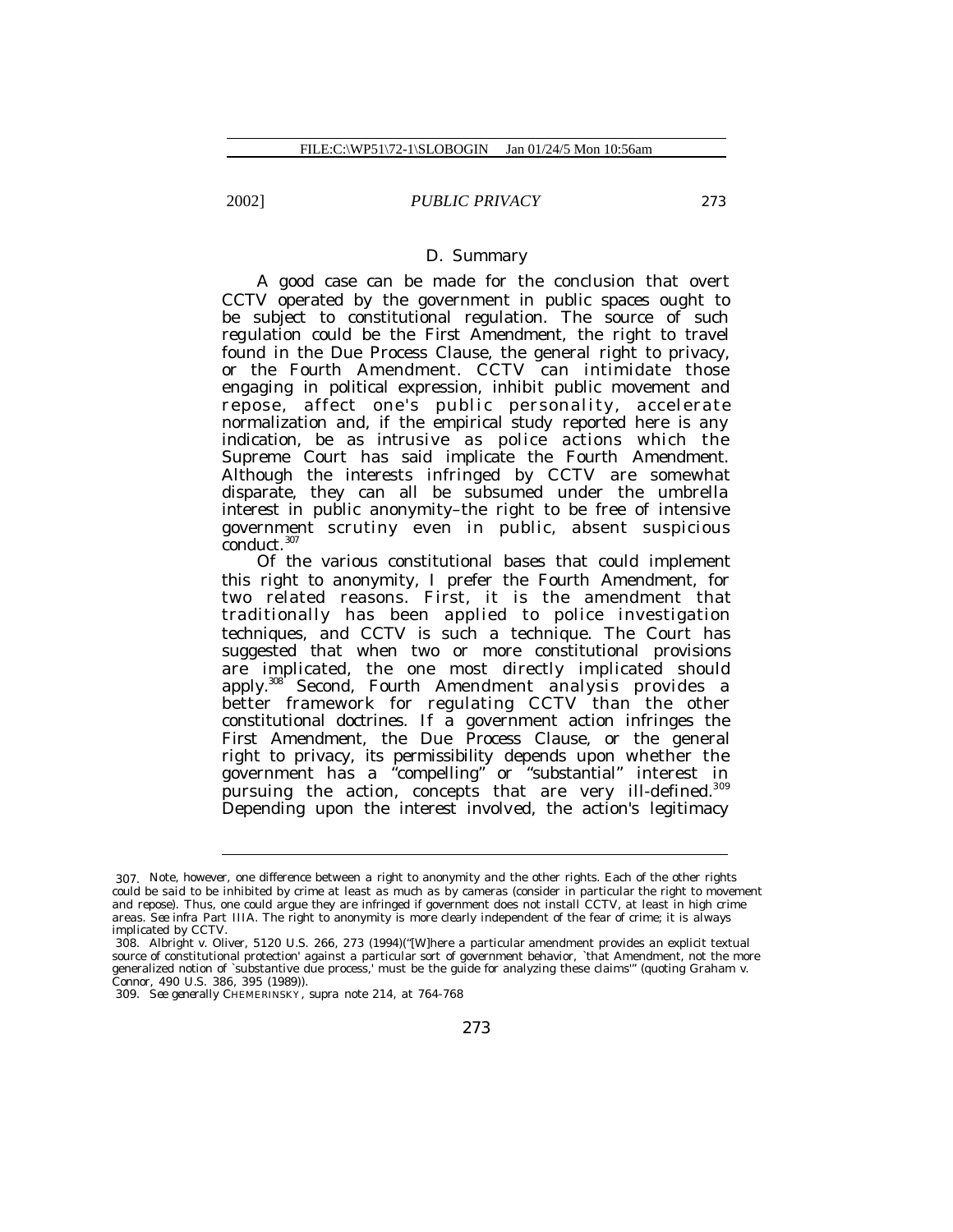may also depend on how "necessary" it is to accomplish that interest, again a nebulously defined inquiry.<sup>310</sup> Although essentially the same analysis occurs under the Fourth Amendment, its greater flexibility and its better-developed substantive and procedural rules provide a more concrete regulatory template, as Part III demonstrates.

# III. IMPLEMENTING THE RIGHT TO PUBLIC ANONYMITY

I propose that constitutional regulation of government efforts to pierce public anonymity through CCTV consist of four components. First, law enforcement should have to justify both the establishment of a particular camera system and its use to scrutinize particular individuals. Second, it should have to develop policies regarding the procedure for conducting camera surveillance. Third, it should have to develop policies regarding storage and dissemination of recorded materials to other entities. Finally, and most importantly, it should be accountable to entities outside law enforcement when it fails to follow these three requirements.

Even this barebones description of the regulatory scheme sounds decidedly legislative in nature, and therefore arguably something the judiciary is not equipped to fashion. But, as the following discussion will make clear, the judicial objective should be merely to establish the regulatory framework; law enforcement agencies and the political process can fill in the details. Erik Luna has described the phenomenon of "constitutional roadmapping," in which the courts, in striking down governmental laws or censoring conduct of government agents, suggest constitutionally permissible alternative courses of action.<sup>311</sup> The idea behind such decisions is to engage in a dialogue with other decision-makers in the executive and legislative branches, as well as with the citizenry.<sup>312</sup> As Luna says, "[r]oadmaps openly share constitutional concerns with those institutions charged with making and enforcing law, refracting issues with judicial insight rather than merely reflecting them back to the political branches."<sup>313</sup> Although Luna believes that judicial resort to such roadmaps should be rare, he also states that they are most likely to be useful in individual rights cases involving new practices where the need for clear rules is high,

310. *Id*.

- 312. *Id*. at 1185-87.
- 313. *Id*. at 1193.

<sup>311.</sup> Erik Luna, *Constitutional Roadmaps*, 90 J. CRIM. L. & CRIMINOLOGY. 1125, 1193 (2000).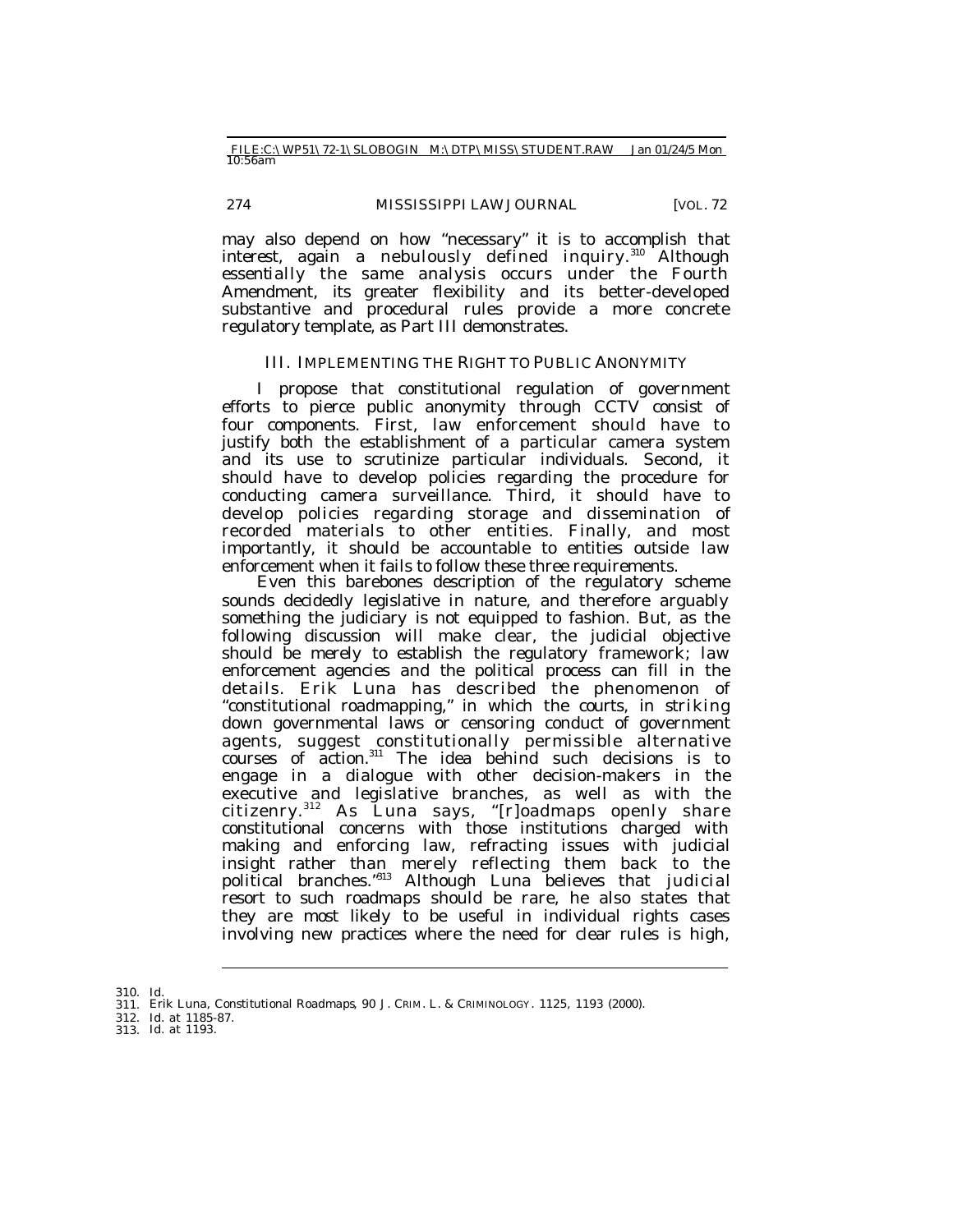a scenario which resonates with the advent of CCTV. <sup>314</sup> The discussion below tries to set out a constitutional roadmap for public camera surveillance, relying on Fourth Amendment precedent for guiding principles and the ABA's Standards Relating to Technologically-Assisted Physical Surveillance for slightly more specific recommendations.<sup>315</sup>

#### *A. Justification*

The government should be required to justify its use of cameras at two different levels. First, it should have to justify the placement of the cameras it seeks to install. Second, it should have to account for any use of the camera to individualize its inspection of particular individuals. Precedent for requiring both types of justifications comes from the Supreme Court's cases on roadblocks, which, it will be remembered, were viewed by the subjects in the study reported above to be significantly less intrusive than CCTV.

# 1. Justifying Camera Location

One might think that the cost of camera systems, alone, would keep CCTV from spreading beyond those areas with the highest crime rates. But, if Great Britain's experience is any indication, cameras are likely to be seen as a cheap, effective method of deterring and detecting crime, whether or not that is actually the case.  $316$  Thus, their proliferation beyond the most dangerous areas is inevitable, unless limitations are imposed.

The precedent for that limitation comes from an unlikely source, the Supreme Court's roadblock jurisprudence.<sup>317</sup> In the four cases in which the court has pronounced on the

*Association's Tentative Draft Standards*, 10 HARV. J. L. & TECHNOLOGY 383 (1997)(describing the membership and work of the Task Force and the Standards Committee in developing the Standards).

<sup>314.</sup> *Id*. at 1200-06.

<sup>315.</sup> *See generally* Christopher Slobogin, *Technologically-Assisted Physical Surveillance: The American Bar*

<sup>316.</sup> *See supra* note 94; *see also* Davies, *supra* note 38, at 150 (observing that every year between 230 and 450 million dollars is spent on CCTV in the United Kingdom, despite its uncertain effectiveness).

<sup>317.</sup> Note that, given the intrusiveness ratings of the coal mine and factory inspection scenarios, *see supra* p. 277 Table 1, another source of precedent would be the closely regulated industry cases. *See* CHARLES H. WHITEBREAD & CHRISTOPHER SLOBOGIN, CRIMINAL PROCEDURE: AN ANALYSIS OF CASES & CONCEPTS § 13.03(a) (4th ed.

<sup>2000)(</sup>describing the cases). But these decisions deal with specific industries, not the public at large, so roadblocks provide a closer analogue to CCTV. It is worth noting, however, that the pervasively regulated industry cases require the government to show a "substantial" interest in the activity being regulated, and also require limitations on when and how searches can be carried out that provide "a constitutionally adequate substitute for a warrant." Dewey v. Donovan, 452 U.S. 594, 602-03 (1981).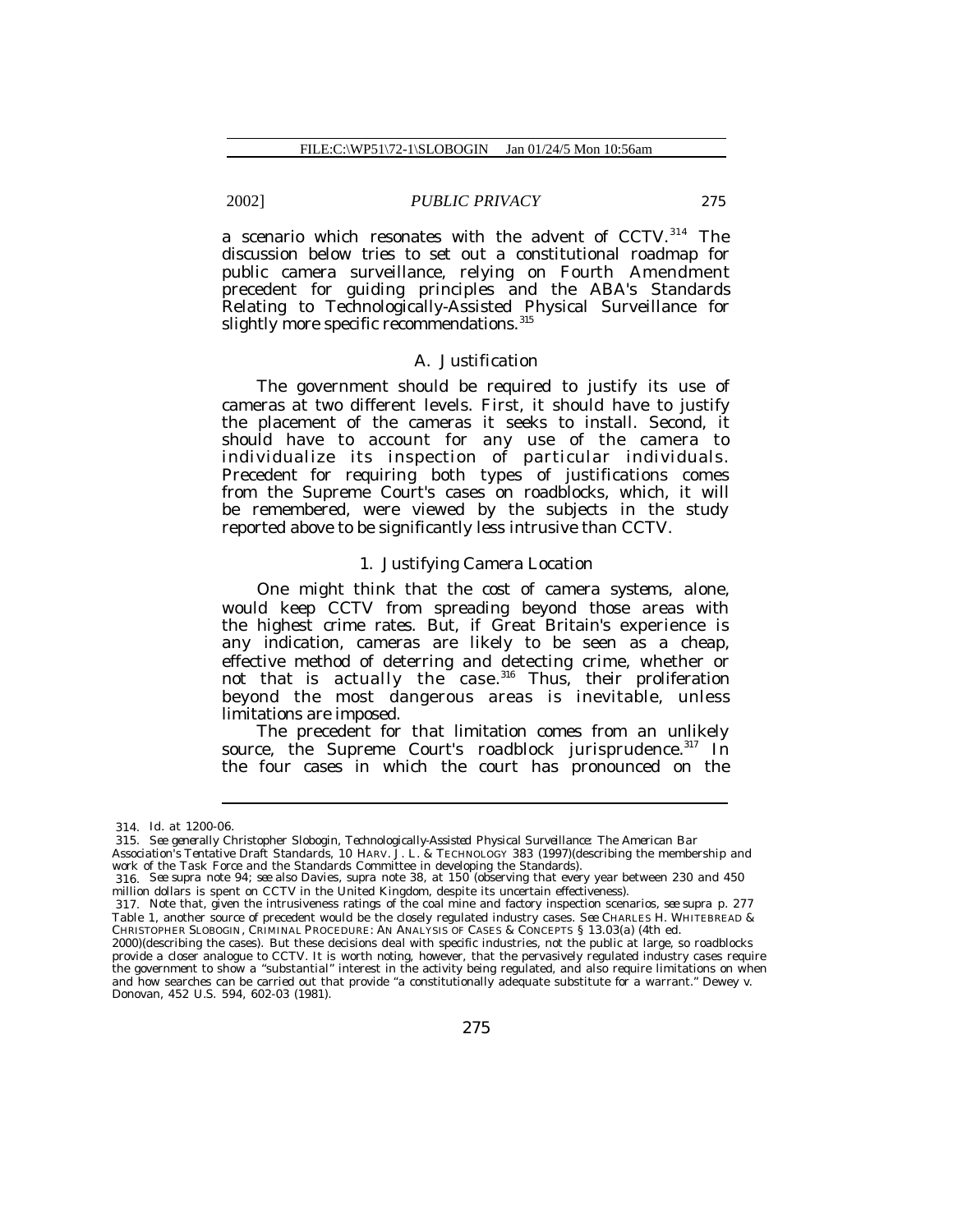constitutionality of roadblocks, the government has prevailed three times. In *United States v. Martinez-Fuerte*, <sup>318</sup> the Court upheld checkpoints established near the Mexican border that were designed to deter and detect illegal immigration. In *Michigan v. Sitz*, <sup>319</sup> it sanctioned roadblocks to deter drunken driving. And in *Delaware v. Prouse*, <sup>320</sup> it indicated in dictum that license checkpoints would be constitutional as well (in the course of holding that random license checks of individual cars are unconstitutional).<sup>321</sup>

In a case decided just last term, however, the Court drew the line at roadblocks that are set up merely to help the government catch more criminals. In *Edmond v. Indianapolis*, <sup>322</sup> in an opinion by Justice O'Connor, the Court held unconstitutional a "narcotics checkpoint," stating "[w]e have never approved a checkpoint program whose primary purpose was to detect evidence of ordinary criminal wrongdoing."<sup>323</sup> *Martinez-Fuerte*, O'Connor stated, was grounded on the "formidable law enforcement problems" connected with "effectively containing illegal immigration at the border," the "impracticality of the particularized study of a given car to discern whether it was transporting illegal aliens," and the traditional leeway given the government's efforts at protecting the "integrity of the border."324 The sobriety checkpoints in *Sitz* were permissible because they were aimed at reducing "the immediate vehicle-bound threat to life and limb" posed by the presence of drunk drivers on the highways.<sup>325</sup> And license checkpoints of the type discussed in *Prouse*, O'Connor stated, are meant to maintain highway safety through ensuring that drivers are qualified and that their vehicles are fit for safe operation.<sup>326</sup> None of these roadblock variants, the *Edmond* majority emphasized, are established to further the government's "general interest in crime control."<sup>327</sup> In the latter situation, an "individualized suspicion" requirement prevails.<sup>328</sup> Otherwise, "the Fourth

328. *Id*. at 44.

<sup>318.</sup> 428 U.S. 543, 566-67 (1976).

<sup>319.</sup> 496 U.S. 444, 455 (1990). 320. 440 U.S. 648, 657 (1979).

<sup>321.</sup> *Prouse*, 440 U.S. at 663 ("This holding does not preclude the State of Delaware or other States from developing methods for spot checks that involve less intrusion or that do not involve the unconstrained exercise of discretion. Questioning of all oncoming traffic at roadblock-type stops is one possible alternative.").

<sup>322.</sup> 531 U.S. 32 (2000).

<sup>323.</sup> *Edmond*, 531 U.S. at 41.

<sup>324.</sup> *Id*. at 38. 325. *Id*. at 43.

<sup>326.</sup> *Id*. at 39.

<sup>327.</sup> *Id*. at 43-44.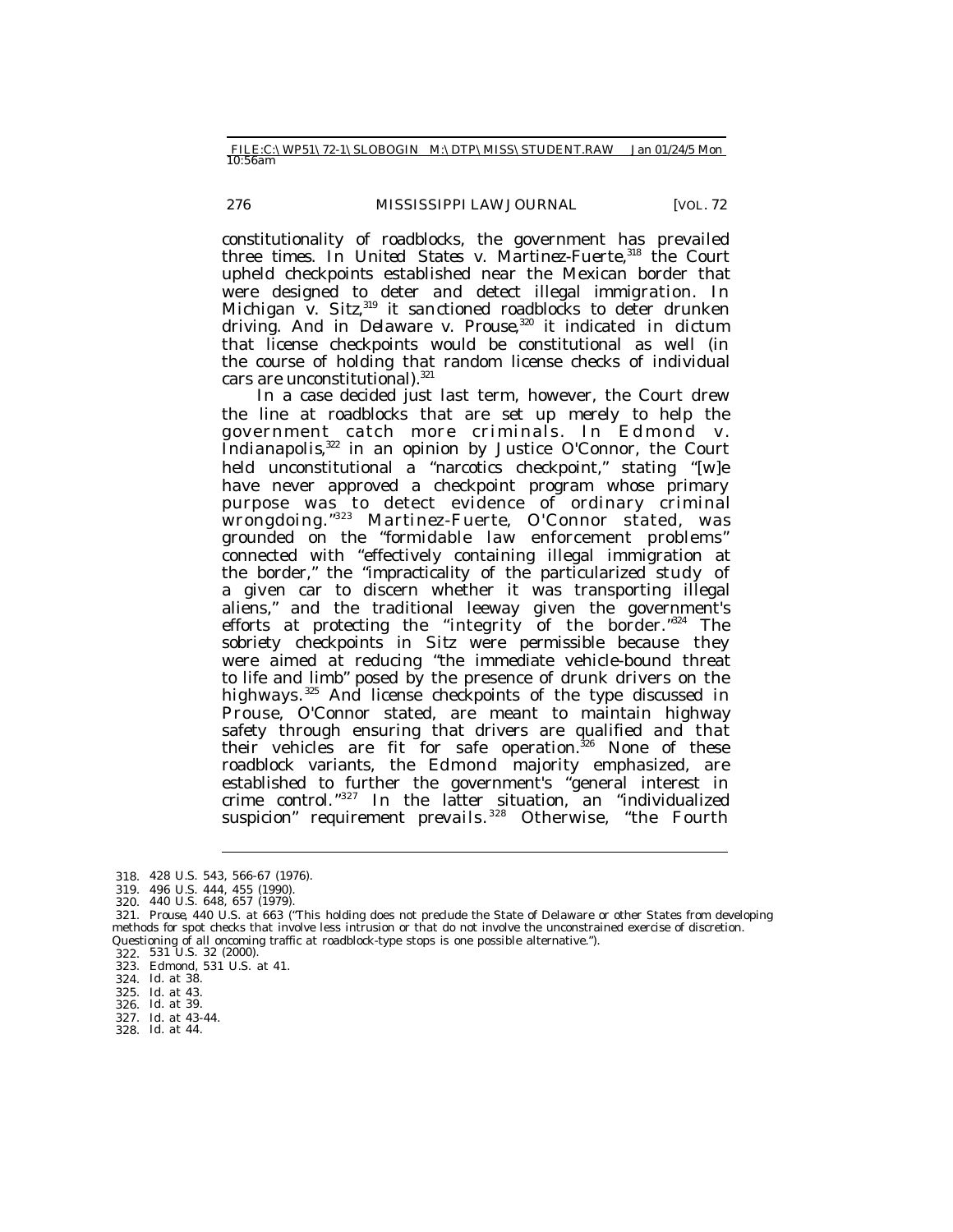Amendment would do little to prevent such intrusions from becoming a routine part of American life."329

There is no doubt that the "primary purpose" of CCTV is to implement the government's general interest in crime control. If we assume, as concluded above, that CCTV is regulated by the Fourth Amendment, *Edmond* could be read to *prohibit* government use of cameras, unless it first develops individualized suspicion. That would effectively eliminate CCTV as a deterrent and seriously limit its usefulness as an investigative device, except in those rare instances when individualized suspicion is developed in other ways and cameras are needed to provide corroboration or help nab a suspect who has eluded police.

More generously, *Edmond* could be interpreted to permit suspicionless public camera surveillance if the government meets the requirements imposed by *Martinez-Fuerte* or *Sitz*. In other words, only where it can be shown that there are "formidable law enforcement problems" associated with using traditional methods of investigation (as in the case of discerning illegal immigrants in cars) or an "immediate hazard to life and limb" posed by a specified group of potentially dangerous people (as with drunk drivers) should CCTV be permissible.

Where might such circumstances exist? Areas with a high magnitude of serious crime are the best candidates. A significant amount of crime suggests that traditional methods are not working, and if much of the crime being committed is violent or similarly serious, it presents an immediate hazard proportionate to that posed by drunk drivers.

Taking a cue from the Court's cases, it is possible to get even more specific about the degree of harm necessary to justify brief suspicionless surveillance. In *Sitz* the Court gave as one of the reasons the checkpoint in that case was reasonable the fact that 1.6% of the drivers who went through the roadblock in that case were drunk, and also noted that .12% of those stopped at the checkpoint in *Martinez-Fuerte* were illegal immigrants.<sup>330</sup> The latter percentage might presumptively be considered the threshold at which

<sup>329.</sup> *Id*. at 42. The same Term the Court struck down a drug-testing policy aimed at pregnant women, in large part because the "primary purpose" of the program was "the threat of arrest and prosecution in order to force women into treatment." Ferguson v. City of Charleston, 532 U.S. 67, 84 (2001). 330. *Sitz*, 496 U.S. at 455.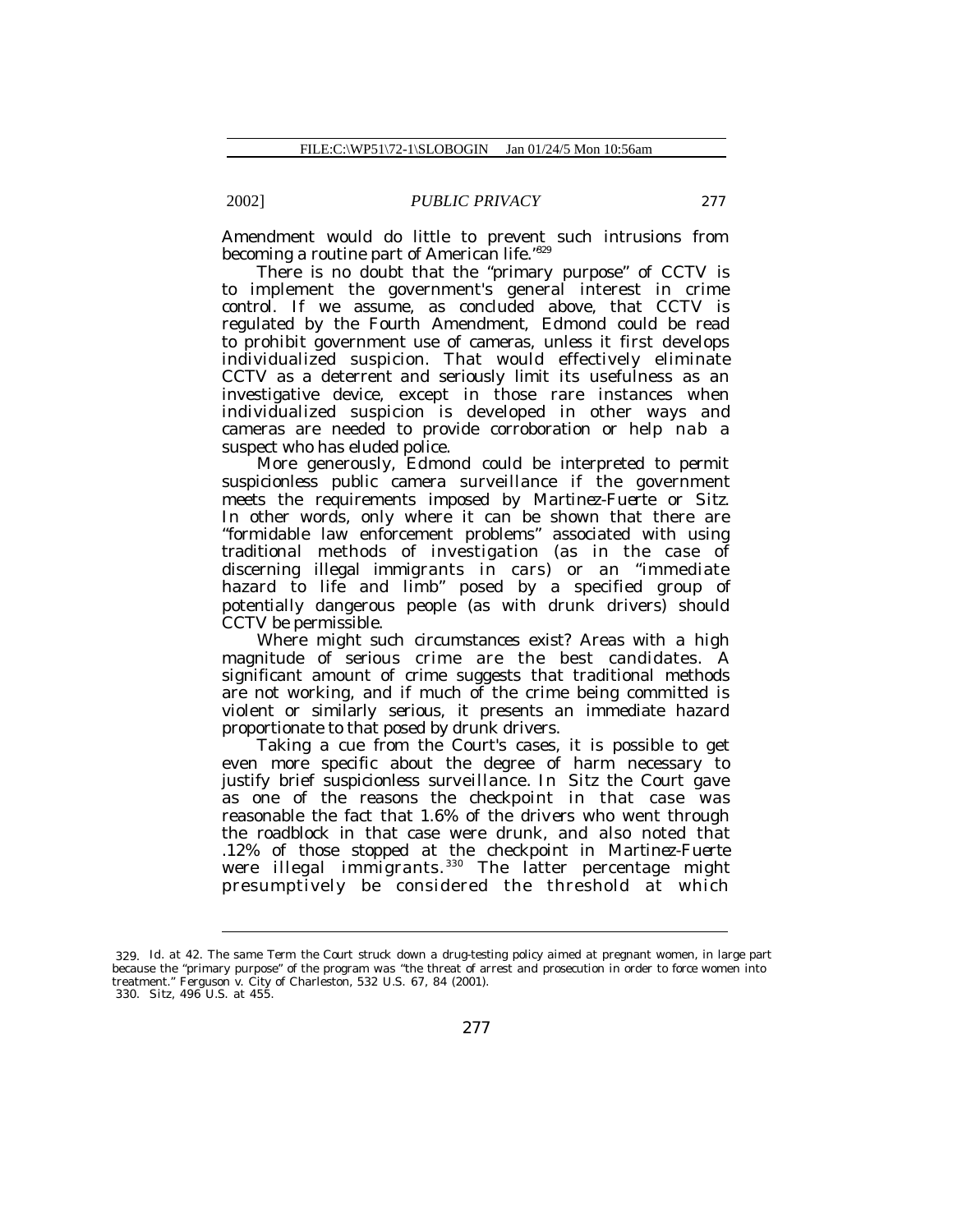government can act, for two reasons. First, it justified only the barest of seizures, one that lasted at most five seconds and that often consisted merely of getting the vehicle to slow down so that border agents could look inside.<sup>331</sup> Anything less intrusive would probably not have implicated the Fourth Amendment at all; anything more should require at least as much justification as the government proffered in *Martinez-Fuerte*. Second, the Court has indicated it is leery of suspicionless seizures that inconvenience large numbers of individuals for very little gain. In finding unconstitutional the random license checks at issue in *Prouse*, it noted that "[i]t seems common sense that the percentage of all drivers on the road who are driving without a license is very small and that the number of licensed drivers who will be stopped in order to find one unlicensed operator will be large indeed."<sup>332</sup> Although *Prouse* went on to sanction nonrandom *roadblocks* for license check purposes,<sup>333</sup> this type of seizure, *Edmond* held, is permitted only when it is directly related to highway safety, and not set up with the primary purpose of crime control. In the latter instance, *Prouse* and *Edmond* in combination would seem to say that hit rates lower than those obtained in *Martinez-Fuerte* cannot justify searches or seizures by the government.

In somewhat arbitrary terms, then, CCTV might only be permitted in areas where more than one person in 1000 will commit violent or similarly serious crime. $334$  It might also be permissible in more idiosyncratic circumstances. For instance, cameras could perhaps be positioned in areas that are not particularly dangerous, but are predicted to be because of some imminent threat to life and limb, such as terrorism.<sup>335</sup> Study of crime patterns might also identify some

Access to outside systems is controlled by the agency that operates the cameras, not the Metropolitan Police Department. The only way the MPD will be able to access the [schools'] video system is if school officials

<sup>331.</sup> *Martinez-Fuerte*, 428 U.S. at 546 ("The `point' agent standing between the two lanes of traffic visually screens all northbound vehicles, which the checkpoint brings to a virtual, if not a complete, halt. Most motorists are allowed to resume their progress without any oral inquiry or close visual examination."). 332. *Prouse*, 440 U.S. at 659-60.

<sup>333.</sup> *Id*. at 663.

<sup>334.</sup> It might be noted that the "hit rate" for the checkpoint declared unconstitutional in *Edmond* was much higher. *Edmond*, 531 U.S. at 35 (9% of those who were stopped at roadblock were guilty of some crime). But it appears that the crimes detected by the *Edmond* checkpoint were primarily low-level drug violations, not violent offenses. *Id.* 335. *See id.* at 44 ("the Fourth Amendment would almost certainly permit an appropriately tailored roadblock set up to thwart an imminent terrorist attack or to catch a dangerous criminal who is likely to flee by way of a particular route"). Cameras might also be set up in certain areas, but switched off except during particular times or events. *See Testimony of Charles H. Ramsey*, Chief of Police, D.C. Metropolitan Police Department, at Hearing on Privacy vs. Security: Electronic Surveillance in the Nation's Capital, before House Comm. on Gov't Reform, Subcomm. on Dist. Colum., March 22, 2002, at 3 (on file with author):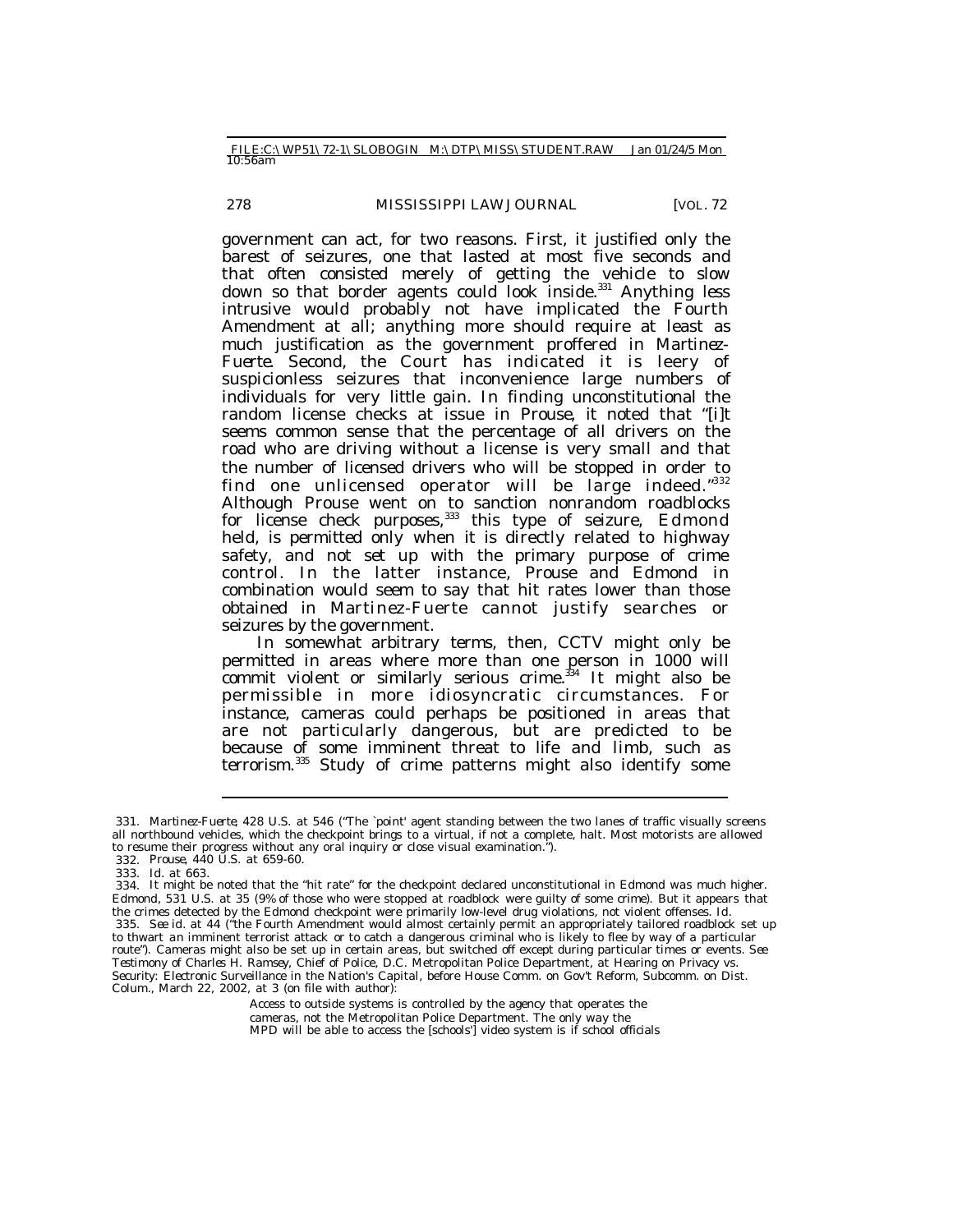locales that are particularly likely to attract certain types of serious criminal activity or harbor dangerous criminals.<sup>336</sup>

A corollary question is: Who decides whether crime in a given area is of sufficient magnitude to warrant CCTV–a court, a legislature, the police or the public? In rejecting a judicial determination of a roadblock's "effectiveness" at dealing with drunk driving, the Court in *Sitz* stated it would not "transfer from politically accountable officials to the courts the decision as to which among reasonable alternative law enforcement techniques should be employed to deal with a serious public danger.<sup>"337</sup> It went on to conclude that, "for purposes of Fourth Amendment analysis, the choice among such reasonable alternatives remains with the governmental officials who have a unique understanding of, and a responsibility for, limited public resources, including a finite number of police officers."<sup>338</sup>

While this language appears to leave quite a bit up to police discretion, it also endorses two significant limitations on that discretion. First, courts are not left out of the picture entirely. They are still permitted to intervene when the alternative chosen by the police is not "reasonable." Second, decisionmaking authority is not delegated to any or every officer, but rather only to "politically accountable" officials who have "responsibility for limited public resources." In other words, the chief of the department ought to be responsible for these decisions. That conclusion makes sense, given that official's better access to the relevant statistics and the number of people affected by the decision.<sup>339</sup>

ask us to do so, and then provide the `key' to grant us access.

336. *Cf.* Erik Luna, *Transparent Policing*, 85 IOWA L. REV. 1107, 1173 (2000) ("Criminologists have offered geographic theories of target hunting, fugitive migration, crime trips, escape routes, and repeat location victimization, as well as theories of aggregate behavior based on market distribution, crime displacement, and police-crackdown effects.").

339. The commentary to the ABA Standards sets out in more detail reasons to involve politically accountable decisionmakers:

> First, these decisionmakers are more representative of the public than is a supervisor or field officer. In addition a decision which is likely to affect large numbers of people for a long period of time should not be made by a low-level official, regardless of the latter's expertise and knowledge of local conditions. Finally, only at the departmental level are the relevant statistics necessary for documenting a crime problem likely to be available.

ABA STANDARDS, *supra* note 16, at 69.

<sup>337.</sup> *Sitz*, 496 U.S. at 453.

<sup>338.</sup> *Id*. at 453-54.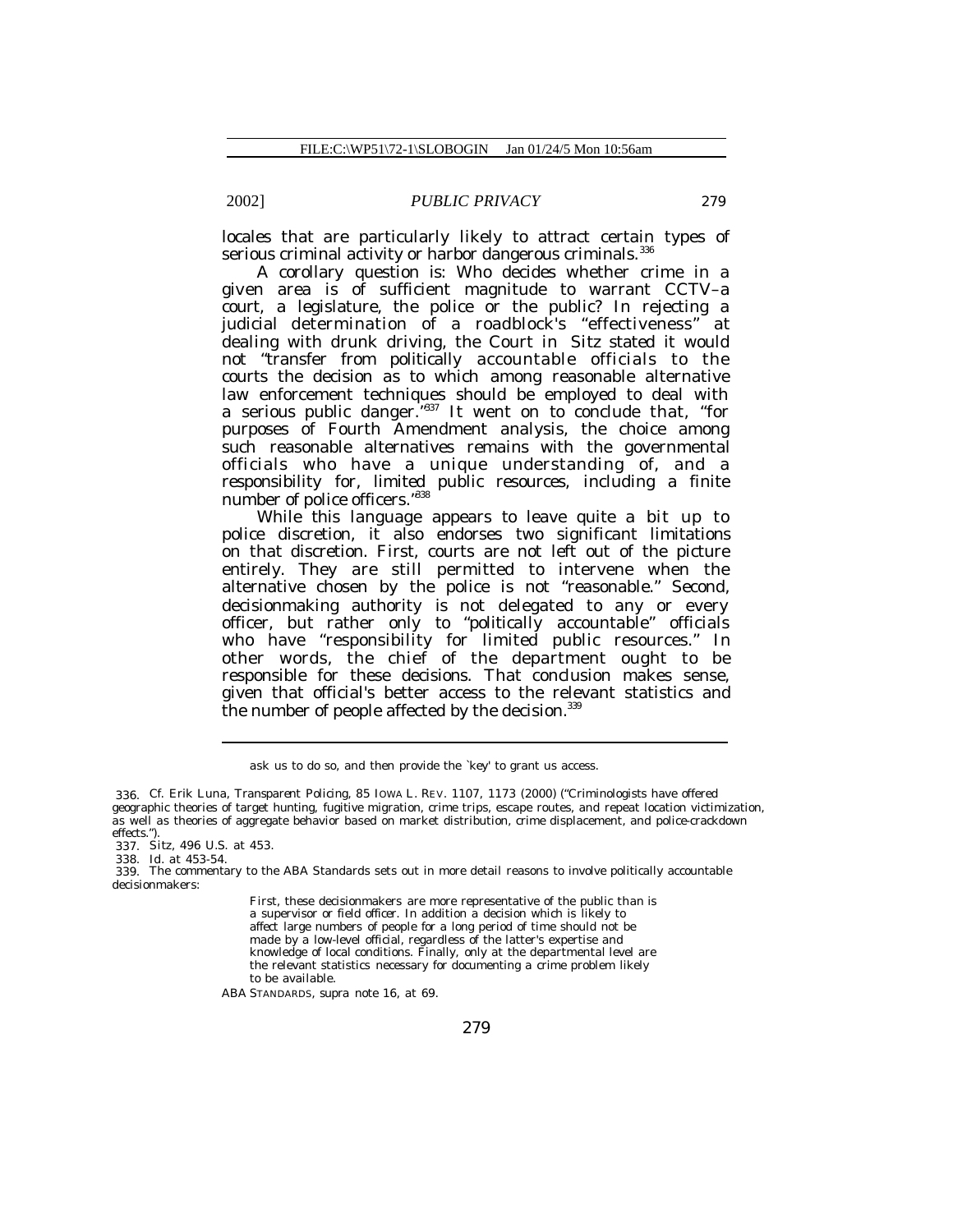This last observation also raises the issue of whether the public should be involved in the decisionmaking to any extent. The Court has not specifically addressed this question. But William Stuntz has argued that *Sitz* stands for the proposition that the public should be *directly* involved in such cases.<sup>340</sup> More specifically, he posits that *Sitz* indicates the Court's willingness to abandon both the individualized suspicion and special needs models of the Fourth Amendment in favor of what he calls a "politics model" when searches or seizures affect large groups of people, because a group, unlike the solitary suspect who is usually the target of searches and seizures, can "throw the rascals out" if it does not like a particular technique.<sup>341</sup>

If Stuntz is right about the Court's underlying motivation in *Sitz*, the practical problem becomes how to implement this "politics model." The typical electoral process, which is likely to involve many issues, is not an effective way for the group to make its attitudes toward a particular police action known. A more satisfactory implementation of the model would be to require direct input on the establishment of camera systems from those who will enjoy the benefit and bear the brunt of the surveillance. Such input can also provide the police with information about specific crime problems and the type of surveillance that might prove most useful. $342$  It is instructive that several participants at the International Association of Police Chiefs meeting on CCTV were adamant about involving the affected community in decisions involving cameras.<sup>343</sup>

The American Bar Association's Standards on Technologically-Assisted Physical Surveillance address all of

<sup>340.</sup> William J. Stuntz, *Implicit Bargains, Government Power, and the Fourth Amendment*, 44 STAN. L. REV. 553 (1992).

<sup>341.</sup> *Id*. at 588.

<sup>342.</sup> One question raised by this comment is whether the public can "force" the installation of cameras when it is not warranted under the foregoing analysis. Professors Meares and Kahan argue that when "the community has internalized the burden that a particular law imposes on individual freedom" courts "should presume that the law does not violate individual rights." Tracey L. Meares & Dan M. Kahan, *The Wages of Antiquated Procedural Thinking: A Critique of Chicago v. Morales*, 1998 U. Chi. Legal F. 197, 209. But the "community" is hard to gauge. Compare Remarks of Joseph Dunne, *supra* note 86, at 21 ("Virtually every housing development in New York City has requested a CCTV monitoring program") with Burrows, *supra* note 56, at 1082 (describing how cameras were installed when long-term, largely elderly residents became concerned about crime as black and hispanic individuals moved nearby). And while arguments can be made that community views are dispositive on the privacy issue, *see supra* text accompanying notes 286-306, it is clear that Fourth Amendment reasonableness is ultimately a judicial matter. Nonetheless, if a "well-informed" community (*cf. supra* note 144), clearly favors cameras, a (rebuttable) presumption in their favor may be a workable approach.

<sup>343.</sup> *See*, *e.g.*, Remarks of Lessing Gold, *supra* note 99, at 19 (stating "we must form a coalition or partnership with law enforcement, city council, citizens groups and private sector"); Jerry Semper (Maryland Police Trainer), at SIA & IACP Meeting, *supra* note 62, at 55 (stating "community inclusion is the most important aspect of what we've got going on here").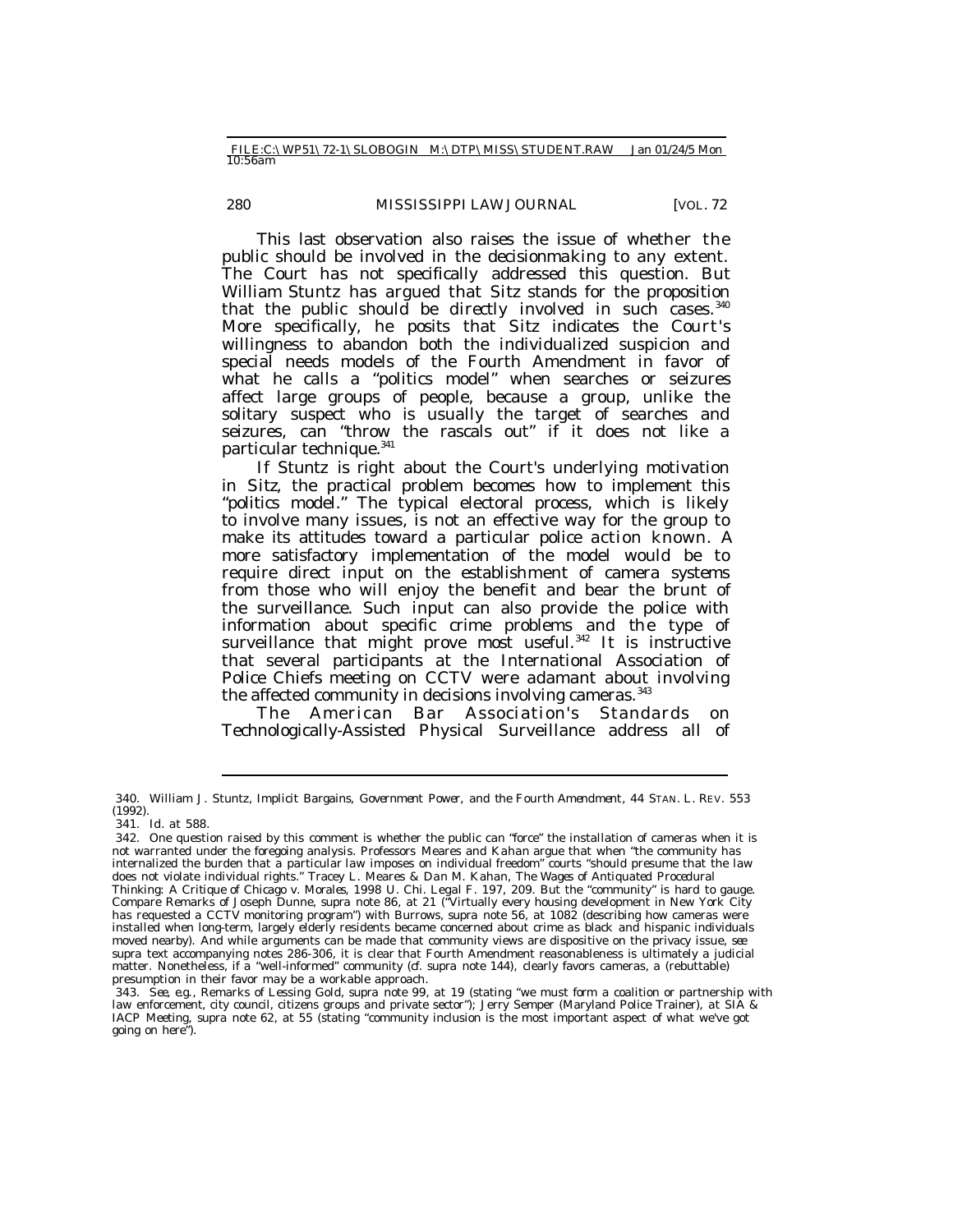these concerns about the decision to establish cameras. They state that CCTV "is permissible when a politically accountable governmental authority concludes that the surveillance will not view a private activity or condition and will be reasonably likely to achieve a legitimate law enforcement objective."<sup>344</sup> The latter phrase is defined to require "articulable reasons" for concluding that the surveillance will lead to the detection, deterrence or prevention of crime<sup>345</sup> which, after *Edmond*, should require a demonstration that a significant violent crime problem will be addressed by the surveillance. The Standards also require that "where deterrence rather than investigation is the primary object, the public to be affected by the surveillance . . . [should have] the opportunity, both prior to the initiation of the surveillance and periodically during it, to express its views of the surveillance and propose changes in its execution, through a hearing or some other appropriate means."<sup>346</sup> These are the kinds of general guidelines the courts can fashion based on Fourth Amendment principles.

### 2. Justifying Individualization of Surveillance

If the *Edmond* standard is met for a particular area, then CCTV cameras can be established there consistent with the Fourth Amendment. Randomly panning the camera to scan the streets ought to be permissible on the same showing, just as the brief initial stops in *Martinez-Fuerte* and *Sitz* were permitted without any individualized suspicion. But what if the camera operators want to record or closely observe a particular person's actions, using zoom capacity, or simply through prolonged or repeated surveillance? For instance, the only comprehensive study of CCTV operator behavior found that in approximately 600 hours of observation almost 900 "targeted surveillances" of more than a minute occurred, with roughly three out of ten lasting between two minutes and six minutes, and one-quarter lasting longer than six minutes.<sup>347</sup>

Here again, the roadblock cases lead the way. In *Sitz*, the Court cautioned that it was addressing "only the initial stop of each motorist passing through a checkpoint and the

281

<sup>344.</sup> ABA STANDARDS, *supra* note 16, at 16 (Standard 2-9.3(b)(i)).

<sup>345.</sup> ABA STANDARDS, *supra* note 16, at 14-15 (Standard 2-9.2(d)).

<sup>346.</sup> ABA STANDARDS, *supra* note 16, at 16 (Standard 2-9.3(b)(ii)).

<sup>347.</sup> NORRIS & ARMSTRONG, *supra* note 44, at 150.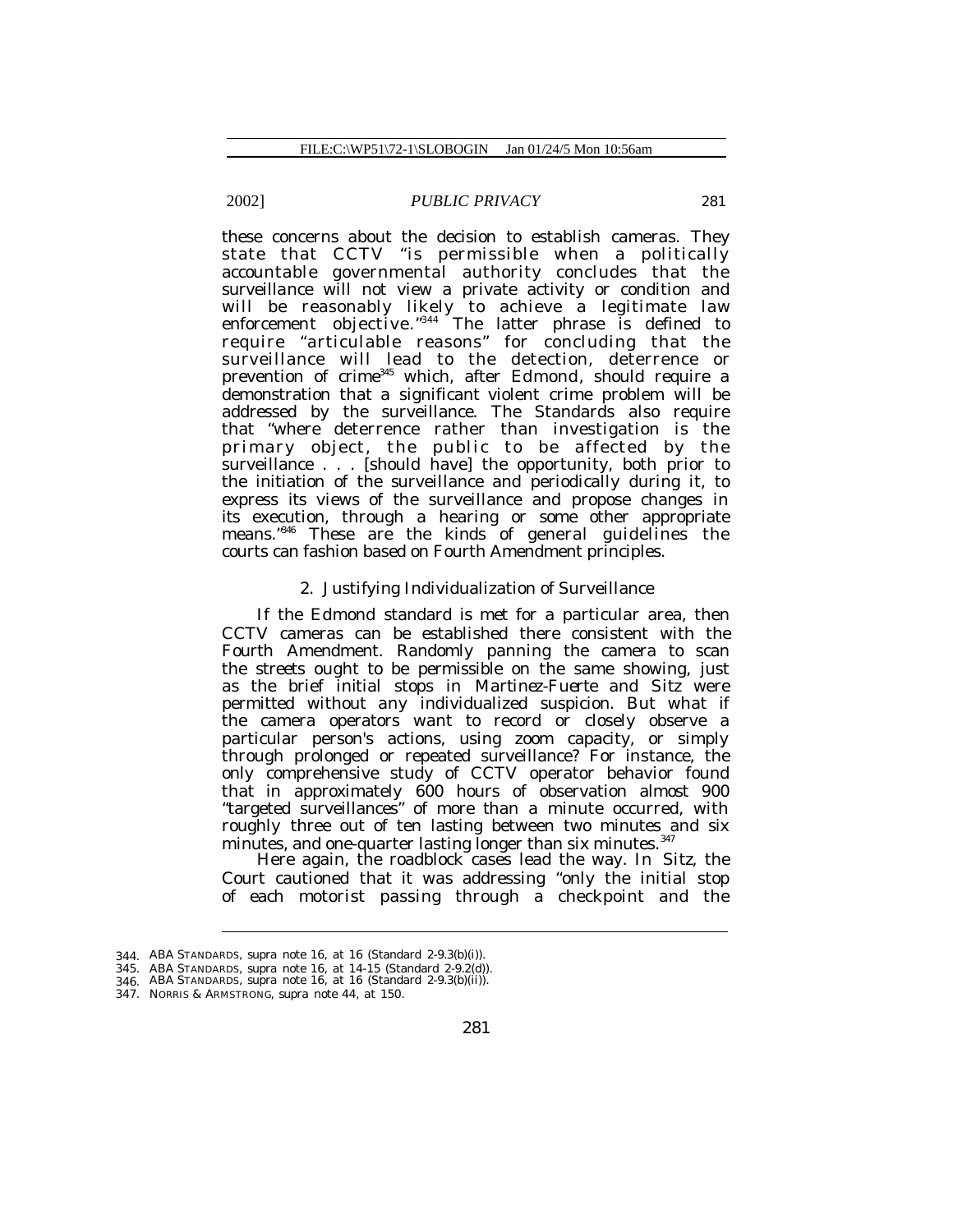associated preliminary questioning and observation by checkpoint officers. Detention of particular motorists for more extensive field sobriety testing may require satisfaction of an individualized suspicion standard."348<sup>+</sup> Similarly, in *Martinez-Fuerte*, the Court felt it important to note that the percentage of illegal immigrants discovered at the "secondary checkpoint" to which motorists were sent after the initial stop was close to  $20\%$ ,<sup>349</sup> a figure that demonstrates a relatively high level of suspicion associated with this seizure, which amounted to a five-minute document check.<sup>350</sup>

These cases suggest that something more than an inchoate hunch ought to form the basis for intense scrutiny of individuals. Certainly use of audio capacity to eavesdrop on private conversations on the street ought to be based on individualized suspicion, presumably at the probable cause level.<sup>351</sup> Likewise, if the camera is used to intrude into the interior of the home, probable cause should be required.<sup>352</sup>

Short of these two situations, determining precisely when surveillance progresses from random scanning or casual surveillance to observation intense enough to warrant individualized suspicion may be difficult. But it will not be any more difficult than defining when a nonseizure becomes a seizure, or determining when a stop requiring reasonable suspicion becomes an arrest requiring probable cause, issues with which the Supreme Court has grappled–not always satisfactorily–on several occasions.<sup>353</sup> Two factors that ought to be relevant here, according to the ABA Standards, are "the extent to which the surveillance technology enhances the law enforcement officer's natural senses" and "the extent to which the surveillance of subjects is minimized in time and space."354 If the camera's zoom or recording capacity allows operators to obtain information that would be difficult for an observer on the street to discern (such as a title on a book cover, or a biometric match with official records), then reasonable suspicion ought to be required; the same standard ought to be met if the cameras intentionally follow an individual for a prolonged period of time (say, more than the five minutes

<sup>348.</sup> *Sitz*, 496 U.S. at 451. 349. *Martinez-Fuerte*, 428 at 564 n.17.

<sup>350.</sup> *Id*. at 547.

<sup>351.</sup> *See supra* notes 167 & 280.

<sup>352.</sup> *See supra* text accompanying notes 245-47.

<sup>353.</sup> *See* WHITEBREAD & SLOBOGIN, *supra* note 317, § 3.02 (describing cases defining arrest) & § 11.02 (describing cases defining "seizure").

<sup>354.</sup> ABA STANDARDS, *supra* note 16, at 12 (Standards 2-9.1(c)(ii)(E) & (F)).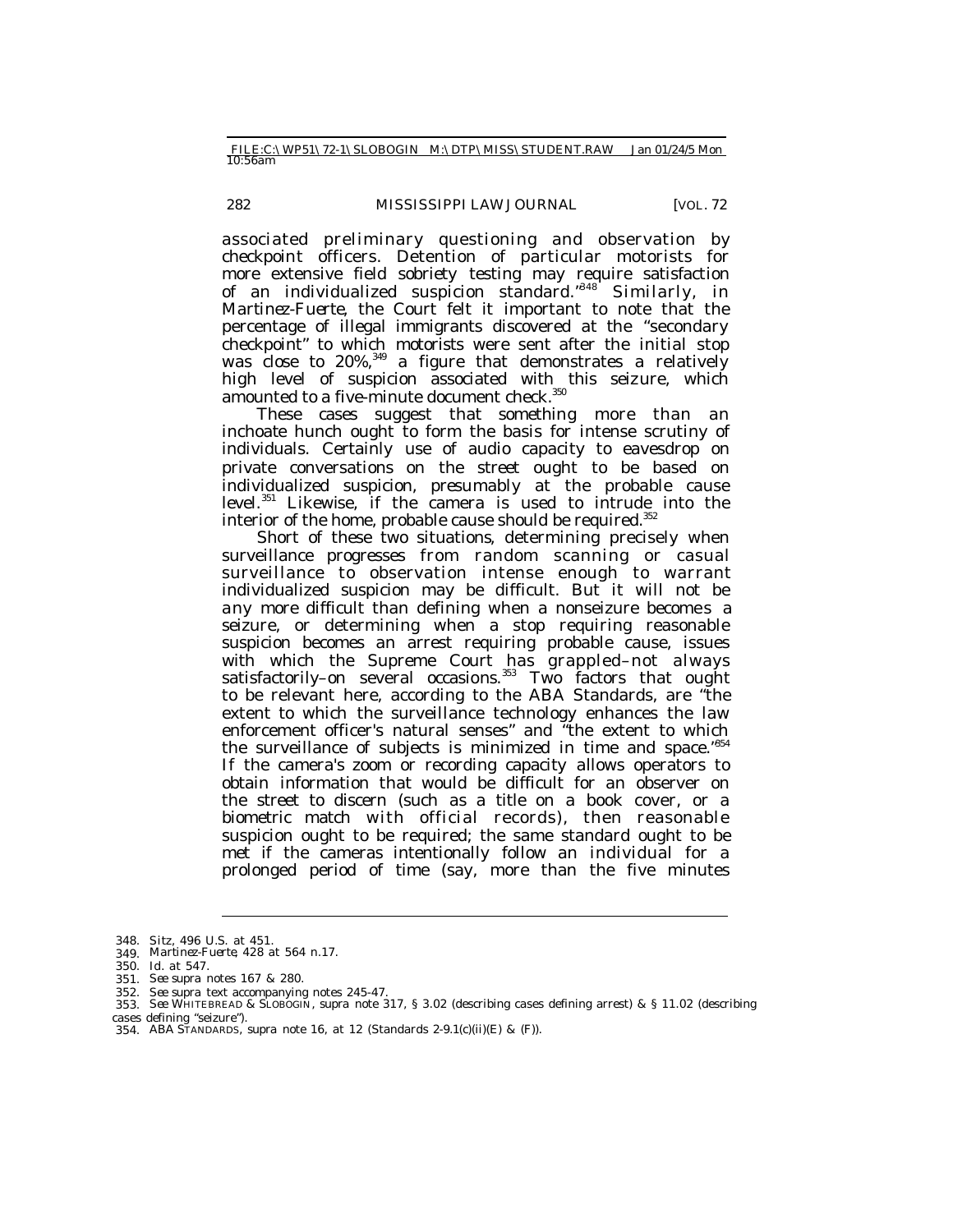involved at the secondary checkpoint in *Martinez Fuerte*) or on several separate occasions (analogous to Rehnquist's bar example). Even a targeted surveillance lasting only a minute should require an articulated reason beyond mere curiosity (such as a signal from one of the automated systems described earlier<sup>355</sup>). The amount of individualized scrutiny permitted should be roughly proportionate to the amount of individualized suspicion the government has developed.

These latter proposals may appear to contradict the Court's decision in *Knotts*, upholding suspicionless tracking of public movements, using a beeper.<sup>356</sup> But the beeper only indicates the location of an object or person; video surveillance provides government with much more. More importantly, unlike the beeper, CCTV is overt, and thus generates a much greater panoptic effect. In any event, the results of the study reported earlier indicate that using a beeper to monitor travel was rated as almost as intrusive as a frisk,<sup>357</sup> suggesting that members of the public believe that prolonged tracking with a beeper is much more invasive than the Court seems to think.

# *B. Execution Issues*

The traditional search or seizure must not only be justified, but must also be executed in a reasonable manner. Based on the Court's caselaw, three execution issues associated with CCTV might rise to the constitutional level. They concern notice of the surveillance, the *types* of individuals to be observed, and termination of the surveillance.

### 1. Notice

If the point of CCTV is deterrence, as its advocates claim, then notification of those subject to camera surveillance is imperative.<sup>358</sup> Independently of this government interest, the Fourth Amendment also imposes a notice requirement. One of

<sup>355.</sup> *See supra* text accompanying notes 44-47.

<sup>356.</sup> *See supra* text accompanying notes 5-10.

<sup>357.</sup> The beeper scenario received a mean intrusiveness rating of 63, while the frisk was rated at 68. *See* Table 1, *supra*, p. 277.

<sup>358.</sup> Zuckerman, *supra* note 32 (quoting Simon Davies as saying that, in the United Kingdom, "with 1.5 million cameras about, the signs would be a public nuisance. So there's a general acceptance that wherever you go, you will have cameras pointed at you.").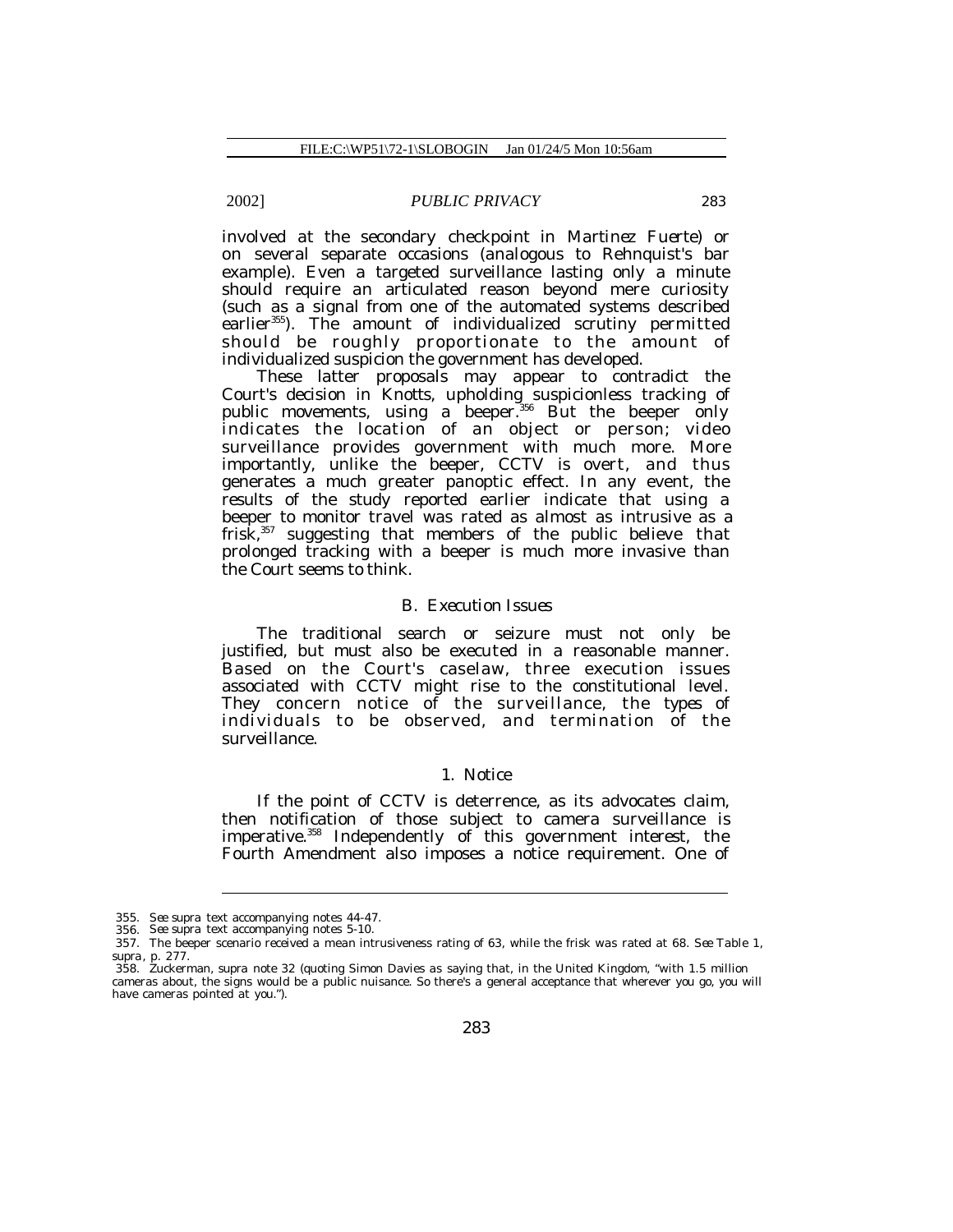the primary reasons the Court gave in *Martinez-Fuerte* for finding the intrusion associated with the roadblocks in that case "minimal" was that, given the signs announcing their existence, motorists were "not taken by surprise;" further, because of this notification, they "know, or may obtain knowledge of, the location of the checkpoints and will not be stopped elsewhere."<sup>359</sup> The Court also stated that the intrusion was further minimized because the checkpoints appeared to be "duly authorized,"<sup>360</sup> another function signs can carry out.

Other Court decisions upholding suspicionless government actions have reaffirmed that notice is an important means of meeting Fourth Amendment requirements. For instance, in *Von Raab v. United States*, 361 involving drug testing of people who applied and worked for the customs service, the Court emphasized that "[e]mployees are . . . notified in advance of the scheduled sample collection, thus reducing to a minimum any `unsettling show of authority' [citing *Prouse*] that may be associated with unexpected intrusions on privacy."<sup>362</sup> In *Wyman v. James*, permitting suspicionless welfare inspections of the home, the Court reasoned that providing a welfare recipient with advance notice of the inspection minimized the intrusion on privacy occasioned by the visit.  $363$  A number of Court cases also suggest that suspicionless searches are more palatable when the targets "consent" to them ahead of time, which is impossible without some sort of notice.<sup>364</sup>

# 2. Avoiding Discriminatory Surveillance

The second execution issue of possible constitutional significance is the selection of people to be observed by the cameras. Because no suspicion is required for camera surveillance as it is practiced today, and because even in the regime proposed here discretion as to whom to target is considerable, significant potential for discrimination exists.

<sup>359.</sup> *Martinez-Fuerte*, 428 U.S. at 559.

<sup>360.</sup> *Id*.

<sup>361.</sup> 489 U.S. 656 (1989).

<sup>362.</sup> *Von Raab*, 489 U.S. at 672 n. 2 (citing Delaware v. Prouse, 440 U.S. 648, 657 (1979)).

<sup>363.</sup> *Wyman*, 400 U.S. 309, 320-21 (1971).

<sup>364.</sup> *See*, *e.g.*, United States v. Knights, 122 S. Ct. 587, 591-92 (2001)("The probation order [allowing suspicionless searches of probationers] clearly expressed the search condition and Knights was unambiguously informed of it"); United States v. Biswell, 406 U.S. 311, 316 (1972)(in holding that warrantless, suspicionless searches of gun dealers are permissible, stating "[w]hen a dealer chooses to engage in this pervasively regulated business and to accept a federal license, he does so with the knowledge that his business records, firearms, and ammunition will be subject to effective inspection.").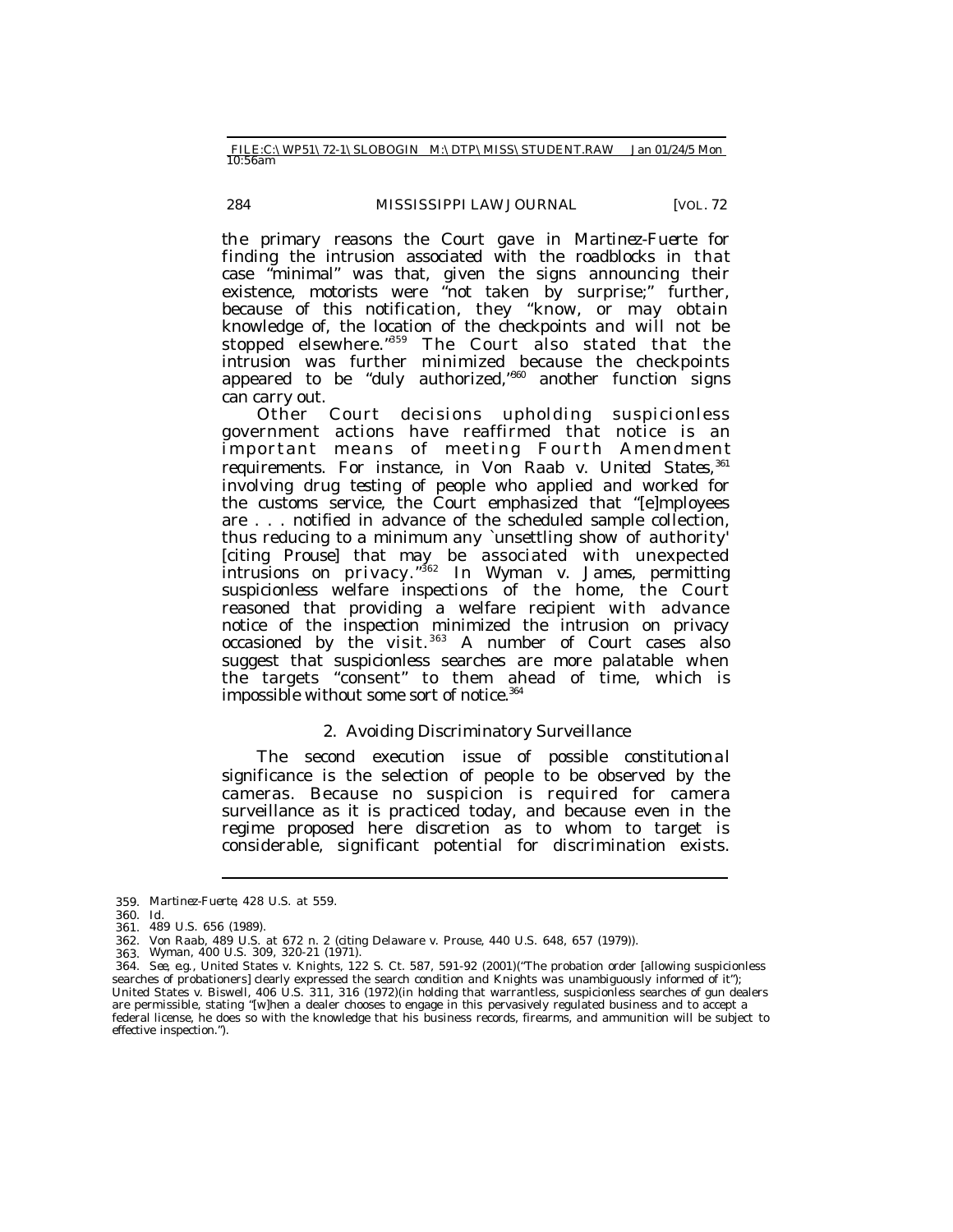Indeed, research in the United Kingdom indicates that bias against minority groups is widespread among camera operators. Norris and Armstrong report, for instance, that the CCTV practices they observed involved a "massively disproportionate targeting of young males, particularly if they are black or visibly identifiable as having subcultural affiliations."<sup>365</sup> This differentiation, they concluded, was "not based on objective behavioural and individualised criteria, but merely on being categorised as part of a particular social group.'

Such practices are probably unconstitutional. In *Whren v. United States*, <sup>367</sup> for instance, the Supreme Court signaled that searches and seizures that result from intentional racial discrimination could violate the Fourteenth Amendment's equal protection clause.<sup>368</sup> Although proof of such intent is notoriously difficult,<sup>369</sup> every step possible should be taken to assure that, in the words of the ABA Standards, "[t]he subjects of the surveillance [are] not . . . selected in an arbitrary or discriminatory manner."<sup>370</sup>

### 3. Termination of the Surveillance

The final execution issue that might trigger constitutional analysis concerns the termination of individual surveillance. The Supreme Court has emphasized the importance of durational limitations in many of its decisions defining the scope of the Fourth Amendment. In upholding the checkpoints in *Martinez-Fuerte*, it pointed out that the initial stop was extremely brief and that the secondary documentary check lasted only about five minutes.<sup>371</sup> In *Sitz* as well it found the initial stop, which averaged twenty-five seconds, to be a "minimal" intrusion, as "measured by the duration of the

<sup>365.</sup> NORRIS & ARMSTRONG, *supra* 44, at 150.

<sup>366.</sup> *Id*. They also reported that 30% of targeted surveillances on black people, but only 13% of targeted surveillances on whites, lasted nine minutes or more, *id*., and that blacks, teens and males were much more likely to be targeted for "no obvious reason" compared to other groups. *Id*. at 113-16 (Tables 6.5, 6.7, 6.9)(68% of blacks, compared to 35% of whites; 65% of teens, compared to 38% of ages 20-29; and 21% of ages 30-39; 47% of males, compared to 16% of females were targeted for "no obvious reason").

<sup>367.</sup> 517 U.S. 806 (1996). 368. *Whren*, 517 U.S. at 813 ("We of course agree with petitioners that the Constitution prohibits selective enforcement of the law based on considerations such as race.").

<sup>369.</sup> *See generally*, David A. Harris, *When Success Breeds Attack: The Coming Backlash Against Racial Profiling Studies*, 6 MICH. J. RACE & L. 237 (2000)(detailing difficulties of proving violations of anti-discrimination laws). 370. ABA STANDARDS, *supra* note 16, at 12 (Standard 2-9.1(d)(i)).

<sup>371.</sup> *Martinez-Fuerte*, 428 U.S. at 546-47.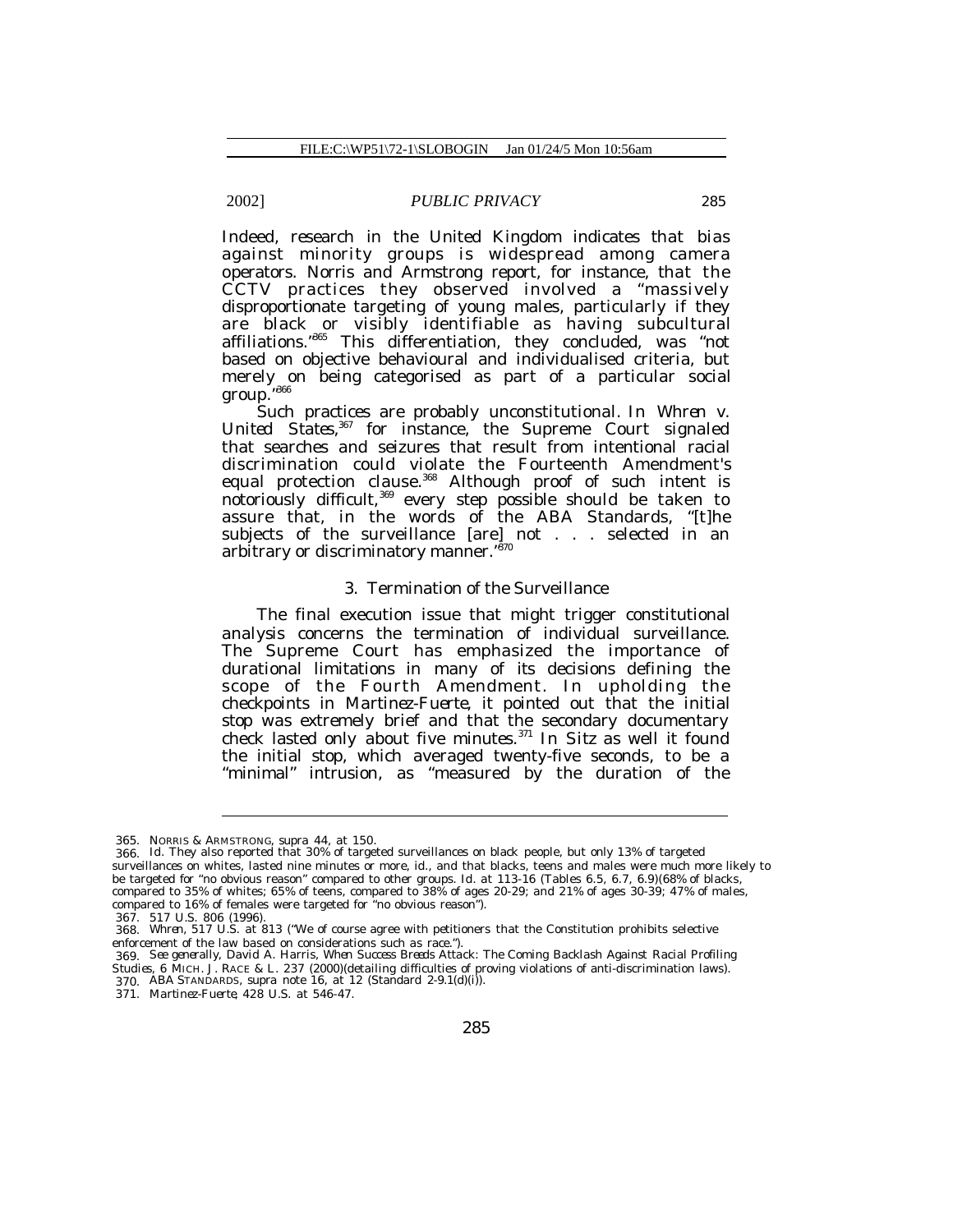seizure and the intensity of the investigation."<sup>372</sup> The Court has also suggested, in *United States v. Sharpe*, <sup>373</sup> that stops based on reasonable suspicion should not last longer than fifteen minutes or twenty minutes in the absence of extenuating circumstances.<sup>374</sup>

When it comes to CCTV, these cases suggest that, in the ABA's language, the "surveillance should be limited to its authorized objectives and be terminated when those objectives are achieved."<sup>375</sup> And these cases could be mined for even more specific guidelines. Parallel to *Martinez-Fuerte* and consistent with the discussion concerning individualization of surveillance, camera operators could be required to terminate surveillance of a particular individual after five minutes unless reasonable suspicion develops. $376$  In cases where such suspicion develops they could be required, parallel to *Sharpe*, to cease surveillance if probable cause doesn't develop within the next fifteen minutes, unless extenuating circumstances are present. These rules would have significant impact, since research indicates that CCTV surveillance can last well over five minutes even in cases where no deployment or arrest results.<sup>377</sup>

## *C. Storage and Dissemination of Recordings*

A principal feature of CCTV that distinguishes it from ordinary, non-technological surveillance is the capacity to record observations. That capacity, plus the potential for abuse of the information so generated, is apparently of major concern to the public. The British survey quoted earlier indicated that many of the people questioned were very

<sup>372.</sup> *Sitz*, 496 U.S. at 444.

<sup>373.</sup> 470 U.S. 675 (1985).

<sup>374.</sup> *Sharpe*, 470 U.S. at 686. Although the Court firmly rejected a bright-line 20-minute limitation on *Terry* stops as "clearly and fundamentally at odds with our approach in this area," *id*. at 686, it went on to justify the 20-minute stop in *Sharpe* on the ground that the defendant's evasions were in part responsible for the delay, and in part on the ground that the officer made diligent efforts to expedite the detention. *Id*. at 686-87.

<sup>375.</sup> ABA STANDARDS, *supra* note 16, at 12 (Standard 2-9.1(d)(ii)).

<sup>376.</sup> One objection to this rule is that, once made known to the citizenry (*see infra* text accompanying notes 415-16), it will be manipulated by perpetrators who will simply wait five minutes before engaging in any suspicious activity. However, the five-minute period need not start when the subject enters the camera area (and in fact shouldn't start at all unless something suspicious occurs, *see supra* text accompanying notes 347-57), which can be made clear in the rule disseminated to the public. Such a rule could simply read: "Camera operators will not focus on individuals unless they engage in activity indicative of criminal intent or are in need of aid, and will not continue surveillance unless criminal intent or harm is confirmed."

<sup>377.</sup> Norris & Armstrong found that somewhere around 12% to 15% of all targeted surveillances lasted over nine minutes (although that percentage increased to 25% for blacks), and that close to 40% lasted between two and six minutes. NORRIS & ARMSTRONG, *supra* note 44, at 150. Deployment resulted in only 5% of targeted surveillances, and arrest occurred in only 24% of deployments. *Id*. at 168.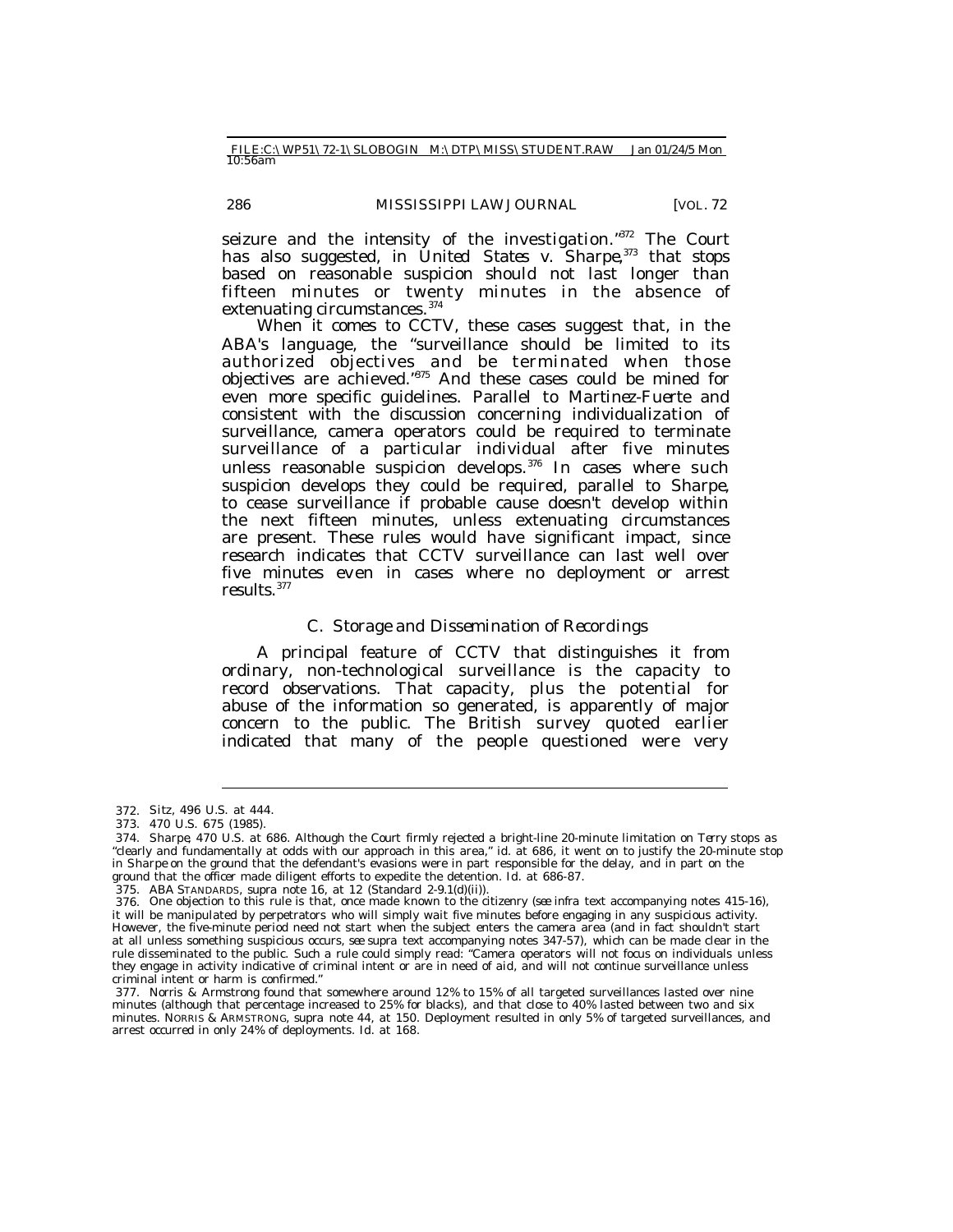worried about misuse of the images recorded on  $CCTV$ ,  $378$  an anxiety that is well-founded. $379$  In the study conducted for this article, the scenario in which the tapes are not destroyed and instead are made available to the media and other government agencies "as needed" received a much higher intrusiveness rating (M=73) than the scenario in which tapes are destroyed within 96 hours (M=53).<sup>380</sup> Indeed, the former rating is statistically indistinguishable from the ratings associated with a body cavity search at the border and search of a bedroom, actions which require probable cause.

The Supreme Court has never addressed this particular type of privacy invasion as a Fourth Amendment matter. It came close in *Wilson v. Layne*, <sup>381</sup> where it held that the Fourth Amendment was violated by a "media ride-along" in which a newspaper reporter and photographer accompanied police on a search of a house. There, however, the issue was solely whether the presence of the media at the time of the search was unconstitutional; because the ride-along was not "in aid" of the search's execution, it unconstitutionally infringed on the privacy of the search's target.<sup>382</sup> *Layne* did not address the lawfulness of later dissemination of information about the search, whether acquired by the media at the time it occurs or from police at some later point. In the CCTV context, then, *Layne* at most would ban the media and other non-law enforcement entities from being present during the surveillance.

Other Supreme Court decisions, however, suggest the Constitution requires law enforcement to keep a tight rein on information it accumulates. In *Whalen v. Roe*, <sup>383</sup> the Court considered a Fourteenth Amendment privacy challenge to a state statute that required physicians to submit information about patients' drug use to a state agency. Although the Court upheld the statute, it made much of the state's efforts to

287

<sup>378.</sup> *See supra* text accompanying note 264-67 (showing, *inter alia*, that 72% believed that cameras "could easily be abused and used by the wrong people").

<sup>379.</sup> *See Blackmail Concern as CCTV Video Sex Footage Goes on Sale*, THE HERALD (Glasgow), Nov. 27, 1995, at 5 (recounting sale of CCTV clips and public release of tapes showing a prostitute providing oral sex to a businessman and a man in a Santa hat stripping and then masturbating); WILLIAM G. STAPLES, EVERYDAY SURVEILLANCE: VIGILANCE AND VISIBILITY IN POSTMODERN LIFE 61-62 (2000)(describing the "potential market for tapes," and the high

sales of the "Caught on Tape" and "Really Caught on Tape" videos).

<sup>380.</sup> *See supra* Table 1, *supra* p. 277 .

<sup>381.</sup> 526 U.S. 603 (1999).

<sup>382.</sup> *Wilson*, 526 U.S. at 614.

<sup>383.</sup> 429 U.S. 589 (1977).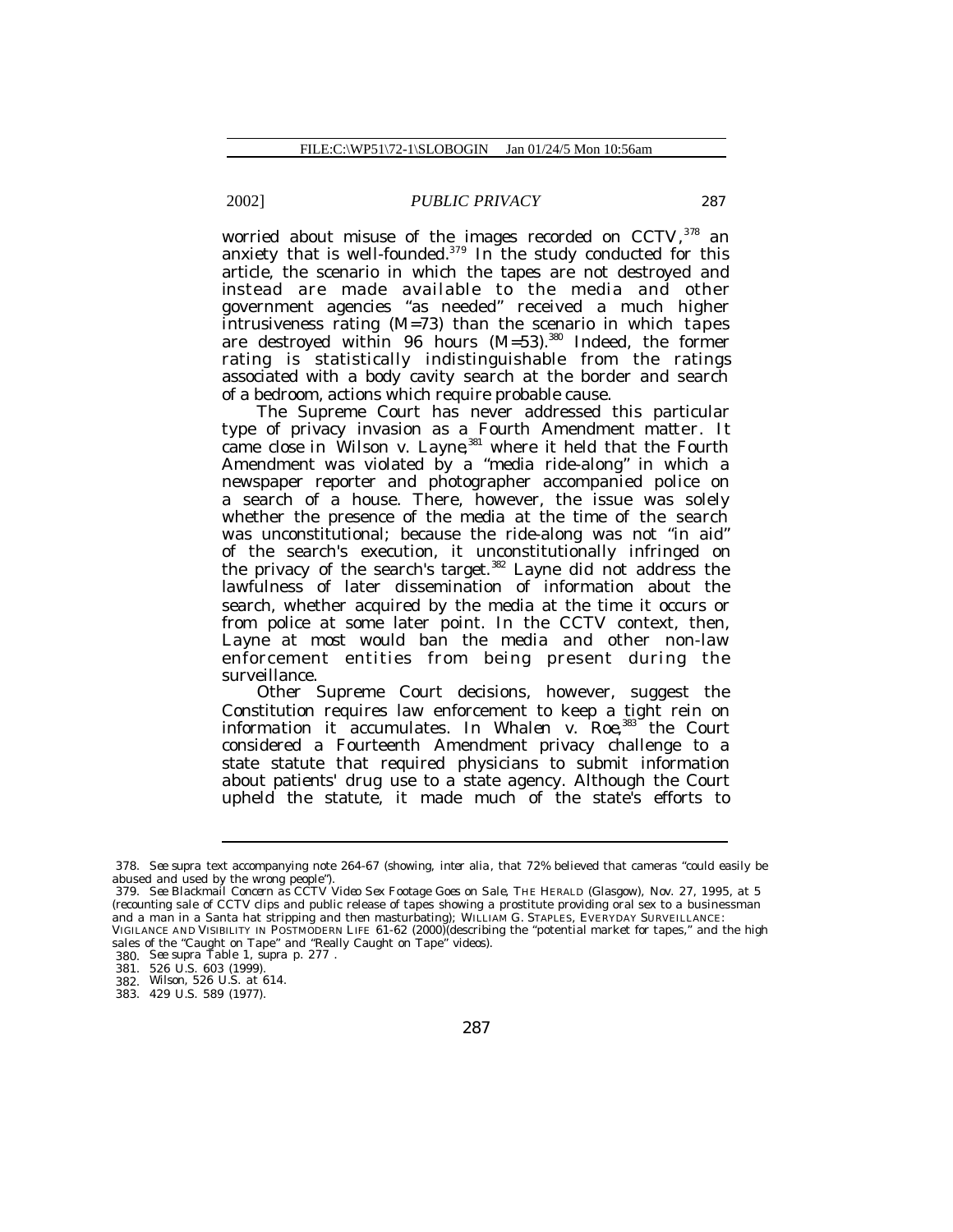maintain security over the information submitted and the fact that the records were destroyed after five years.<sup>384</sup> At the end of its opinion, it also noted "the threat to privacy implicit in the accumulation of vast amounts of personal information in computerized data banks or other massive government files," and stated that "in some circumstances" a "duty to avoid unwarranted disclosures . . . arguably has its roots in the Constitution."<sup>385</sup> Citing *Whalen*, the Court in *Ferguson v. City of Charleston* concluded that "[t]he reasonable expectation of privacy enjoyed by the typical patient undergoing diagnostic tests in a hospital is that the results of those tests will not be shared with nonmedical personnel without her consent."386 Also relying on *Whalen*, the Court in *Department of Justice v. Reporters Committee for Freedom of the Press* stated that "the fact that an event is not wholly `private' does not mean that an individual has no interest in limiting disclosure or dissemination of the information."<sup>387</sup> That case went on to hold that, under the Freedom of Information Act (FOIA), government-maintained rap sheets on criminals need not be disclosed to the press because they did not further the FOIA's "central purpose" of exposing to public scrutiny official information that sheds light on an agency's performance of its statutory duties.<sup>388</sup>

These cases indicate that the Court is willing to interpret the Constitution and statutory mandates to circumscribe disclosure of private information gathered by the government. In the CCTV setting, the content of these rules might vary widely. With respect to storage of information, a jurisdiction might require that all recordings not relevant to a criminal investigation be destroyed within a short period of time (the ninety-six hour limitation used in the survey reported in this article comes from Baltimore's policy<sup>389</sup>). Or it could opt for a much longer maintenance period, in the belief that the usefulness of particular tapes, either to inculpate or exculpate, may not become apparent until significant time has elapsed. The important feature here is to ensure the security

<sup>384.</sup> *Whalen*, 429 U.S. at 601 ("There is no support in the record, or in the experience of the two States that New York has emulated, for an assumption that the security provisions of the statute will be administered improperly."). The Court also noted that it did not need to address the constitutionality of "the unwarranted disclosure of accumulated private data whether intentional or unintentional or by a system that did not contain comparable security provisions." *Id*. at 605-06. 385. *Id*. at 605.

<sup>386.</sup> 532 U.S. 67, 78 & n.14 (2001).

<sup>387.</sup> 489 U.S. 749, 770 (1989).

<sup>388.</sup> *Reporters Comm.*, 489 U.S. at 774.

<sup>389.</sup> *See* Remarks of Stephen McMahon, *supra* 68, at 6.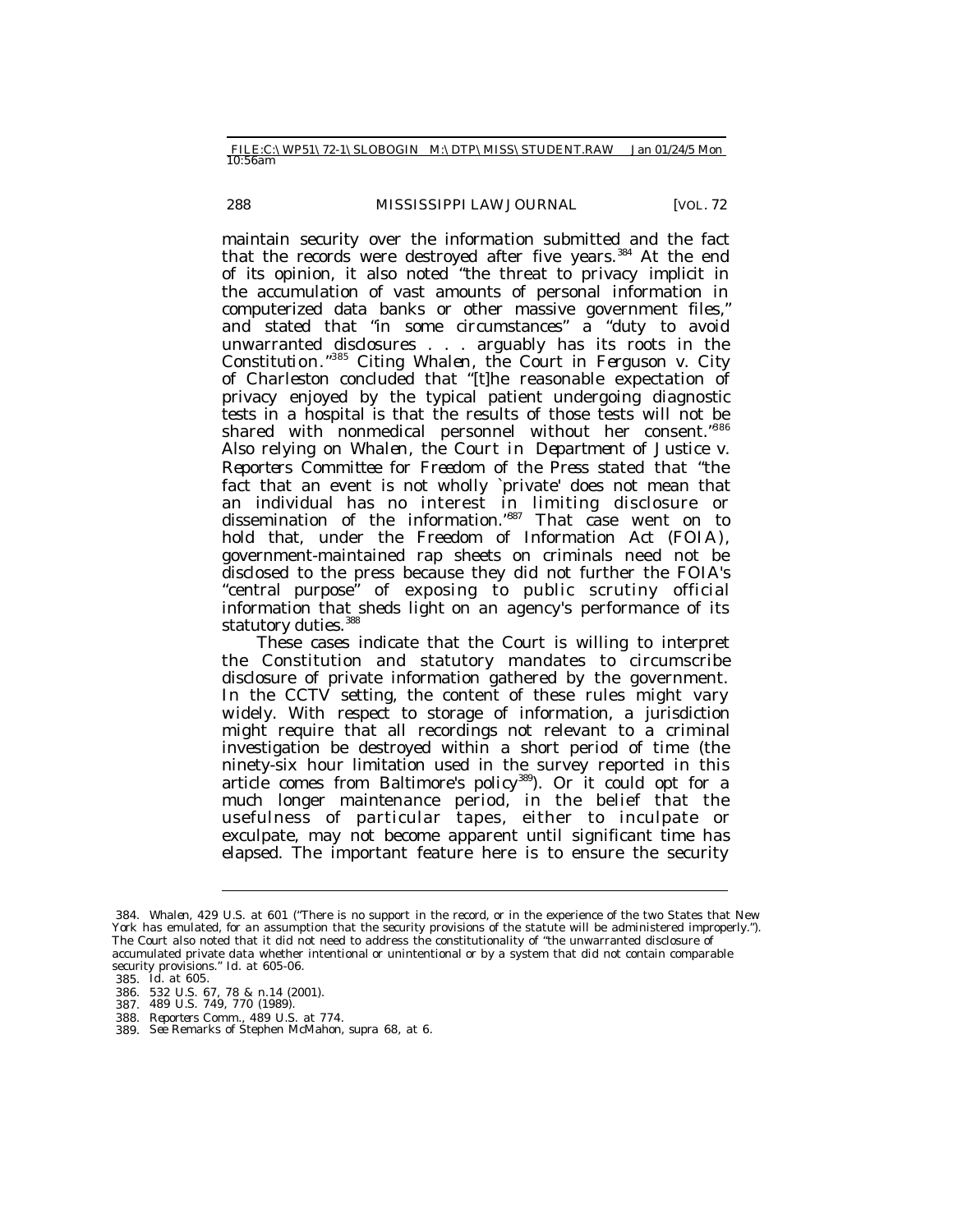of the recordings. With respect to dissemination, the Court's cases suggest that allowing information to be used for non-law enforcement purposes ought to be permitted only under compelling circumstances, if at all. The ABA Standards recommend that "disclosures be prohibited unless affirmatively authorized by statute, judicial decision or agency rule."<sup>390</sup> That language echoes the *Sitz* mandate that decisions affecting large segments of the public be left to politically accountable officials.

Before leaving this subject, mention must be made of a provocative proposal made by William Stuntz. I have argued here that, in addition to rules regarding disclosure, we need rules concerning justification and implementation. Stuntz suggests that, at least when government engages in "secret searches," we might profitably consider focusing *solely* on disclosure rules. <sup>391</sup> More specifically, he proposes that government be allowed to carry out such searches randomly, without having to demonstrate any suspicion, on condition that it be permitted to use the information it obtains only in prosecutions for serious, violent crimes.<sup>392</sup> That approach, he asserts "would allow us to give both the police and private citizens more of what they value–easier evidence-gathering and reduced risk of embarrassment or harassment."<sup>393</sup>

Although CCTV, as defined in this article, is not conducted secretly, it could be.<sup>394</sup> Stuntz would allow such covert use at the whim of the police, as long as the disclosure rule is followed. No one would know their right to anonymity had been invaded unless and until they are prosecuted for a serious crime. Why not institute this regime rather than bother with the elaborate rules discussed to this point?

One concern is whether government can be trusted to limit its use of the information it obtains through covert CCTV to prosecutions of serious crimes. Given the secret nature of these searches, finding the "poisonous tree" in

<sup>390.</sup> ABA STANDARDS, *supra* note 16, at 13 (Standard 2-9.1(d)(vi)(comment). *See* Harold J. Krent, *Of Diaries and Data Banks: Use Restrictions Under the Fourth Amendment*, 74 TEX. L. REV. 49, 85-92 (1995)(giving reasons for requiring disclosure rules to be promulgated by deliberative bodies).

<sup>391.</sup> William J. Stuntz, *Local Policing After the Terror*, 111 YALE L.J. 2137, 2183-84 (2002)("The law could allow a given search tactic whenever the police want to engage in it, but forbid public disclosure of anything uncovered save in a criminal trial.")

<sup>392.</sup> *Id*. at 2184.

<sup>393.</sup> *Id*. at 2185.

<sup>394.</sup> *See* UPI, *supra* note 54 (describing new CCTV system in Hull, England "using tiny cameras disguised in street lamps or concealed on buildings to transmit pictures to a monitoring center around the clock.")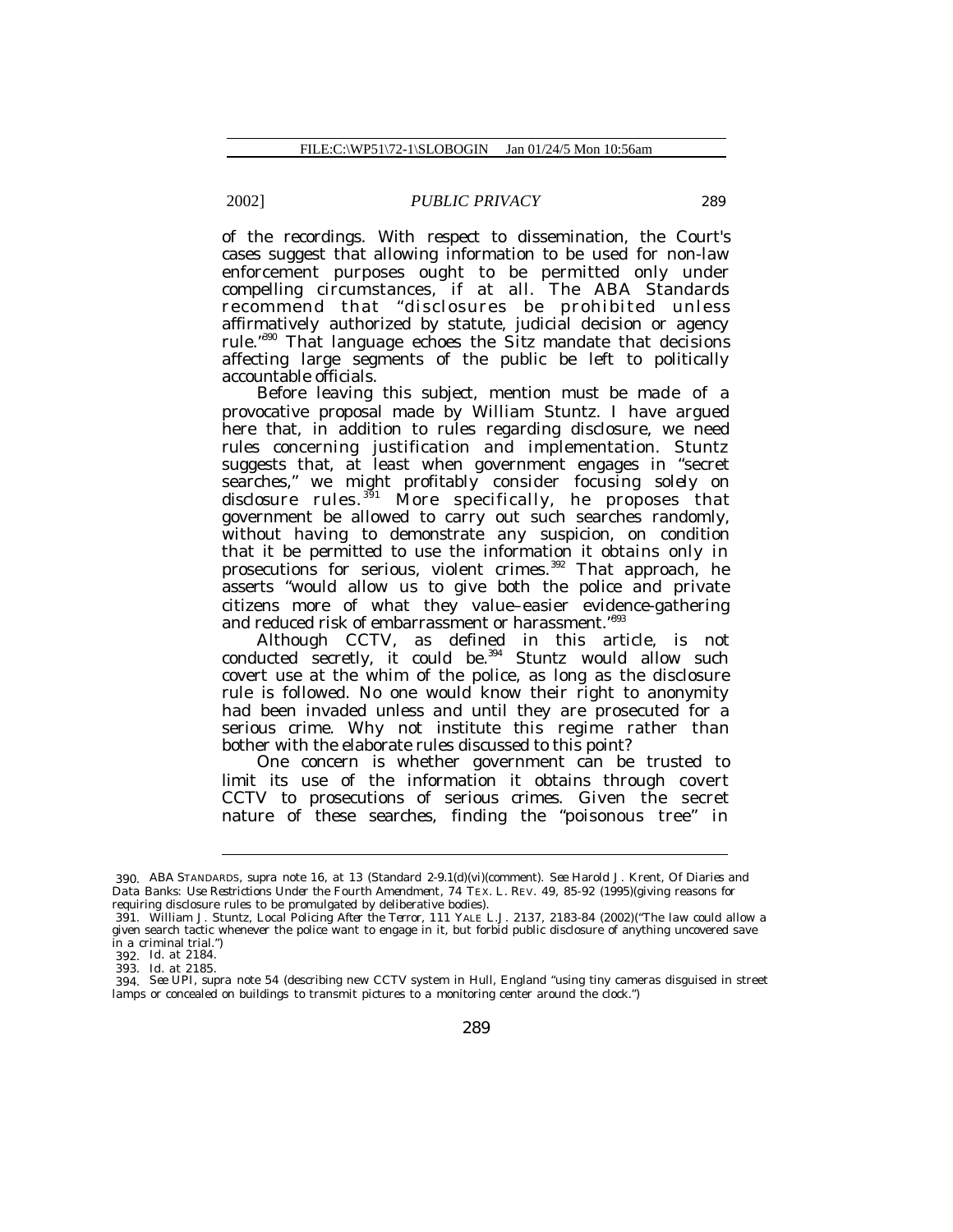prosecutions for non-serious crimes may be difficult. 395 Furthermore, of course, barring use of surveillance results in court does not provide any disincentive to police who intend to use CCTV feeds solely to harass "flawed consumers" or take other actions they know will not lead to charges being filed.<sup>396</sup>

The more important problem with the elimination of justification and execution rules, however, has to do with the right to anonymity. Stuntz' proposal might not openly infringe that right for those not prosecuted, but it *insidiously* trenches on *everyone's* right to avoid suspicionless government scrutiny. Indeed, in the CCTV context, once the public becomes aware that random covert surveillance is occurring, as it inevitably would after a few prosecutions in which the covertly gleaned information is used, the panoptic effect of this regime will be greater than occurs with overt CCTV. Although the survey results reported earlier suggest otherwise (with the covert scenario ranked significantly lower than the overt scenario<sup>397</sup>), the covert scenario used in the survey implied that the surveillance was limited to one location.<sup>398</sup> In Stuntz' society, by contrast, we would assume that secret surveillance was pervasive, not just incidental. That would move us one step closer to an Orwellian society, because we would no longer know when and where government is attempting to find out what we are doing in public; in other words, we would not know when or how to protect against invasion of our public anonymity. Probably no passage in Orwell's novel 1984 is more chilling than the one partially excerpted at the beginning of this article: "There was of course no way of knowing whether you were being watched at any given moment. . . . It was even conceivable that they watched everybody all the time."399

<sup>395.</sup> Informants can always be manufactured when necessary to cover illegal investigation practices. *See* Christopher Slobogin, *Testilying: Police Perjury and What To Do About It*, 67 U. COLO. L. REV. 1037, 1043 n. 28 (1996)(discussing "the invention of `confidential informants' . . . , a ploy that allows police to cover up irregularities in developing probable cause or to assert they have probable cause when in fact all they have is a hunch.") 396. *See infra* note 408-09 and accompanying text.

<sup>397.</sup> *See* Table 1 (covert scenario (M=42); overt scenario (M=53)), *supra* p. 277. 398. Specifically, the scenario read as follows: "Police at a central control center monitoring hidden video cameras positioned at 300-yard intervals that can zoom in on the face and body of a person." Survey form, *supra* note 274. 399. ORWELL, *supra* note 3, at 6.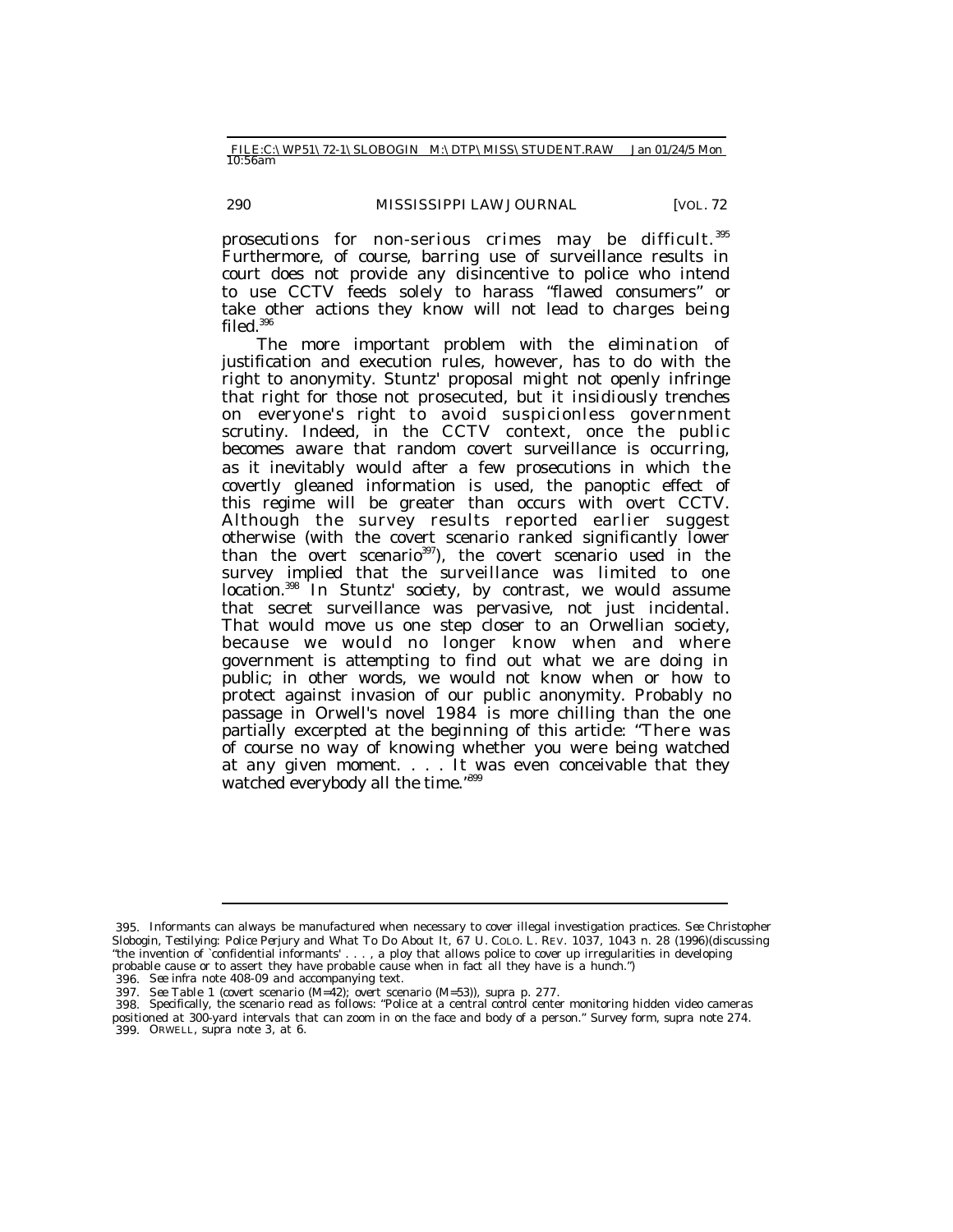*D. Accountability*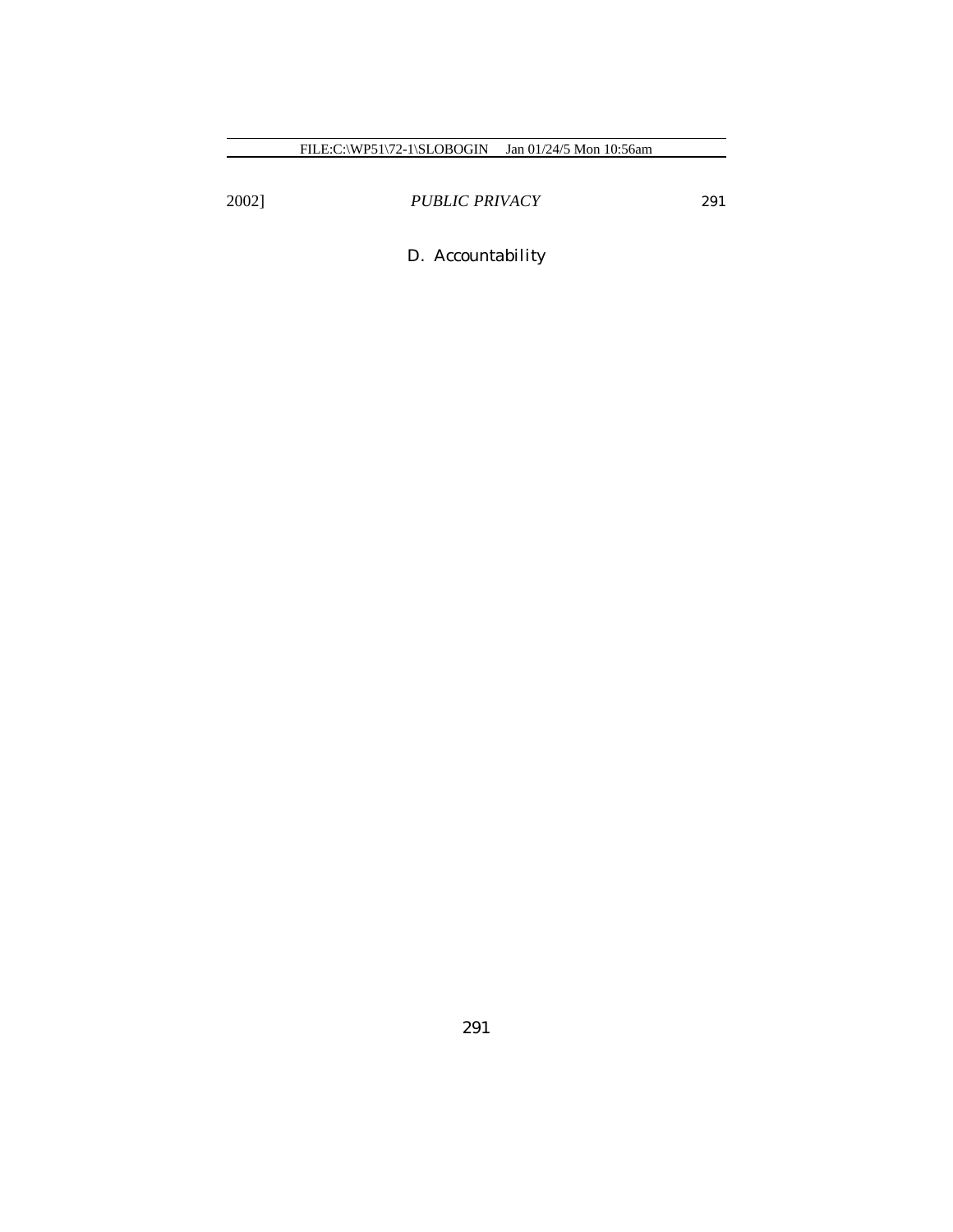Even overt CCTV can be covert in the sense that we may not know precisely when publicly placed cameras are being used to watch us, or for how long, or with what level of justification, if any. And if we do not have that information, the rules described above cannot be enforced. Even with that information, reliance on the police to hold themselves accountable for a violation of the rules, which is the current approach, is unlikely to ensure full compliance. Finally, even good faith efforts at full compliance with the rules will not achieve their ultimate goal as long as people still feel significant panoptic effects. Unless people believe they are free from camera observation most of the time they are in public, constitutionalizing police use of CCTV does not do much good. All three of these concerns deserve some attention.

# 1. Watching the Watchers

The rules concerning individualization, discrimination and termination comprise what could be called "conduct-ofsurveillance" rules, since they have to do with the actual operation of the cameras. How can we know when camera operators are scrutinizing a particular individual for a prolonged period of time despite a lack of articulable suspicion? How do we make sure that the police refrain from using cameras in a discriminatory fashion?

Self-reports probably will not work. Operators may not even recognize their discriminatory practices, and if they did, they are hardly likely to confess them. Similarly, suspicion is always easy to manufacture in hindsight, if the searcher has control of the facts.<sup>400</sup> As the ABA Standards admonish, police must develop "administrative rules which *ensure* that the information necessary for . . . accountability exists,"<sup>401</sup> a sentiment that is not inconsistent with Fourth Amendment tenets. $402$ 

<sup>400.</sup> *See* William J. Stuntz, *Warrants and Fourth Amendment Remedies*, 77 VA. L. REV. 881, 913-15 (1991)(discussing the ease with which police can commit perjury at suppression hearings, given their ability to reconstruct what happened based on knowledge of what was found, the tendency to believe police rather than criminal defendants, and the hindsight biasing effect created by arrest).

<sup>401.</sup> ABA STANDARDS, *supra* note 16, at 13 (Standard 2-9.1(f)(i))(emphasis added).

<sup>402.</sup> The Supreme Court has indicated that the failure to maintain accurate records about the result of a search is not a violation of the Fourth Amendment when the underlying search is valid. Cady v. Dombrowski, 413 U.S. 433, 449 (1973)("As these items were constitutionally seized, we do not deem it constitutionally significant that they were not listed in the return of the warrant."). But it has yet to address this issue where the validity of the search is questionable or indeterminable because of police failure to provide adequate information. Furthermore, it has held that the Fourth Amendment is violated when police intentionally hide or mischaracterize information relevant to a search. Franks v. Delaware, 438 U.S. 154, 155-56 (1978)("where the defendant makes a substantial preliminary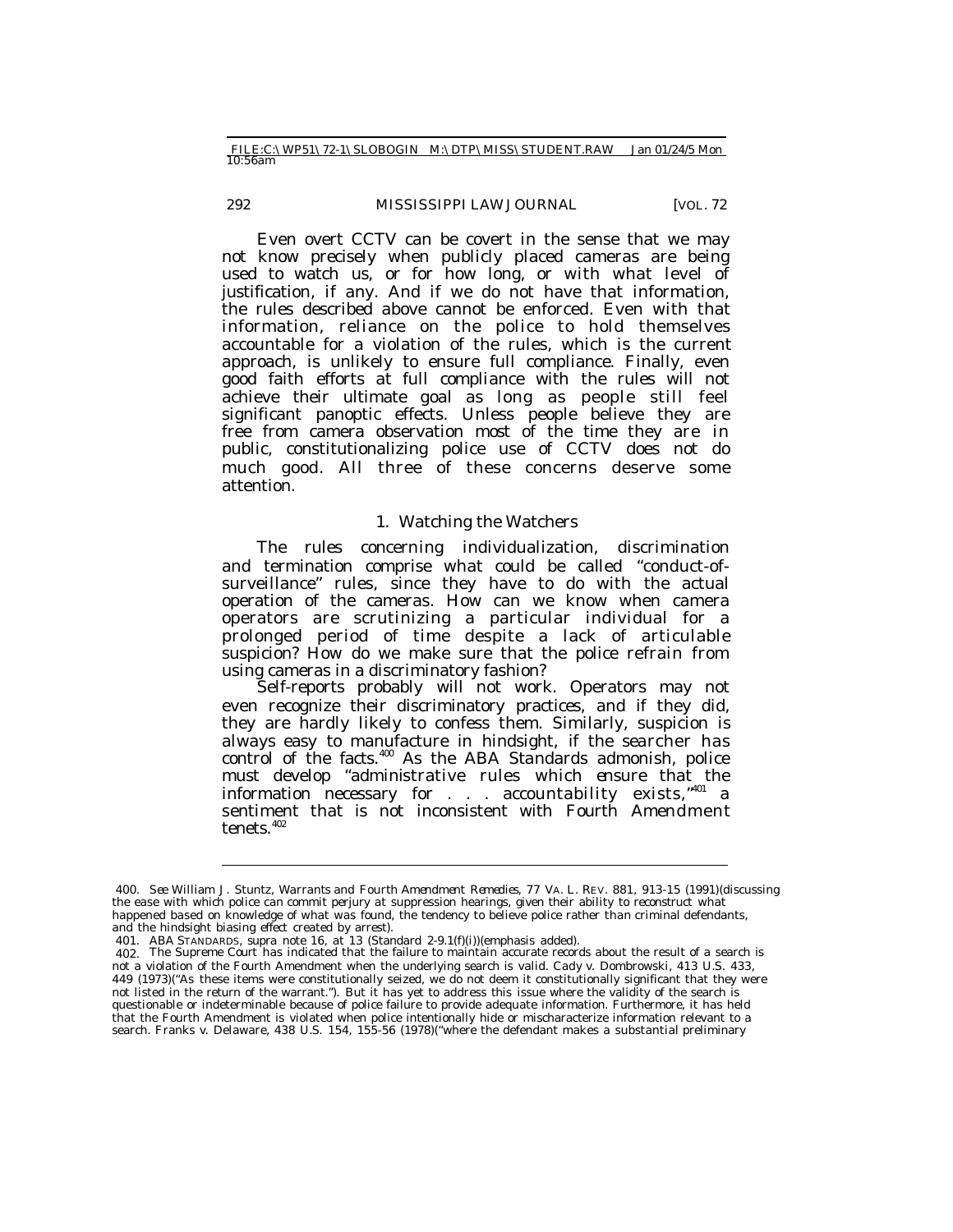David Brin has argued that the best way to control the government (and everyone else) in a surveillance-happy "transparent society" is to watch the watchers.<sup>403</sup> That idea could be implemented in the CCTV context in at least two ways. Camera tapes could be "audited" periodically and randomly by independent reviewers to determine whether operators are violating any of the rules. Or the watchers really could be watched, by cameras. That method would not only capture the facts necessary to determine whether conduct of surveillance standards are obeyed, but also bring home to operators the panoptic effects their surveillance has on others, thus perhaps curbing voyeuristic and other unnecessary observation.

#### 2. Assuring Compliance

Assuming a violation is discovered, what should be done? As noted earlier, police favor "voluntary guidelines," by which they appear to mean rules that they not only develop, but also enforce. The history of police willingness to punish their own for violations that involve balancing abstract concepts like "privacy" against law enforcement needs is well-known and not impressive.<sup>404</sup> Some other accountability mechanism is necessary.

In the Fourth Amendment context, that mechanism has usually been exclusion of illegally obtained evidence.<sup>405</sup> Certainly that sanction should be invoked when it applies. But it is unlikely to be a potent deterrent in connection with the types of rules at issue here.

Take first the rules concerning individualization, discrimination and termination–the conduct-of-surveillance rules. The most important reason exclusion does not do a good job encouraging compliance with these types of rules is that the vast majority of people subject to camera surveillance, and therefore most people whose activities are observed in

showing that a false statement knowingly and intentionally, or with reckless disregard for the truth, was included by the affiant in the warrant affidavit, and if the allegedly false statement is necessary to the finding of probable cause, the Fourth Amendment requires that a hearing be held at the defendant's request"). 403. DAVID BRIN, THE TRANSPARENT SOCIETY (1998).

<sup>404.</sup> *See generally* CHRISTOPHER SLOBOGIN, CRIMINAL PROCEDURE: REGULATION OF POLICE INVESTIGATION 563-65 (2d ed. 1998)(describing ineffectiveness of administrative sanctions); JEROME SKOLNICK, JUSTICE WITHOUT TRIAL 224 (1975)(asserting that as long as a search or seizure is "in conformity with administrative norms of police organization," superiors will be sympathetic).

<sup>405.</sup> Mapp v. Ohio, 367 U.S. 63 (1961).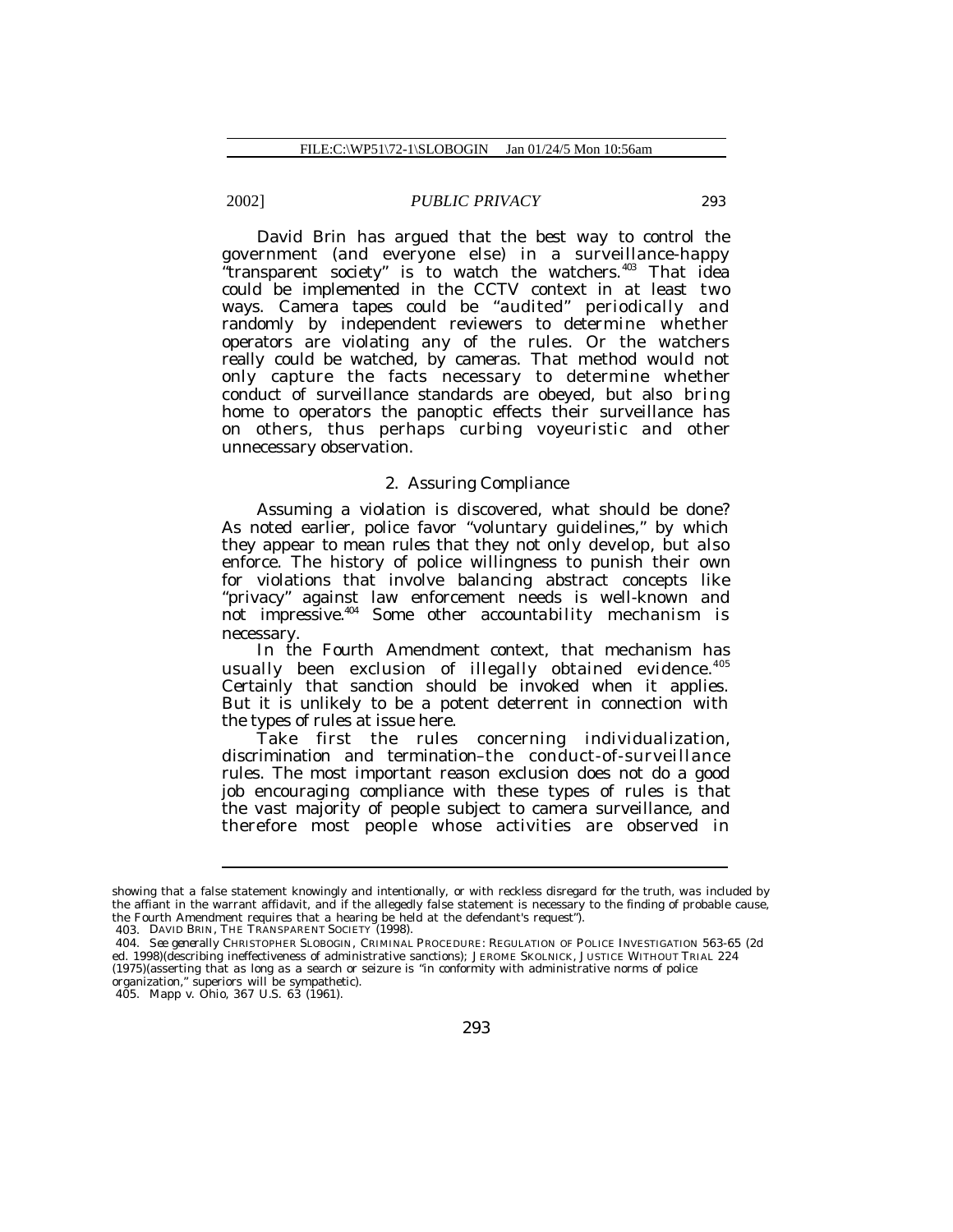violation of the rules, will never be prosecuted, either because they are completely innocent or commit infractions that are taken care of on the street.<sup>406</sup> In short, most violations of the right to public anonymity will not be redressed through exclusion. That is not a good prescription for ensuring deterrence.<sup>407</sup>

Moreover, when police *do* want to prosecute crimes illicitly discovered through camera surveillance, they will frequently be able to avoid exclusion. First, exclusion may not be required if the field officer who makes an arrest based on information from a camera operator acts in a good faith belief that no rules were violated by the operator.<sup>408</sup> Second, police know that if they can track down eyewitnesses, through the camera tapes or otherwise, the latter's testimony will usually be admissible even if the testimony of the camera operator and field officer is tainted by illegal surveillance.<sup>409</sup> Only if the prosecution of crimes were barred outright whenever they are discovered through a violation of CCTV rules would the threat of "exclusion" pose a serious deterrent. But even then, resourceful operators can hide the poisonous tree through untracked calls to a field officer.

As a supplement to exclusion, a more direct sanction is necessary when conduct-of-surveillance rules are violated. In theory, both damages actions and administrative and criminal sanctions are far superior to exclusion, because they would not be dependent on whether prosecution–or indeed on whether any government action at all–is based on surveillance results. Criminal prosecutions would probably be considered too draconian or too difficult to bring, however.<sup>410</sup> Given the many limitations on constitutional damage actions that have been imposed by the courts,<sup>411</sup> that method of deterring

<sup>406.</sup> *See* NORRIS & ARMSTRONG, *supra* note 44, at 168 (reporting that arrests resulted from only 12, or 1.2%, of 986 "targeted surveillances," and that police deployed by cameras gave "no more than a warning" to 76% of those confronted by police); *see also* Norris, *supra* note 51, at 37 (noting that exclusion of unwanted individuals in CCTV regimes "is achieved without any recourse to the formal criminal justice system and therefore bypasses legal safeguards embodied in the public justice of the courts").

<sup>407.</sup> Behavioral theory suggests that unwanted behavior is most likely to be eliminated if punishment occurs immediately after every unwanted incident. *See* Christopher Slobogin, *Why Liberals Should Chuck the Exclusionary Rule*, 1999 ILL. L. REV. 363, 374-377 (applying behavioral theory to exclusionary rule). 408. *See* Arizona v. Evans, 514 U.S. 1 (1995)(holding that exclusion is not required where arresting officer relies on

computer records maintained by civilian court personnel). 409. *Cf.* United States v. Ceccolini, 435 U.S. 268, 278 (1978)(holding that since witnesses would often come forward of their own accord, and "since the cost of excluding live-witness testimony often will be greater, a closer, more direct link between the illegality and that kind of testimony is required" before exclusion of the witness will occur). 410. See WHITEBREAD & SLOBOGIN, supra note 317, at 61-62 (describing obstacles to criminal prosecutions for Fourth Amendment violations).

<sup>411.</sup> Suits under 42 U.S.C. § 1983, the main avenue for constitutional damage actions, would not be worth the effort for many people who are illegally surveilled because actual injury in such cases would be negligible, and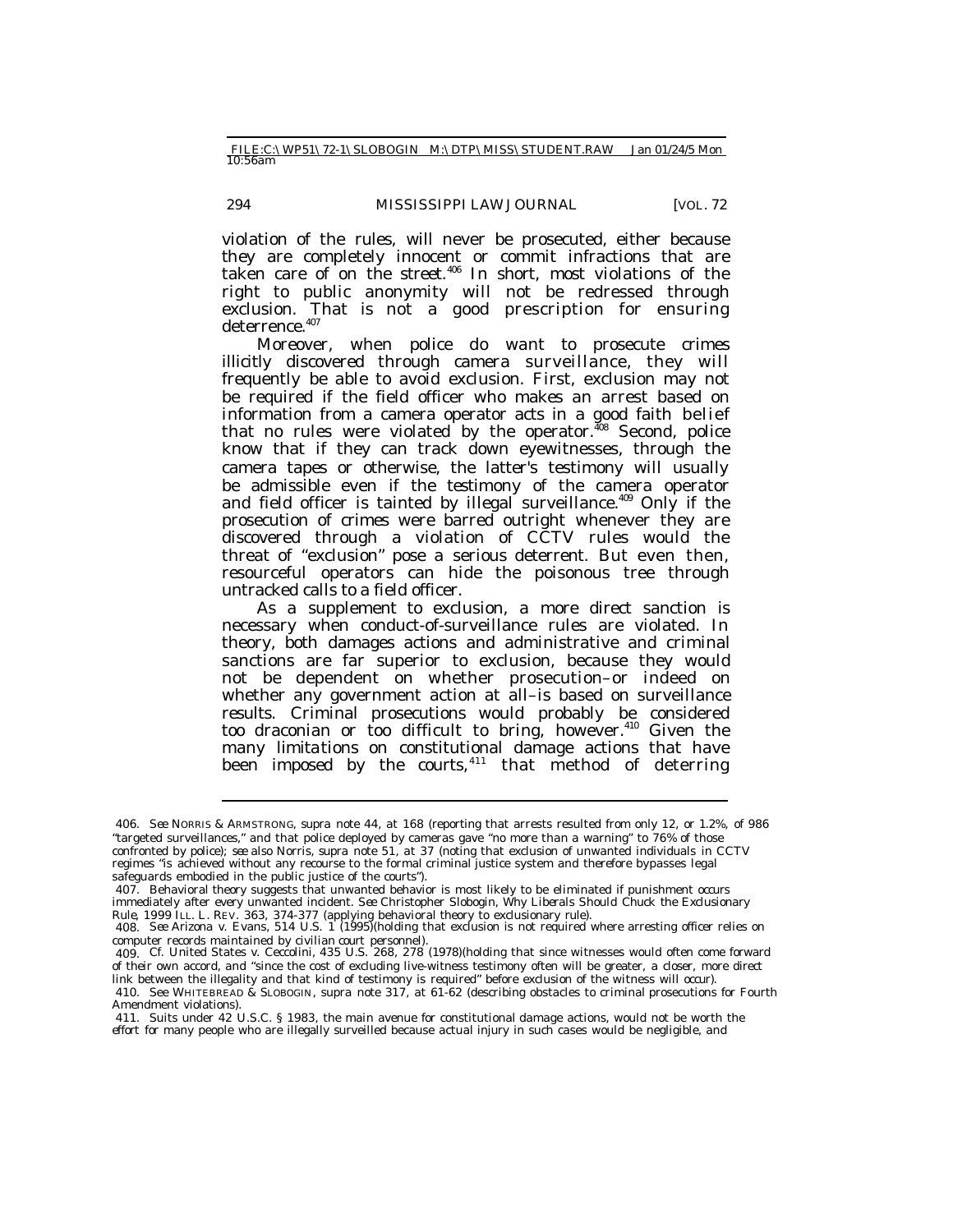violations would not work well either, at least as it is currently structured.<sup>412</sup> The best sanctioning system may well be an administrative penalty, such as a suspension or a dock in pay, but sought by an entity independent of the police and enforced by the courts.<sup>413</sup>

The other three rules proposed above concern camera placement, notice of camera placement, and disclosure of recordings. Here again the exclusionary sanction is not a particularly good fit. If the placement or notice rules are violated, exclusion of all evidence garnered through the subsequent surveillance seems like overkill if the other rules are followed, and in any event would not necessarily stop surveillance aimed at "flawed consumers." And unlawful disclosure to non-law enforcement entities does not even involve a proceeding at which evidence can be excluded. For the first two types of violations, it would probably be preferable to seek an injunction ordering installation to desist or notice to be provided, which courts could grant when politically accountable officials fail to provide any "reasonable" explanation for their decision.<sup>414</sup> In the latter instance, damages remedies are probably more feasible than in other settings,<sup>415</sup> although judicially-backed administrative sanctions are probably necessary as well.

<sup>&</sup>quot;symbolic" injury is not compensable. Memphis School Dist. v. Stachura, 477 U.S. 299 (1986). Further, unless the violation is somehow ratified by a superior, the government would usually have a "policy or custom" defense. Pembaur v. Cincinnati, 475 U.S. 469 (1986).

<sup>412.</sup> I have suggested methods of significantly reforming the damage regime to make it a more effective deterrent. *See* Slobogin, *supra* note 407, at 384-390.

<sup>413.</sup> An ombudsman could both conduct the audits and initiate the disciplinary proceedings. *Cf.* Robert P. Davidow, *Criminal Procedure Ombudsman Revisited*, 73 J. CRIM. L. & CRIMINOLOGY 939 (1982).

<sup>414.</sup> Hague v. C.I.O., 307 U.S. 496 (1939)(holding that a state official may be enjoined under § 1983). Because the issue concerns whether a planned CCTV system may be installed, it is justiciable; the Court's rigid barriers to injunctive relief against discretionary decisions, *see e.g.*, Los Angeles v. Lyons, 461 U.S. 95 (1983), would be avoided. 415. If dissemination of the tape is widespread, damages are less likely to be negligible. *Cf. supra* note 411 and accompanying text. Although a constitutional damages suit against the government might be stalled by a policy and custom defense, *see supra* note 411, and the party that receives the tape may be immune, *see* Bartnicki v. Vopper, 532 U.S. 514 (2001), the individuals who release the tape are still liable. Of course, a state law tort action, based on public disclosure of private facts, may also be available. *See* RESTATEMENT (SECOND) OF TORTS §652C (1977); RESTATEMENT (THIRD) OF THE LAW OF UNFAIR COMPETITION § 46 (1993)(nonconsensual appropriation of name of likeness for commercial purposes is actionable).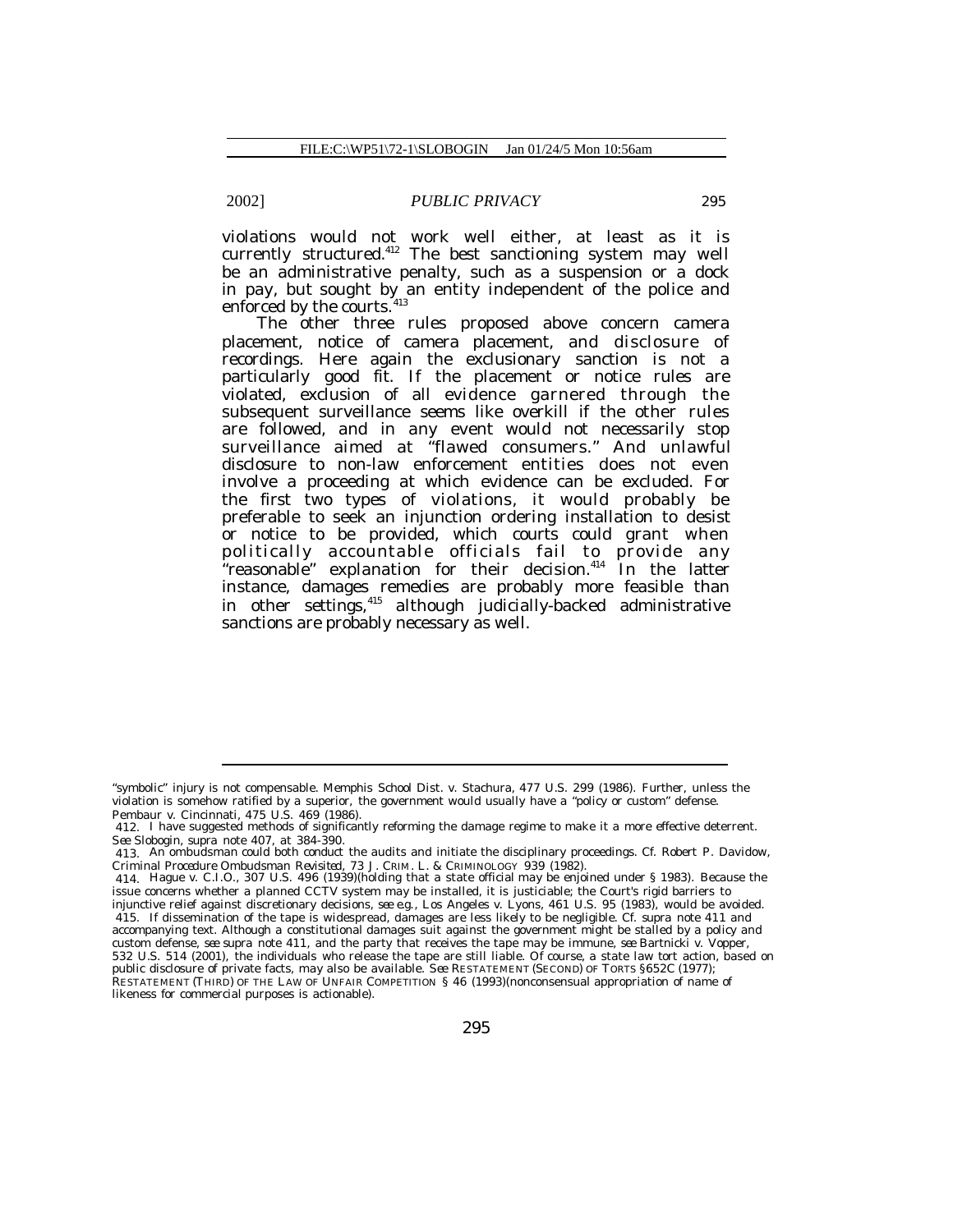FILE:C:\WP51\72-1\SLOBOGIN M:\DTP\MISS\STUDENT.RAW Jan 01/24/5 Mon 10:56am

296 *MISSISSIPPI LAW JOURNAL* [VOL. 72

3. Beyond Sanctions: Accountability Through Information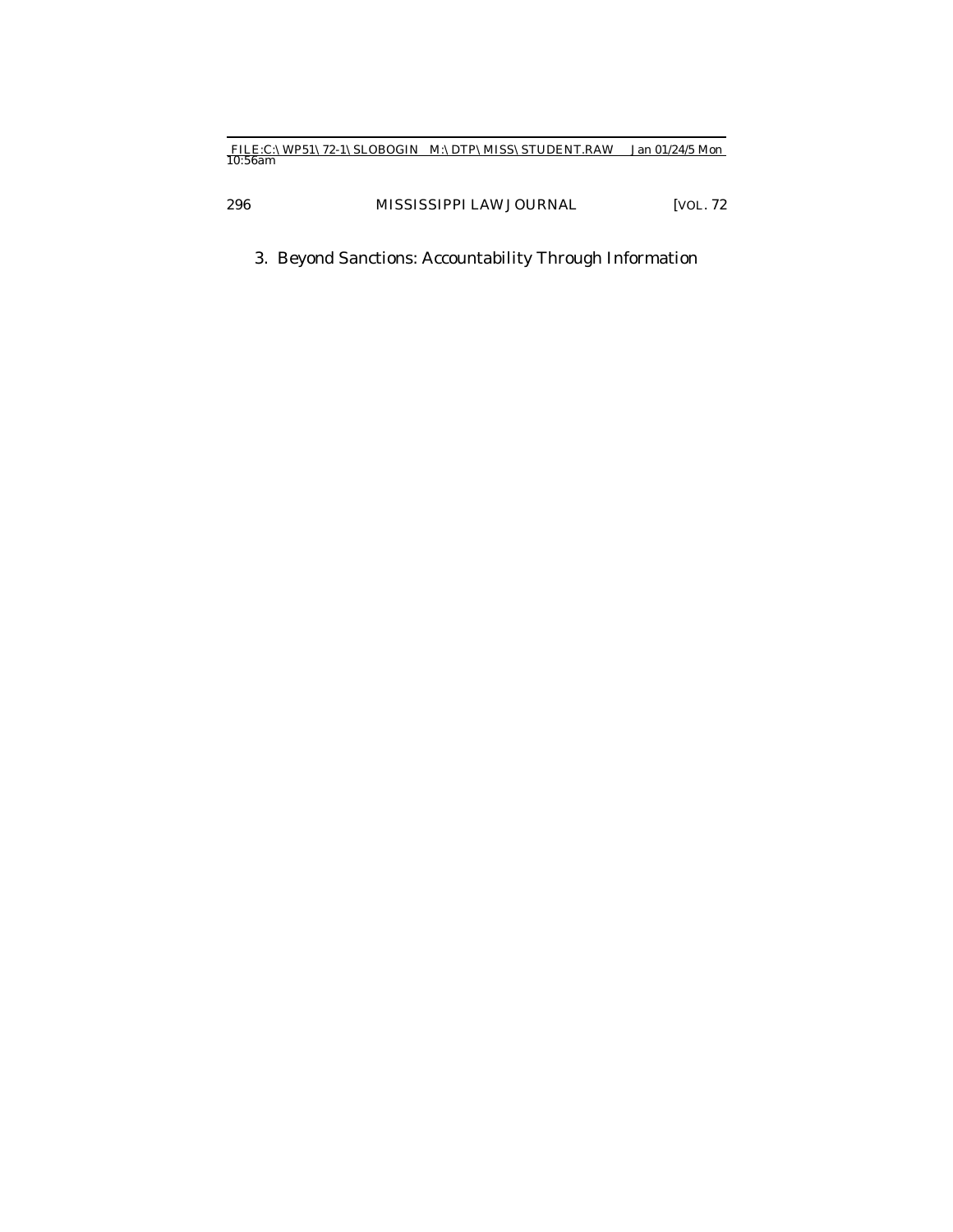Will any of this do any good? After all, cameras will still be lawfully installed in some locations. In those areas, won't people still feel "watched," regardless of whether the conductof-surveillance and disclosure rules are followed? If so, why bother with all of these rules?

These are good questions. At most, the panoptic effects of lawfully placed cameras can only be mitigated, not eliminated. To ensure as much of this mitigation as possible, the conductof-surveillance rules should be promulgated widely, and any sanctions imposed as a result of their violation should be publicized as well.

Two other proposals, both recommended by the ABA, are worth consideration. First, "periodic review of the scope and effectiveness of [the] surveillance" ought to occur.<sup>416</sup> Second, the government should "maintain[] and mak[e] available to the public general information about the type or types of surveillance being used and the frequency of their use."417 Right now, most police departments take neither of these steps.<sup>418</sup> That should be rectified. Periodic internal review would ensure that the government pays attention to whether the cameras are achieving the crime reduction goal it seeks, and might even result in the disassembly of some cameras. Review will also provide information about the nature, frequency and success of camera surveillance that can be disseminated to the public, which can then reach its own conclusions about the scope of surveillance.

Ideally, dissemination of information about CCTV that is conducted under the rules proposed here will lead to the realization that most of us are of no interest to camera operators. Fear that our public actions, or images of those actions, will be scrutinized by faceless bureaucrats or government agents with a suspect agenda should be allayed. Similar to what occurred in connection with electronic surveillance after the advent of legislation requiring strict judicial control over and disclosure of government wiretapping and bugging practices, $419$  we should be able to

<sup>416.</sup> ABA STANDARDS, *supra* note 16, at 13 (Standard 2-9.1(f)(iv)). 417. ABA STANDARDS, *supra* note 16, at 13-14 (Standard 2-9.1(f)(v)).

<sup>418.</sup> Recall that 96% of the departments surveyed by the IACP do not maintain information about the effectiveness of their use of CCTV. *See supra* note 80.

<sup>419.</sup> 18 U.S.C. § 2529(3)(requiring periodic reports of number of surveillance warrants and warrant extensions, types of crimes investigated with surveillance, number of people overheard, arrests generated by surveillance, and so on).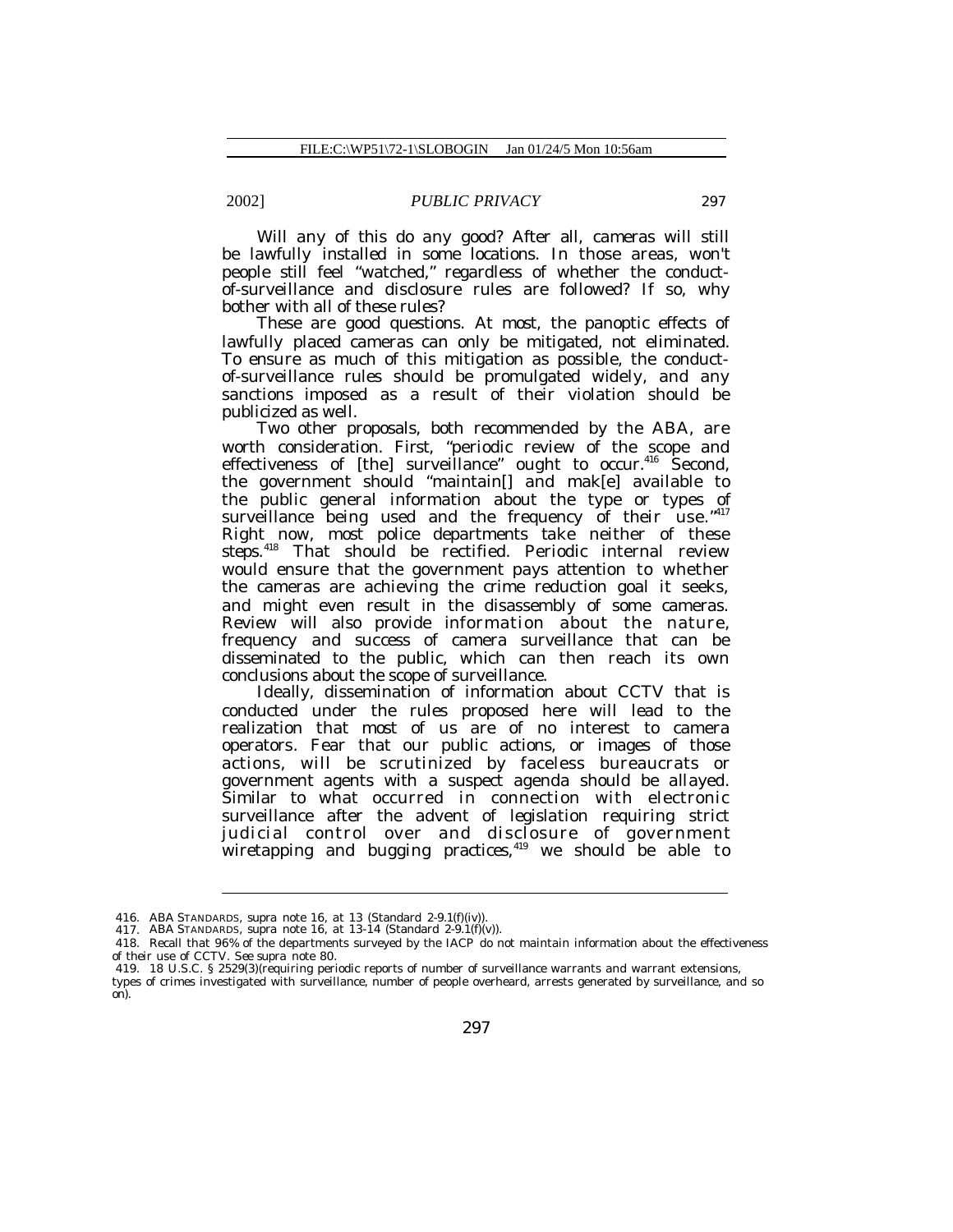rest assured that camera operators will not watch us simply because they can.

The constitutional basis for these review and publication rules is again the Fourth Amendment. After all, that Amendment guarantees a right to be "secure" from unreasonable searches and seizures.<sup>420</sup> Knowledge that government has enacted rules limiting its surveillance powers, that the rules are being enforced, and that periodic reports on the implementation and success of the surveillance will be made public is the surest way to enhance a sense of security in an age when technology threatens our anonymity.

## IV. CONCLUDING COMMENTS: A DIFFERENT FOURTH AMENDMENT?

The fundamental question addressed in this article is whether government use of cameras to observe the public activities of its citizens is a concern of constitutional dimension. CCTV might implicate several constitutional doctrines, among them the First Amendment, the right to freedom of movement, and the general right to privacy. But if one provision has to be selected as a constitutional basis for regulating this type of surveillance, it should probably be the Fourth Amendment, the primary source of limitations on police investigative techniques.

Admittedly, the Supreme Court's Fourth Amendment caselaw does not form a solid basis for the conclusion that CCTV constitutes a "search" or "seizure." Yet, as a linguistic matter, once camera operators shift from scanning crowds to targeting individuals, they are certainly engaging in a "search," the narrowest definition of which involves looking "into or over carefully or thoroughly in an effort to find or discover something."<sup>421</sup> A less literal reading of the Fourth Amendment's threshold should even more readily lead to the same result. Whether framed in the Court's language–in terms of expectations of privacy society is prepared to recognize as reasonable–or in mine–in terms of a right to

#### 421. WEBSTER'S COLLEGIATE DICTIONARY, *supra* note 113, at 1042.

<sup>420.</sup> *See generally*, Clancy, *supra* note 255; *see also*, McAdams, *supra* note 139:

<sup>[</sup>T]he amendment guarantees the people a right to be `secure,' a word that means `free from fear, care, or anxiety: easy in mind . . . having no doubt.' Manifestly concerned with the repose of the people, the framers of the Fourth Amendment did not merely create a right of individuals to be free from unreasonable searches or seizures, but a societal right to be free from the fear such practices create.

McAdams, *supra* note 139, at 318-19.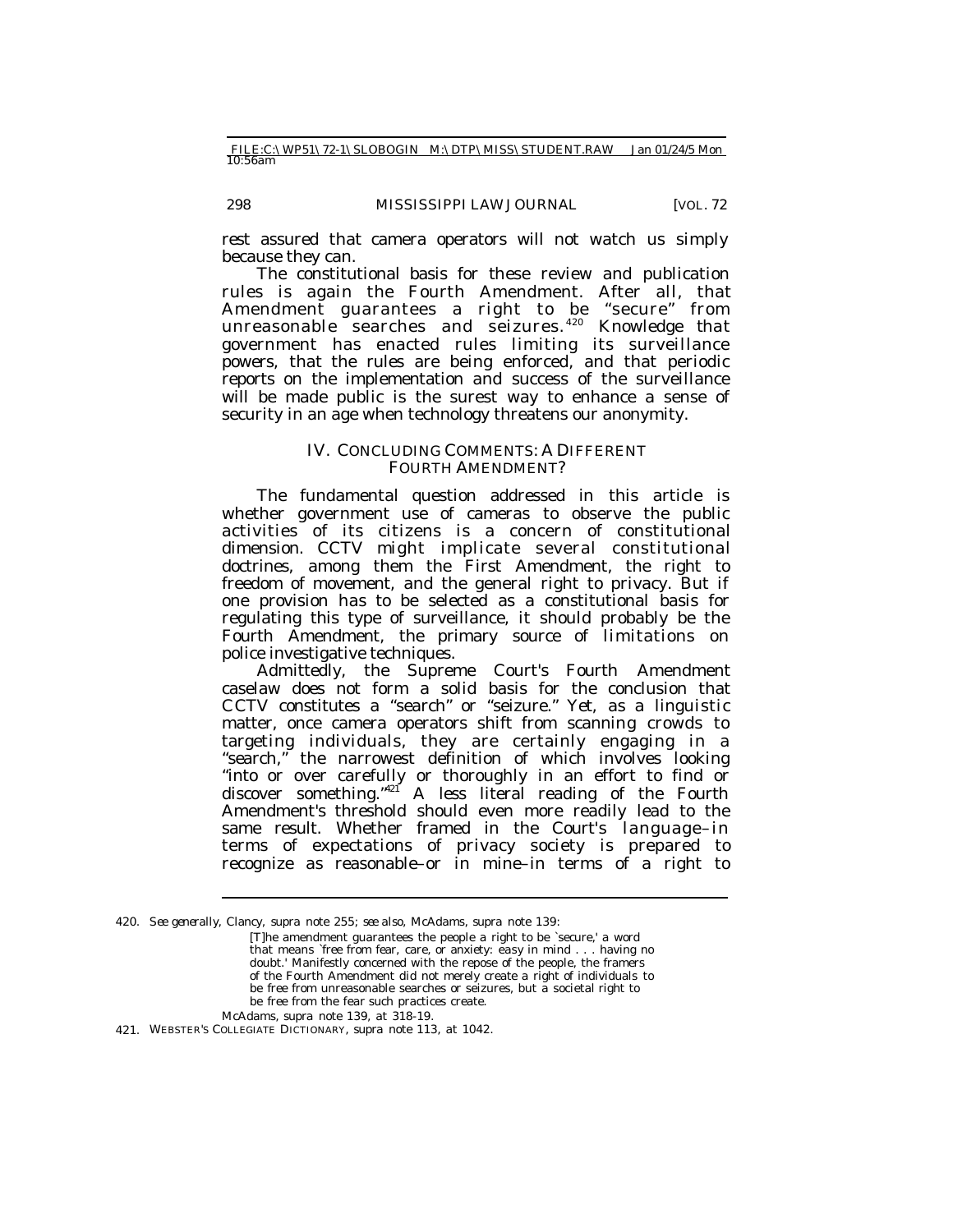anonymity that protects against unnecessary government scrutiny–that threshold is crossed when government trains cameras on its citizens, because of the panoptic atmosphere such surveillance creates (an atmosphere that the empirical research reported here suggests is more intrusive than many other government actions that are clearly governed by the Fourth Amendment). If the federal constitution cannot be read to place restrictions on CCTV, then state constitutions, which are less encumbered with negative precedent, should be so construed.<sup>422</sup>

The same approach should be taken toward other large scale or targeted use of technology by the government, whether it involves monitoring beepers or email traffic, use of computers or satellites. Close examination of an individual's affairs, even those that take place in public venues, ought be regulated to ensure government intrusion into our lives does not grow with technological developments. "Dragnet law enforcement practices," to use *Knotts'* terminology, should be the province of the Fourth Amendment.<sup>423</sup>

The usual implication of this kind of conclusion is that the government must demonstrate probable cause before it can act. Outside of the special needs/administrative context and frisks, the Supreme Court has continued to adhere to that relatively high justificatory standard for searches.<sup>424</sup> Yet that stance either effectively forecloses most law enforcement practices using largescale surveillance or, conversely, provides a huge incentive to leave them entirely unregulated, the Court's usual choice in related settings.<sup>425</sup> If rules of the type devised in this article are to be adopted as a constitutional matter, the "probable cause forever" standard must be abandoned.<sup>426</sup>

<sup>422.</sup> *See* Burrows, *supra* note 56, at 1114-1122 (discussing state constitutional provisions on which regulation of CCTV might be based).

<sup>423.</sup> *Compare* Daniel J. Solove, *Digital Dossiers and the Dissipation of Fourth Amendment Privacy,* 75 S. CAL. L.

REV. 1084, 1156 (2002)(arguing that courts should recognize a difference, for Fourth Amendment purposes, between information obtained "by speaking with specific individuals versus obtaining it through the vast stores of records held by companies").

<sup>424.</sup> Ferguson v. City of Charleston, 532 U.S. 67, 88 (2001)(Kennedy, J., concurring)("The traditional warrant and probable-cause requirements are waived in our previous cases on the explicit assumption that the evidence obtained in the search is not intended to be used for law enforcement purposes").

<sup>425.</sup> *See* Christopher Slobogin, *The World Without a Fourth Amendment*, 39 UCLA L. REV. 1, 77 (1991)("Because the courts have been unwilling to define probable cause in this adaptable way, the warrant requirement is slowly being read out of the amendment and many types of searches and seizures are unregulated."). *See also*, Slobogin, *supra* note 269, at 1072-73.

<sup>426.</sup> *See* Slobogin, *supra* note 269, at 1081-91.